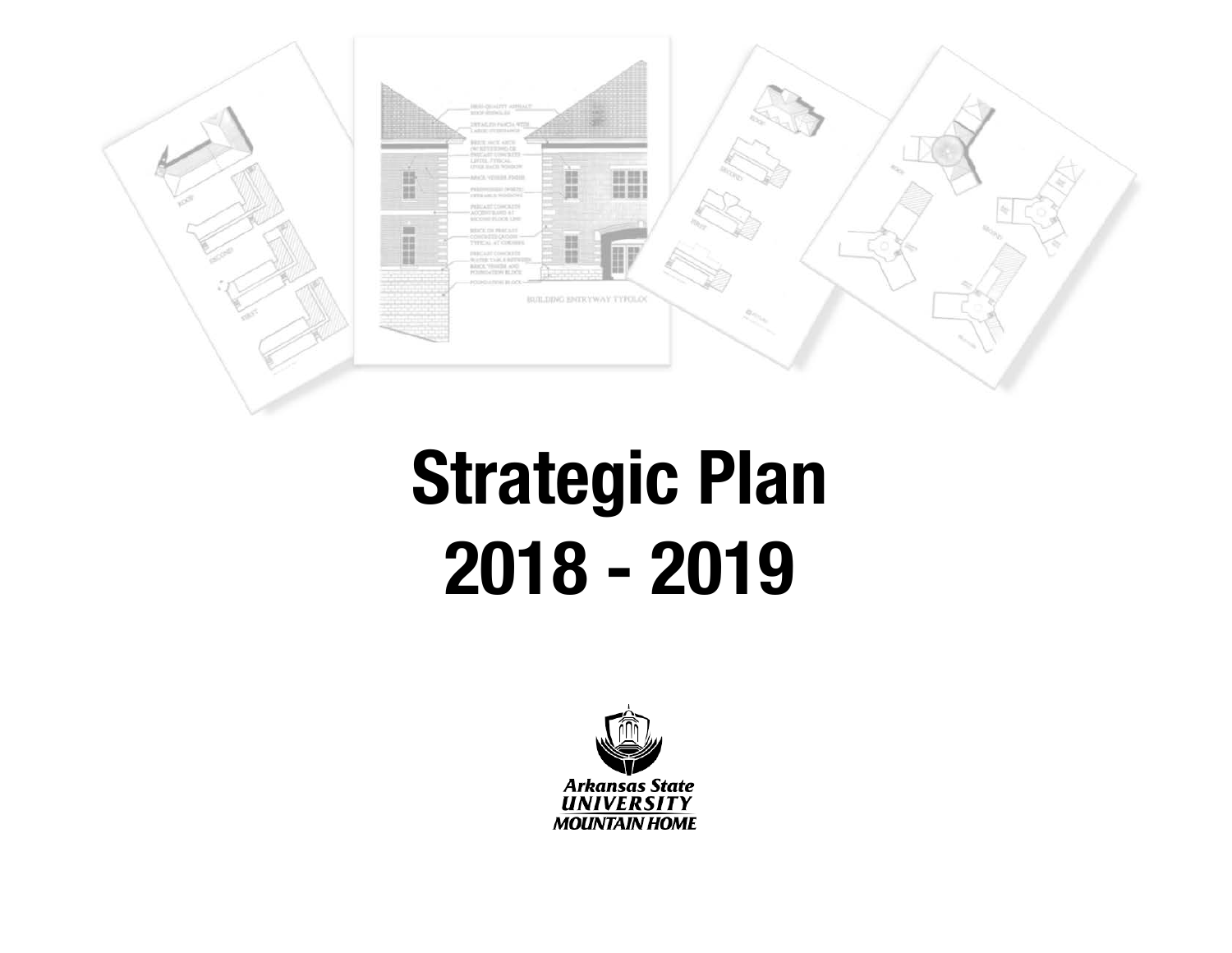### **Initiative Summary**

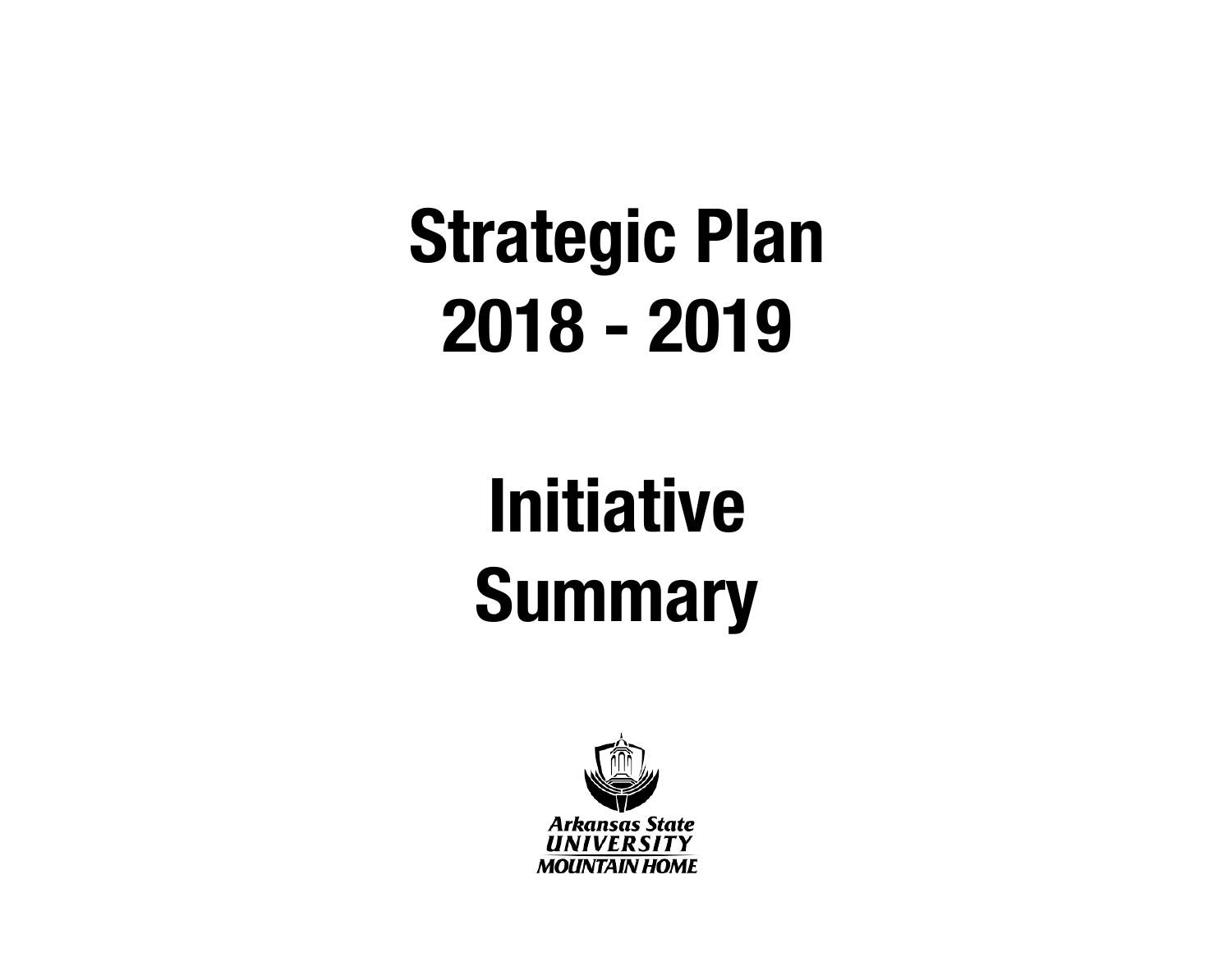| <b>LINE</b>    | <b>AREA</b>                                                               | <b>DEPARTMENT</b>                             | <b>ACTIVITY</b>                                                                                                                                                                                                                                                                                                                                                                                                                                                                                                                                                                                                                                                                  | <b>POINT PERSON</b>                              |
|----------------|---------------------------------------------------------------------------|-----------------------------------------------|----------------------------------------------------------------------------------------------------------------------------------------------------------------------------------------------------------------------------------------------------------------------------------------------------------------------------------------------------------------------------------------------------------------------------------------------------------------------------------------------------------------------------------------------------------------------------------------------------------------------------------------------------------------------------------|--------------------------------------------------|
|                | Area:                                                                     | Name of Program,<br><b>Department or Unit</b> | What is the planned activity for the upcoming year?                                                                                                                                                                                                                                                                                                                                                                                                                                                                                                                                                                                                                              | Who will be the<br>point person for<br>this?     |
| 1              | <b>Academic Affairs</b><br>(Including Academic<br>Departments & Programs) | <b>Academic Affairs</b>                       | Increase inter-system MOUs and partnerships                                                                                                                                                                                                                                                                                                                                                                                                                                                                                                                                                                                                                                      | <b>VCAA and the Deans</b>                        |
| $\overline{2}$ | <b>Academic Affairs</b><br>(Including Academic<br>Departments & Programs) | <b>Academic Affairs</b>                       | Develop a program advisory committee and set up a program review for Honors                                                                                                                                                                                                                                                                                                                                                                                                                                                                                                                                                                                                      | Dr. Baird and the<br><b>VCAA</b>                 |
| 3              | <b>Academic Affairs</b><br>(Including Academic<br>Departments & Programs) | Academic Affairs Co-<br>Curricular            | Build partnerships to increase Co-Curricular opportunities: Internships and Apprenticeships<br>Deans                                                                                                                                                                                                                                                                                                                                                                                                                                                                                                                                                                             |                                                  |
| 4              | <b>Academic Affairs</b><br>(Including Academic<br>Departments & Programs) | <b>Academic Affairs</b>                       | Send a team to the HLC Academy and Workshops on Strategic Assessment                                                                                                                                                                                                                                                                                                                                                                                                                                                                                                                                                                                                             | CAO and Director of<br>Institutional<br>Research |
| 5              | <b>Academic Affairs</b><br>(Including Academic<br>Departments & Programs) | Arts & Sciences -<br>History                  | 1. Increase social media activities to expand reach to the community. 2. Develop and expand the<br>classroom with real world experiences - project to involve students completing a one day volunteer<br>service at the Wolf House, Public Library Archives, VFW (interviewing veterans), and/or Historical<br>Society. In other words, tie the classroom knowledge to real world application. 3. Classroom<br>presentations which should include work which integrates services of Library, Writing Lab, Career<br>Services (possibly). 4. Monitor attendance to increase retention in a foundation course. 5. Better<br>student engagement in building a learning environment. | Dr. Terri Anderson                               |
| 6              | <b>Academic Affairs</b><br>(Including Academic<br>Departments & Programs) | Arts and Sciences                             | hire 1/2 time Arts and Sciences Recruiter and Advisor                                                                                                                                                                                                                                                                                                                                                                                                                                                                                                                                                                                                                            | Elizabeth Whitfield                              |
| 7              | <b>Academic Affairs</b><br>(Including Academic<br>Departments & Programs) | Arts and Sciences                             | update the tutoring center                                                                                                                                                                                                                                                                                                                                                                                                                                                                                                                                                                                                                                                       | Elizabeth Whitfield                              |
| 8              | <b>Academic Affairs</b><br>(Including Academic<br>Departments & Programs) | <b>Arts and Sciences</b>                      | more 4 day a week, 7 week classes to help students move through their programs on a timely basis Elizabeth Whitfield                                                                                                                                                                                                                                                                                                                                                                                                                                                                                                                                                             |                                                  |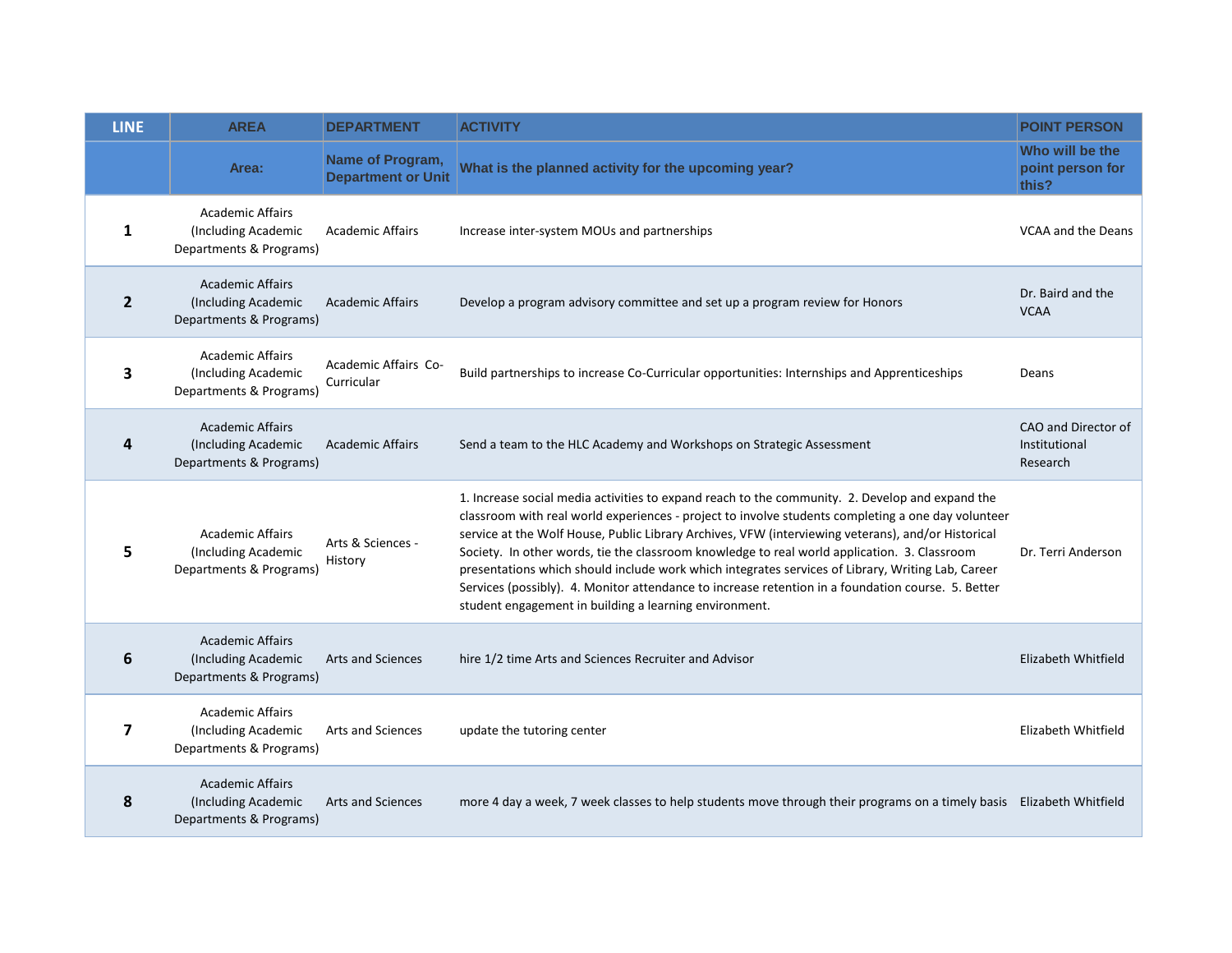| 9  | <b>Academic Affairs</b><br>(Including Academic<br>Departments & Programs)              | Automotive                                  | Car meet with cookout                                                                                                                                                                                                                                                                                                   | Ashley (if need be) or<br><b>Paul and Curtis</b>            |
|----|----------------------------------------------------------------------------------------|---------------------------------------------|-------------------------------------------------------------------------------------------------------------------------------------------------------------------------------------------------------------------------------------------------------------------------------------------------------------------------|-------------------------------------------------------------|
| 10 | <b>Academic Affairs</b><br>(Including Academic<br>Departments & Programs)              | <b>Business</b>                             | Work with leadership students to create a recognition of their favorite instructor event.                                                                                                                                                                                                                               | Johnny Howard                                               |
| 11 | <b>Academic Affairs</b><br>(Including Academic<br>Departments & Programs)              | <b>Business</b>                             | Increase collaborations that connect AAS programs with Gen Ed core by developing co-teaching or<br>collaborative projects.                                                                                                                                                                                              | Johnny Howard                                               |
| 12 | <b>Academic Affairs</b><br>(Including Academic<br>Departments & Programs)              | <b>Business</b>                             | Engaging the Community - Financial Retreats                                                                                                                                                                                                                                                                             | Johnny Howard                                               |
| 13 | <b>Academic Affairs</b><br>(Including Academic<br>Departments & Programs) Mechatronics | <b>Business and</b><br>Technology -         | Adopt more project-based learning into existing courses.                                                                                                                                                                                                                                                                | Paul Swanson                                                |
| 14 | <b>Academic Affairs</b><br>(Including Academic<br>Departments & Programs) Department   | College of Arts and<br>Sciences - Sociology | One on one required mentoring with faculty to increase overall test scores and retention.                                                                                                                                                                                                                               | Shelia Priest                                               |
| 15 | <b>Academic Affairs</b><br>(Including Academic<br>Departments & Programs)              | <b>Computer Information</b><br>Systems      | Development of an advanced, non-credit video and photography course.                                                                                                                                                                                                                                                    | Mindy Fulcher                                               |
| 16 | <b>Academic Affairs</b><br>(Including Academic<br>Departments & Programs)              | Systems                                     | Computer Information Identify new potential recruitment events/opportunities within the community (e.g. Lego League,<br>Bomb Squad, FBLA conference, etc.).                                                                                                                                                             | Mindy Fulcher                                               |
| 17 | <b>Academic Affairs</b><br>(Including Academic<br>Departments & Programs)              | Systems                                     | Computer Information Greater participation in student-centric activities and events to showcase and promote CIS<br>programs (e.g. career fairs, campus events, FBLA conference, Lego League, etc.).                                                                                                                     | <b>Shawn Dennis</b>                                         |
| 18 | <b>Academic Affairs</b><br>(Including Academic<br>Departments & Programs)              | English                                     | 1. Replace desktop computers in D100 and D101 with laptops tethered to tables to provide better<br>overall working space-Time for computers to be changed on rotation anyway 2. Standing Work<br>stations (Varidesk) for English faculty 3. Vinyl for "decorating" halls, classrooms, and stairwells as in<br>Integrity | 1. Michael Thomas<br>2. Michael Thomas<br>3. Michael Thomas |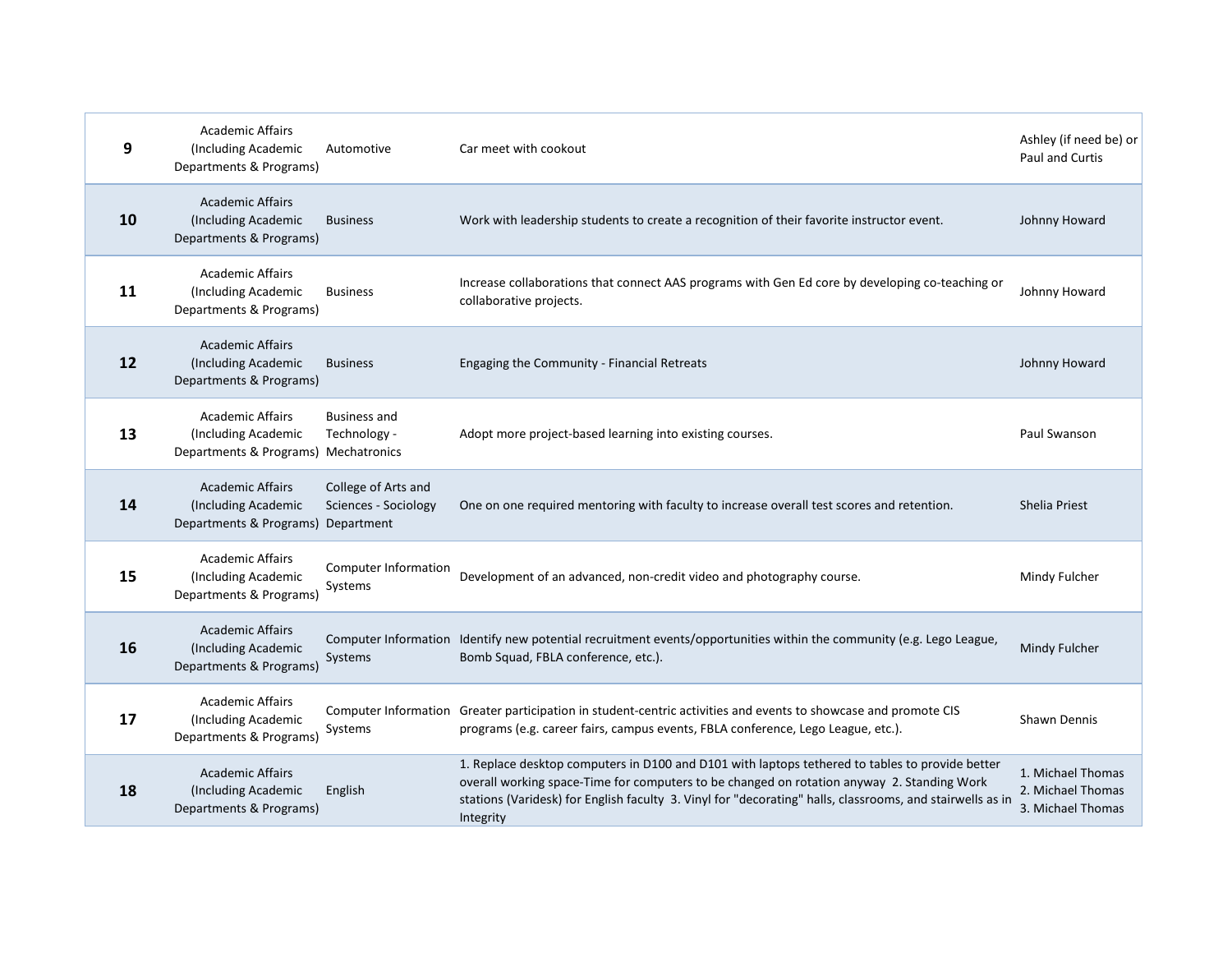| 19 | <b>Academic Affairs</b><br>(Including Academic<br>Departments & Programs) | <b>Health Sciences</b>                          | Explore the possibility of renting use of the Simulation Center to outside users, i.e, hospitals, nursing<br>homes, clinics.                                                                                               | Julia Gist/Amy Clark      |
|----|---------------------------------------------------------------------------|-------------------------------------------------|----------------------------------------------------------------------------------------------------------------------------------------------------------------------------------------------------------------------------|---------------------------|
| 20 | <b>Academic Affairs</b><br>(Including Academic<br>Departments & Programs) | <b>Health Sciences</b>                          | Conduct a feasibility study on development of the following programs: 1. Health Information<br>Technology 2. Medical Office Management 3. Medical Assistant 4. Biomedical Engineering<br>Technology 5. Surgical Technician | Julia Gist                |
| 21 | <b>Academic Affairs</b><br>(Including Academic<br>Departments & Programs) | <b>Health Sciences</b>                          | Market Health Sciences Programs through: 1. High Schools 2. Health care employers: Long Term<br>Care Facilities, Clinics, EMS providers 3. EMS conferences 4. Information Sessions for potential<br>students               | Julia Gist/Sarah<br>Smith |
| 22 | <b>Academic Affairs</b><br>(Including Academic<br>Departments & Programs) | Health Sciences -<br>Paramedic, EMT, EMR        | Explore and develop an additional courses such as RN to EMT, Critical Care Paramedic, and<br>Advanced EMT and EMR.                                                                                                         | Tonya L Young             |
| 23 | <b>Academic Affairs</b><br>(Including Academic<br>Departments & Programs) | <b>Health Sciences -</b><br>Paramedic, EMT, EMR | Expand the simulation experiences for students by working more closely with the simulation lab<br>coordinator, working with interdisciplinary programs, and more simulation training including the<br>use of sim-mom.      | Tonya L Young             |
| 24 | <b>Academic Affairs</b><br>(Including Academic<br>Departments & Programs) | Health Sciences -<br>Paramedic, EMT, EMR        | 80% pass rate on the Paramedic and EMT NREMT written exams                                                                                                                                                                 | Tonya L Young             |
| 25 | <b>Academic Affairs</b><br>(Including Academic<br>Departments & Programs) | Health Sciences -<br>Paramedic, EMT, EMR        | 100% enrollment and 80% retention (12 students) in the Paramedic Section                                                                                                                                                   | Tonya L Young             |
| 26 | <b>Academic Affairs</b><br>(Including Academic<br>Departments & Programs) | <b>Health Sciences -</b><br>Paramedic, EMT, EMR | Maintain current CAAHEP, CoAEMSP accreditation status.                                                                                                                                                                     | Tonya L Young             |
| 27 | <b>Academic Affairs</b><br>(Including Academic<br>Departments & Programs) | Health Sciences -<br>Paramedic, EMT, EMR        | Open a second section of EMT students in Fall and Spring                                                                                                                                                                   | Tonya L Young             |
| 28 | <b>Academic Affairs</b><br>(Including Academic<br>Departments & Programs) | <b>Health Sciences</b><br><b>Nursing</b>        | Begin the process of national accreditation for both the RN and PN Nursing Programs. Seek Pre-<br>Accreditation Candidacy from CNEA (Commission for Nursing Educaiton Accreditation)                                       | Julia Gist                |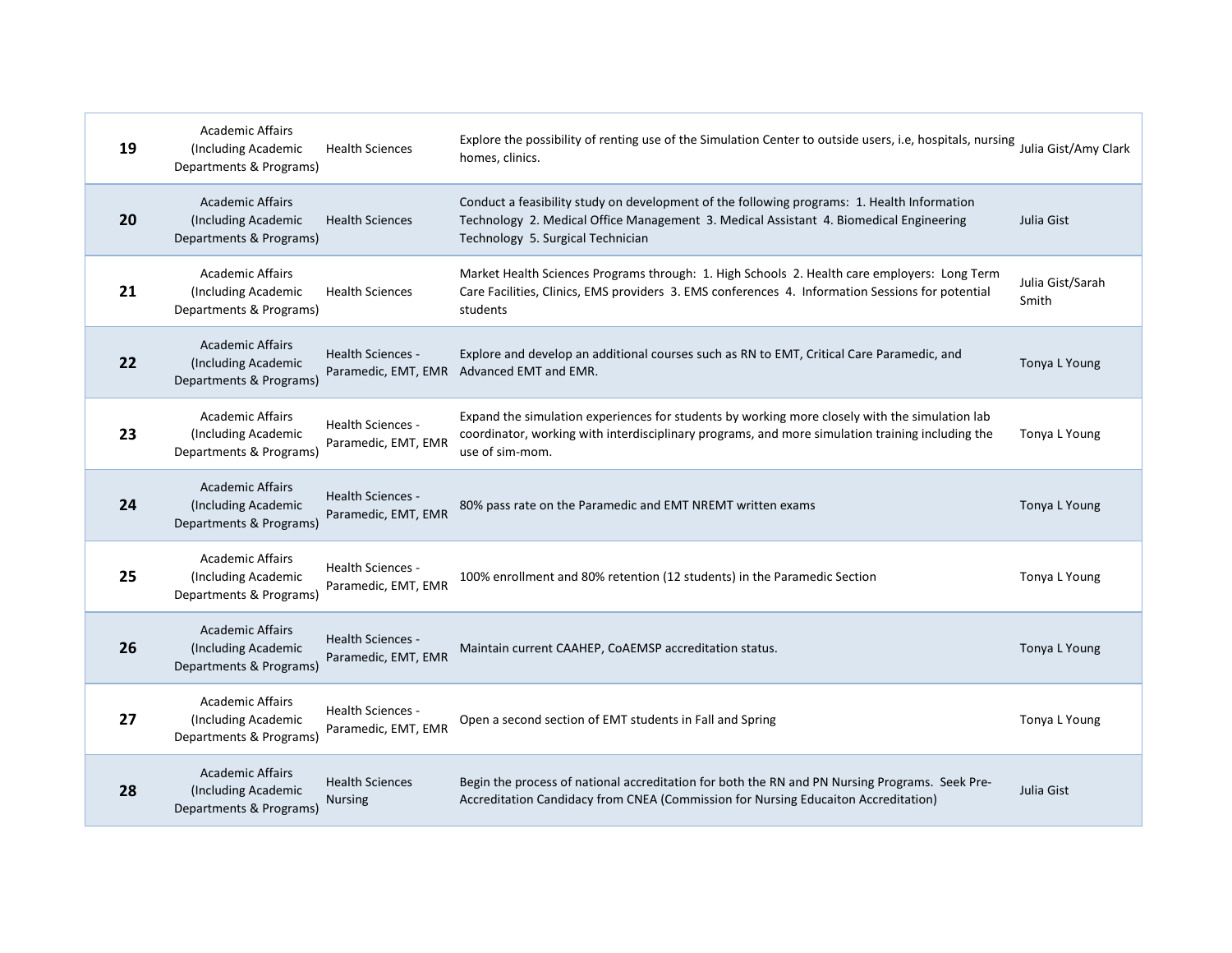| 29 | <b>Academic Affairs</b><br>(Including Academic<br>Departments & Programs) | <b>Health Sciences</b><br><b>Practical Nursing</b> | Facilitate a North Arkansas Practical Nursing Skills Day                                                                                                                                                                                                                                                                                                        | Denise Malloy/Julia<br>Gist |
|----|---------------------------------------------------------------------------|----------------------------------------------------|-----------------------------------------------------------------------------------------------------------------------------------------------------------------------------------------------------------------------------------------------------------------------------------------------------------------------------------------------------------------|-----------------------------|
| 30 | <b>Academic Affairs</b><br>(Including Academic<br>Departments & Programs) | <b>Health Sciences</b><br><b>Simulation Center</b> | The development of two interdisciplinary simulations each year. One that will be a trauma/disaster<br>and includes Funeral Science. The second simulation will be a 12 hour ongoing simulation that will<br>simulate multiple shifts in a healthcare facility with incoming and outgoing patients. This will<br>include all levels of nursing and EMS students. | Amy Clark/Julia Gist        |
| 31 | <b>Academic Affairs</b><br>(Including Academic<br>Departments & Programs) | <b>Health Sciences</b><br><b>Simulation Center</b> | Obtain national accreditation of the Simulation Center in Gotaas Health Sciences Building                                                                                                                                                                                                                                                                       | Amy Clark/Julia Gist        |
| 32 | <b>Academic Affairs</b><br>(Including Academic<br>Departments & Programs) | <b>Health Sciences</b><br><b>Simulation Center</b> | 1. Increase the use of simulation in lieu of clinical to 25%. 2. Continue to assess simulation center<br>needs i.e, SimMan, replacement of mannikins as necessary, preventative maintenance on<br>mannikins/simulators.                                                                                                                                         | Amy Clark/Julia Gist        |
| 33 | <b>Academic Affairs</b><br>(Including Academic<br>Departments & Programs) | Heatlh Sciences -<br><b>Nursing</b>                | Provide skilled, competent, and professional nurses for Baxter and surrounding counties.                                                                                                                                                                                                                                                                        | Julia Gist                  |
| 34 | <b>Academic Affairs</b><br>(Including Academic<br>Departments & Programs) | Hospitality, Business<br>Mgt/Hospitality           | Increase number of industry certifications available to students.                                                                                                                                                                                                                                                                                               | Leda Thompson               |
| 35 | <b>Academic Affairs</b><br>(Including Academic<br>Departments & Programs) | Hospitality, Business<br>Mgt/Hospitality           | Increase marketing of program through social media, print media, and active recruitment efforts.                                                                                                                                                                                                                                                                | Leda Thompson               |
| 36 | <b>Academic Affairs</b><br>(Including Academic<br>Departments & Programs) | Hospitality, Business<br>Mgt/Hospitality           | Increase number of outside speakers related to subject matter. Increase number of visits of classes<br>to area hospitality organizations.                                                                                                                                                                                                                       | Leda Thompson               |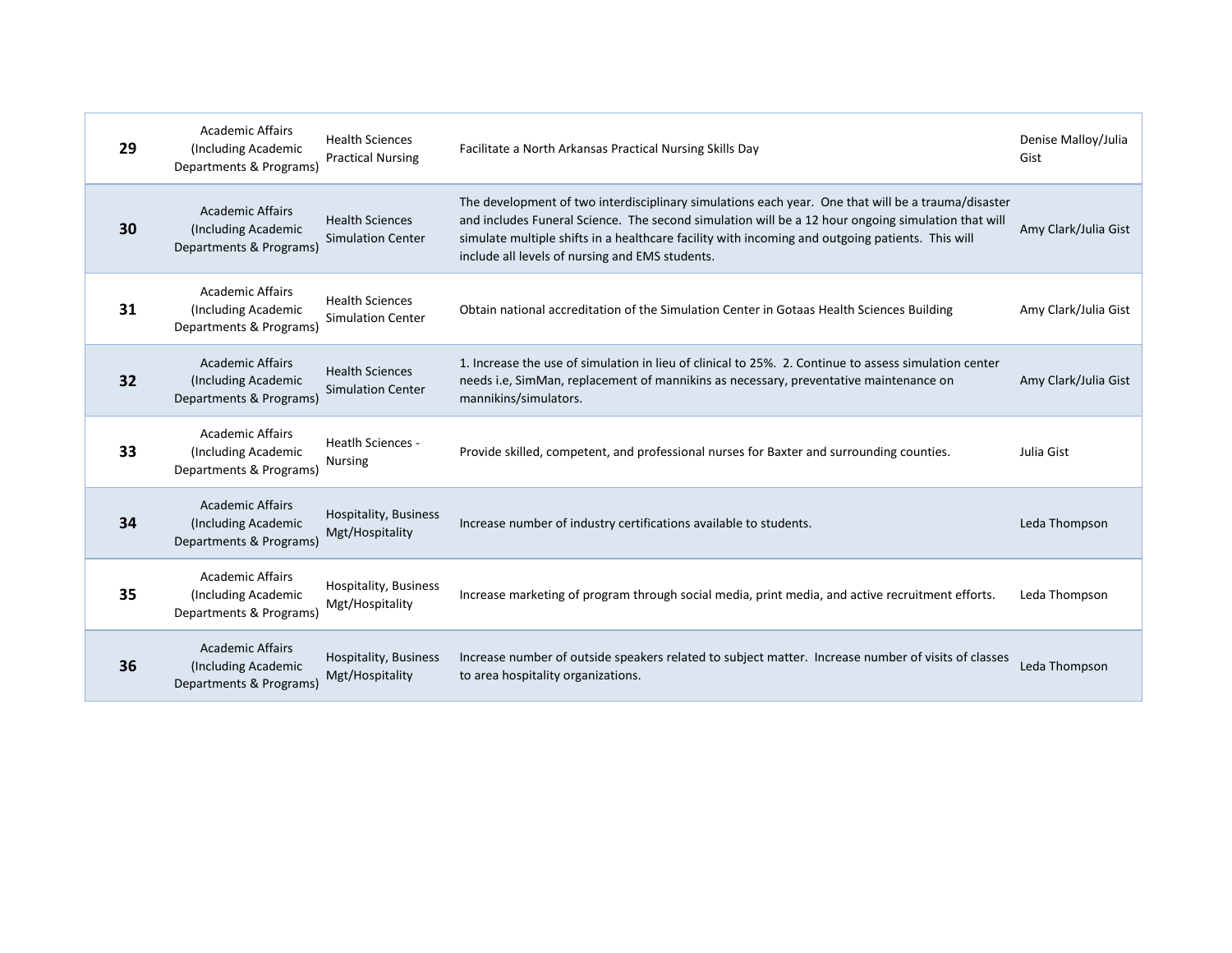| 37 | <b>Academic Affairs</b><br>(Including Academic<br>Departments & Programs) | Library                                         | Reconfigure library space to allow for addition of several private student study rooms and<br>combination of service desks. Long range, we would like to relocate the circulation desk to combine<br>it with the reference desk and move 1 office to better utilize space. Realistically this will be quite<br>expensive and require extensive planning. In the short term, we would like to add 2-3 individual<br>study rooms (depending on space) along the back wall in the area that currently is occupied by the<br>periodicals collection. We can shift some shelving to make this possible in the space. This will help<br>ensure student success by offering them more usable space in the library. | Tina Bradley                                             |
|----|---------------------------------------------------------------------------|-------------------------------------------------|-------------------------------------------------------------------------------------------------------------------------------------------------------------------------------------------------------------------------------------------------------------------------------------------------------------------------------------------------------------------------------------------------------------------------------------------------------------------------------------------------------------------------------------------------------------------------------------------------------------------------------------------------------------------------------------------------------------|----------------------------------------------------------|
| 38 | <b>Academic Affairs</b><br>(Including Academic<br>Departments & Programs) | Library                                         | Find new hosting platform/options for ASUMH Digital Archives                                                                                                                                                                                                                                                                                                                                                                                                                                                                                                                                                                                                                                                | Tina Bradley & Laurie<br><b>Thomas</b>                   |
| 39 | <b>Academic Affairs</b><br>(Including Academic<br>Departments & Programs) | Library                                         | Establish ASUMH Book Club to encourage student and employee engagement                                                                                                                                                                                                                                                                                                                                                                                                                                                                                                                                                                                                                                      | <b>Tina Bradley</b>                                      |
| 40 | <b>Academic Affairs</b><br>(Including Academic<br>Departments & Programs) | Library                                         | Replace outdated technology in library based on 4 year rotation schedule for computer systems and<br>as needed for other equipment (6 student use laptops, 6 staff use desktops, 1 color printer).<br>Providing new technology for student use in the library will assist in ensuring academic excellence<br>and innovation by allowing students access to tools to further their education.                                                                                                                                                                                                                                                                                                                | <b>Tina Bradley</b>                                      |
| 41 | <b>Academic Affairs</b><br>(Including Academic<br>Departments & Programs) | life science/agri                               | revise the agriculture degree from 2 tracks to 1 to transfer to AState                                                                                                                                                                                                                                                                                                                                                                                                                                                                                                                                                                                                                                      | Jill Roach & Eddie<br>Dry                                |
| 42 | <b>Academic Affairs</b><br>(Including Academic<br>Departments & Programs) | <b>Math Department</b>                          | Piloting 7 week classes                                                                                                                                                                                                                                                                                                                                                                                                                                                                                                                                                                                                                                                                                     | <b>Robert Shurley</b>                                    |
| 43 | <b>Academic Affairs</b><br>(Including Academic<br>Departments & Programs) | Physical Education,<br><b>Arts and Sciences</b> | Develop and implement a Fitness Equipment Rotation plan designed to remove outdated fitness<br>machines and replace them with new machines according to a predetermined schedule.                                                                                                                                                                                                                                                                                                                                                                                                                                                                                                                           | Matt Klinger                                             |
| 44 | <b>Academic Affairs</b><br>(Including Academic<br>Departments & Programs) | Pipeline to Advanced<br>Manufacturing           | Increase the number of Ready 2 Get Ahead classes offered in the community.                                                                                                                                                                                                                                                                                                                                                                                                                                                                                                                                                                                                                                  | Pipeline to Advanced<br>Manufacturing<br><b>Director</b> |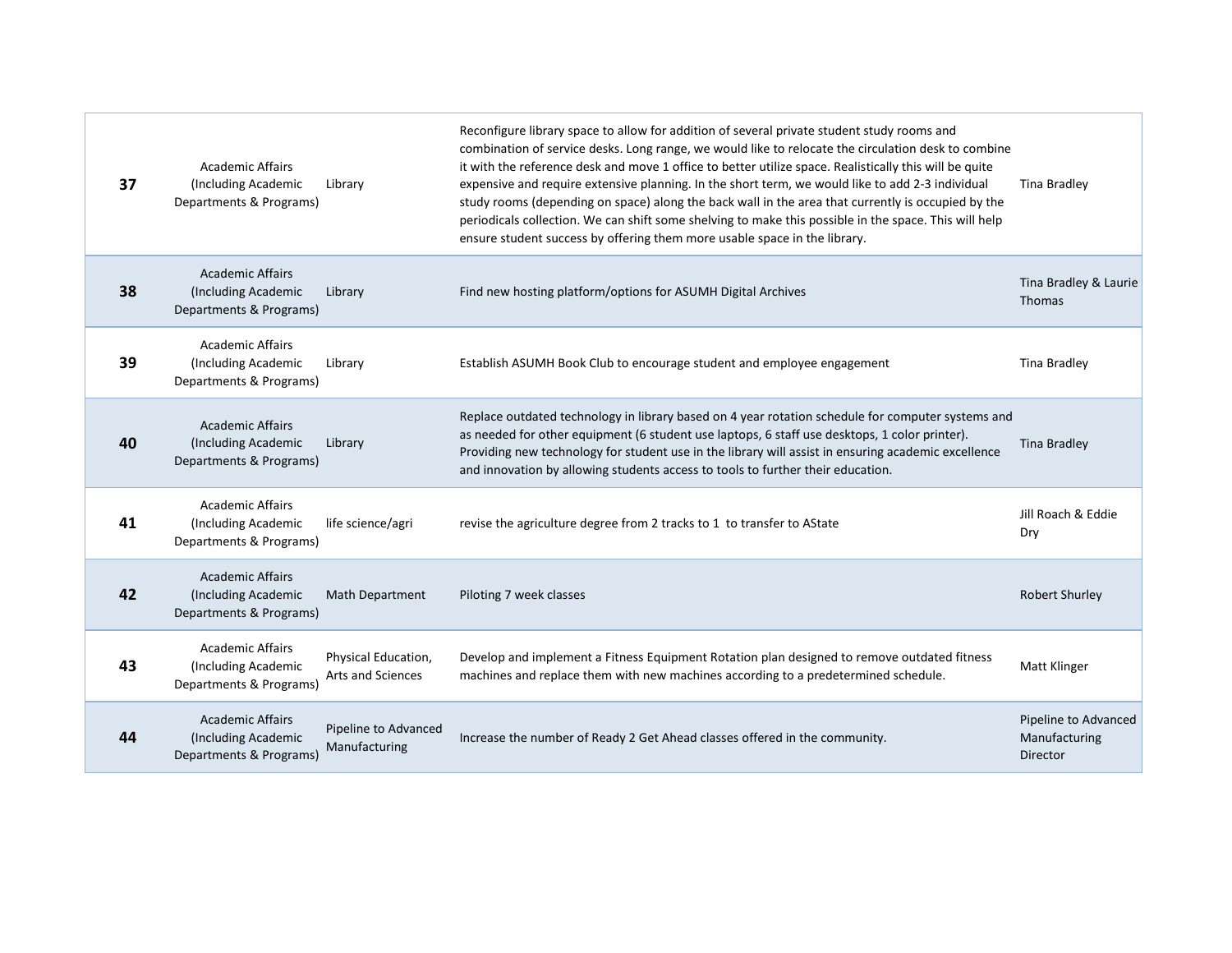| 45 | <b>Academic Affairs</b><br>(Including Academic<br>Departments & Programs)                  | Development, CIS                               | Programming / Mobile Identify / contact local organizations who might have development opportunities (e.g. mobile apps,<br>websites, etc.) that could be used in term, student-centered projects for the program.                                                     | <b>Michael Barnes</b>                                 |
|----|--------------------------------------------------------------------------------------------|------------------------------------------------|-----------------------------------------------------------------------------------------------------------------------------------------------------------------------------------------------------------------------------------------------------------------------|-------------------------------------------------------|
| 46 | <b>Academic Affairs</b><br>(Including Academic<br>Departments & Programs)                  | Registrar                                      | Utilize POISE to provide timely graduation and/or anticipated program completion information<br>through training and development.                                                                                                                                     | Cindy Duncan                                          |
| 47 | <b>Academic Affairs</b><br>(Including Academic<br>Departments & Programs) Secondary Center | School of Business &<br>Technology -           | Engaging the Community by continued outreach to public school districts in the service area.                                                                                                                                                                          | Nathan Lueck -<br>Secondary Center<br>Director        |
| 48 | <b>Academic Affairs</b><br>(Including Academic<br>Departments & Programs) Secondary Center | School of Business &<br>Technology -           | Engaging the Community - through an event geared towards parents, to help change the overall<br>perception of Skilled Trades and the manufacturing industry.                                                                                                          | Nathan Lueck -<br><b>Secondary Center</b><br>Director |
| 49 | <b>Academic Affairs</b><br>(Including Academic<br>Departments & Programs) Office           | School of Business and<br>Technology - Dean's  | Ensure academic excellence and innovation through exploring 2+2 agreements with 4-year<br>universities in Applied Science, Information Systems Technology, and Digital Design.                                                                                        | Karen Heslep                                          |
| 50 | <b>Academic Affairs</b><br>(Including Academic<br>Departments & Programs) Office           | School of Business and<br>Technology - Dean's  | Engage the community by assisting program faculty with public relations events and/or community<br>service activities.                                                                                                                                                | Karen Heslep                                          |
| 51 | <b>Academic Affairs</b><br>(Including Academic<br>Departments & Programs) Office           | Technology - Dean's                            | School of Business and Ensure student success through the continuation and expansion of an early alert program that<br>identifies and assists at risk students, improved accessibility to advisement, and assistance with post-Karen Heslep<br>graduation employment. |                                                       |
| 52 | <b>Academic Affairs</b><br>(Including Academic<br>Departments & Programs)                  | Technology - HVAC                              | School of Business and Create a program where local contractors donate old equipment to be used for hands on experience<br>for students.                                                                                                                              | Darrell Beckwith                                      |
| 53 | <b>Academic Affairs</b><br>(Including Academic<br>Departments & Programs)                  | School of Business and<br>Technology - HVAC    | Implement an apprenticeship program.                                                                                                                                                                                                                                  | Darrell Beckwith and<br>Karen Heslep                  |
| 54 | <b>Academic Affairs</b><br>(Including Academic<br>Departments & Programs) Justice          | School of Business and<br>Technology, Criminal | Participate in Mt. Home High School CSI Project.                                                                                                                                                                                                                      | <b>Kurt Monroe</b>                                    |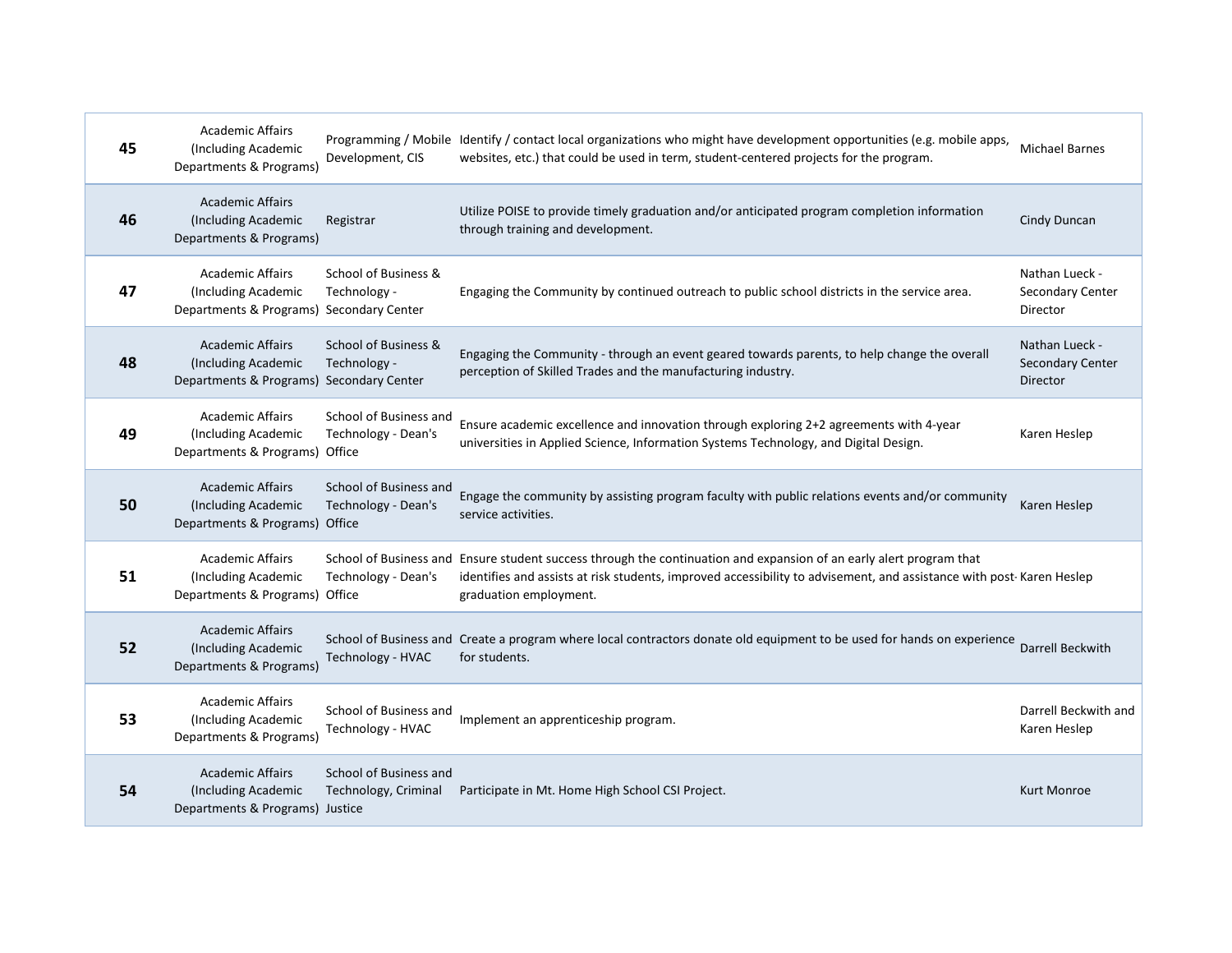| 55 | <b>Academic Affairs</b><br>(Including Academic<br>Departments & Programs) Justice | School of Business and<br>Technology, Criminal | Develop a project-based activity in Criminal Investigation that will result in a presentation<br>somewhere in the community.                                                                                 | Kurt Monroe                                  |
|----|-----------------------------------------------------------------------------------|------------------------------------------------|--------------------------------------------------------------------------------------------------------------------------------------------------------------------------------------------------------------|----------------------------------------------|
| 56 | <b>Academic Affairs</b><br>(Including Academic<br>Departments & Programs) Science | School of Business and<br>Technology: Funeral  | Plan an Employer/Advisory Board meeting/panel in Central or Northwest Arkansas.                                                                                                                              | Matt Buel                                    |
| 57 | <b>Academic Affairs</b><br>(Including Academic<br>Departments & Programs) Science | School of Business and<br>Technology: Funeral  | Program New Student Orientation                                                                                                                                                                              | Matt Buel                                    |
| 58 | <b>Academic Affairs</b><br>(Including Academic<br>Departments & Programs)         | Sociology - Arts and<br>Sciences               | Students will be required after the first quiz to come to my office to go over their quiz/notes/study<br>habits. I hope this will aid in better grades in the courses as well as with retention of students. | <b>Shelia Priest</b>                         |
| 59 | <b>Academic Affairs</b><br>(Including Academic<br>Departments & Programs)         | <b>Teacher Education</b>                       | To improve student training in current technology being used in the K-12 school setting to provide<br>them with the skills to compete and be successful in the teaching profession.                          | Laura Knox, Director<br>of Teacher Education |
|    | <b>Academic Affairs</b>                                                           |                                                |                                                                                                                                                                                                              |                                              |
| 60 | (Including Academic<br>Departments & Programs)                                    | <b>Teacher Education</b>                       | To provide on campus child care for students, faculty and staff.                                                                                                                                             | Dr. Myers and Laura<br>Knox                  |
| 61 | <b>Academic Affairs</b><br>(Including Academic<br>Departments & Programs)         | <b>Teacher Education</b>                       | Increase recruiting activities to area schools                                                                                                                                                               | Laura Knox, Director<br>of Teacher Education |
| 62 | <b>Academic Affairs</b><br>(Including Academic<br>Departments & Programs)         | <b>Teacher Education</b>                       | Continue to improve the pass rate on the Praxis I in the core subjects of Math and English through<br>the Praxis Bootcamp                                                                                    | Laura Knox, Director<br>of Teacher Education |
| 63 | <b>Academic Affairs</b><br>(Including Academic<br>Departments & Programs)         | <b>Teacher Education</b>                       | To improve the ASE program scorecard data. Ex. Sociology and CIS 1053 are included in the data<br>and those are not courses in the program degree.                                                           | Beth Whitfield, Dean                         |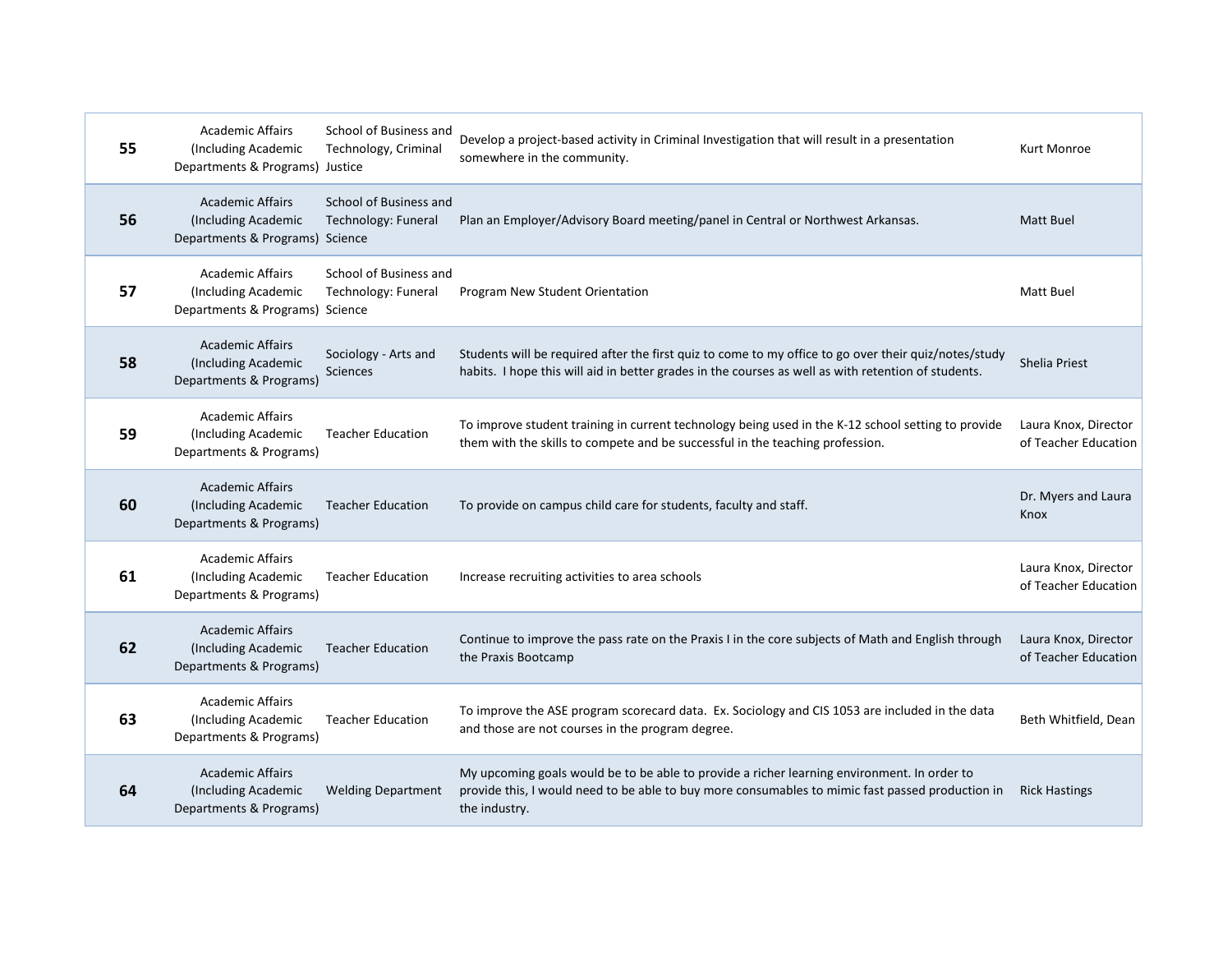| 65 | <b>Administrative Affairs</b> |                                                                    | Administrative Affairs To establish a formal internal controls procedure and review process for ASUMH.                                                                                                                                                                                                                                                                    | Debbie Ralph                                   |
|----|-------------------------------|--------------------------------------------------------------------|---------------------------------------------------------------------------------------------------------------------------------------------------------------------------------------------------------------------------------------------------------------------------------------------------------------------------------------------------------------------------|------------------------------------------------|
| 66 | <b>Administrative Affairs</b> |                                                                    | Administrative Affairs To fully automate the budgeting process utilizing the functionality of the POISE ERP System.                                                                                                                                                                                                                                                       | Debbie Ralph &<br>Laura Yarbrough              |
| 67 | <b>Administrative Affairs</b> | <b>Business &amp;</b><br>Tetchnology -<br>Workforce<br>Development | Marketing plan to reach parents and students                                                                                                                                                                                                                                                                                                                              | <b>JANEL COTTER</b>                            |
| 68 | <b>Administrative Affairs</b> | <b>Business &amp;</b><br>Tetchnology -<br>Workforce<br>Development | Host key events that promote Workforce programs                                                                                                                                                                                                                                                                                                                           | Janel Cotter                                   |
| 69 | <b>Administrative Affairs</b> | <b>Chancellor's Office</b>                                         | Resurface campus streets                                                                                                                                                                                                                                                                                                                                                  | <b>Robin Myers</b>                             |
| 70 | <b>Administrative Affairs</b> | <b>Chancellor's Office</b>                                         | Implement intramural sports                                                                                                                                                                                                                                                                                                                                               | <b>Robin Myers</b>                             |
| 71 | Administrative Affairs        | Chancellor's Office                                                | Implement intramural sports                                                                                                                                                                                                                                                                                                                                               | Robin Myers                                    |
| 72 | <b>Administrative Affairs</b> | <b>Community Ed</b>                                                | Develop programs that will increase the number of courses offered and the number of students in<br>the community ed courses.                                                                                                                                                                                                                                              | Christy Keirn                                  |
| 73 | <b>Administrative Affairs</b> | <b>Computer Services</b>                                           | Replacement of outdated network infrastructure in Dryer and Roller Halls.                                                                                                                                                                                                                                                                                                 | <b>Brian</b><br>Shedenhelm/William<br>Kimbriel |
| 74 | <b>Administrative Affairs</b> | Controller's Office                                                | Develop and implement a monthly Title IV federal financial assistance reconciliation process                                                                                                                                                                                                                                                                              | Alisa Hale                                     |
| 75 | <b>Administrative Affairs</b> | Development                                                        | To increase the number of prizes and tickets sold for the Truck Party. Goal is to increase revenue at<br>the event through silent auction or other means.                                                                                                                                                                                                                 | Christy Keirn                                  |
| 76 | <b>Administrative Affairs</b> | <b>Human Resources</b>                                             | Improve operational efficiency through software implementation and increased use of technology.                                                                                                                                                                                                                                                                           | Melissa Klinger                                |
| 77 | <b>Administrative Affairs</b> | Marketing/Public<br>Relations                                      | Television style program for news delivery for the ASUMH YouTube channel.                                                                                                                                                                                                                                                                                                 | Christy Keirn                                  |
| 78 | <b>Administrative Affairs</b> | Payroll                                                            | Implement automation of payroll. Status form will not be passed around in paper form for<br>signatures, with digital signatures replacing hand written ones. A spread sheet with each<br>department's budgeted salary amounts will be uploaded into Poise, which should streamline the<br>prior process of manually entering new contract amounts and reduce human error. | Laura<br>Yarbrough/Roberta<br>Heldenbrand      |
| 79 | <b>Administrative Affairs</b> | <b>Physical Plant</b>                                              | Upgrade the 50% of the cleaning equipment each year (vacuums and buffers)                                                                                                                                                                                                                                                                                                 | Nickey Robbins or<br>Dee Teague                |
| 80 | <b>Administrative Affairs</b> | <b>Physical Plant</b>                                              | Upgrade the HVAC system in various building, Gotaas needs a back up boiler. Central Plant needs<br>the boilers replaced with a more efficient boiler. we need a backup pump in inventory in case of<br>pump failure on the cooling loop in the CDC and another one on the cooling loop in Gotaas. To be<br>implemented before 2021.                                       | Nickey Robbins and<br>Kelly Henderson          |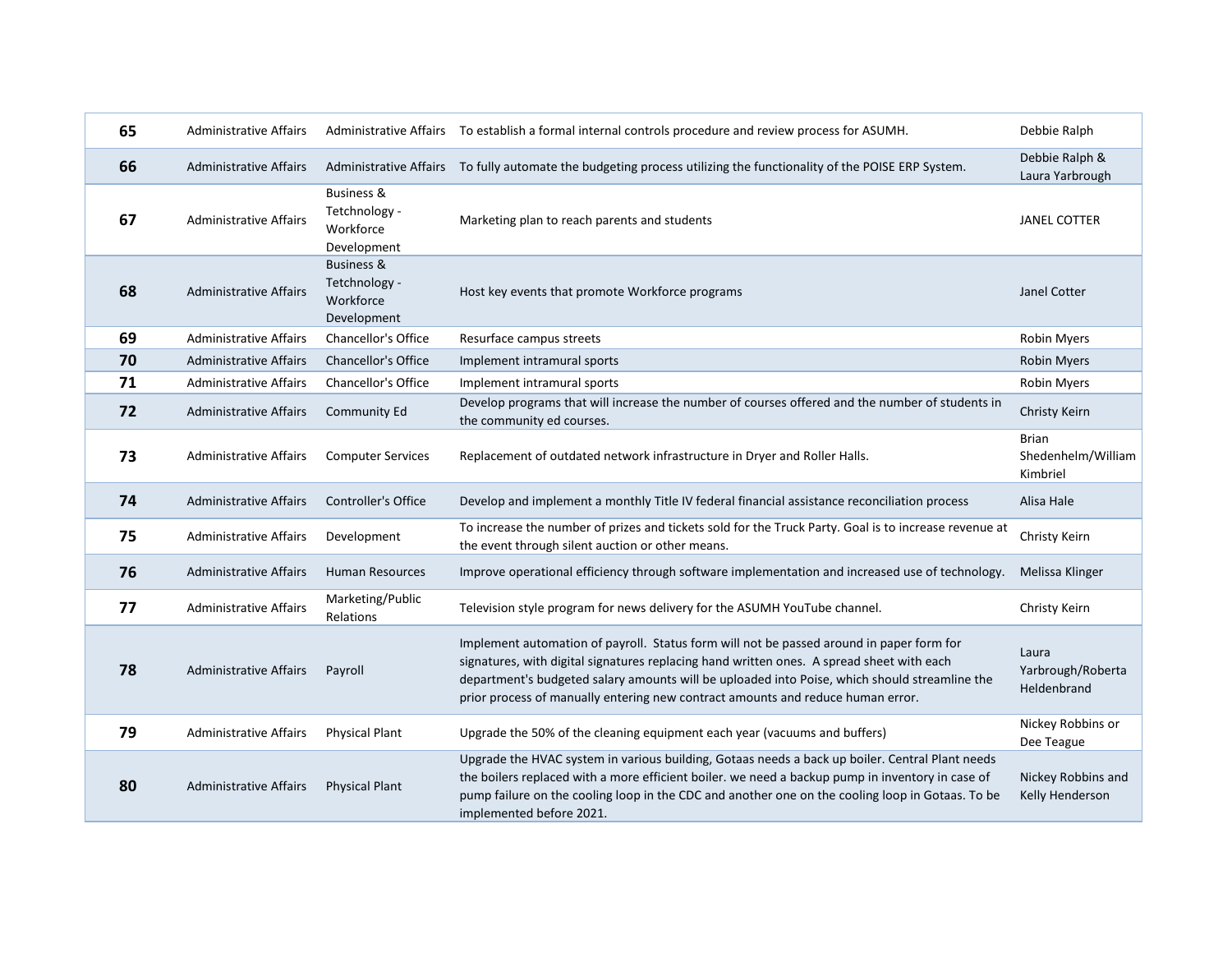| 81 | <b>Administrative Affairs</b> | <b>Physical Plant</b>                       | Update Equipment - Maintenance & Custodial<br>Zero turn Mower, Cushman/Tiger Truck, Fork Lift, Director of physical<br>Custodial Equipment 2 2                                                                                                                                                                               | plant                                                                                                                       |
|----|-------------------------------|---------------------------------------------|------------------------------------------------------------------------------------------------------------------------------------------------------------------------------------------------------------------------------------------------------------------------------------------------------------------------------|-----------------------------------------------------------------------------------------------------------------------------|
| 82 | <b>Administrative Affairs</b> | Purchasing                                  | Plans are ongoing to make aspects of Purchasing more automated: Make web link accessible for<br>online orders. Auto approval email to include the purchase order number. Auto reminder to be<br>sent to author of requisition after 14-21 days to notify Purchasing Department that PO is complete<br>and ready for payment. | Laura<br>Yarbrough/Roberta<br>Heldenbrand                                                                                   |
| 83 | <b>Administrative Affairs</b> | Purchasing & Physical<br>Plant              | To update the process of vehicle use for faculty & staff and make Inventory an easier process to<br>follow up.                                                                                                                                                                                                               | <b>ASUMH Laura</b><br>Yarbrough Nickey<br>Robbins/Cindi<br>Schultz                                                          |
| 84 | <b>Administrative Affairs</b> | <b>Student Accounts</b>                     | Automate the 3rd party billing function of the Cashiers Office                                                                                                                                                                                                                                                               | Rita Swafford                                                                                                               |
| 85 | <b>Administrative Affairs</b> | <b>Student Accounts</b>                     | Develop and implement an inner-departmental timeline for payment arrangements to include<br>external communication of the plan with students.                                                                                                                                                                                | Rita Swafford                                                                                                               |
| 86 | <b>Administrative Affairs</b> | The Sheid                                   | Increase rental events for The Sheid.                                                                                                                                                                                                                                                                                        | <b>Rickey Crawford</b>                                                                                                      |
| 87 | <b>Student Affairs</b>        | Admissions                                  | Update the NSO process                                                                                                                                                                                                                                                                                                       | Christopher/Laura/Sa<br>ra                                                                                                  |
| 88 | <b>Student Affairs</b>        | <b>Admissions</b>                           | Update the NSO process                                                                                                                                                                                                                                                                                                       | Christopher/Laura/Sa<br>ra                                                                                                  |
| 89 | <b>Student Affairs</b>        | Admissions                                  | Streamline the admission application                                                                                                                                                                                                                                                                                         | Christopher<br>Constantine                                                                                                  |
| 90 | <b>Student Affairs</b>        | Admissions                                  | Streamlining admissions process, specifically as it relates to POISE (multiple screens).                                                                                                                                                                                                                                     | All front-facing<br>Admissions staff --<br>Christopher<br>Constantine, MaryJo<br>Haworth, Erena<br>Meshkova, Jenny<br>Wood. |
| 91 | <b>Student Affairs</b>        | Admissions/Student<br>Services              | Update the NSO process                                                                                                                                                                                                                                                                                                       | Christopher/Laura/Sa<br>ra                                                                                                  |
| 92 | <b>Student Affairs</b>        | Degree Audit                                | This is a continuation of Degree Audit with enhancements to better accommodate ASUMH students,<br>advisors, & administrators.                                                                                                                                                                                                | <b>Assistant Registrar</b>                                                                                                  |
| 93 | <b>Student Affairs</b>        | Office of Scholarships<br>and Financial Aid | Finish Automation of Satisfactory Academic Progress                                                                                                                                                                                                                                                                          | Clay Berry                                                                                                                  |
| 94 | <b>Student Affairs</b>        | Office of Scholarships<br>and Financial Aid | Move and Add Poise Financial Aid Print Queues                                                                                                                                                                                                                                                                                | Financial Aid staff.                                                                                                        |
| 95 | <b>Student Affairs</b>        | Office of Scholarships<br>and Financial Aid | Scholarship training.                                                                                                                                                                                                                                                                                                        | Financial Aid staff.                                                                                                        |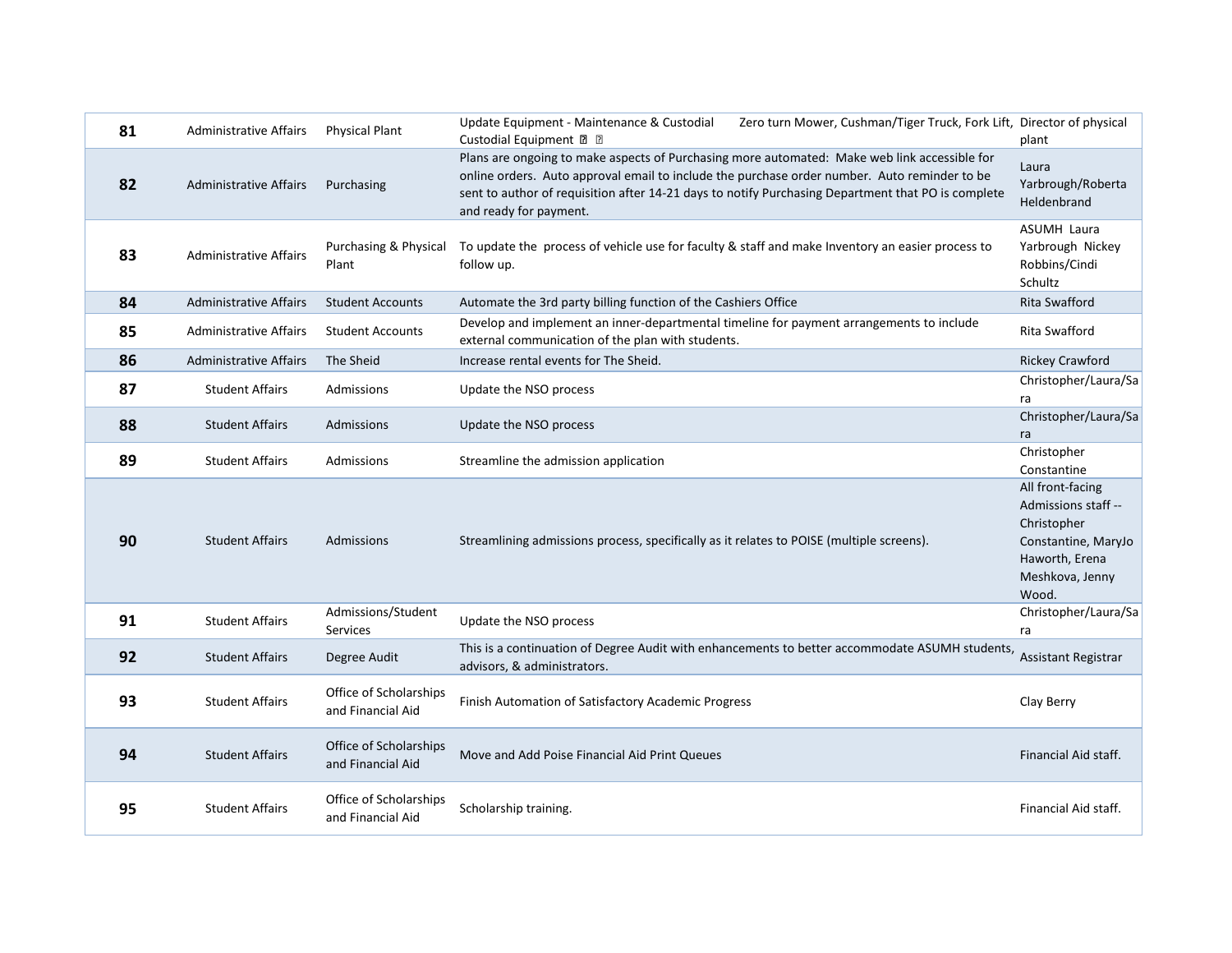| 96  | <b>Student Affairs</b> | Office of Scholarships<br>and Financial Aid | Department of Education return visit to evaluate the implementation of policies and procedures.                                                                                                                                                                                    | Clay Berry                                                             |
|-----|------------------------|---------------------------------------------|------------------------------------------------------------------------------------------------------------------------------------------------------------------------------------------------------------------------------------------------------------------------------------|------------------------------------------------------------------------|
| 97  | <b>Student Affairs</b> | Office of Scholarships<br>and Financial Aid | Investigate implementation of scanning systems.                                                                                                                                                                                                                                    | <b>Financial Aid staff</b>                                             |
| 98  | <b>Student Affairs</b> | Office of Scholarships<br>and Financial Aid | Web page reevaluation and implementation.                                                                                                                                                                                                                                          | <b>Financial Aid staff</b>                                             |
| 99  | <b>Student Affairs</b> | Office of Scholarships<br>and Financial Aid | Cost of Attendance reevaluation.                                                                                                                                                                                                                                                   | Clay Berry and/or<br>designated Financial<br>Aid staff.                |
| 100 | <b>Student Affairs</b> | Office of Scholarships<br>and Financial Aid | Training and reassigning duties related to communicating with CPS about ISIRs and COD about<br>delivery of aid.                                                                                                                                                                    | Clay Berry                                                             |
| 101 | <b>Student Affairs</b> | Office of Scholarships<br>and Financial Aid | Reapply for Approval to Participate and add new programs.                                                                                                                                                                                                                          | Clay Berry                                                             |
| 102 | <b>Student Affairs</b> | Office of Scholarships<br>and Financial Aid | Request funding for 3rd Party Default Prevention Assistance through ASLA.                                                                                                                                                                                                          | Clay Berry                                                             |
| 103 | <b>Student Affairs</b> | Office of Scholarships<br>and Financial Aid | POISE AID module staff training, scope screen review and improvement, and integration of Book<br>Voucher process.                                                                                                                                                                  | Clay Berry and<br><b>Financial Aid Staff</b>                           |
| 104 | <b>Student Affairs</b> | Office of Scholarships<br>and Financial Aid | Department of Education Training for Rebecca Farmer and new Director of Student Affairs or Vice<br>Chancellor of Operations.                                                                                                                                                       | Clay Berry                                                             |
| 105 | <b>Student Affairs</b> | Office of Scholarships<br>and Financial Aid | Finish Policy and Procedure Manual and estabilish Policies and Procedures to administer a Work<br>Study program                                                                                                                                                                    | Clay Berry or<br><b>Financial Aid Work</b><br><b>Study Coordinator</b> |
| 106 | <b>Student Affairs</b> | Office of Scholarships<br>and Financial Aid | Request budget funding for Campus Based Aid (Work Study and SEOG)                                                                                                                                                                                                                  | Clay Berry                                                             |
| 107 | <b>Student Affairs</b> | Recruiting                                  | To enter more schools, and start reaching the students in the younger grades. Reach out to home<br>school students and creating a partnership with them as well. Pull data from different areas to<br>determine which employers are hiring and returning that info to our students | Sara Anderson                                                          |
| 108 | <b>Student Affairs</b> | Registrar                                   | Degree Audit module fully functioning                                                                                                                                                                                                                                              | Deborah Shaw                                                           |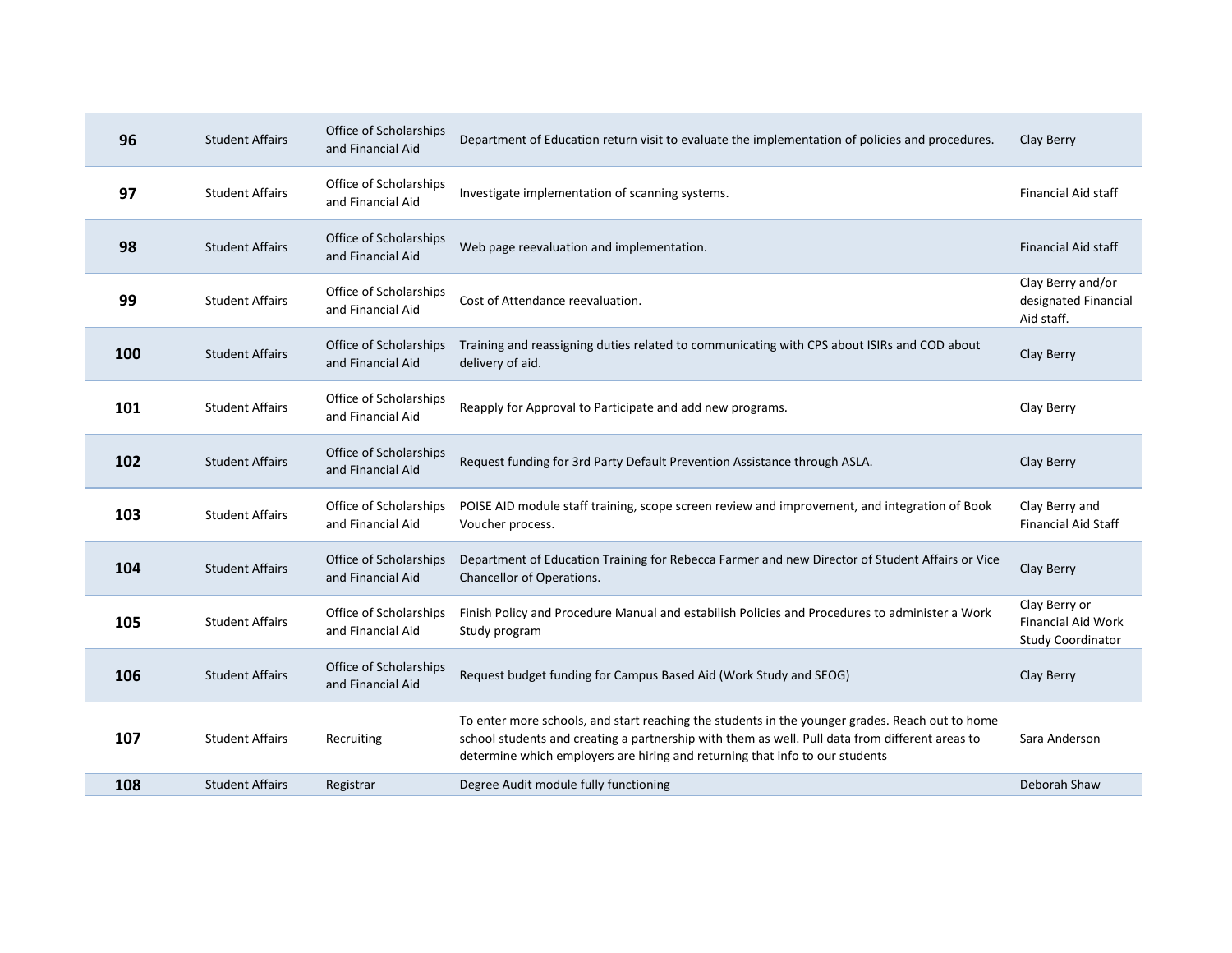| 109 | <b>Student Affairs</b> | Registrar                                              | Retention of students at academic risk                                                                                                                                                                                                                                                                                                           | Deborah Shaw<br>George Truell<br>Jennifer Rowe                                    |
|-----|------------------------|--------------------------------------------------------|--------------------------------------------------------------------------------------------------------------------------------------------------------------------------------------------------------------------------------------------------------------------------------------------------------------------------------------------------|-----------------------------------------------------------------------------------|
| 110 | <b>Student Affairs</b> | Registrar                                              | Degree Audit module fully functional                                                                                                                                                                                                                                                                                                             | Deborah Shaw                                                                      |
| 111 | <b>Student Affairs</b> | Registrar                                              | Update all course pre- and co-requisites                                                                                                                                                                                                                                                                                                         | Deborah Shaw                                                                      |
| 112 | <b>Student Affairs</b> | Registrar                                              | Develop a reporting process identifying the graduates by program for funding formula review.                                                                                                                                                                                                                                                     | Cindy Duncan                                                                      |
| 113 | <b>Student Affairs</b> | Registrar                                              | Develop a reporting process identifying the graduates by program for funding formula review.                                                                                                                                                                                                                                                     | Cindy Duncan                                                                      |
| 114 | <b>Student Affairs</b> | Registrar                                              | Design an Online Intent to Graduate application process to streamline tracking and award<br>completion.                                                                                                                                                                                                                                          | Cindy Duncan                                                                      |
| 115 | <b>Student Affairs</b> | <b>REGISTRAR'S OFFICE</b>                              | <b>TRAININGIN POISE 4.0</b>                                                                                                                                                                                                                                                                                                                      | LAURA YARBROUGH,<br><b>VC OPERATIONS</b><br>DIRECTOR OF<br><b>STUDENT AFFAIRS</b> |
| 116 | <b>Student Affairs</b> | <b>Second Chances -</b><br><b>Student Services</b>     | Begin changing our current Admissions process for evaluating and determining admissions approval<br>for candidates with a felony background.                                                                                                                                                                                                     | <b>George Truell</b>                                                              |
| 117 | <b>Student Affairs</b> | Student Affairs -<br>recruitment                       | Phone calls to help with enrollment                                                                                                                                                                                                                                                                                                              | Christopher<br>Constantine                                                        |
| 118 | <b>Student Affairs</b> | <b>Student Affairs-</b><br>Registrar's Office          | Automation of relational field data entry (example: Degree Audit would auto check all submitted<br>"Intent to Grad" forms and if student is on-target, the POISE Graduate file would auto-fill, when final<br>grades in History would then auto run a batch report and complete populating the grad file for<br>ADHE and Clearinghouse reports). | Assistant Registrar                                                               |
| 119 | <b>Student Affairs</b> | student services - co-<br>curricular: activities       | Increase the number of events that will allow students to have a college student life.                                                                                                                                                                                                                                                           | <b>Student Services</b><br>(Sara Anderson)                                        |
| 120 | <b>Student Affairs</b> | student services - co-<br>curricular:<br>organizations | Revamp student organization, have them participate in more on campus activities, plan events<br>which will bring in more members of the community                                                                                                                                                                                                | <b>Student Services</b><br>(Sara Anderson)                                        |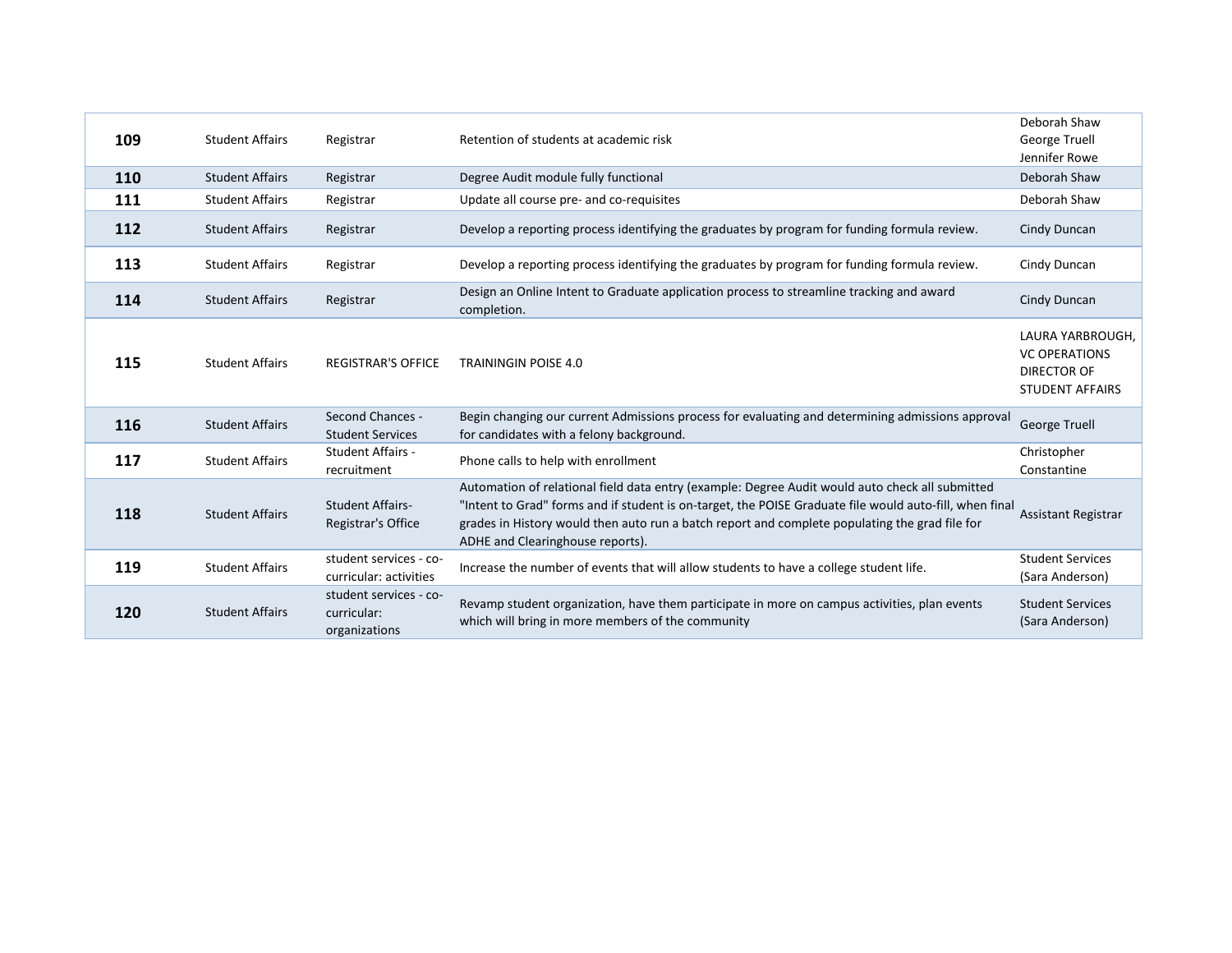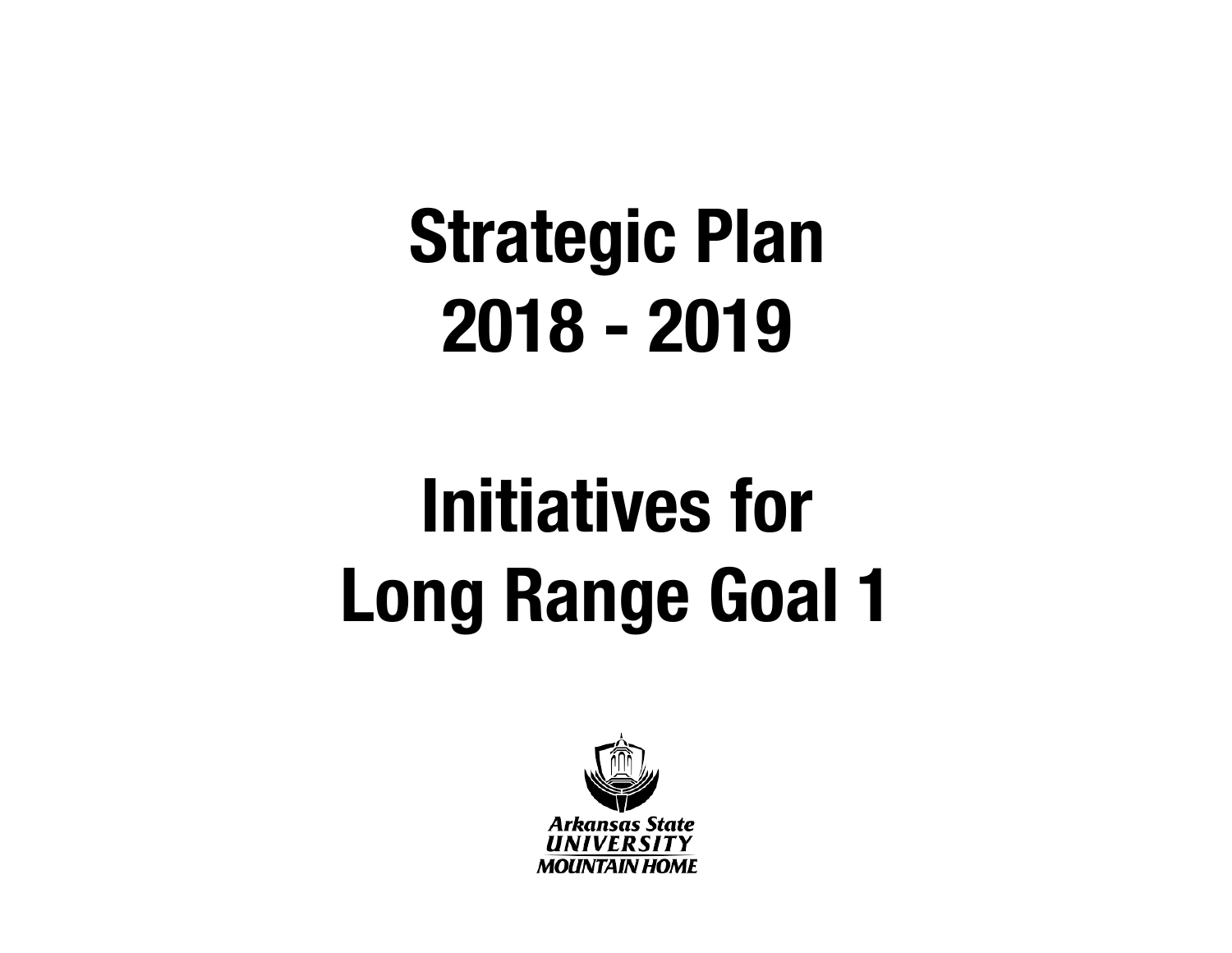| <b>LINE</b>    | <b>AREA</b>                                                                       | <b>DEPARTMENT</b>                                      | <b>ACTIVITY</b>                                                                                                                                                                                                                                                                    |                                                                           | F.                                                                                              | $\Delta$                                                                                        | D.                                                                  |                                                                                                                                                                                 |
|----------------|-----------------------------------------------------------------------------------|--------------------------------------------------------|------------------------------------------------------------------------------------------------------------------------------------------------------------------------------------------------------------------------------------------------------------------------------------|---------------------------------------------------------------------------|-------------------------------------------------------------------------------------------------|-------------------------------------------------------------------------------------------------|---------------------------------------------------------------------|---------------------------------------------------------------------------------------------------------------------------------------------------------------------------------|
|                | Area:                                                                             | Name of Program,<br><b>Department or Unit</b>          | What is the planned activity for the upcoming year?                                                                                                                                                                                                                                | To which aspects of<br>our mission does this<br>apply?                    |                                                                                                 |                                                                                                 |                                                                     | To which long-range strategic goals does<br>this apply?                                                                                                                         |
| 1              | <b>Academic Affairs</b><br>(Including Academic<br>Departments & Programs)         | <b>Academic Affairs</b>                                | Increase inter-system MOUs and partnerships                                                                                                                                                                                                                                        | 1. To provide a foundation<br>for Life Long Learning                      | 2. To help students<br>achieve personal and<br>career goals to enhance<br>their quality of life | 3.To provide affordable<br>and accessible educational citizens through diverse<br>opportunities | 4. To create enlightened<br>experiences                             | 1. Facilitate expansion of partnerships with<br>universities to offer higher-level degrees. (Bachelor's<br>degrees; Master's degrees; Degree Center;<br>collaborative programs) |
| $\overline{2}$ | <b>Academic Affairs</b><br>(Including Academic<br>Departments & Programs)         | <b>Academic Affairs</b>                                | Develop a program advisory committee and set up a program review for Honors                                                                                                                                                                                                        | 1. To provide a foundation achieve personal and<br>for Life Long Learning | 2. To help students<br>career goals to enhance<br>their quality of life                         | 3.To provide affordable<br>and accessible educational citizens through diverse<br>opportunities | 4. To create enlightened<br>experiences                             | 1. Facilitate expansion of partnerships with<br>universities to offer higher-level degrees. (Bachelor's<br>degrees; Master's degrees; Degree Center;<br>collaborative programs) |
| 3              | <b>Academic Affairs</b><br>(Including Academic<br>Departments & Programs)         | Academic Affairs Co-<br>Curricular                     | Build partnerships to increase Co-Curricular opportunities: Internships and Apprenticeships                                                                                                                                                                                        | 1. To provide a foundation<br>for Life Long Learning                      | 2. To help students<br>achieve personal and<br>career goals to enhance<br>their quality of life | 3.To provide affordable<br>and accessible educational citizens through diverse<br>opportunities | 4. To create enlightened<br>experiences                             | 1. Facilitate expansion of partnerships with<br>universities to offer higher-level degrees. (Bachelor's<br>degrees; Master's degrees; Degree Center;<br>collaborative programs) |
| 28             | <b>Academic Affairs</b><br>(Including Academic<br>Departments & Programs)         | <b>Health Sciences</b><br><b>Nursing</b>               | Begin the process of national accreditation for both the RN and PN Nursing Programs. Seek Pre-<br>Accreditation Candidacy from CNEA (Commission for Nursing Educaiton Accreditation)                                                                                               |                                                                           | 2. To help students<br>achieve personal and<br>career goals to enhance<br>their quality of life |                                                                                                 |                                                                     | 1. Facilitate expansion of partnerships with<br>universities to offer higher-level degrees. (Bachelor's<br>degrees; Master's degrees; Degree Center;<br>collaborative programs) |
| 43             | <b>Academic Affairs</b><br>(Including Academic<br>Departments & Programs)         | Physical Education,<br>Arts and Sciences               | Develop and implement a Fitness Equipment Rotation plan designed to remove outdated fitness<br>machines and replace them with new machines according to a predetermined schedule.                                                                                                  | 1. To provide a foundation<br>for Life Long Learning                      | 2. To help students<br>achieve personal and<br>career goals to enhance<br>their quality of life | 3.To provide affordable<br>and accessible educational citizens through diverse<br>opportunities | 4. To create enlightened<br>experiences                             | 1. Facilitate expansion of partnerships with<br>universities to offer higher-level degrees. (Bachelor's<br>degrees; Master's degrees; Degree Center;<br>collaborative programs) |
| 49             | <b>Academic Affairs</b><br>(Including Academic<br>Departments & Programs) Office  | School of Business and<br>Technology - Dean's          | Ensure academic excellence and innovation through exploring 2+2 agreements with 4-year<br>universities in Applied Science, Information Systems Technology, and Digital Design.                                                                                                     |                                                                           |                                                                                                 | 3.To provide affordable<br>and accessible educational<br>opportunities                          |                                                                     | 1. Facilitate expansion of partnerships with<br>universities to offer higher-level degrees. (Bachelor's<br>degrees; Master's degrees; Degree Center;<br>collaborative programs) |
| 56             | <b>Academic Affairs</b><br>(Including Academic<br>Departments & Programs) Science | School of Business and<br>Technology: Funeral          | Plan an Employer/Advisory Board meeting/panel in Central or Northwest Arkansas.                                                                                                                                                                                                    |                                                                           | 2. To help students<br>achieve personal and<br>career goals to enhance<br>their quality of life | 3.To provide affordable<br>and accessible educational citizens through diverse<br>opportunities | 4. To create enlightened<br>experiences                             | 1. Facilitate expansion of partnerships with<br>universities to offer higher-level degrees. (Bachelor's<br>degrees; Master's degrees; Degree Center;<br>collaborative programs) |
| 107            | <b>Student Affairs</b>                                                            | Recruiting                                             | To enter more schools, and start reaching the students in the younger grades. Reach out to home<br>school students and creating a partnership with them as well. Pull data from different areas to<br>determine which employers are hiring and returning that info to our students | 1. To provide a foundation<br>for Life Long Learning                      | 2. To help students<br>achieve personal and<br>career goals to enhance<br>their quality of life | 3.To provide affordable<br>and accessible educational citizens through diverse<br>opportunities | 4. To create enlightened<br>experiences                             | 1. Facilitate expansion of partnerships with<br>universities to offer higher-level degrees. (Bachelor's<br>degrees; Master's degrees; Degree Center;<br>collaborative programs) |
| 119            | <b>Student Affairs</b>                                                            | student services - co-<br>curricular: activities       | Increase the number of events that will allow students to have a college student life.                                                                                                                                                                                             | 1. To provide a foundation<br>for Life Long Learning                      | 2. To help students<br>achieve personal and<br>career goals to enhance<br>their quality of life |                                                                                                 | 4. To create enlightened<br>citizens through diverse<br>experiences | 1. Facilitate expansion of partnerships with<br>universities to offer higher-level degrees. (Bachelor's<br>degrees; Master's degrees; Degree Center;<br>collaborative programs) |
| 120            | <b>Student Affairs</b>                                                            | student services - co-<br>curricular:<br>organizations | Revamp student organization, have them participate in more on campus activities, plan events which 1. To provide a foundation<br>will bring in more members of the community                                                                                                       | for Life Long Learning                                                    | 2. To help students<br>achieve personal and<br>career goals to enhance<br>their quality of life |                                                                                                 | 4. To create enlightened<br>citizens through diverse<br>experiences | 1. Facilitate expansion of partnerships with<br>universities to offer higher-level degrees. (Bachelor's<br>degrees; Master's degrees; Degree Center;<br>collaborative programs) |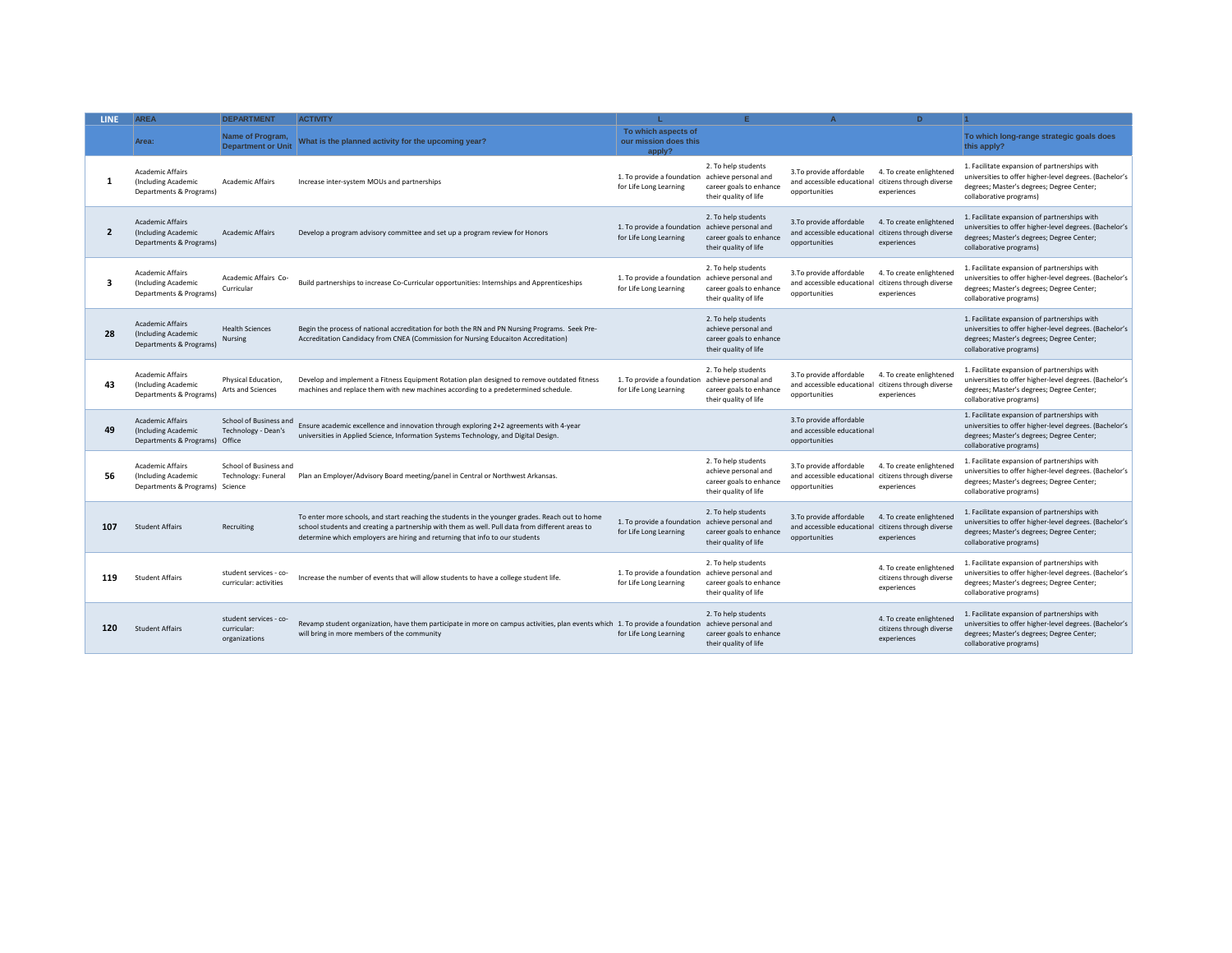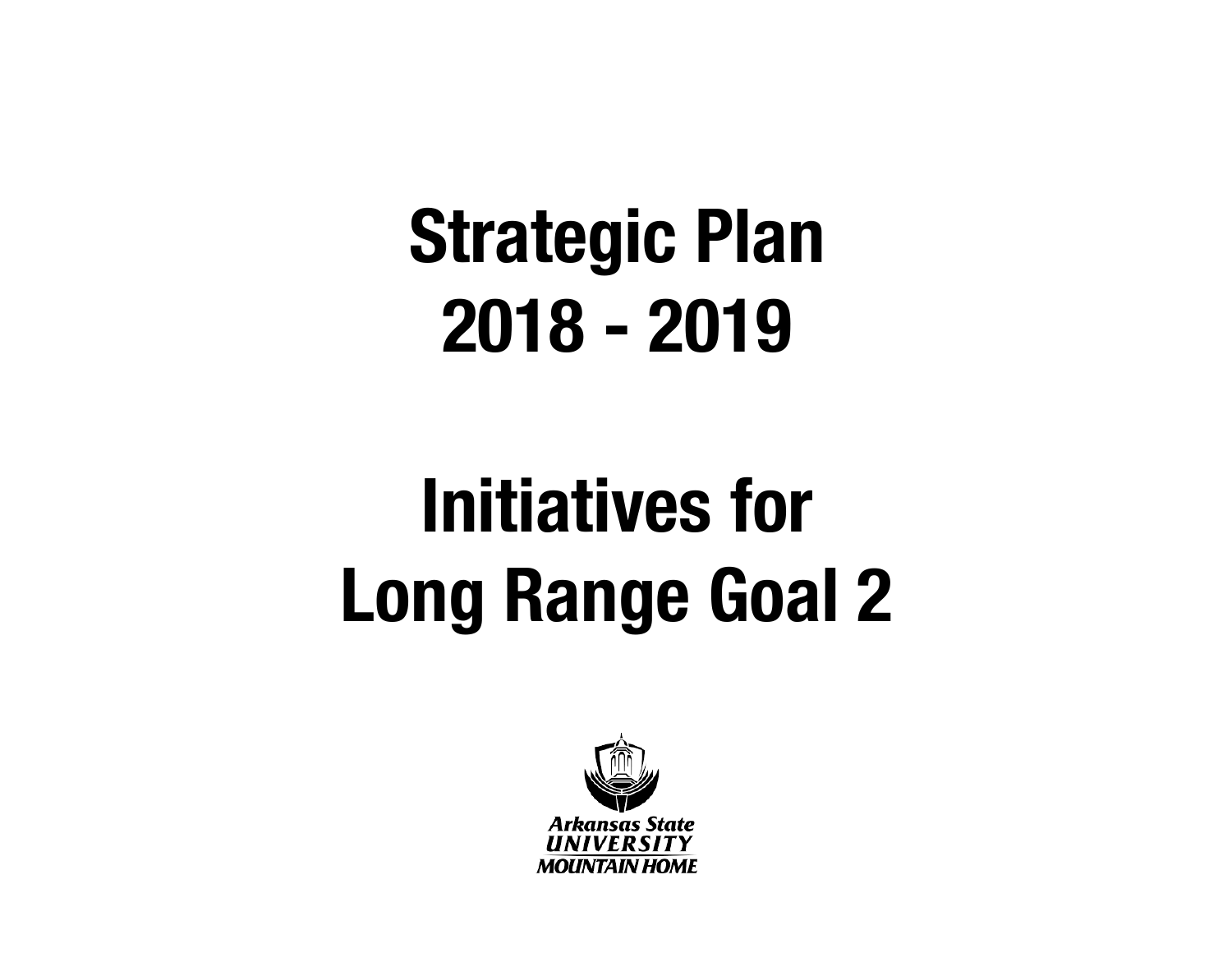| LINE.          | <b>AREA</b>                                                                                                 | <b>DEPARTMENT</b>                             | <b>ACTIVITY</b>                                                                                                                                                                                                                                                                                                                                                                                                                                                                                                                                                                                                                                                                  |                                                                           |                                                                                                 |                                                                                                 |                                                                     |                                                                                                                                                                                                                                                             |
|----------------|-------------------------------------------------------------------------------------------------------------|-----------------------------------------------|----------------------------------------------------------------------------------------------------------------------------------------------------------------------------------------------------------------------------------------------------------------------------------------------------------------------------------------------------------------------------------------------------------------------------------------------------------------------------------------------------------------------------------------------------------------------------------------------------------------------------------------------------------------------------------|---------------------------------------------------------------------------|-------------------------------------------------------------------------------------------------|-------------------------------------------------------------------------------------------------|---------------------------------------------------------------------|-------------------------------------------------------------------------------------------------------------------------------------------------------------------------------------------------------------------------------------------------------------|
|                | Area:                                                                                                       | Name of Program,<br><b>Department or Unit</b> | What is the planned activity for the upcoming year?                                                                                                                                                                                                                                                                                                                                                                                                                                                                                                                                                                                                                              | To which aspects of<br>our mission does this<br>apply?                    |                                                                                                 |                                                                                                 |                                                                     |                                                                                                                                                                                                                                                             |
| 1              | <b>Academic Affairs (Including</b><br>Academic Departments & Academic Affairs<br>Programs)                  |                                               | Increase inter-system MOUs and partnerships                                                                                                                                                                                                                                                                                                                                                                                                                                                                                                                                                                                                                                      | 1. To provide a foundation<br>for Life Long Learning                      | 2. To help students<br>achieve personal and<br>career goals to enhance<br>their quality of life | 3.To provide affordable<br>and accessible educational<br>opportunities                          | 4. To create enlightened<br>citizens through diverse<br>experiences | 2. Provide resources to increase student enrollment, retention,<br>graduation, licensure completion, and career placement rates.<br>(recruiting; advising; marketing; career counseling; career<br>placement; veteran services; tutoring; academic support) |
| $\overline{2}$ | <b>Academic Affairs (Including</b><br>Academic Departments & Academic Affairs<br>Programs)                  |                                               | Develop a program advisory committee and set up a program review for Honors                                                                                                                                                                                                                                                                                                                                                                                                                                                                                                                                                                                                      | 1. To provide a foundation achieve personal and<br>for Life Long Learning | 2. To help students<br>career goals to enhance<br>their quality of life                         | 3.To provide affordable<br>and accessible educational<br>opportunities                          | 4. To create enlightened<br>citizens through diverse<br>experiences | 2. Provide resources to increase student enrollment, retention,<br>graduation, licensure completion, and career placement rates.<br>(recruiting; advising; marketing; career counseling; career<br>placement; veteran services; tutoring; academic support) |
| 3              | Academic Affairs (Including<br>Academic Affairs Co-<br>Academic Departments &<br>Programs)                  | Curricular                                    | Build partnerships to increase Co-Curricular opportunities: Internships and Apprenticeships                                                                                                                                                                                                                                                                                                                                                                                                                                                                                                                                                                                      | 1. To provide a foundation achieve personal and<br>for Life Long Learning | 2. To help students<br>career goals to enhance<br>their quality of life                         | 3.To provide affordable<br>and accessible educational<br>opportunities                          | 4. To create enlightened<br>citizens through diverse<br>experiences | 2. Provide resources to increase student enrollment, retention,<br>graduation, licensure completion, and career placement rates.<br>(recruiting; advising; marketing; career counseling; career<br>placement; veteran services; tutoring; academic support) |
| $\mathbf{a}$   | <b>Academic Affairs (Including</b><br>Academic Departments & Academic Affairs<br>Programs)                  |                                               | Send a team to the HLC Academy and Workshops on Strategic Assessment                                                                                                                                                                                                                                                                                                                                                                                                                                                                                                                                                                                                             | 1. To provide a foundation<br>for Life Long Learning                      | 2. To help students<br>achieve personal and<br>career goals to enhance<br>their quality of life | 3.To provide affordable<br>and accessible educational<br>opportunities                          | 4. To create enlightened<br>citizens through diverse<br>experiences | 2. Provide resources to increase student enrollment, retention,<br>graduation, licensure completion, and career placement rates.<br>(recruiting; advising; marketing; career counseling; career<br>placement; veteran services; tutoring; academic support) |
| 5              | Academic Affairs (Including<br>Arts & Sciences -<br>Academic Departments &<br>Programs)                     | History                                       | 1. Increase social media activities to expand reach to the community. 2. Develop and expand the<br>classroom with real world experiences - project to involve students completing a one day volunteer<br>service at the Wolf House, Public Library Archives, VFW (interviewing veterans), and/or Historical<br>Society. In other words, tie the classroom knowledge to real world application. 3. Classroom<br>presentations which should include work which integrates services of Library, Writing Lab, Career<br>Services (possibly). 4. Monitor attendance to increase retention in a foundation course. 5. Better<br>student engagement in building a learning environment. | 1. To provide a foundation achieve personal and<br>for Life Long Learning | 2. To help students<br>career goals to enhance<br>their quality of life                         | 3.To provide affordable<br>and accessible educational citizens through diverse<br>opportunities | 4. To create enlightened<br>experiences                             | 2. Provide resources to increase student enrollment, retention,<br>graduation, licensure completion, and career placement rates.<br>(recruiting; advising; marketing; career counseling; career<br>placement; veteran services; tutoring; academic support) |
| 6              | <b>Academic Affairs (Including</b><br>Academic Departments & Arts and Sciences<br>Programs)                 |                                               | hire 1/2 time Arts and Sciences Recruiter and Advisor                                                                                                                                                                                                                                                                                                                                                                                                                                                                                                                                                                                                                            |                                                                           | 2. To help students<br>achieve personal and<br>career goals to enhance<br>their quality of life |                                                                                                 |                                                                     | 2. Provide resources to increase student enrollment, retention,<br>graduation, licensure completion, and career placement rates.<br>(recruiting; advising; marketing; career counseling; career<br>placement; veteran services; tutoring; academic support) |
| $\overline{7}$ | <b>Academic Affairs (Including</b><br>Academic Departments & Arts and Sciences<br>Programs)                 |                                               | update the tutoring center                                                                                                                                                                                                                                                                                                                                                                                                                                                                                                                                                                                                                                                       | 1. To provide a foundation<br>for Life Long Learning                      |                                                                                                 | 3.To provide affordable<br>and accessible educational<br>opportunities                          |                                                                     | 2. Provide resources to increase student enrollment, retention<br>graduation, licensure completion, and career placement rates.<br>(recruiting; advising; marketing; career counseling; career<br>placement; veteran services; tutoring; academic support)  |
| 8              | <b>Academic Affairs (Including</b><br>Academic Departments & Arts and Sciences<br>Programs)                 |                                               | more 4 day a week, 7 week classes to help students move through their programs on a timely basis                                                                                                                                                                                                                                                                                                                                                                                                                                                                                                                                                                                 |                                                                           |                                                                                                 | 3.To provide affordable<br>and accessible educational<br>opportunities                          |                                                                     | 2. Provide resources to increase student enrollment, retention,<br>graduation, licensure completion, and career placement rates.<br>(recruiting; advising; marketing; career counseling; career<br>placement; veteran services; tutoring; academic support) |
| 9              | <b>Academic Affairs (Including</b><br>Academic Departments & Automotive<br>Programs)                        |                                               | Car meet with cookout                                                                                                                                                                                                                                                                                                                                                                                                                                                                                                                                                                                                                                                            | 1. To provide a foundation<br>for Life Long Learning                      | 2. To help students<br>achieve personal and<br>career goals to enhance<br>their quality of life | 3.To provide affordable<br>and accessible educational citizens through diverse<br>opportunities | 4. To create enlightened<br>experiences                             | 2. Provide resources to increase student enrollment, retention,<br>graduation, licensure completion, and career placement rates.<br>(recruiting; advising; marketing; career counseling; career<br>placement; veteran services; tutoring; academic support) |
| 11             | <b>Academic Affairs (Including</b><br>Academic Departments & Business<br>Programs)                          |                                               | Increase collaborations that connect AAS programs with Gen Ed core by developing co-teaching or<br>collaborative projects.                                                                                                                                                                                                                                                                                                                                                                                                                                                                                                                                                       | 1. To provide a foundation achieve personal and<br>for Life Long Learning | 2. To help students<br>career goals to enhance<br>their quality of life                         |                                                                                                 | 4. To create enlightened<br>citizens through diverse<br>experiences | 2. Provide resources to increase student enrollment, retention,<br>graduation, licensure completion, and career placement rates.<br>(recruiting; advising; marketing; career counseling; career<br>placement; veteran services; tutoring; academic support) |
| 13             | Academic Affairs (Including Business and<br>Academic Departments & Technology -<br>Programs)                | Mechatronics                                  | Adopt more project-based learning into existing courses.                                                                                                                                                                                                                                                                                                                                                                                                                                                                                                                                                                                                                         | 1. To provide a foundation<br>for Life Long Learning                      | 2. To help students<br>achieve personal and<br>career goals to enhance<br>their quality of life |                                                                                                 |                                                                     | 2. Provide resources to increase student enrollment, retention,<br>graduation, licensure completion, and career placement rates.<br>(recruiting; advising; marketing; career counseling; career<br>placement; veteran services; tutoring; academic support) |
| 14             | Academic Affairs (Including College of Arts and<br>Academic Departments & Sciences - Sociology<br>Programs) | Department                                    | One on one required mentoring with faculty to increase overall test scores and retention.                                                                                                                                                                                                                                                                                                                                                                                                                                                                                                                                                                                        | 1. To provide a foundation achieve personal and<br>for Life Long Learning | 2. To help students<br>career goals to enhance<br>their quality of life                         |                                                                                                 |                                                                     | 2. Provide resources to increase student enrollment, retention,<br>graduation, licensure completion, and career placement rates.<br>(recruiting; advising; marketing; career counseling; career<br>placement; veteran services; tutoring; academic support) |
| 17             | Academic Departments &<br>Programs)                                                                         | Systems                                       | Academic Affairs (Including<br>Computer Information Greater participation in student-centric activities and events to showcase and promote CIS programs<br>(e.g. career fairs, campus events, FBLA conference, Lego League, etc.).                                                                                                                                                                                                                                                                                                                                                                                                                                               |                                                                           | 2. To help students<br>achieve personal and<br>career goals to enhance<br>their quality of life | 3.To provide affordable<br>and accessible educational<br>opportunities                          |                                                                     | 2. Provide resources to increase student enrollment, retention,<br>graduation, licensure completion, and career placement rates.<br>(recruiting; advising; marketing; career counseling; career<br>placement; veteran services; tutoring; academic support) |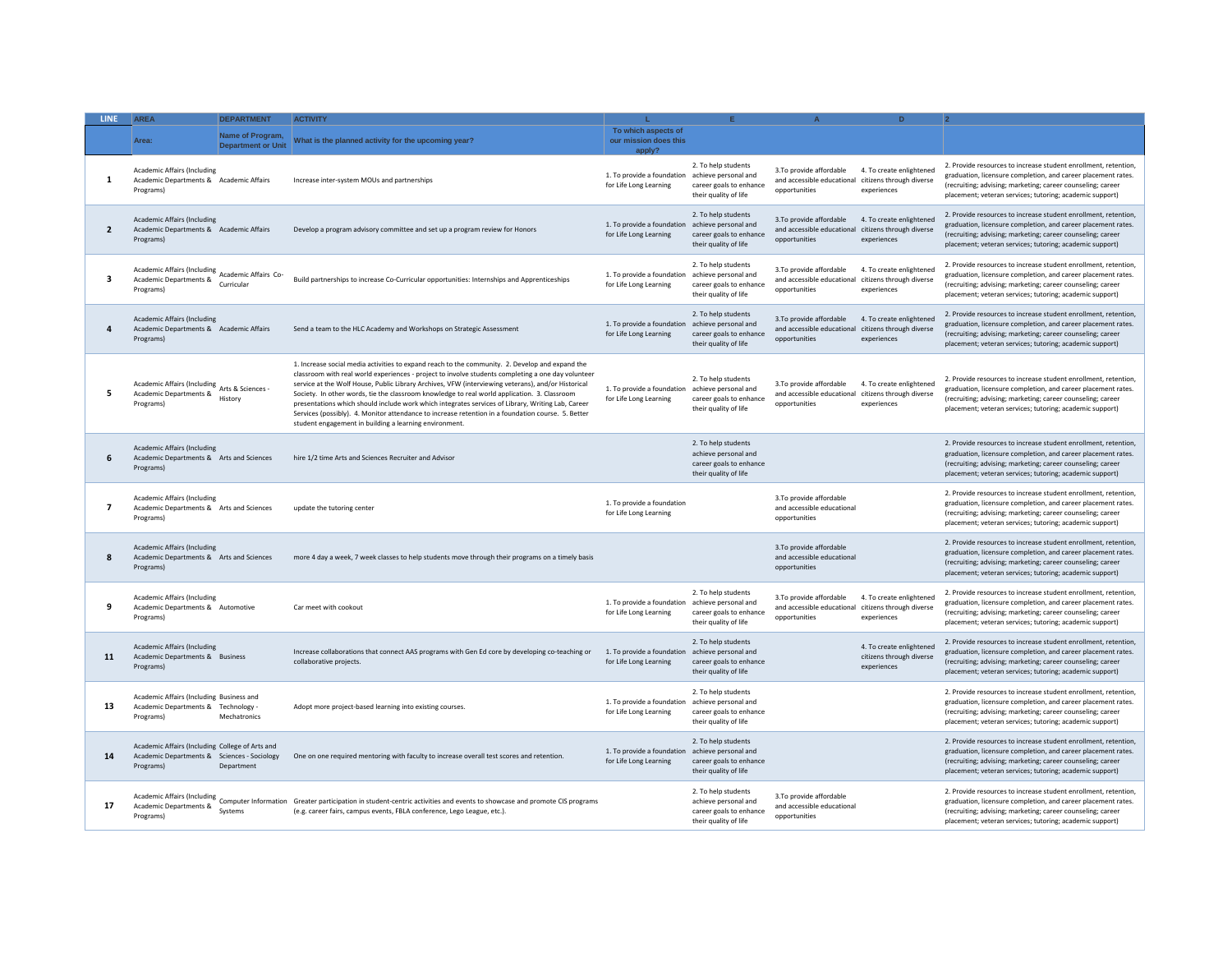| 18 | <b>Academic Affairs (Including</b><br>Academic Departments & English<br>Programs)                                         | 1. Replace desktop computers in D100 and D101 with laptops tethered to tables to provide better<br>overall working space-Time for computers to be changed on rotation anyway 2. Standing Work<br>stations (Varidesk) for English faculty 3. Vinyl for "decorating" halls, classrooms, and stairwells as in<br>Integrity | 1. To provide a foundation achieve personal and<br>for Life Long Learning | 2. To help students<br>career goals to enhance<br>their quality of life                         | 3.To provide affordable<br>and accessible educational<br>opportunities                          |                                                                     | 2. Provide resources to increase student enrollment, retention<br>graduation, licensure completion, and career placement rates.<br>(recruiting; advising; marketing; career counseling; career<br>placement; veteran services; tutoring; academic support)  |
|----|---------------------------------------------------------------------------------------------------------------------------|-------------------------------------------------------------------------------------------------------------------------------------------------------------------------------------------------------------------------------------------------------------------------------------------------------------------------|---------------------------------------------------------------------------|-------------------------------------------------------------------------------------------------|-------------------------------------------------------------------------------------------------|---------------------------------------------------------------------|-------------------------------------------------------------------------------------------------------------------------------------------------------------------------------------------------------------------------------------------------------------|
| 21 | Academic Affairs (Including<br>Academic Departments & Health Sciences<br>Programs)                                        | Market Health Sciences Programs through: 1. High Schools 2. Health care employers: Long Term<br>Care Facilities, Clinics, EMS providers 3. EMS conferences 4. Information Sessions for potential<br>students                                                                                                            |                                                                           | 2. To help students<br>achieve personal and<br>career goals to enhance<br>their quality of life |                                                                                                 |                                                                     | 2. Provide resources to increase student enrollment, retention,<br>graduation, licensure completion, and career placement rates.<br>(recruiting; advising; marketing; career counseling; career<br>placement; veteran services; tutoring; academic support) |
| 32 | Academic Affairs (Including<br>Health Sciences<br>Academic Departments &<br><b>Simulation Center</b><br>Programs)         | 1. Increase the use of simulation in lieu of clinical to 25%. 2. Continue to assess simulation center<br>needs i.e, SimMan, replacement of mannikins as necessary, preventative maintenance on<br>mannikins/simulators.                                                                                                 |                                                                           | 2. To help students<br>achieve personal and<br>career goals to enhance<br>their quality of life |                                                                                                 | 4. To create enlightened<br>citizens through diverse<br>experiences | 2. Provide resources to increase student enrollment, retention,<br>graduation, licensure completion, and career placement rates.<br>(recruiting; advising; marketing; career counseling; career<br>placement; veteran services; tutoring; academic support) |
| 34 | Academic Affairs (Including Hospitality, Business<br>Academic Departments &<br>Mgt/Hospitality<br>Programs)               | Increase number of industry certifications available to students.                                                                                                                                                                                                                                                       |                                                                           | 2. To help students<br>achieve personal and<br>career goals to enhance<br>their quality of life | 3.To provide affordable<br>and accessible educational<br>opportunities                          | 4. To create enlightened<br>citizens through diverse<br>experiences | 2. Provide resources to increase student enrollment, retention,<br>graduation, licensure completion, and career placement rates.<br>(recruiting; advising; marketing; career counseling; career<br>placement; veteran services; tutoring; academic support) |
| 35 | Academic Affairs (Including Hospitality, Business<br>Academic Departments &<br>Mgt/Hospitality<br>Programs)               | Increase marketing of program through social media, print media, and active recruitment efforts.                                                                                                                                                                                                                        |                                                                           | 2. To help students<br>achieve personal and<br>career goals to enhance<br>their quality of life |                                                                                                 | 4. To create enlightened<br>citizens through diverse<br>experiences | 2. Provide resources to increase student enrollment, retention,<br>graduation, licensure completion, and career placement rates.<br>(recruiting; advising; marketing; career counseling; career<br>placement; veteran services; tutoring; academic support) |
| 36 | Academic Affairs (Including Hospitality, Business<br>Academic Departments &<br>Mgt/Hospitality<br>Programs)               | Increase number of outside speakers related to subject matter. Increase number of visits of classes<br>to area hospitality organizations.                                                                                                                                                                               |                                                                           | 2. To help students<br>achieve personal and<br>career goals to enhance<br>their quality of life |                                                                                                 | 4. To create enlightened<br>citizens through diverse<br>experiences | 2. Provide resources to increase student enrollment, retention,<br>graduation, licensure completion, and career placement rates.<br>(recruiting; advising; marketing; career counseling; career<br>placement; veteran services; tutoring; academic support) |
| 42 | <b>Academic Affairs (Including</b><br>Academic Departments & Math Department<br>Programs)                                 | Piloting 7 week classes                                                                                                                                                                                                                                                                                                 |                                                                           | 2. To help students<br>achieve personal and<br>career goals to enhance<br>their quality of life | 3.To provide affordable<br>and accessible educational<br>opportunities                          |                                                                     | 2. Provide resources to increase student enrollment, retention.<br>graduation, licensure completion, and career placement rates.<br>(recruiting; advising; marketing; career counseling; career<br>placement; veteran services; tutoring; academic support) |
| 47 | Academic Affairs (Including School of Business &<br>Academic Departments & Technology<br>Programs)<br>Secondary Center    | Engaging the Community by continued outreach to public school districts in the service area.                                                                                                                                                                                                                            |                                                                           | 2. To help students<br>achieve personal and<br>career goals to enhance<br>their quality of life | 3.To provide affordable<br>and accessible educational<br>opportunities                          |                                                                     | 2. Provide resources to increase student enrollment, retention,<br>graduation, licensure completion, and career placement rates.<br>(recruiting; advising; marketing; career counseling; career<br>placement; veteran services; tutoring; academic support) |
| 50 | Academic Affairs (Including School of Business and<br>Academic Departments & Technology - Dean's<br>Programs)<br>Office   | Engage the community by assisting program faculty with public relations events and/or community<br>service activities.                                                                                                                                                                                                  |                                                                           | 2. To help students<br>achieve personal and<br>career goals to enhance<br>their quality of life |                                                                                                 |                                                                     | 2. Provide resources to increase student enrollment, retention,<br>graduation, licensure completion, and career placement rates.<br>(recruiting; advising; marketing; career counseling; career<br>placement; veteran services; tutoring; academic support) |
| 51 | Academic Departments & Technology - Dean's<br>Programs)<br>Office                                                         | Academic Affairs (Including School of Business and Ensure student success through the continuation and expansion of an early alert program that<br>identifies and assists at risk students, improved accessibility to advisement, and assistance with post-<br>graduation employment.                                   |                                                                           | 2. To help students<br>achieve personal and<br>career goals to enhance<br>their quality of life |                                                                                                 |                                                                     | 2. Provide resources to increase student enrollment, retention<br>graduation, licensure completion, and career placement rates.<br>(recruiting; advising; marketing; career counseling; career<br>placement; veteran services; tutoring; academic support)  |
| 53 | Academic Affairs (Including School of Business and<br>Academic Departments &<br>Technology - HVAC<br>Programs)            | Implement an apprenticeship program.                                                                                                                                                                                                                                                                                    |                                                                           |                                                                                                 | 3.To provide affordable<br>and accessible educational<br>opportunities                          |                                                                     | 2. Provide resources to increase student enrollment, retention,<br>graduation, licensure completion, and career placement rates.<br>(recruiting; advising; marketing; career counseling; career<br>placement; veteran services; tutoring; academic support) |
| 54 | Academic Affairs (Including School of Business and<br>Academic Departments & Technology, Criminal<br>Programs)<br>Justice | Participate in Mt. Home High School CSI Project.                                                                                                                                                                                                                                                                        | 1. To provide a foundation achieve personal and<br>for Life Long Learning | 2. To help students<br>career goals to enhance<br>their quality of life                         |                                                                                                 | 4. To create enlightened<br>citizens through diverse<br>experiences | 2. Provide resources to increase student enrollment, retention,<br>graduation, licensure completion, and career placement rates.<br>(recruiting; advising; marketing; career counseling; career<br>placement; veteran services; tutoring; academic support) |
| 56 | Academic Affairs (Including School of Business and<br>Academic Departments & Technology: Funeral<br>Programs)<br>Science  | Plan an Employer/Advisory Board meeting/panel in Central or Northwest Arkansas.                                                                                                                                                                                                                                         |                                                                           | 2. To help students<br>achieve personal and<br>career goals to enhance<br>their quality of life | 3.To provide affordable<br>and accessible educational citizens through diverse<br>opportunities | 4. To create enlightened<br>experiences                             | 2. Provide resources to increase student enrollment, retention<br>graduation, licensure completion, and career placement rates.<br>(recruiting; advising; marketing; career counseling; career<br>placement; veteran services; tutoring; academic support)  |
| 57 | Academic Affairs (Including School of Business and<br>Academic Departments & Technology: Funeral<br>Programs)<br>Science  | Program New Student Orientation                                                                                                                                                                                                                                                                                         | 1. To provide a foundation achieve personal and<br>for Life Long Learning | 2. To help students<br>career goals to enhance<br>their quality of life                         |                                                                                                 | 4. To create enlightened<br>citizens through diverse<br>experiences | 2. Provide resources to increase student enrollment, retention<br>graduation, licensure completion, and career placement rates.<br>(recruiting; advising; marketing; career counseling; career<br>placement; veteran services; tutoring; academic support)  |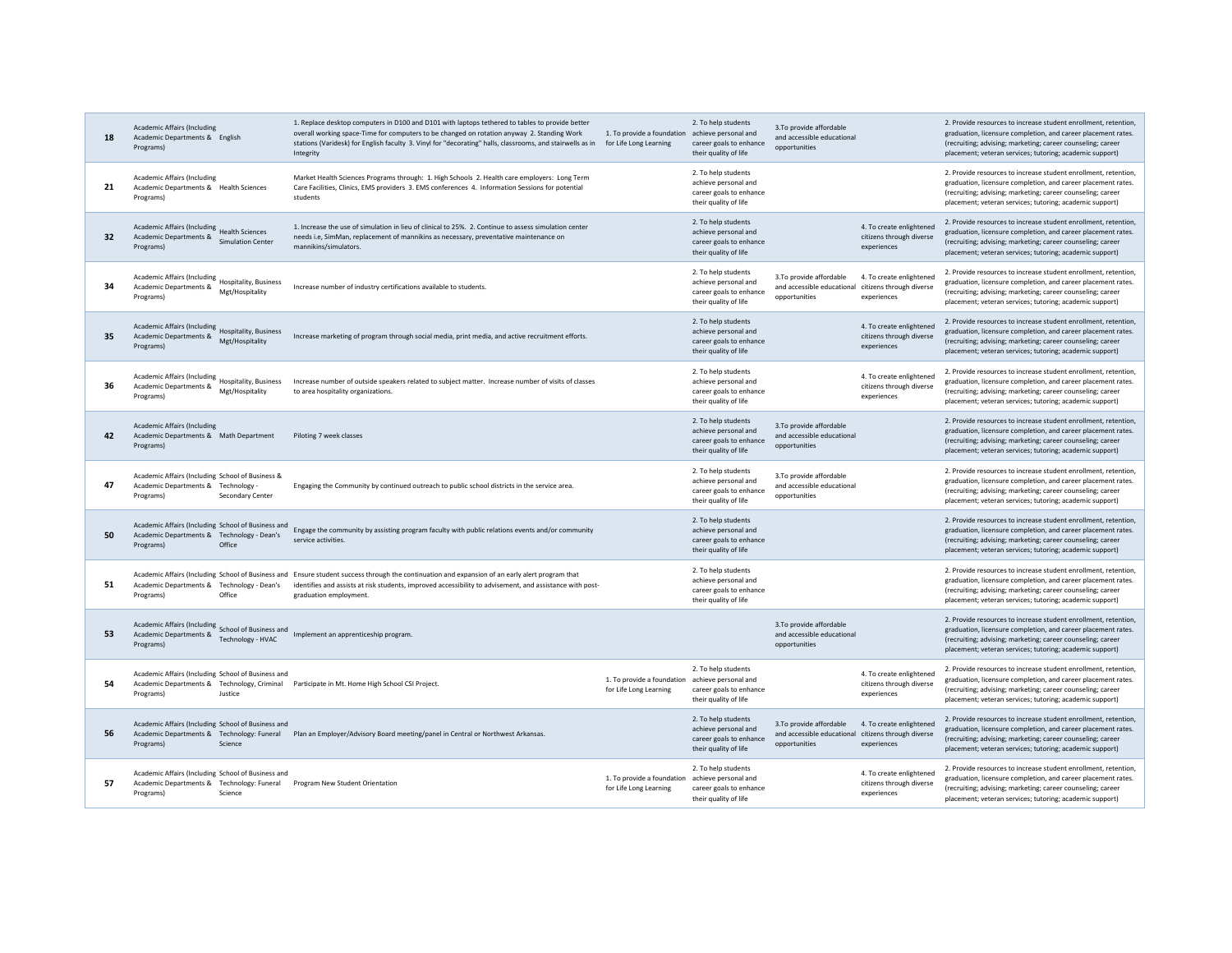| 58 | Academic Affairs (Including Sociology - Arts and<br>Academic Departments &<br>Programs)      | Sciences                                                         | Students will be required after the first quiz to come to my office to go over their quiz/notes/study<br>habits. I hope this will aid in better grades in the courses as well as with retention of students.     | 1. To provide a foundation achieve personal and<br>for Life Long Learning | 2. To help students<br>career goals to enhance<br>their quality of life                         |                                                                                                 |                                                                     | 2. Provide resources to increase student enrollment, retention<br>graduation, licensure completion, and career placement rates.<br>(recruiting; advising; marketing; career counseling; career<br>placement; veteran services; tutoring; academic support)  |
|----|----------------------------------------------------------------------------------------------|------------------------------------------------------------------|------------------------------------------------------------------------------------------------------------------------------------------------------------------------------------------------------------------|---------------------------------------------------------------------------|-------------------------------------------------------------------------------------------------|-------------------------------------------------------------------------------------------------|---------------------------------------------------------------------|-------------------------------------------------------------------------------------------------------------------------------------------------------------------------------------------------------------------------------------------------------------|
| 61 | <b>Academic Affairs (Including</b><br>Academic Departments & Teacher Education<br>Programs)  |                                                                  | Increase recruiting activities to area schools                                                                                                                                                                   |                                                                           | 2. To help students<br>achieve personal and<br>career goals to enhance<br>their quality of life |                                                                                                 |                                                                     | 2. Provide resources to increase student enrollment, retention,<br>graduation, licensure completion, and career placement rates.<br>(recruiting; advising; marketing; career counseling; career<br>placement; veteran services; tutoring; academic support) |
| 62 | <b>Academic Affairs (Including</b><br>Academic Departments & Teacher Education<br>Programs)  |                                                                  | Continue to improve the pass rate on the Praxis I in the core subjects of Math and English through the<br>Praxis Bootcamp                                                                                        |                                                                           | 2. To help students<br>achieve personal and<br>career goals to enhance<br>their quality of life |                                                                                                 |                                                                     | 2. Provide resources to increase student enrollment, retention,<br>graduation, licensure completion, and career placement rates.<br>(recruiting; advising; marketing; career counseling; career<br>placement; veteran services; tutoring; academic support) |
| 63 | <b>Academic Affairs (Including</b><br>Academic Departments & Teacher Education<br>Programs)  |                                                                  | To improve the ASE program scorecard data. Ex. Sociology and CIS 1053 are included in the data and<br>those are not courses in the program degree.                                                               |                                                                           |                                                                                                 | 3.To provide affordable<br>and accessible educational<br>opportunities                          |                                                                     | 2. Provide resources to increase student enrollment, retention,<br>graduation, licensure completion, and career placement rates.<br>(recruiting; advising; marketing; career counseling; career<br>placement; veteran services; tutoring; academic support) |
| 64 | <b>Academic Affairs (Including</b><br>Academic Departments & Welding Department<br>Programs) |                                                                  | My upcoming goals would be to be able to provide a richer learning environment. In order to provide<br>this, I would need to be able to buy more consumables to mimic fast passed production in the<br>industry. | 1. To provide a foundation achieve personal and<br>for Life Long Learning | 2. To help students<br>career goals to enhance<br>their quality of life                         |                                                                                                 | 4. To create enlightened<br>citizens through diverse<br>experiences | 2. Provide resources to increase student enrollment, retention,<br>graduation, licensure completion, and career placement rates.<br>(recruiting; advising; marketing; career counseling; career<br>placement; veteran services; tutoring; academic support) |
| 67 | <b>Administrative Affairs</b>                                                                | <b>Business &amp;</b><br>Tetchnology<br>Workforce<br>Development | Marketing plan to reach parents and students                                                                                                                                                                     | 1. To provide a foundation<br>for Life Long Learning                      | 2. To help students<br>achieve personal and<br>career goals to enhance<br>their quality of life | 3.To provide affordable<br>and accessible educational citizens through diverse<br>opportunities | 4. To create enlightened<br>experiences                             | 2. Provide resources to increase student enrollment, retention,<br>graduation, licensure completion, and career placement rates.<br>(recruiting; advising; marketing; career counseling; career<br>placement; veteran services; tutoring; academic support) |
| 68 | <b>Administrative Affairs</b>                                                                | <b>Business &amp;</b><br>Tetchnology<br>Workforce<br>Development | Host key events that promote Workforce programs                                                                                                                                                                  | 1. To provide a foundation<br>for Life Long Learning                      | 2. To help students<br>achieve personal and<br>career goals to enhance<br>their quality of life | 3.To provide affordable<br>and accessible educational citizens through diverse<br>opportunities | 4. To create enlightened<br>experiences                             | 2. Provide resources to increase student enrollment, retention,<br>graduation, licensure completion, and career placement rates.<br>(recruiting; advising; marketing; career counseling; career<br>placement; veteran services; tutoring; academic support) |
| 73 | <b>Administrative Affairs</b>                                                                | <b>Computer Services</b>                                         | Replacement of outdated network infrastructure in Drver and Roller Halls.                                                                                                                                        | 1. To provide a foundation<br>for Life Long Learning                      |                                                                                                 | 3.To provide affordable<br>and accessible educational                                           |                                                                     | 2. Provide resources to increase student enrollment, retention,<br>graduation, licensure completion, and career placement rates.<br>(recruiting; advising; marketing; career counseling; career                                                             |
|    |                                                                                              |                                                                  |                                                                                                                                                                                                                  |                                                                           |                                                                                                 | opportunities                                                                                   |                                                                     | placement; veteran services; tutoring; academic support)                                                                                                                                                                                                    |
| 77 | <b>Administrative Affairs</b>                                                                | Marketing/Public<br>Relations                                    | Television style program for news delivery for the ASUMH YouTube channel.                                                                                                                                        |                                                                           | 2. To help students<br>achieve personal and<br>career goals to enhance<br>their quality of life |                                                                                                 | 4. To create enlightened<br>citizens through diverse<br>experiences | 2. Provide resources to increase student enrollment, retention,<br>graduation, licensure completion, and career placement rates.<br>(recruiting; advising; marketing; career counseling; career<br>placement; veteran services; tutoring; academic support) |
| 84 | Administrative Affairs                                                                       | <b>Student Accounts</b>                                          | Automate the 3rd party billing function of the Cashiers Office                                                                                                                                                   |                                                                           |                                                                                                 | 3.To provide affordable<br>and accessible educational<br>opportunities                          |                                                                     | 2. Provide resources to increase student enrollment, retention,<br>graduation, licensure completion, and career placement rates.<br>(recruiting; advising; marketing; career counseling; career<br>placement; veteran services; tutoring; academic support) |
| 85 | <b>Administrative Affairs</b>                                                                | <b>Student Accounts</b>                                          | Develop and implement an inner-departmental timeline for payment arrangements to include<br>external communication of the plan with students.                                                                    |                                                                           | 2. To help students<br>achieve personal and<br>career goals to enhance<br>their quality of life |                                                                                                 |                                                                     | 2. Provide resources to increase student enrollment, retention,<br>graduation, licensure completion, and career placement rates.<br>(recruiting; advising; marketing; career counseling; career<br>placement; veteran services; tutoring; academic support) |
| 87 | <b>Student Affairs</b>                                                                       | Admissions                                                       | Update the NSO process                                                                                                                                                                                           | 1. To provide a foundation<br>for Life Long Learning                      |                                                                                                 |                                                                                                 |                                                                     | 2. Provide resources to increase student enrollment, retention,<br>graduation, licensure completion, and career placement rates.<br>(recruiting; advising; marketing; career counseling; career<br>placement; veteran services; tutoring; academic support) |
| 88 | <b>Student Affairs</b>                                                                       | Admissions                                                       | Update the NSO process                                                                                                                                                                                           | 1. To provide a foundation<br>for Life Long Learning                      |                                                                                                 |                                                                                                 |                                                                     | 2. Provide resources to increase student enrollment, retention,<br>graduation, licensure completion, and career placement rates.<br>(recruiting; advising; marketing; career counseling; career<br>placement; veteran services; tutoring; academic support) |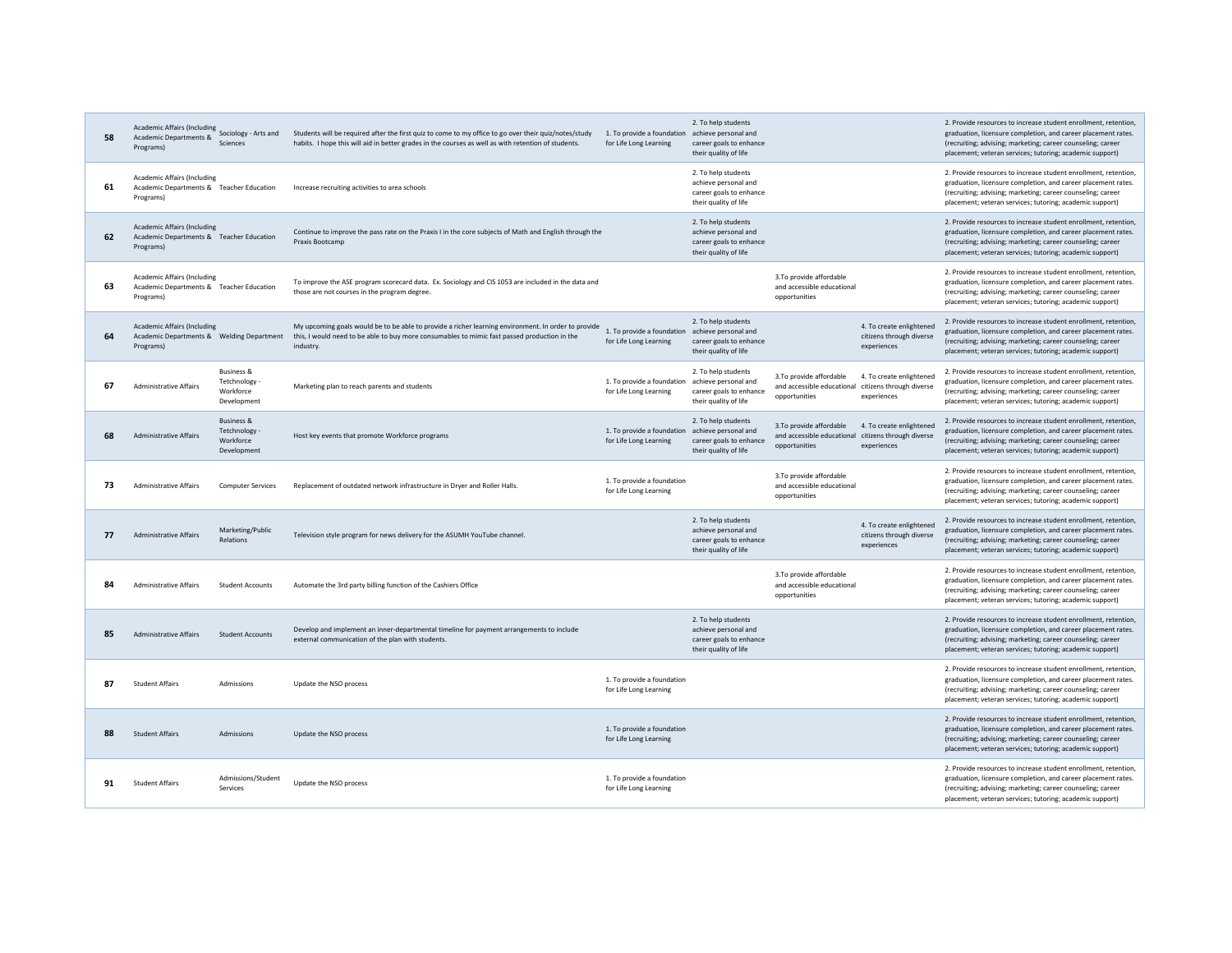| 92  | <b>Student Affairs</b> | Degree Audit                                | This is a continuation of Degree Audit with enhancements to better accommodate ASUMH students,<br>advisors. & administrators.          |                                                      | 2. To help students<br>achieve personal and<br>career goals to enhance<br>their quality of life | 3.To provide affordable<br>and accessible educational<br>opportunities |                                                                     | 2. Provide resources to increase student enrollment, retention,<br>graduation, licensure completion, and career placement rates.<br>(recruiting; advising; marketing; career counseling; career<br>placement; veteran services; tutoring; academic support) |
|-----|------------------------|---------------------------------------------|----------------------------------------------------------------------------------------------------------------------------------------|------------------------------------------------------|-------------------------------------------------------------------------------------------------|------------------------------------------------------------------------|---------------------------------------------------------------------|-------------------------------------------------------------------------------------------------------------------------------------------------------------------------------------------------------------------------------------------------------------|
| 93  | <b>Student Affairs</b> | Office of Scholarships<br>and Financial Aid | Finish Automation of Satisfactory Academic Progress                                                                                    |                                                      | 2. To help students<br>achieve personal and<br>career goals to enhance<br>their quality of life | 3.To provide affordable<br>and accessible educational<br>onnortunities |                                                                     | 2. Provide resources to increase student enrollment, retention,<br>graduation, licensure completion, and career placement rates.<br>(recruiting; advising; marketing; career counseling; career<br>placement; veteran services; tutoring; academic support) |
| 94  | <b>Student Affairs</b> | Office of Scholarships<br>and Financial Aid | Move and Add Poise Financial Aid Print Queues                                                                                          |                                                      | 2. To help students<br>achieve personal and<br>career goals to enhance<br>their quality of life | 3.To provide affordable<br>and accessible educational<br>opportunities |                                                                     | 2. Provide resources to increase student enrollment, retention,<br>graduation, licensure completion, and career placement rates.<br>(recruiting; advising; marketing; career counseling; career<br>placement; veteran services; tutoring; academic support) |
| 95  | <b>Student Affairs</b> | Office of Scholarships<br>and Financial Aid | Scholarship training.                                                                                                                  | 1. To provide a foundation<br>for Life Long Learning | 2. To help students<br>achieve personal and<br>career goals to enhance<br>their quality of life | 3.To provide affordable<br>and accessible educational<br>opportunities |                                                                     | 2. Provide resources to increase student enrollment, retention.<br>graduation, licensure completion, and career placement rates.<br>(recruiting; advising; marketing; career counseling; career<br>placement; veteran services; tutoring; academic support) |
| 96  | <b>Student Affairs</b> | Office of Scholarships<br>and Financial Aid | Department of Education return visit to evaluate the implementation of policies and procedures.                                        |                                                      |                                                                                                 | 3.To provide affordable<br>and accessible educational<br>opportunities |                                                                     | 2. Provide resources to increase student enrollment, retention<br>graduation, licensure completion, and career placement rates.<br>(recruiting; advising; marketing; career counseling; career<br>placement; veteran services; tutoring; academic support)  |
| 97  | <b>Student Affairs</b> | Office of Scholarships<br>and Financial Aid | Investigate implementation of scanning systems.                                                                                        |                                                      |                                                                                                 | 3.To provide affordable<br>and accessible educational<br>opportunities |                                                                     | 2. Provide resources to increase student enrollment, retention,<br>graduation, licensure completion, and career placement rates.<br>(recruiting; advising; marketing; career counseling; career<br>placement; veteran services; tutoring; academic support) |
| 98  | <b>Student Affairs</b> | Office of Scholarships<br>and Financial Aid | Web page reevaluation and implementation.                                                                                              | 1. To provide a foundation<br>for Life Long Learning |                                                                                                 | 3.To provide affordable<br>and accessible educational<br>opportunities |                                                                     | 2. Provide resources to increase student enrollment, retention,<br>graduation, licensure completion, and career placement rates.<br>(recruiting; advising; marketing; career counseling; career<br>placement; veteran services; tutoring; academic support) |
| 99  | <b>Student Affairs</b> | Office of Scholarships<br>and Financial Aid | Cost of Attendance reevaluation                                                                                                        |                                                      |                                                                                                 | 3.To provide affordable<br>and accessible educational<br>opportunities |                                                                     | 2. Provide resources to increase student enrollment, retention,<br>graduation, licensure completion, and career placement rates.<br>(recruiting; advising; marketing; career counseling; career<br>placement; veteran services; tutoring; academic support) |
| 100 | <b>Student Affairs</b> | and Financial Aid                           | Office of Scholarships Training and reassigning duties related to communicating with CPS about ISIRs and COD about<br>delivery of aid. | 1. To provide a foundation<br>for Life Long Learning |                                                                                                 |                                                                        | 4. To create enlightened<br>citizens through diverse<br>experiences | 2. Provide resources to increase student enrollment, retention,<br>graduation, licensure completion, and career placement rates.<br>(recruiting; advising; marketing; career counseling; career<br>placement; veteran services; tutoring; academic support) |
| 101 | <b>Student Affairs</b> | Office of Scholarships<br>and Financial Aid | Reapply for Approval to Participate and add new programs.                                                                              | 1. To provide a foundation<br>for Life Long Learning | 2. To help students<br>achieve personal and<br>career goals to enhance<br>their quality of life | 3.To provide affordable<br>and accessible educational<br>opportunities |                                                                     | 2. Provide resources to increase student enrollment, retention,<br>graduation, licensure completion, and career placement rates.<br>(recruiting; advising; marketing; career counseling; career<br>placement; veteran services; tutoring; academic support) |
| 102 | <b>Student Affairs</b> | Office of Scholarships<br>and Financial Aid | Request funding for 3rd Party Default Prevention Assistance through ASLA.                                                              |                                                      | 2. To help students<br>achieve personal and<br>career goals to enhance<br>their quality of life |                                                                        |                                                                     | 2. Provide resources to increase student enrollment, retention,<br>graduation, licensure completion, and career placement rates.<br>(recruiting; advising; marketing; career counseling; career<br>placement; veteran services; tutoring; academic support) |
| 103 | <b>Student Affairs</b> | Office of Scholarships<br>and Financial Aid | POISE AID module staff training, scope screen review and improvement, and integration of Book<br>Voucher process.                      | 1. To provide a foundation<br>for Life Long Learning | 2. To help students<br>achieve personal and<br>career goals to enhance<br>their quality of life | 3.To provide affordable<br>and accessible educational<br>opportunities |                                                                     | 2. Provide resources to increase student enrollment, retention,<br>graduation, licensure completion, and career placement rates.<br>(recruiting; advising; marketing; career counseling; career<br>placement; veteran services; tutoring; academic support) |
| 104 | <b>Student Affairs</b> | Office of Scholarships<br>and Financial Aid | Department of Education Training for Rebecca Farmer and new Director of Student Affairs or Vice<br>Chancellor of Operations.           | 1. To provide a foundation<br>for Life Long Learning |                                                                                                 |                                                                        |                                                                     | 2. Provide resources to increase student enrollment, retention,<br>graduation, licensure completion, and career placement rates.<br>(recruiting; advising; marketing; career counseling; career<br>placement; veteran services; tutoring; academic support) |
| 105 | <b>Student Affairs</b> | Office of Scholarships<br>and Financial Aid | Finish Policy and Procedure Manual and estabilish Policies and Procedures to administer a Work<br>Study program                        |                                                      |                                                                                                 | 3.To provide affordable<br>and accessible educational<br>opportunities |                                                                     | 2. Provide resources to increase student enrollment, retention,<br>graduation, licensure completion, and career placement rates.<br>(recruiting; advising; marketing; career counseling; career<br>placement; veteran services; tutoring; academic support) |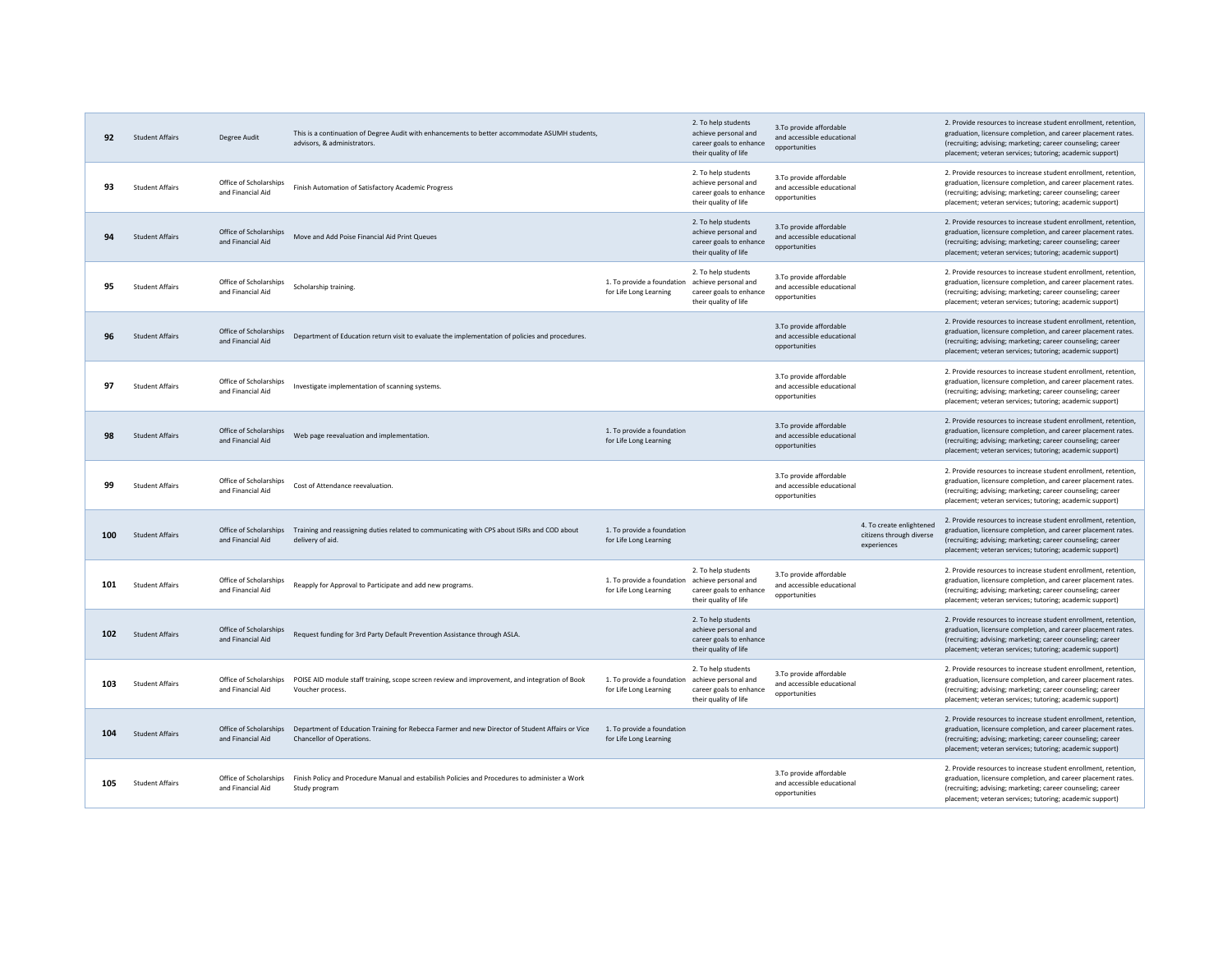| 106 | <b>Student Affairs</b> | Office of Scholarships<br>and Financial Aid            | Request budget funding for Campus Based Aid (Work Study and SEOG)                                                                                                                                                                                                                                                                                |                                                                           |                                                                                                 | 3.To provide affordable<br>and accessible educational<br>opportunities                          |                                                                     | 2. Provide resources to increase student enrollment, retention<br>graduation, licensure completion, and career placement rates.<br>(recruiting; advising; marketing; career counseling; career<br>placement; veteran services; tutoring; academic support) |
|-----|------------------------|--------------------------------------------------------|--------------------------------------------------------------------------------------------------------------------------------------------------------------------------------------------------------------------------------------------------------------------------------------------------------------------------------------------------|---------------------------------------------------------------------------|-------------------------------------------------------------------------------------------------|-------------------------------------------------------------------------------------------------|---------------------------------------------------------------------|------------------------------------------------------------------------------------------------------------------------------------------------------------------------------------------------------------------------------------------------------------|
| 107 | <b>Student Affairs</b> | Recruiting                                             | To enter more schools, and start reaching the students in the younger grades. Reach out to home<br>school students and creating a partnership with them as well. Pull data from different areas to<br>determine which employers are hiring and returning that info to our students                                                               | 1. To provide a foundation<br>for Life Long Learning                      | 2. To help students<br>achieve personal and<br>career goals to enhance<br>their quality of life | 3.To provide affordable<br>and accessible educational citizens through diverse<br>opportunities | 4. To create enlightened<br>experiences                             | 2. Provide resources to increase student enrollment, retention<br>graduation, licensure completion, and career placement rates.<br>(recruiting; advising; marketing; career counseling; career<br>placement; veteran services; tutoring; academic support) |
| 108 | <b>Student Affairs</b> | Registrar                                              | Degree Audit module fully functioning                                                                                                                                                                                                                                                                                                            | 1. To provide a foundation achieve personal and<br>for Life Long Learning | 2. To help students<br>career goals to enhance<br>their quality of life                         |                                                                                                 |                                                                     | 2. Provide resources to increase student enrollment, retention<br>graduation, licensure completion, and career placement rates.<br>(recruiting; advising; marketing; career counseling; career<br>placement; veteran services; tutoring; academic support) |
| 109 | <b>Student Affairs</b> | Registrar                                              | Retention of students at academic risk                                                                                                                                                                                                                                                                                                           | 1. To provide a foundation achieve personal and<br>for Life Long Learning | 2. To help students<br>career goals to enhance<br>their quality of life                         | 3.To provide affordable<br>and accessible educational citizens through diverse<br>opportunities | 4. To create enlightened<br>experiences                             | 2. Provide resources to increase student enrollment, retention<br>graduation, licensure completion, and career placement rates.<br>(recruiting; advising; marketing; career counseling; career<br>placement; veteran services; tutoring; academic support) |
| 115 | <b>Student Affairs</b> | <b>REGISTRAR'S OFFICE</b>                              | <b>TRAININGIN POISE 4.0</b>                                                                                                                                                                                                                                                                                                                      | 1. To provide a foundation<br>for Life Long Learning                      |                                                                                                 | 3.To provide affordable<br>and accessible educational<br>opportunities                          |                                                                     | 2. Provide resources to increase student enrollment, retention<br>graduation, licensure completion, and career placement rates.<br>(recruiting; advising; marketing; career counseling; career<br>placement; veteran services; tutoring; academic support) |
| 116 | <b>Student Affairs</b> | Second Chances<br><b>Student Services</b>              | Begin changing our current Admissions process for evaluating and determining admissions approval<br>for candidates with a felony background.                                                                                                                                                                                                     |                                                                           | 2. To help students<br>achieve personal and<br>career goals to enhance<br>their quality of life |                                                                                                 |                                                                     | 2. Provide resources to increase student enrollment, retention<br>graduation, licensure completion, and career placement rates.<br>(recruiting; advising; marketing; career counseling; career<br>placement; veteran services; tutoring; academic support) |
| 117 | <b>Student Affairs</b> | Student Affairs -<br>recruitment                       | Phone calls to help with enrollment                                                                                                                                                                                                                                                                                                              | 1. To provide a foundation<br>for Life Long Learning                      |                                                                                                 |                                                                                                 |                                                                     | 2. Provide resources to increase student enrollment, retention<br>graduation, licensure completion, and career placement rates.<br>(recruiting; advising; marketing; career counseling; career<br>placement; veteran services; tutoring; academic support) |
| 118 | <b>Student Affairs</b> | <b>Student Affairs-</b><br>Registrar's Office          | Automation of relational field data entry (example: Degree Audit would auto check all submitted<br>"Intent to Grad" forms and if student is on-target, the POISE Graduate file would auto-fill, when final<br>grades in History would then auto run a batch report and complete populating the grad file for ADHE<br>and Clearinghouse reports). |                                                                           | 2. To help students<br>achieve personal and<br>career goals to enhance<br>their quality of life | 3.To provide affordable<br>and accessible educational<br>opportunities                          |                                                                     | 2. Provide resources to increase student enrollment, retention<br>graduation, licensure completion, and career placement rates.<br>(recruiting; advising; marketing; career counseling; career<br>placement; veteran services; tutoring; academic support) |
| 119 | <b>Student Affairs</b> | student services - co-<br>curricular: activities       | Increase the number of events that will allow students to have a college student life.                                                                                                                                                                                                                                                           | 1. To provide a foundation<br>for Life Long Learning                      | 2. To help students<br>achieve personal and<br>career goals to enhance<br>their quality of life |                                                                                                 | 4. To create enlightened<br>citizens through diverse<br>experiences | 2. Provide resources to increase student enrollment, retention<br>graduation, licensure completion, and career placement rates.<br>(recruiting; advising; marketing; career counseling; career<br>placement; veteran services; tutoring; academic support) |
| 120 | <b>Student Affairs</b> | student services - co-<br>curricular:<br>organizations | Revamp student organization, have them participate in more on campus activities, plan events which 1. To provide a foundation achieve personal and<br>will bring in more members of the community                                                                                                                                                | for Life Long Learning                                                    | 2. To help students<br>career goals to enhance<br>their quality of life                         |                                                                                                 | 4. To create enlightened<br>citizens through diverse<br>experiences | 2. Provide resources to increase student enrollment, retention<br>graduation, licensure completion, and career placement rates.<br>(recruiting; advising; marketing; career counseling; career<br>placement; veteran services; tutoring; academic support) |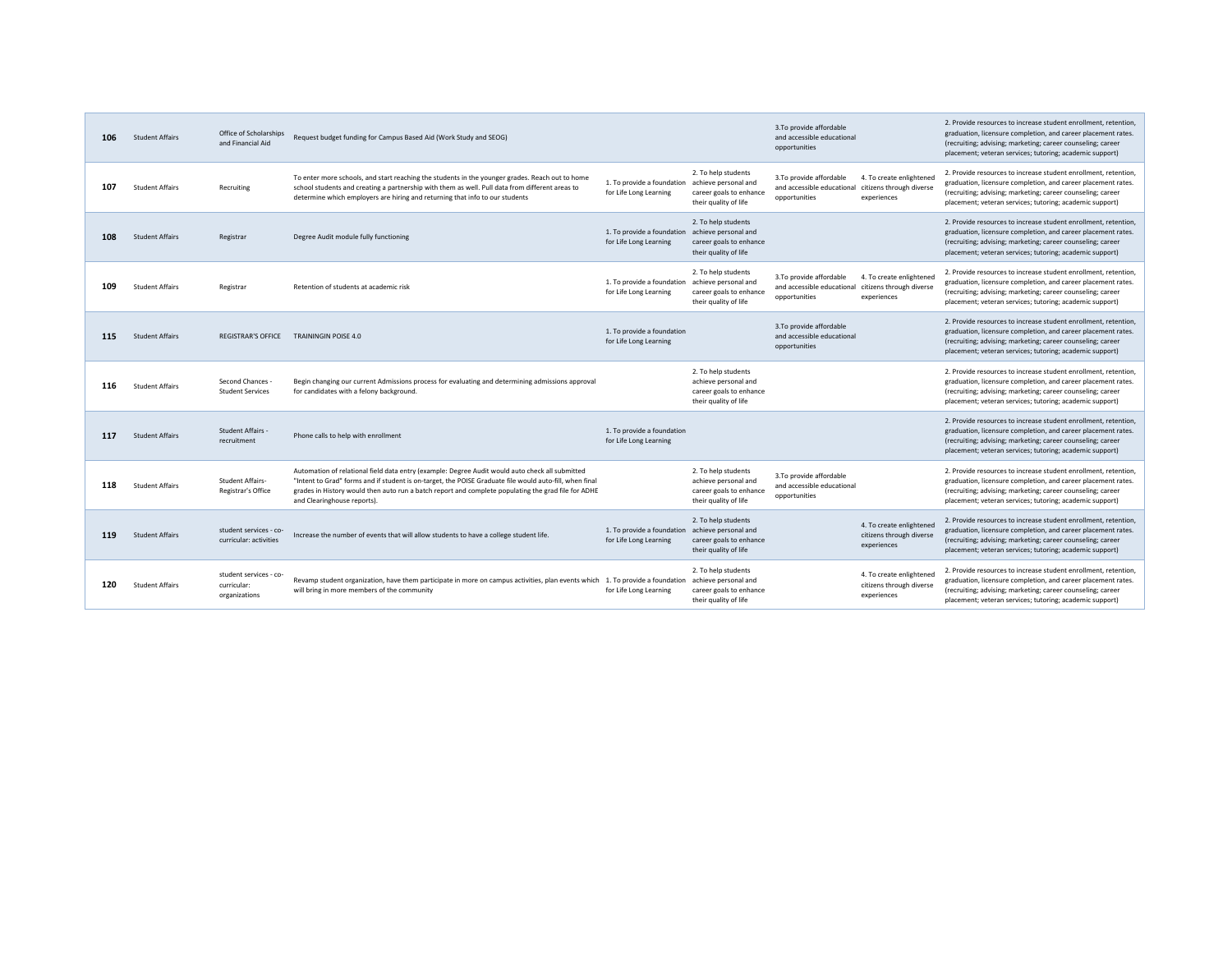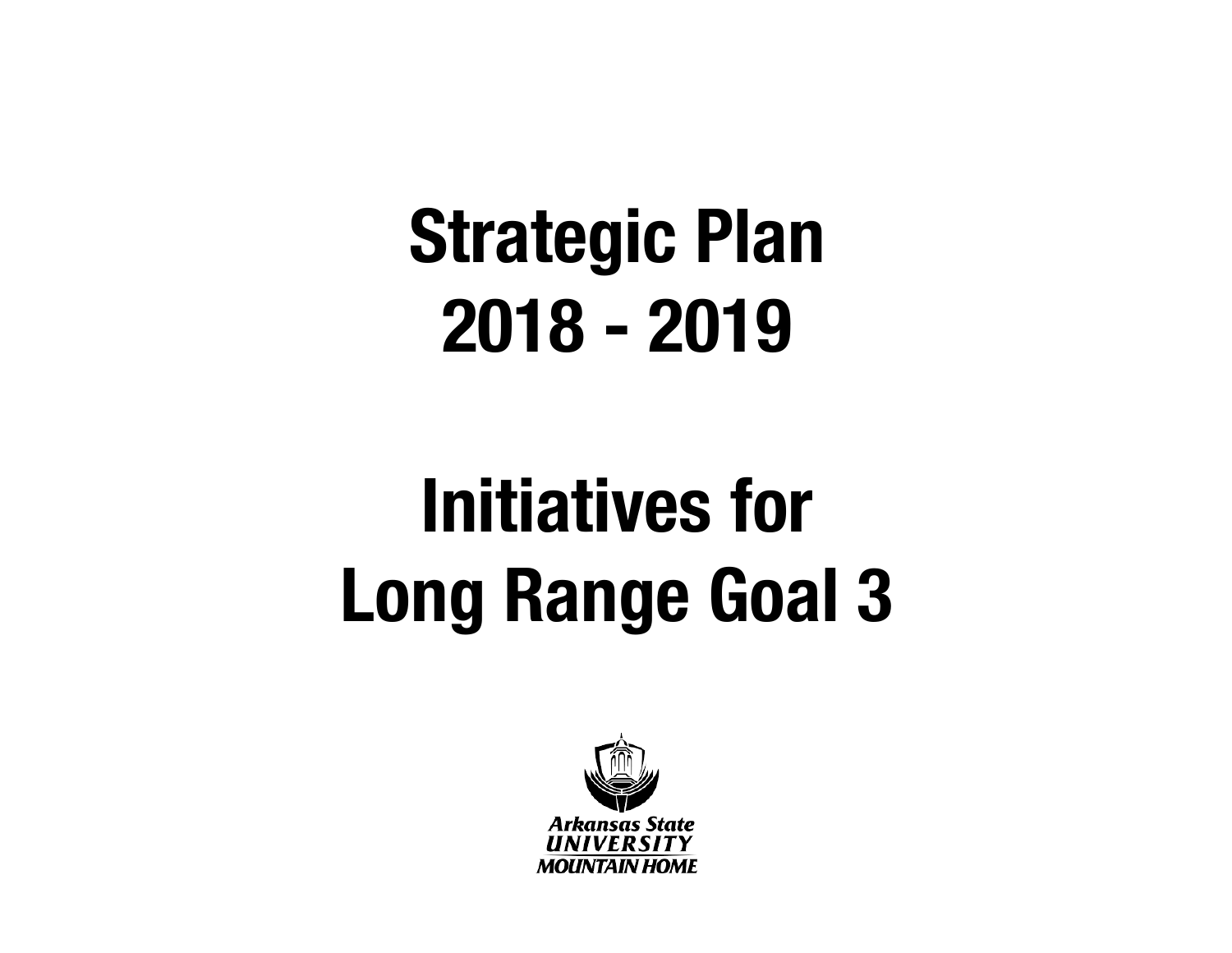| <b>LINE</b>             | <b>AREA</b>                                                                       | <b>DEPARTMENT</b>                             | <b>ACTIVITY</b>                                                                                                                                                                                                                                                                                                                                                                                                                                                                                                                                                                                                                                                                  |                                                                           |                                                                                                 |                                                                                    |                                                                     |                                                                                                                                                                                                                                                                                                                                                          |
|-------------------------|-----------------------------------------------------------------------------------|-----------------------------------------------|----------------------------------------------------------------------------------------------------------------------------------------------------------------------------------------------------------------------------------------------------------------------------------------------------------------------------------------------------------------------------------------------------------------------------------------------------------------------------------------------------------------------------------------------------------------------------------------------------------------------------------------------------------------------------------|---------------------------------------------------------------------------|-------------------------------------------------------------------------------------------------|------------------------------------------------------------------------------------|---------------------------------------------------------------------|----------------------------------------------------------------------------------------------------------------------------------------------------------------------------------------------------------------------------------------------------------------------------------------------------------------------------------------------------------|
|                         | Area:                                                                             | Name of Program,<br><b>Department or Unit</b> | What is the planned activity for the upcoming year?                                                                                                                                                                                                                                                                                                                                                                                                                                                                                                                                                                                                                              | To which aspects of<br>our mission does this<br>apply?                    |                                                                                                 |                                                                                    |                                                                     |                                                                                                                                                                                                                                                                                                                                                          |
| 1                       | <b>Academic Affairs</b><br>(Including Academic<br>Departments & Programs)         | Academic Affairs                              | Increase inter-system MOUs and partnerships                                                                                                                                                                                                                                                                                                                                                                                                                                                                                                                                                                                                                                      | 1. To provide a foundation achieve personal and<br>for Life Long Learning | 2. To help students<br>career goals to enhance<br>their quality of life                         | 3.To provide affordable<br>and accessible<br>educational opportunities experiences | 4. To create enlightened<br>citizens through diverse                | 3. Provide student and community centered educational programs that enable students<br>to earn associate degrees and certificates, transfer to four-year institutions, and<br>enhance workforce skills and life-long learning. (transfer degrees; technical programs;<br>niche programs; online education; distance programs; adult/community education) |
| $\overline{2}$          | <b>Academic Affairs</b><br>(Including Academic<br>Departments & Programs)         | <b>Academic Affairs</b>                       | Develop a program advisory committee and set up a program review for Honors                                                                                                                                                                                                                                                                                                                                                                                                                                                                                                                                                                                                      | 1. To provide a foundation achieve personal and<br>for Life Long Learning | 2. To help students<br>career goals to enhance<br>their quality of life                         | 3.To provide affordable<br>and accessible<br>educational opportunities experiences | 4. To create enlightened<br>citizens through diverse                | 3. Provide student and community centered educational programs that enable students<br>to earn associate degrees and certificates, transfer to four-year institutions, and<br>enhance workforce skills and life-long learning. (transfer degrees; technical programs;<br>niche programs; online education; distance programs; adult/community education) |
| $\overline{\mathbf{a}}$ | Academic Affairs<br>(Including Academic<br>Departments & Programs)                | Academic Affairs Co-<br>Curricular            | Build partnerships to increase Co-Curricular opportunities: Internships and Apprenticeships                                                                                                                                                                                                                                                                                                                                                                                                                                                                                                                                                                                      | 1. To provide a foundation achieve personal and<br>for Life Long Learning | 2. To help students<br>career goals to enhance<br>their quality of life                         | 3.To provide affordable<br>and accessible<br>educational opportunities experiences | 4. To create enlightened<br>citizens through diverse                | 3. Provide student and community centered educational programs that enable students<br>to earn associate degrees and certificates, transfer to four-year institutions, and<br>enhance workforce skills and life-long learning. (transfer degrees; technical programs;<br>niche programs; online education; distance programs; adult/community education) |
| 4                       | <b>Academic Affairs</b><br>(Including Academic<br>Departments & Programs)         | Academic Affairs                              | Send a team to the HLC Academy and Workshops on Strategic Assessment                                                                                                                                                                                                                                                                                                                                                                                                                                                                                                                                                                                                             | 1. To provide a foundation achieve personal and<br>for Life Long Learning | 2. To help students<br>career goals to enhance<br>their quality of life                         | 3.To provide affordable<br>and accessible<br>educational opportunities experiences | 4. To create enlightened<br>citizens through diverse                | 3. Provide student and community centered educational programs that enable students<br>to earn associate degrees and certificates, transfer to four-year institutions, and<br>enhance workforce skills and life-long learning. (transfer degrees; technical programs;<br>niche programs; online education; distance programs; adult/community education) |
| 5                       | Academic Affairs<br>(Including Academic<br>Departments & Programs)                | Arts & Sciences -<br>History                  | 1. Increase social media activities to expand reach to the community. 2. Develop and expand the<br>classroom with real world experiences - project to involve students completing a one day volunteer<br>service at the Wolf House, Public Library Archives, VFW (interviewing veterans), and/or Historical<br>Society. In other words, tie the classroom knowledge to real world application. 3. Classroom<br>presentations which should include work which integrates services of Library, Writing Lab, Career<br>Services (possibly). 4. Monitor attendance to increase retention in a foundation course. 5. Better<br>student engagement in building a learning environment. | 1. To provide a foundation achieve personal and<br>for Life Long Learning | 2. To help students<br>career goals to enhance<br>their quality of life                         | 3.To provide affordable<br>and accessible<br>educational opportunities experiences | 4. To create enlightened<br>citizens through diverse                | 3. Provide student and community centered educational programs that enable students<br>to earn associate degrees and certificates, transfer to four-year institutions, and<br>enhance workforce skills and life-long learning. (transfer degrees; technical programs;<br>niche programs; online education; distance programs; adult/community education) |
| $\overline{7}$          | <b>Academic Affairs</b><br>(Including Academic<br>Departments & Programs)         | Arts and Sciences                             | update the tutoring center                                                                                                                                                                                                                                                                                                                                                                                                                                                                                                                                                                                                                                                       | 1. To provide a foundation<br>for Life Long Learning                      |                                                                                                 | 3.To provide affordable<br>and accessible<br>educational opportunities             |                                                                     | 3. Provide student and community centered educational programs that enable students<br>to earn associate degrees and certificates, transfer to four-year institutions, and<br>enhance workforce skills and life-long learning. (transfer degrees; technical programs;<br>niche programs; online education; distance programs; adult/community education) |
| 8                       | Academic Affairs<br>(Including Academic<br>Departments & Programs)                | Arts and Sciences                             | more 4 day a week, 7 week classes to help students move through their programs on a timely basis                                                                                                                                                                                                                                                                                                                                                                                                                                                                                                                                                                                 |                                                                           |                                                                                                 | 3.To provide affordable<br>and accessible<br>educational opportunities             |                                                                     | 3. Provide student and community centered educational programs that enable students<br>to earn associate degrees and certificates, transfer to four-year institutions, and<br>enhance workforce skills and life-long learning. (transfer degrees; technical programs;<br>niche programs; online education; distance programs; adult/community education) |
| 11                      | <b>Academic Affairs</b><br>(Including Academic<br>Departments & Programs)         | <b>Business</b>                               | Increase collaborations that connect AAS programs with Gen Ed core by developing co-teaching or 1. To provide a foundation achieve personal and<br>collaborative projects.                                                                                                                                                                                                                                                                                                                                                                                                                                                                                                       | for Life Long Learning                                                    | 2. To help students<br>career goals to enhance<br>their quality of life                         |                                                                                    | 4. To create enlightened<br>citizens through diverse<br>experiences | 3. Provide student and community centered educational programs that enable students<br>to earn associate degrees and certificates, transfer to four-year institutions, and<br>enhance workforce skills and life-long learning. (transfer degrees; technical programs;<br>niche programs; online education; distance programs; adult/community education) |
| 12                      | Academic Affairs<br>(Including Academic<br>Departments & Programs)                | <b>Business</b>                               | Engaging the Community - Financial Retreats                                                                                                                                                                                                                                                                                                                                                                                                                                                                                                                                                                                                                                      | 1. To provide a foundation<br>for Life Long Learning                      |                                                                                                 |                                                                                    | 4. To create enlightened<br>citizens through diverse<br>experiences | 3. Provide student and community centered educational programs that enable students<br>to earn associate degrees and certificates, transfer to four-year institutions, and<br>enhance workforce skills and life-long learning. (transfer degrees; technical programs;<br>niche programs; online education; distance programs; adult/community education) |
| 15                      | <b>Academic Affairs</b><br>(Including Academic<br>Departments & Programs) Systems | Computer Information                          | Development of an advanced, non-credit video and photography course.                                                                                                                                                                                                                                                                                                                                                                                                                                                                                                                                                                                                             | 1. To provide a foundation achieve personal and<br>for Life Long Learning | 2. To help students<br>career goals to enhance<br>their quality of life                         | 3.To provide affordable<br>and accessible<br>educational opportunities             |                                                                     | 3. Provide student and community centered educational programs that enable students<br>to earn associate degrees and certificates, transfer to four-year institutions, and<br>enhance workforce skills and life-long learning. (transfer degrees; technical programs;<br>niche programs; online education; distance programs; adult/community education) |
| -20                     | Academic Affairs<br>(Including Academic<br>Departments & Programs)                | <b>Health Sciences</b>                        | Conduct a feasibility study on development of the following programs: 1. Health Information<br>Technology 2. Medical Office Management 3. Medical Assistant 4. Biomedical Engineering<br>Technology 5. Surgical Technician                                                                                                                                                                                                                                                                                                                                                                                                                                                       |                                                                           | 2. To help students<br>achieve personal and<br>career goals to enhance<br>their quality of life |                                                                                    |                                                                     | 3. Provide student and community centered educational programs that enable students<br>to earn associate degrees and certificates, transfer to four-year institutions, and<br>enhance workforce skills and life-long learning. (transfer degrees; technical programs;<br>niche programs; online education; distance programs; adult/community education) |
| 22                      | <b>Academic Affairs</b><br>(Including Academic<br>Departments & Programs)         | Health Sciences -                             | Explore and develop an additional courses such as RN to EMT, Critical Care Paramedic, and<br>Paramedic, EMT, EMR Advanced EMT and EMR.                                                                                                                                                                                                                                                                                                                                                                                                                                                                                                                                           |                                                                           | 2. To help students<br>achieve personal and<br>career goals to enhance<br>their quality of life | 3.To provide affordable<br>and accessible<br>educational opportunities             |                                                                     | 3. Provide student and community centered educational programs that enable students<br>to earn associate degrees and certificates, transfer to four-year institutions, and<br>enhance workforce skills and life-long learning. (transfer degrees; technical programs;<br>niche programs; online education; distance programs; adult/community education) |
| 23                      | <b>Academic Affairs</b><br>(Including Academic<br>Departments & Programs)         | Health Sciences<br>Paramedic, EMT, EMR        | Expand the simulation experiences for students by working more closely with the simulation lab<br>coordinator, working with interdisciplinary programs, and more simulation training including the<br>use of sim-mom                                                                                                                                                                                                                                                                                                                                                                                                                                                             |                                                                           | 2. To help students<br>achieve personal and<br>career goals to enhance<br>their quality of life |                                                                                    |                                                                     | 3. Provide student and community centered educational programs that enable students<br>to earn associate degrees and certificates, transfer to four-year institutions, and<br>enhance workforce skills and life-long learning. (transfer degrees; technical programs;<br>niche programs; online education; distance programs; adult/community education) |
| 24                      | <b>Academic Affairs</b><br>(Including Academic<br>Departments & Programs)         | <b>Health Sciences</b><br>Paramedic, EMT, EMR | 80% pass rate on the Paramedic and EMT NREMT written exams                                                                                                                                                                                                                                                                                                                                                                                                                                                                                                                                                                                                                       |                                                                           | 2. To help students<br>achieve personal and<br>career goals to enhance<br>their quality of life |                                                                                    |                                                                     | 3. Provide student and community centered educational programs that enable students<br>to earn associate degrees and certificates, transfer to four-year institutions, and<br>enhance workforce skills and life-long learning. (transfer degrees; technical programs;<br>niche programs; online education; distance programs; adult/community education) |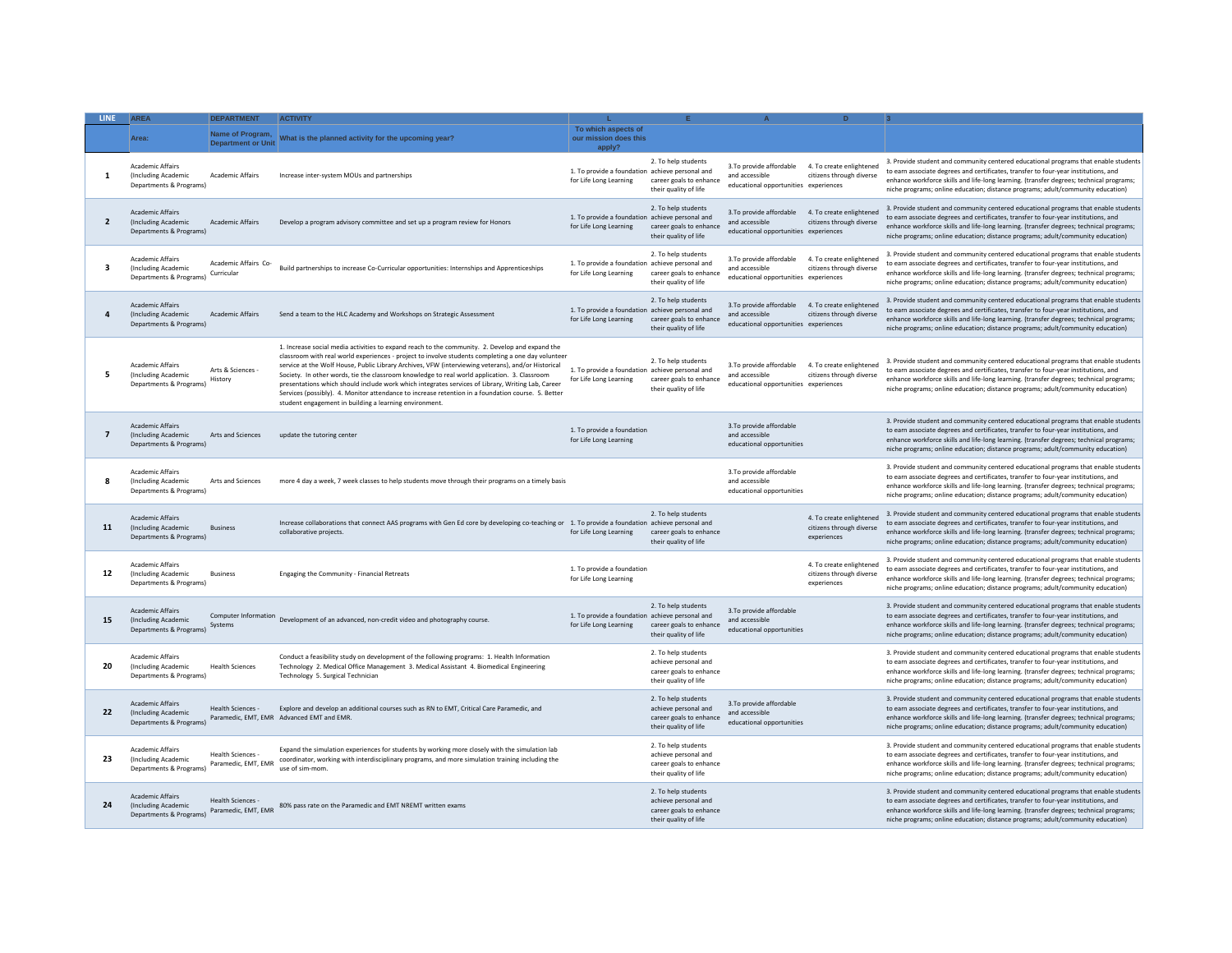| 25 | <b>Academic Affairs</b><br><b>Health Sciences</b><br>(Including Academic<br>Paramedic, EMT, EMR<br>Departments & Programs)      | 100% enrollment and 80% retention (12 students) in the Paramedic Section                                                                                                                                                                                                                                                                                        |                                                                           | 2. To help students<br>achieve personal and<br>career goals to enhance<br>their quality of life |                                                                                    |                                                                     | 3. Provide student and community centered educational programs that enable students<br>to earn associate degrees and certificates, transfer to four-year institutions, and<br>enhance workforce skills and life-long learning. (transfer degrees; technical programs;<br>niche programs; online education; distance programs; adult/community education) |
|----|---------------------------------------------------------------------------------------------------------------------------------|-----------------------------------------------------------------------------------------------------------------------------------------------------------------------------------------------------------------------------------------------------------------------------------------------------------------------------------------------------------------|---------------------------------------------------------------------------|-------------------------------------------------------------------------------------------------|------------------------------------------------------------------------------------|---------------------------------------------------------------------|----------------------------------------------------------------------------------------------------------------------------------------------------------------------------------------------------------------------------------------------------------------------------------------------------------------------------------------------------------|
| 26 | <b>Academic Affairs</b><br><b>Health Sciences</b><br>(Including Academic<br>Paramedic, EMT, EMR<br>Departments & Programs)      | Maintain current CAAHEP, CoAEMSP accreditation status.                                                                                                                                                                                                                                                                                                          |                                                                           | 2. To help students<br>achieve personal and<br>career goals to enhance<br>their quality of life |                                                                                    |                                                                     | 3. Provide student and community centered educational programs that enable students<br>to earn associate degrees and certificates, transfer to four-year institutions, and<br>enhance workforce skills and life-long learning. (transfer degrees; technical programs;<br>niche programs; online education; distance programs; adult/community education) |
| 27 | Academic Affairs<br>Health Sciences<br>(Including Academic<br>Paramedic, EMT, EMR<br>Departments & Programs)                    | Open a second section of EMT students in Fall and Spring                                                                                                                                                                                                                                                                                                        |                                                                           | 2. To help students<br>achieve personal and<br>career goals to enhance<br>their quality of life | 3.To provide affordable<br>and accessible<br>educational opportunities             |                                                                     | 3. Provide student and community centered educational programs that enable students<br>to earn associate degrees and certificates, transfer to four-year institutions, and<br>enhance workforce skills and life-long learning. (transfer degrees; technical programs;<br>niche programs; online education; distance programs; adult/community education) |
| 28 | <b>Academic Affairs</b><br><b>Health Sciences</b><br>(Including Academic<br><b>Nursing</b><br>Departments & Programs)           | Begin the process of national accreditation for both the RN and PN Nursing Programs. Seek Pre-<br>Accreditation Candidacy from CNEA (Commission for Nursing Educaiton Accreditation)                                                                                                                                                                            |                                                                           | 2. To help students<br>achieve personal and<br>career goals to enhance<br>their quality of life |                                                                                    |                                                                     | 3. Provide student and community centered educational programs that enable students<br>to earn associate degrees and certificates, transfer to four-year institutions, and<br>enhance workforce skills and life-long learning. (transfer degrees; technical programs;<br>niche programs; online education; distance programs; adult/community education) |
| 29 | <b>Academic Affairs</b><br><b>Health Sciences</b><br>(Including Academic<br><b>Practical Nursing</b><br>Departments & Programs) | Facilitate a North Arkansas Practical Nursing Skills Day                                                                                                                                                                                                                                                                                                        |                                                                           | 2. To help students<br>achieve personal and<br>career goals to enhance<br>their quality of life |                                                                                    |                                                                     | 3. Provide student and community centered educational programs that enable students<br>to earn associate degrees and certificates, transfer to four-year institutions, and<br>enhance workforce skills and life-long learning. (transfer degrees; technical programs;<br>niche programs; online education; distance programs; adult/community education) |
| 30 | Academic Affairs<br><b>Health Sciences</b><br>(Including Academic<br><b>Simulation Center</b><br>Departments & Programs)        | The development of two interdisciplinary simulations each year. One that will be a<br>trauma/disaster and includes Funeral Science. The second simulation will be a 12 hour ongoing<br>simulation that will simulate multiple shifts in a healthcare facility with incoming and outgoing<br>patients. This will include all levels of nursing and EMS students. |                                                                           | 2. To help students<br>achieve personal and<br>career goals to enhance<br>their quality of life |                                                                                    | 4. To create enlightened<br>citizens through diverse<br>experiences | 3. Provide student and community centered educational programs that enable students<br>to earn associate degrees and certificates, transfer to four-year institutions, and<br>enhance workforce skills and life-long learning. (transfer degrees; technical programs;<br>niche programs; online education; distance programs; adult/community education) |
| 31 | <b>Academic Affairs</b><br><b>Health Sciences</b><br>(Including Academic<br><b>Simulation Center</b><br>Departments & Programs) | Obtain national accreditation of the Simulation Center in Gotaas Health Sciences Building                                                                                                                                                                                                                                                                       |                                                                           | 2. To help students<br>achieve personal and<br>career goals to enhance<br>their quality of life |                                                                                    | 4. To create enlightened<br>citizens through diverse<br>experiences | 3. Provide student and community centered educational programs that enable students<br>to earn associate degrees and certificates, transfer to four-year institutions, and<br>enhance workforce skills and life-long learning. (transfer degrees; technical programs;<br>niche programs; online education; distance programs; adult/community education) |
| 32 | Academic Affairs<br><b>Health Sciences</b><br>(Including Academic<br><b>Simulation Center</b><br>Departments & Programs)        | 1. Increase the use of simulation in lieu of clinical to 25%. 2. Continue to assess simulation center<br>needs i.e, SimMan, replacement of mannikins as necessary, preventative maintenance on<br>mannikins/simulators.                                                                                                                                         |                                                                           | 2. To help students<br>achieve personal and<br>career goals to enhance<br>their quality of life |                                                                                    | 4. To create enlightened<br>citizens through diverse<br>experiences | 3. Provide student and community centered educational programs that enable students<br>to earn associate degrees and certificates, transfer to four-year institutions, and<br>enhance workforce skills and life-long learning. (transfer degrees; technical programs;<br>niche programs; online education; distance programs; adult/community education) |
| 33 | Academic Affairs<br>Heatlh Sciences -<br>(Including Academic<br><b>Nursing</b><br>Departments & Programs)                       | Provide skilled, competent, and professional nurses for Baxter and surrounding counties.                                                                                                                                                                                                                                                                        |                                                                           | 2. To help students<br>achieve personal and<br>career goals to enhance<br>their quality of life |                                                                                    |                                                                     | 3. Provide student and community centered educational programs that enable students<br>to earn associate degrees and certificates, transfer to four-year institutions, and<br>enhance workforce skills and life-long learning. (transfer degrees; technical programs;<br>niche programs; online education; distance programs; adult/community education) |
| 34 | Academic Affairs<br><b>Hospitality, Business</b><br>(Including Academic<br>Mgt/Hospitality<br>Departments & Programs)           | Increase number of industry certifications available to students.                                                                                                                                                                                                                                                                                               |                                                                           | 2. To help students<br>achieve personal and<br>career goals to enhance<br>their quality of life | 3.To provide affordable<br>and accessible<br>educational opportunities experiences | 4. To create enlightened<br>citizens through diverse                | 3. Provide student and community centered educational programs that enable students<br>to earn associate degrees and certificates, transfer to four-year institutions, and<br>enhance workforce skills and life-long learning. (transfer degrees; technical programs;<br>niche programs; online education; distance programs; adult/community education) |
| 35 | Academic Affairs<br>Hospitality, Business<br>(Including Academic<br>Mgt/Hospitality<br>Departments & Programs)                  | Increase marketing of program through social media, print media, and active recruitment efforts.                                                                                                                                                                                                                                                                |                                                                           | 2. To help students<br>achieve personal and<br>career goals to enhance<br>their quality of life |                                                                                    | 4. To create enlightened<br>citizens through diverse<br>experiences | 3. Provide student and community centered educational programs that enable students<br>to earn associate degrees and certificates, transfer to four-year institutions, and<br>enhance workforce skills and life-long learning. (transfer degrees; technical programs;<br>niche programs; online education; distance programs; adult/community education) |
| 36 | <b>Academic Affairs</b><br>(Including Academic<br>Mgt/Hospitality<br>Departments & Programs)                                    | Hospitality, Business Increase number of outside speakers related to subject matter. Increase number of visits of<br>classes to area hospitality organizations.                                                                                                                                                                                                 |                                                                           | 2. To help students<br>achieve personal and<br>career goals to enhance<br>their quality of life |                                                                                    | 4. To create enlightened<br>citizens through diverse<br>experiences | 3. Provide student and community centered educational programs that enable students<br>to earn associate degrees and certificates, transfer to four-year institutions, and<br>enhance workforce skills and life-long learning. (transfer degrees; technical programs;<br>niche programs; online education; distance programs; adult/community education) |
| 41 | Academic Affairs<br>(Including Academic<br>life science/agri<br>Departments & Programs)                                         | revise the agriculture degree from 2 tracks to 1 to transfer to AState                                                                                                                                                                                                                                                                                          |                                                                           | 2. To help students<br>achieve personal and<br>career goals to enhance<br>their quality of life | 3.To provide affordable<br>and accessible<br>educational opportunities             |                                                                     | 3. Provide student and community centered educational programs that enable students<br>to earn associate degrees and certificates, transfer to four-year institutions, and<br>enhance workforce skills and life-long learning. (transfer degrees; technical programs;<br>niche programs; online education; distance programs; adult/community education) |
| 42 | Academic Affairs<br>(Including Academic<br><b>Math Department</b><br>Departments & Programs)                                    | Piloting 7 week classes                                                                                                                                                                                                                                                                                                                                         |                                                                           | 2. To help students<br>achieve personal and<br>career goals to enhance<br>their quality of life | 3.To provide affordable<br>and accessible<br>educational opportunities             |                                                                     | 3. Provide student and community centered educational programs that enable students<br>to earn associate degrees and certificates, transfer to four-year institutions, and<br>enhance workforce skills and life-long learning. (transfer degrees; technical programs;<br>niche programs; online education; distance programs; adult/community education) |
| 43 | <b>Academic Affairs</b><br>Physical Education.<br>(Including Academic<br>Arts and Sciences<br>Departments & Programs)           | Develop and implement a Fitness Equipment Rotation plan designed to remove outdated fitness<br>machines and replace them with new machines according to a predetermined schedule.                                                                                                                                                                               | 1. To provide a foundation achieve personal and<br>for Life Long Learning | 2. To help students<br>career goals to enhance<br>their quality of life                         | 3.To provide affordable<br>and accessible<br>educational opportunities experiences | 4. To create enlightened<br>citizens through diverse                | 3. Provide student and community centered educational programs that enable students<br>to earn associate degrees and certificates, transfer to four-year institutions, and<br>enhance workforce skills and life-long learning. (transfer degrees; technical programs;<br>niche programs; online education; distance programs; adult/community education) |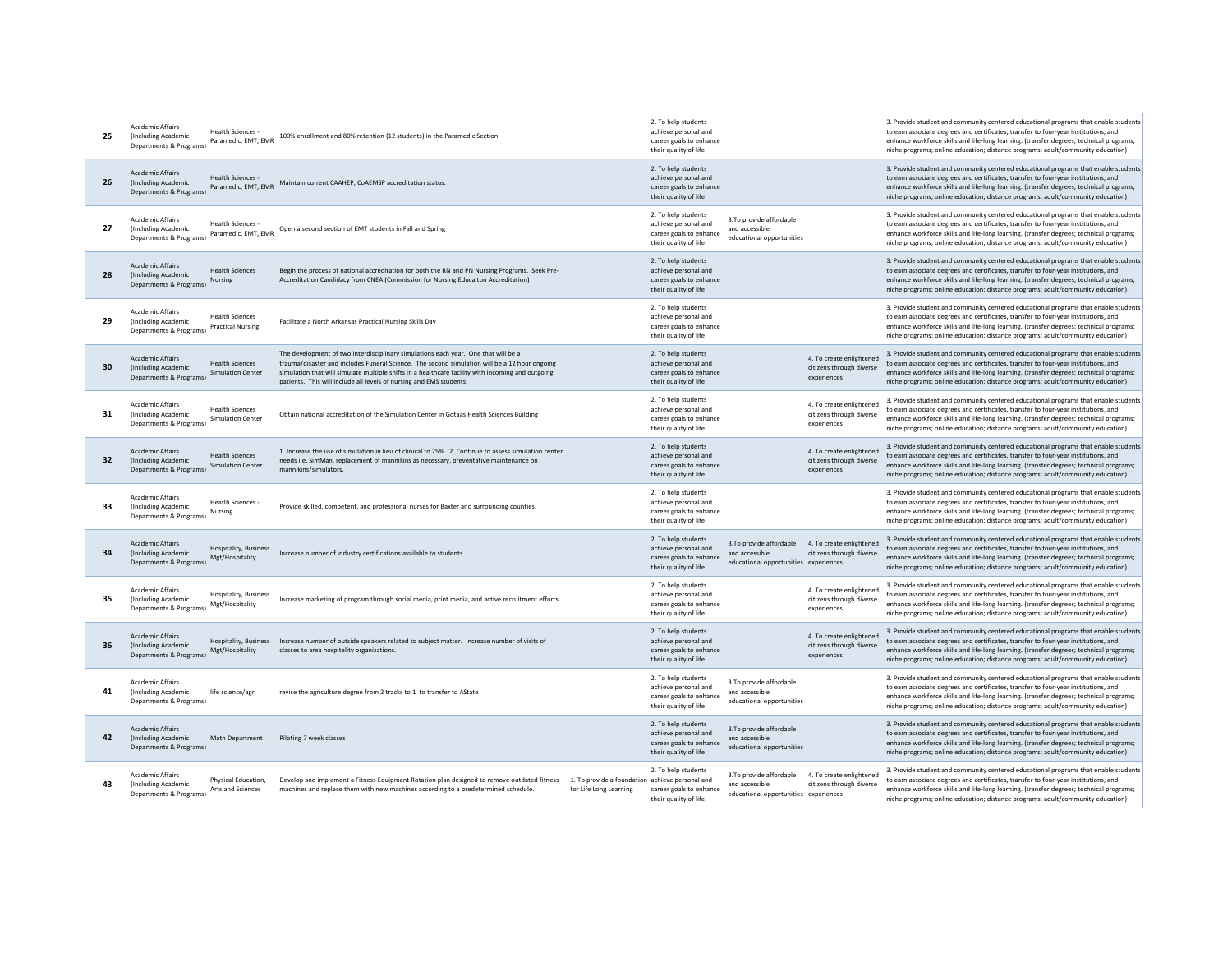| 44 | <b>Academic Affairs</b><br>(Including Academic<br>Departments & Programs)                  | Pipeline to Advanced<br>Manufacturing                            | Increase the number of Ready 2 Get Ahead classes offered in the community.                                                                                                                                                                                   | 1. To provide a foundation<br>for Life Long Learning                      |                                                                                                 |                                                                                    |                                                                     | 3. Provide student and community centered educational programs that enable students<br>to earn associate degrees and certificates, transfer to four-year institutions, and<br>enhance workforce skills and life-long learning. (transfer degrees; technical programs;<br>niche programs; online education; distance programs; adult/community education) |
|----|--------------------------------------------------------------------------------------------|------------------------------------------------------------------|--------------------------------------------------------------------------------------------------------------------------------------------------------------------------------------------------------------------------------------------------------------|---------------------------------------------------------------------------|-------------------------------------------------------------------------------------------------|------------------------------------------------------------------------------------|---------------------------------------------------------------------|----------------------------------------------------------------------------------------------------------------------------------------------------------------------------------------------------------------------------------------------------------------------------------------------------------------------------------------------------------|
| 45 | Academic Affairs<br>(Including Academic<br>Departments & Programs)                         | Development, CIS                                                 | Programming / Mobile Identify / contact local organizations who might have development opportunities (e.g. mobile<br>apps, websites, etc.) that could be used in term, student-centered projects for the program.                                            |                                                                           | 2. To help students<br>achieve personal and<br>career goals to enhance<br>their quality of life | 3.To provide affordable<br>and accessible<br>educational opportunities             |                                                                     | 3. Provide student and community centered educational programs that enable students<br>to earn associate degrees and certificates, transfer to four-year institutions, and<br>enhance workforce skills and life-long learning. (transfer degrees; technical programs;<br>niche programs; online education; distance programs; adult/community education) |
| 47 | <b>Academic Affairs</b><br>(Including Academic<br>Departments & Programs) Secondary Center | School of Business &<br>Technology -                             | Engaging the Community by continued outreach to public school districts in the service area.                                                                                                                                                                 |                                                                           | 2. To help students<br>achieve personal and<br>career goals to enhance<br>their quality of life | 3.To provide affordable<br>and accessible<br>educational opportunities             |                                                                     | 3. Provide student and community centered educational programs that enable students<br>to earn associate degrees and certificates, transfer to four-year institutions, and<br>enhance workforce skills and life-long learning. (transfer degrees; technical programs;<br>niche programs; online education; distance programs; adult/community education) |
| 48 | <b>Academic Affairs</b><br>(Including Academic<br>Departments & Programs) Secondary Center | School of Business &<br>Technology -                             | Engaging the Community - through an event geared towards parents, to help change the overall<br>perception of Skilled Trades and the manufacturing industry.                                                                                                 |                                                                           | 2. To help students<br>achieve personal and<br>career goals to enhance<br>their quality of life |                                                                                    |                                                                     | 3. Provide student and community centered educational programs that enable students<br>to earn associate degrees and certificates, transfer to four-year institutions, and<br>enhance workforce skills and life-long learning. (transfer degrees; technical programs;<br>niche programs; online education; distance programs; adult/community education) |
| 49 | <b>Academic Affairs</b><br>(Including Academic<br>Departments & Programs) Office           | School of Business and<br>Technology - Dean's                    | Ensure academic excellence and innovation through exploring 2+2 agreements with 4-year<br>universities in Applied Science, Information Systems Technology, and Digital Design.                                                                               |                                                                           |                                                                                                 | 3.To provide affordable<br>and accessible<br>educational opportunities             |                                                                     | 3. Provide student and community centered educational programs that enable students<br>to earn associate degrees and certificates, transfer to four-year institutions, and<br>enhance workforce skills and life-long learning. (transfer degrees; technical programs;<br>niche programs; online education; distance programs; adult/community education) |
| 50 | Academic Affairs<br>(Including Academic<br>Departments & Programs) Office                  | Technology - Dean's                                              | School of Business and<br>Figure the community by assisting program faculty with public relations events and/or community<br>service activities                                                                                                              |                                                                           | 2. To help students<br>achieve personal and<br>career goals to enhance<br>their quality of life |                                                                                    |                                                                     | 3. Provide student and community centered educational programs that enable students<br>to earn associate degrees and certificates, transfer to four-year institutions, and<br>enhance workforce skills and life-long learning. (transfer degrees; technical programs;<br>niche programs; online education; distance programs; adult/community education) |
| 52 | <b>Academic Affairs</b><br>(Including Academic<br>Departments & Programs)                  |                                                                  | School of Business and Create a program where local contractors donate old equipment to be used for hands on<br>Technology - HVAC experience for students.                                                                                                   |                                                                           |                                                                                                 | 3.To provide affordable<br>and accessible<br>educational opportunities             |                                                                     | 3. Provide student and community centered educational programs that enable students<br>to earn associate degrees and certificates, transfer to four-year institutions, and<br>enhance workforce skills and life-long learning. (transfer degrees; technical programs;<br>niche programs; online education; distance programs; adult/community education) |
| 53 | <b>Academic Affairs</b><br>(Including Academic<br>Departments & Programs)                  | Technology - HVAC                                                | School of Business and<br>Implement an apprenticeship program.                                                                                                                                                                                               |                                                                           |                                                                                                 | 3.To provide affordable<br>and accessible<br>educational opportunities             |                                                                     | 3. Provide student and community centered educational programs that enable students<br>to earn associate degrees and certificates, transfer to four-year institutions, and<br>enhance workforce skills and life-long learning. (transfer degrees; technical programs;<br>niche programs; online education; distance programs; adult/community education) |
| 56 | <b>Academic Affairs</b><br>(Including Academic<br>Departments & Programs) Science          | School of Business and                                           | Technology: Funeral Plan an Employer/Advisory Board meeting/panel in Central or Northwest Arkansas.                                                                                                                                                          |                                                                           | 2. To help students<br>achieve personal and<br>career goals to enhance<br>their quality of life | 3.To provide affordable<br>and accessible<br>educational opportunities experiences | 4. To create enlightened<br>citizens through diverse                | 3. Provide student and community centered educational programs that enable students<br>to earn associate degrees and certificates, transfer to four-year institutions, and<br>enhance workforce skills and life-long learning. (transfer degrees; technical programs;<br>niche programs; online education; distance programs; adult/community education) |
| 57 | <b>Academic Affairs</b><br>(Including Academic<br>Departments & Programs) Science          | School of Business and                                           | Technology: Funeral Program New Student Orientation                                                                                                                                                                                                          | 1. To provide a foundation achieve personal and<br>for Life Long Learning | 2. To help students<br>career goals to enhance<br>their quality of life                         |                                                                                    | 4. To create enlightened<br>citizens through diverse<br>experiences | 3. Provide student and community centered educational programs that enable students<br>to earn associate degrees and certificates, transfer to four-year institutions, and<br>enhance workforce skills and life-long learning. (transfer degrees; technical programs;<br>niche programs; online education; distance programs; adult/community education) |
| 58 | <b>Academic Affairs</b><br>(Including Academic<br>Departments & Programs)                  | Sociology - Arts and<br>Sciences                                 | Students will be required after the first quiz to come to my office to go over their quiz/notes/study 1. To provide a foundation achieve personal and<br>habits. I hope this will aid in better grades in the courses as well as with retention of students. | for Life Long Learning                                                    | 2. To help students<br>career goals to enhance<br>their quality of life                         |                                                                                    |                                                                     | 3. Provide student and community centered educational programs that enable students<br>to earn associate degrees and certificates, transfer to four-year institutions, and<br>enhance workforce skills and life-long learning. (transfer degrees; technical programs;<br>niche programs; online education; distance programs; adult/community education) |
| 64 | <b>Academic Affairs</b><br>(Including Academic<br>Departments & Programs)                  | <b>Welding Department</b>                                        | My upcoming goals would be to be able to provide a richer learning environment. In order to<br>provide this, I would need to be able to buy more consumables to mimic fast passed production in<br>the industry.                                             | 1. To provide a foundation achieve personal and<br>for Life Long Learning | 2. To help students<br>career goals to enhance<br>their quality of life                         |                                                                                    | 4. To create enlightened<br>citizens through diverse<br>experiences | 3. Provide student and community centered educational programs that enable students<br>to earn associate degrees and certificates, transfer to four-year institutions, and<br>enhance workforce skills and life-long learning. (transfer degrees; technical programs;<br>niche programs; online education; distance programs; adult/community education) |
| 67 | <b>Administrative Affairs</b>                                                              | <b>Business &amp;</b><br>Tetchnology<br>Workforce<br>Development | Marketing plan to reach parents and students                                                                                                                                                                                                                 | 1. To provide a foundation achieve personal and<br>for Life Long Learning | 2. To help students<br>career goals to enhance<br>their quality of life                         | 3.To provide affordable<br>and accessible<br>educational opportunities experiences | 4. To create enlightened<br>citizens through diverse                | 3. Provide student and community centered educational programs that enable students<br>to earn associate degrees and certificates, transfer to four-year institutions, and<br>enhance workforce skills and life-long learning. (transfer degrees; technical programs;<br>niche programs; online education; distance programs; adult/community education) |
| 68 | <b>Administrative Affairs</b>                                                              | <b>Business &amp;</b><br>Tetchnology<br>Workforce<br>Development | Host key events that promote Workforce programs                                                                                                                                                                                                              | 1. To provide a foundation achieve personal and<br>for Life Long Learning | 2. To help students<br>career goals to enhance<br>their quality of life                         | 3.To provide affordable<br>and accessible<br>educational opportunities experiences | 4. To create enlightened<br>citizens through diverse                | 3. Provide student and community centered educational programs that enable students<br>to earn associate degrees and certificates, transfer to four-year institutions, and<br>enhance workforce skills and life-long learning. (transfer degrees; technical programs;<br>niche programs; online education; distance programs; adult/community education) |
| 72 | Administrative Affairs                                                                     | <b>Community Ed</b>                                              | Develop programs that will increase the number of courses offered and the number of students in 1. To provide a foundation achieve personal and<br>the community ed courses.                                                                                 | for Life Long Learning                                                    | 2. To help students<br>career goals to enhance<br>their quality of life                         | 3.To provide affordable<br>and accessible<br>educational opportunities experiences | 4. To create enlightened<br>citizens through diverse                | 3. Provide student and community centered educational programs that enable students<br>to earn associate degrees and certificates, transfer to four-year institutions, and<br>enhance workforce skills and life-long learning. (transfer degrees; technical programs;<br>niche programs; online education; distance programs; adult/community education) |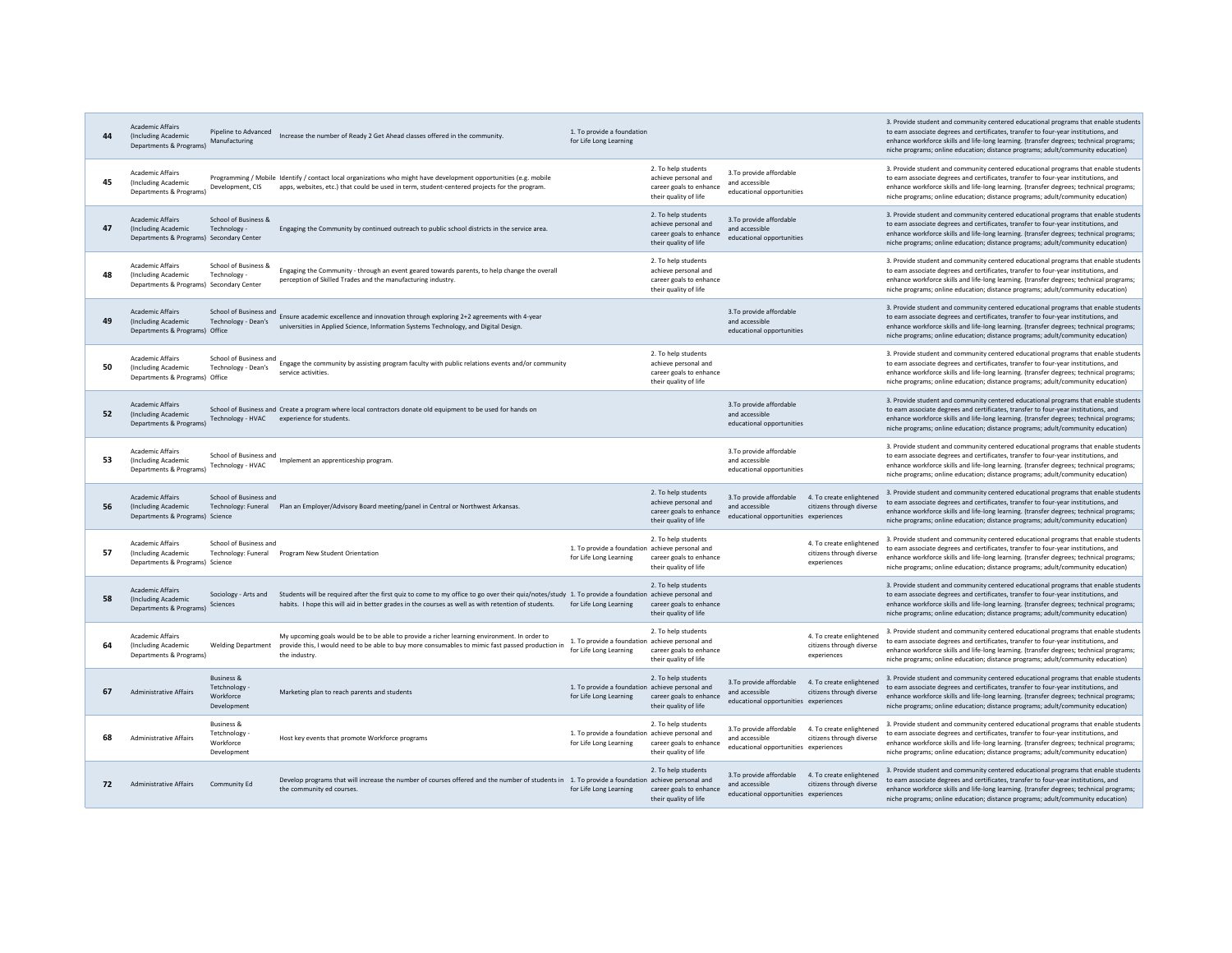| 86  | <b>Administrative Affairs</b> | The Sheid                                              | Increase rental events for The Sheid.                                                                                                                                                                                                                                              | 1. To provide a foundation achieve personal and<br>for Life Long Learning | 2. To help students<br>career goals to enhance<br>their quality of life                         | 3.To provide affordable<br>and accessible<br>educational opportunities experiences | 4. To create enlightened<br>citizens through diverse                | 3. Provide student and community centered educational programs that enable students<br>to earn associate degrees and certificates, transfer to four-year institutions, and<br>enhance workforce skills and life-long learning. (transfer degrees; technical programs;<br>niche programs: online education: distance programs: adult/community education) |
|-----|-------------------------------|--------------------------------------------------------|------------------------------------------------------------------------------------------------------------------------------------------------------------------------------------------------------------------------------------------------------------------------------------|---------------------------------------------------------------------------|-------------------------------------------------------------------------------------------------|------------------------------------------------------------------------------------|---------------------------------------------------------------------|----------------------------------------------------------------------------------------------------------------------------------------------------------------------------------------------------------------------------------------------------------------------------------------------------------------------------------------------------------|
| 107 | <b>Student Affairs</b>        | Recruiting                                             | To enter more schools, and start reaching the students in the younger grades. Reach out to home<br>school students and creating a partnership with them as well. Pull data from different areas to<br>determine which employers are hiring and returning that info to our students | 1. To provide a foundation achieve personal and<br>for Life Long Learning | 2. To help students<br>career goals to enhance<br>their quality of life                         | 3.To provide affordable<br>and accessible<br>educational opportunities experiences | 4. To create enlightened<br>citizens through diverse                | 3. Provide student and community centered educational programs that enable students<br>to earn associate degrees and certificates, transfer to four-year institutions, and<br>enhance workforce skills and life-long learning. (transfer degrees; technical programs;<br>niche programs; online education; distance programs; adult/community education) |
| 110 | <b>Student Affairs</b>        | Registrar                                              | Degree Audit module fully functional                                                                                                                                                                                                                                               |                                                                           | 2. To help students<br>achieve personal and<br>career goals to enhance<br>their quality of life | 3.To provide affordable<br>and accessible<br>educational opportunities             |                                                                     | 3. Provide student and community centered educational programs that enable students<br>to earn associate degrees and certificates, transfer to four-year institutions, and<br>enhance workforce skills and life-long learning. (transfer degrees: technical programs:<br>niche programs; online education; distance programs; adult/community education) |
| 111 | <b>Student Affairs</b>        | Registrar                                              | Update all course pre- and co-requisites                                                                                                                                                                                                                                           | 1. To provide a foundation achieve personal and<br>for Life Long Learning | 2. To help students<br>career goals to enhance<br>their quality of life                         |                                                                                    |                                                                     | 3. Provide student and community centered educational programs that enable students<br>to earn associate degrees and certificates, transfer to four-year institutions, and<br>enhance workforce skills and life-long learning. (transfer degrees; technical programs;<br>niche programs; online education; distance programs; adult/community education) |
| 119 | <b>Student Affairs</b>        | student services - co-<br>curricular: activities       | Increase the number of events that will allow students to have a college student life.                                                                                                                                                                                             | 1. To provide a foundation achieve personal and<br>for Life Long Learning | 2. To help students<br>career goals to enhance<br>their quality of life                         |                                                                                    | 4. To create enlightened<br>citizens through diverse<br>experiences | 3. Provide student and community centered educational programs that enable students<br>to earn associate degrees and certificates, transfer to four-year institutions, and<br>enhance workforce skills and life-long learning. (transfer degrees; technical programs;<br>niche programs; online education; distance programs; adult/community education) |
| 120 | <b>Student Affairs</b>        | student services - co-<br>curricular:<br>organizations | Revamp student organization, have them participate in more on campus activities, plan events<br>which will bring in more members of the community                                                                                                                                  | 1. To provide a foundation achieve personal and<br>for Life Long Learning | 2. To help students<br>career goals to enhance<br>their quality of life                         |                                                                                    | 4. To create enlightened<br>citizens through diverse<br>experiences | 3. Provide student and community centered educational programs that enable students<br>to earn associate degrees and certificates, transfer to four-year institutions, and<br>enhance workforce skills and life-long learning. (transfer degrees; technical programs;<br>niche programs; online education; distance programs; adult/community education) |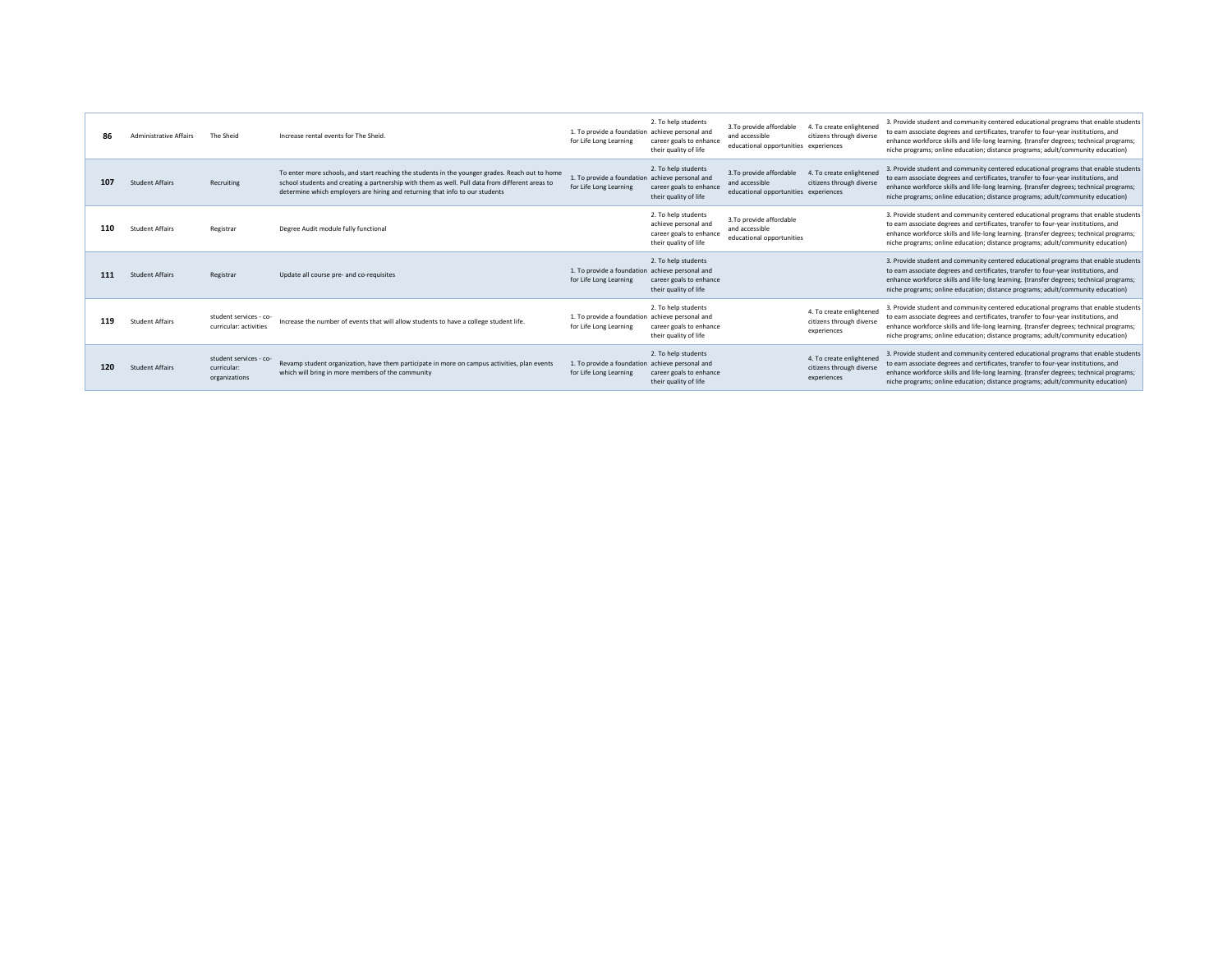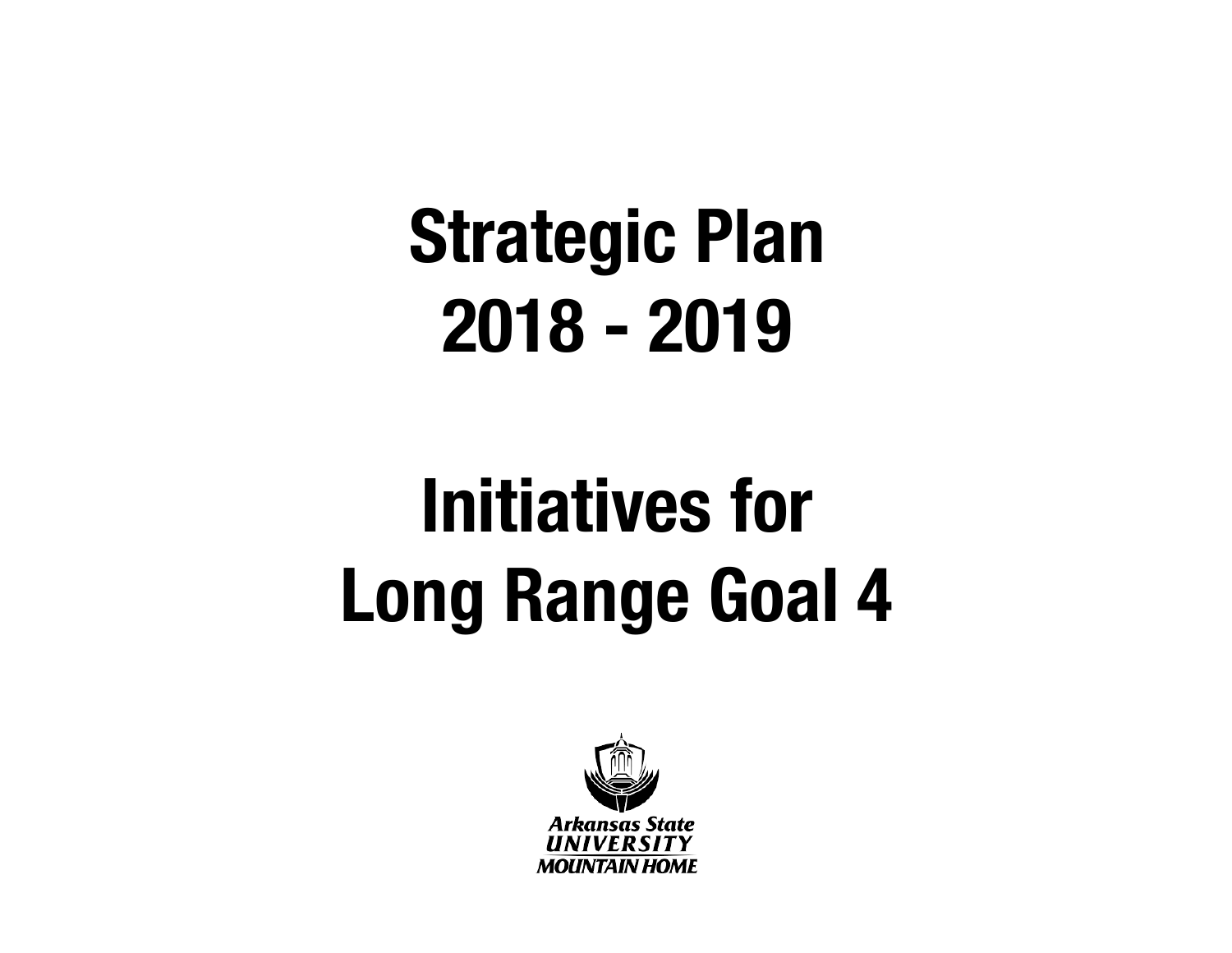| <b>LINE</b> | <b>AREA</b>                                                                       | <b>DEPARTMENT</b>                                  | <b>ACTIVITY</b>                                                                                                                                                                                                                                                                                                                                                                                                                                                     |                                                                           |                                                                                                 |                                                                         | $\mathbf{D}$                                                                                   |                                                                                                                                                                                                                                         |
|-------------|-----------------------------------------------------------------------------------|----------------------------------------------------|---------------------------------------------------------------------------------------------------------------------------------------------------------------------------------------------------------------------------------------------------------------------------------------------------------------------------------------------------------------------------------------------------------------------------------------------------------------------|---------------------------------------------------------------------------|-------------------------------------------------------------------------------------------------|-------------------------------------------------------------------------|------------------------------------------------------------------------------------------------|-----------------------------------------------------------------------------------------------------------------------------------------------------------------------------------------------------------------------------------------|
|             | Area:                                                                             | Name of Program,<br><b>Department or Unit</b>      | What is the planned activity for the upcoming year?                                                                                                                                                                                                                                                                                                                                                                                                                 | To which aspects of<br>our mission does this<br>apply?                    |                                                                                                 |                                                                         |                                                                                                |                                                                                                                                                                                                                                         |
| 18          | <b>Academic Affairs</b><br>(Including Academic<br>Departments & Programs)         | English                                            | 1. Replace desktop computers in D100 and D101 with laptops tethered to tables to provide better<br>overall working space-Time for computers to be changed on rotation anyway 2. Standing Work 1. To provide a foundation achieve personal and<br>stations (Varidesk) for English faculty 3. Vinyl for "decorating" halls, classrooms, and stairwells as in for Life Long Learning<br>Integrity                                                                      |                                                                           | 2. To help students<br>career goals to enhance<br>their quality of life                         | 3. To provide affordable<br>and accessible educational<br>onnortunities |                                                                                                | 4. Provide advanced technology for instruction and institutional<br>processes. (software; hardware; classroom technology; improve<br>efficiencies of business functions; registration; financial aid; advising;<br>and online services) |
| 30          | <b>Academic Affairs</b><br>(Including Academic<br>Departments & Programs)         | <b>Health Sciences</b><br><b>Simulation Center</b> | The development of two interdisciplinary simulations each year. One that will be a trauma/disaster<br>and includes Funeral Science. The second simulation will be a 12 hour ongoing simulation that will<br>simulate multiple shifts in a healthcare facility with incoming and outgoing patients. This will<br>include all levels of nursing and EMS students.                                                                                                     |                                                                           | 2. To help students<br>achieve personal and<br>career goals to enhance<br>their quality of life |                                                                         | 4. To create enlightened<br>citizens through diverse<br>experiences                            | 4. Provide advanced technology for instruction and institutional<br>processes. (software; hardware; classroom technology; improve<br>efficiencies of business functions; registration; financial aid; advising;<br>and online services) |
| 31          | <b>Academic Affairs</b><br>(Including Academic<br>Departments & Programs)         | <b>Health Sciences</b><br><b>Simulation Center</b> | Obtain national accreditation of the Simulation Center in Gotaas Health Sciences Building                                                                                                                                                                                                                                                                                                                                                                           |                                                                           | 2. To help students<br>achieve personal and<br>career goals to enhance<br>their quality of life |                                                                         | 4. To create enlightened<br>citizens through diverse<br>experiences                            | 4. Provide advanced technology for instruction and institutional<br>processes. (software; hardware; classroom technology; improve<br>efficiencies of business functions; registration; financial aid; advising;<br>and online services) |
| 40          | <b>Academic Affairs</b><br>(Including Academic<br>Departments & Programs)         | Library                                            | Replace outdated technology in library based on 4 year rotation schedule for computer systems<br>and as needed for other equipment (6 student use laptops, 6 staff use desktops, 1 color printer). 1. To provide a foundation achieve personal and<br>Providing new technology for student use in the library will assist in ensuring academic excellence for Life Long Learning<br>and innovation by allowing students access to tools to further their education. |                                                                           | 2. To help students<br>career goals to enhance<br>their quality of life                         | 3. To provide affordable<br>and accessible educational<br>opportunities |                                                                                                | 4. Provide advanced technology for instruction and institutional<br>processes. (software; hardware; classroom technology; improve<br>efficiencies of business functions; registration; financial aid; advising;<br>and online services) |
| 52          | <b>Academic Affairs</b><br>(Including Academic<br>Departments & Programs)         | Technology - HVAC                                  | School of Business and Create a program where local contractors donate old equipment to be used for hands on<br>experience for students.                                                                                                                                                                                                                                                                                                                            |                                                                           |                                                                                                 | 3.To provide affordable<br>and accessible educational<br>opportunities  |                                                                                                | 4. Provide advanced technology for instruction and institutional<br>processes. (software; hardware; classroom technology; improve<br>efficiencies of business functions; registration; financial aid; advising;<br>and online services) |
| 55          | <b>Academic Affairs</b><br>(Including Academic<br>Departments & Programs) Justice | School of Business and<br>Technology, Criminal     | Develop a project-based activity in Criminal Investigation that will result in a presentation<br>somewhere in the community.                                                                                                                                                                                                                                                                                                                                        | 1. To provide a foundation achieve personal and<br>for Life Long Learning | 2. To help students<br>career goals to enhance<br>their quality of life                         | 3. To provide affordable<br>opportunities                               | 4. To create enlightened<br>and accessible educational citizens through diverse<br>experiences | 4. Provide advanced technology for instruction and institutional<br>processes. (software; hardware; classroom technology; improve<br>efficiencies of business functions; registration; financial aid; advising;<br>and online services) |
| 57          | <b>Academic Affairs</b><br>(Including Academic<br>Departments & Programs) Science | School of Business and                             | Technology: Funeral Program New Student Orientation                                                                                                                                                                                                                                                                                                                                                                                                                 | 1. To provide a foundation achieve personal and<br>for Life Long Learning | 2. To help students<br>career goals to enhance<br>their quality of life                         |                                                                         | 4. To create enlightened<br>citizens through diverse<br>experiences                            | 4. Provide advanced technology for instruction and institutional<br>processes. (software; hardware; classroom technology; improve<br>efficiencies of business functions; registration; financial aid; advising;<br>and online services) |
| 59          | <b>Academic Affairs</b><br>(Including Academic<br>Departments & Programs)         | <b>Teacher Education</b>                           | To improve student training in current technology being used in the K-12 school setting to provide<br>them with the skills to compete and be successful in the teaching profession.                                                                                                                                                                                                                                                                                 |                                                                           | 2. To help students<br>achieve personal and<br>career goals to enhance<br>their quality of life |                                                                         |                                                                                                | 4. Provide advanced technology for instruction and institutional<br>processes. (software; hardware; classroom technology; improve<br>efficiencies of business functions; registration; financial aid; advising;<br>and online services) |
| 65          | Administrative Affairs                                                            |                                                    | Administrative Affairs To establish a formal internal controls procedure and review process for ASUMH.                                                                                                                                                                                                                                                                                                                                                              |                                                                           |                                                                                                 | 3.To provide affordable<br>and accessible educational<br>opportunities  |                                                                                                | 4. Provide advanced technology for instruction and institutional<br>processes. (software; hardware; classroom technology; improve<br>efficiencies of business functions; registration; financial aid; advising;<br>and online services) |
| 66          | <b>Administrative Affairs</b>                                                     |                                                    | Administrative Affairs To fully automate the budgeting process utilizing the functionality of the POISE ERP System.                                                                                                                                                                                                                                                                                                                                                 |                                                                           |                                                                                                 | 3. To provide affordable<br>and accessible educational<br>opportunities |                                                                                                | 4. Provide advanced technology for instruction and institutional<br>processes. (software; hardware; classroom technology; improve<br>efficiencies of business functions; registration; financial aid; advising;<br>and online services] |
| 73          | Administrative Affairs                                                            | <b>Computer Services</b>                           | Replacement of outdated network infrastructure in Dryer and Roller Halls.                                                                                                                                                                                                                                                                                                                                                                                           | 1. To provide a foundation<br>for Life Long Learning                      |                                                                                                 | 3.To provide affordable<br>and accessible educational<br>opportunities  |                                                                                                | 4. Provide advanced technology for instruction and institutional<br>processes. (software; hardware; classroom technology; improve<br>efficiencies of business functions; registration; financial aid; advising;<br>and online services) |
| 74          | Administrative Affairs                                                            | Controller's Office                                | Develop and implement a monthly Title IV federal financial assistance reconciliation process                                                                                                                                                                                                                                                                                                                                                                        |                                                                           |                                                                                                 | 3.To provide affordable<br>and accessible educational<br>opportunities  |                                                                                                | 4. Provide advanced technology for instruction and institutional<br>processes. (software; hardware; classroom technology; improve<br>efficiencies of business functions; registration; financial aid; advising;<br>and online services) |
| 76          | <b>Administrative Affairs</b>                                                     | Human Resources                                    | Improve operational efficiency through software implementation and increased use of technology.                                                                                                                                                                                                                                                                                                                                                                     |                                                                           |                                                                                                 | 3. To provide affordable<br>and accessible educational<br>opportunities |                                                                                                | 4. Provide advanced technology for instruction and institutional<br>processes. (software; hardware; classroom technology; improve<br>efficiencies of business functions; registration; financial aid; advising;<br>and online services) |
| 77          | <b>Administrative Affairs</b>                                                     | Marketing/Public<br><b>Relations</b>               | Television style program for news delivery for the ASUMH YouTube channel.                                                                                                                                                                                                                                                                                                                                                                                           |                                                                           | 2. To help students<br>achieve personal and<br>career goals to enhance<br>their quality of life |                                                                         | 4. To create enlightened<br>citizens through diverse<br>experiences                            | 4. Provide advanced technology for instruction and institutional<br>processes. (software; hardware; classroom technology; improve<br>efficiencies of business functions; registration; financial aid; advising;<br>and online services) |
| 82          | <b>Administrative Affairs</b>                                                     | Purchasing                                         | Plans are ongoing to make aspects of Purchasing more automated: Make web link accessible for<br>online orders. Auto approval email to include the purchase order number. Auto reminder to be<br>sent to author of requisition after 14-21 days to notify Purchasing Department that PO is complete<br>and ready for payment.                                                                                                                                        |                                                                           |                                                                                                 |                                                                         | 4. To create enlightened<br>citizens through diverse<br>experiences                            | 4. Provide advanced technology for instruction and institutional<br>processes. (software; hardware; classroom technology; improve<br>efficiencies of business functions; registration; financial aid; advising;<br>and online services) |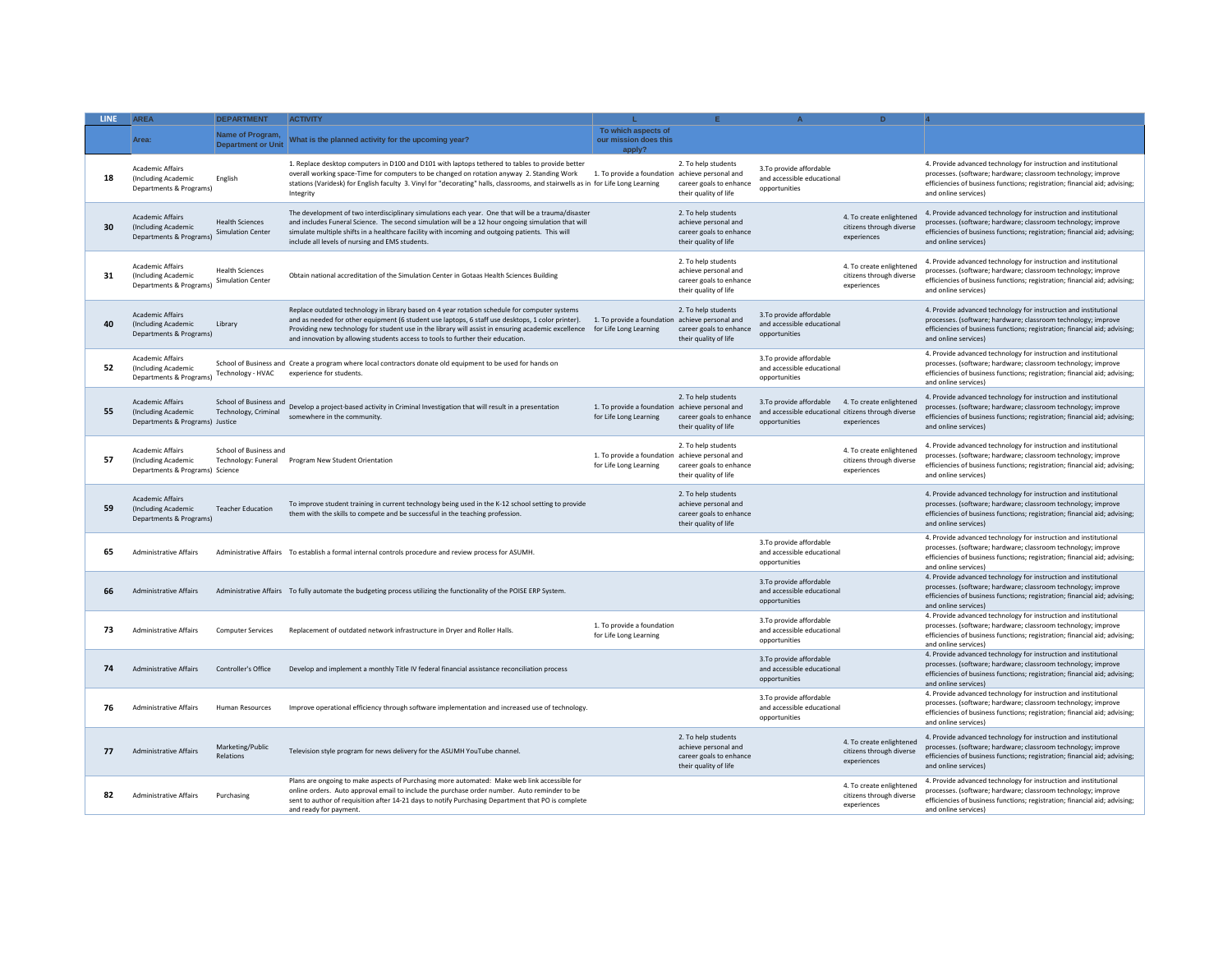| 84  | <b>Administrative Affairs</b> | <b>Student Accounts</b>                       | Automate the 3rd party billing function of the Cashiers Office                                                                                                                                                                                                                                                                                   |                                                                           |                                                                                                 | 3. To provide affordable<br>and accessible educational<br>opportunities                                                                     | 4. Provide advanced technology for instruction and institutional<br>processes. (software; hardware; classroom technology; improve<br>efficiencies of business functions; registration; financial aid; advising;<br>and online services) |
|-----|-------------------------------|-----------------------------------------------|--------------------------------------------------------------------------------------------------------------------------------------------------------------------------------------------------------------------------------------------------------------------------------------------------------------------------------------------------|---------------------------------------------------------------------------|-------------------------------------------------------------------------------------------------|---------------------------------------------------------------------------------------------------------------------------------------------|-----------------------------------------------------------------------------------------------------------------------------------------------------------------------------------------------------------------------------------------|
| 85  | <b>Administrative Affairs</b> | <b>Student Accounts</b>                       | Develop and implement an inner-departmental timeline for payment arrangements to include<br>external communication of the plan with students.                                                                                                                                                                                                    |                                                                           | 2. To help students<br>achieve personal and<br>career goals to enhance<br>their quality of life |                                                                                                                                             | 4. Provide advanced technology for instruction and institutional<br>processes. (software; hardware; classroom technology; improve<br>efficiencies of business functions; registration; financial aid; advising;<br>and online services) |
| 90  | <b>Student Affairs</b>        | Admissions                                    | Streamlining admissions process, specifically as it relates to POISE (multiple screens).                                                                                                                                                                                                                                                         |                                                                           |                                                                                                 | 3. To provide affordable<br>and accessible educational<br>opportunities                                                                     | 4. Provide advanced technology for instruction and institutional<br>processes. (software; hardware; classroom technology; improve<br>efficiencies of business functions; registration; financial aid; advising;<br>and online services) |
| 92  | <b>Student Affairs</b>        | Degree Audit                                  | This is a continuation of Degree Audit with enhancements to better accommodate ASUMH<br>students, advisors, & administrators.                                                                                                                                                                                                                    |                                                                           | 2. To help students<br>achieve personal and<br>career goals to enhance<br>their quality of life | 3.To provide affordable<br>and accessible educational<br>opportunities                                                                      | 4. Provide advanced technology for instruction and institutional<br>processes. (software; hardware; classroom technology; improve<br>efficiencies of business functions; registration; financial aid; advising;<br>and online services) |
| 93  | <b>Student Affairs</b>        | Office of Scholarships<br>and Financial Aid   | Finish Automation of Satisfactory Academic Progress                                                                                                                                                                                                                                                                                              |                                                                           | 2. To help students<br>achieve personal and<br>career goals to enhance<br>their quality of life | 3. To provide affordable<br>and accessible educational<br>opportunities                                                                     | 4. Provide advanced technology for instruction and institutional<br>processes. (software; hardware; classroom technology; improve<br>efficiencies of business functions; registration; financial aid; advising;<br>and online services) |
| 94  | <b>Student Affairs</b>        | Office of Scholarships<br>and Financial Aid   | Move and Add Poise Financial Aid Print Queues                                                                                                                                                                                                                                                                                                    |                                                                           | 2. To help students<br>achieve personal and<br>career goals to enhance<br>their quality of life | 3.To provide affordable<br>and accessible educational<br>opportunities                                                                      | 4. Provide advanced technology for instruction and institutional<br>processes. (software; hardware; classroom technology; improve<br>efficiencies of business functions; registration; financial aid; advising;<br>and online services) |
| 97  | <b>Student Affairs</b>        | Office of Scholarships<br>and Financial Aid   | Investigate implementation of scanning systems.                                                                                                                                                                                                                                                                                                  |                                                                           |                                                                                                 | 3. To provide affordable<br>and accessible educational<br>opportunities                                                                     | 4. Provide advanced technology for instruction and institutional<br>processes. (software; hardware; classroom technology; improve<br>efficiencies of business functions; registration; financial aid; advising;<br>and online services) |
| 98  | <b>Student Affairs</b>        | Office of Scholarships<br>and Financial Aid   | Web page reevaluation and implementation.                                                                                                                                                                                                                                                                                                        | 1. To provide a foundation<br>for Life Long Learning                      |                                                                                                 | 3.To provide affordable<br>and accessible educational<br>opportunities                                                                      | 4. Provide advanced technology for instruction and institutional<br>processes. (software; hardware; classroom technology; improve<br>efficiencies of business functions; registration; financial aid; advising;<br>and online services) |
| 103 | <b>Student Affairs</b>        | and Financial Aid                             | Office of Scholarships POISE AID module staff training, scope screen review and improvement, and integration of Book<br>Voucher process.                                                                                                                                                                                                         | 1. To provide a foundation achieve personal and<br>for Life Long Learning | 2. To help students<br>career goals to enhance<br>their quality of life                         | 3.To provide affordable<br>and accessible educational<br>opportunities                                                                      | 4. Provide advanced technology for instruction and institutional<br>processes. (software; hardware; classroom technology; improve<br>efficiencies of business functions; registration; financial aid; advising;<br>and online services) |
| 108 | <b>Student Affairs</b>        | Registrar                                     | Degree Audit module fully functioning                                                                                                                                                                                                                                                                                                            | 1. To provide a foundation achieve personal and<br>for Life Long Learning | 2. To help students<br>career goals to enhance<br>their quality of life                         |                                                                                                                                             | 4. Provide advanced technology for instruction and institutional<br>processes. (software; hardware; classroom technology; improve<br>efficiencies of business functions; registration; financial aid; advising;<br>and online services) |
| 109 | <b>Student Affairs</b>        | Registrar                                     | Retention of students at academic risk                                                                                                                                                                                                                                                                                                           | 1. To provide a foundation achieve personal and<br>for Life Long Learning | 2. To help students<br>career goals to enhance<br>their quality of life                         | 3. To provide affordable<br>4. To create enlightened<br>and accessible educational citizens through diverse<br>experiences<br>opportunities | 4. Provide advanced technology for instruction and institutional<br>processes. (software; hardware; classroom technology; improve<br>efficiencies of business functions; registration; financial aid; advising;<br>and online services) |
| 110 | <b>Student Affairs</b>        | Registrar                                     | Degree Audit module fully functional                                                                                                                                                                                                                                                                                                             |                                                                           | 2. To help students<br>achieve personal and<br>career goals to enhance<br>their quality of life | 3.To provide affordable<br>and accessible educational<br>opportunities                                                                      | 4. Provide advanced technology for instruction and institutional<br>processes. (software; hardware; classroom technology; improve<br>efficiencies of business functions; registration; financial aid; advising;<br>and online services) |
| 115 | <b>Student Affairs</b>        |                                               | REGISTRAR'S OFFICE TRAININGIN POISE 4.0                                                                                                                                                                                                                                                                                                          | 1. To provide a foundation<br>for Life Long Learning                      |                                                                                                 | 3. To provide affordable<br>and accessible educational<br>opportunities                                                                     | 4. Provide advanced technology for instruction and institutional<br>processes. (software; hardware; classroom technology; improve<br>efficiencies of business functions; registration; financial aid; advising;<br>and online services) |
| 118 | <b>Student Affairs</b>        | <b>Student Affairs-</b><br>Registrar's Office | Automation of relational field data entry (example: Degree Audit would auto check all submitted<br>"Intent to Grad" forms and if student is on-target, the POISE Graduate file would auto-fill, when<br>final grades in History would then auto run a batch report and complete populating the grad file for<br>ADHE and Clearinghouse reports). |                                                                           | 2. To help students<br>achieve personal and<br>career goals to enhance<br>their quality of life | 3.To provide affordable<br>and accessible educational<br>opportunities                                                                      | 4. Provide advanced technology for instruction and institutional<br>processes. (software; hardware; classroom technology; improve<br>efficiencies of business functions; registration; financial aid; advising;<br>and online services) |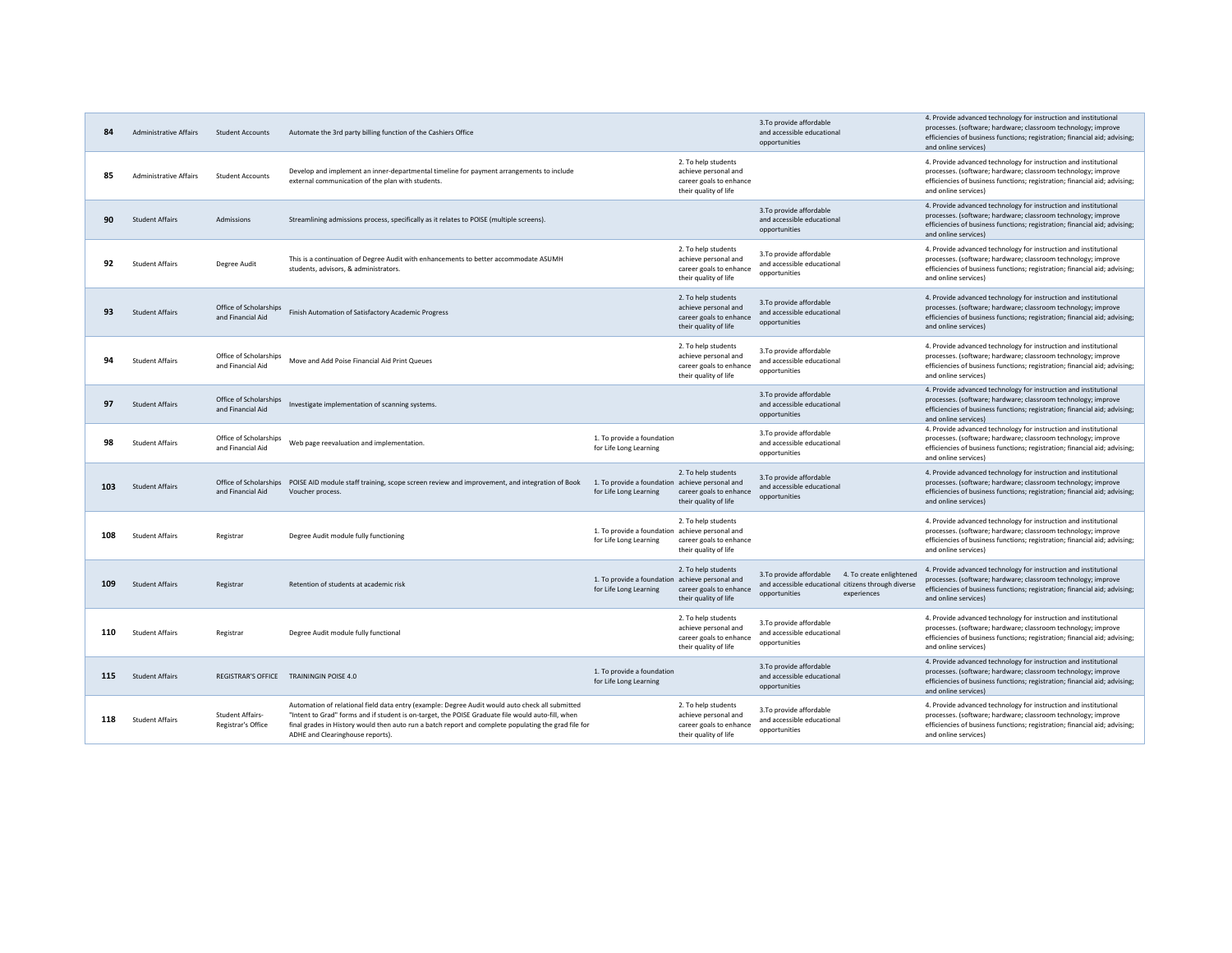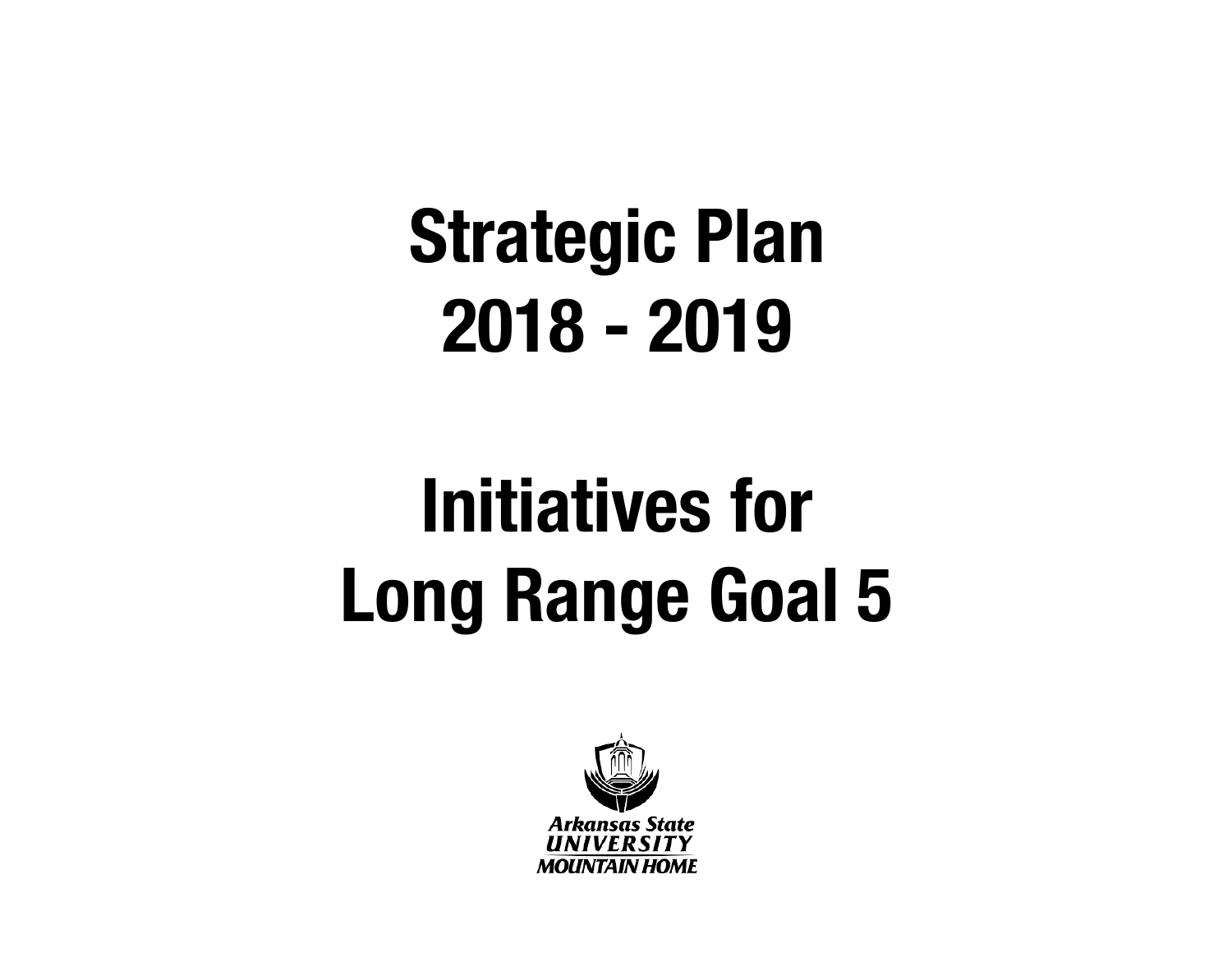| LINE: | <b>AREA</b>                                                                       | <b>DEPARTMENT</b>                               | <b>ACTIVITY</b>                                                                                                                                                                                                                                                                                                                                                                                                                                                                                                                                                                                                                                                                  |                                                                           |                                                                                                 |                                                                                                  | D.                                                                  | 5                                                                                                                                                        |
|-------|-----------------------------------------------------------------------------------|-------------------------------------------------|----------------------------------------------------------------------------------------------------------------------------------------------------------------------------------------------------------------------------------------------------------------------------------------------------------------------------------------------------------------------------------------------------------------------------------------------------------------------------------------------------------------------------------------------------------------------------------------------------------------------------------------------------------------------------------|---------------------------------------------------------------------------|-------------------------------------------------------------------------------------------------|--------------------------------------------------------------------------------------------------|---------------------------------------------------------------------|----------------------------------------------------------------------------------------------------------------------------------------------------------|
| 3     | <b>Academic Affairs</b><br>(Including Academic<br>Departments & Programs)         | Academic Affairs Co-<br>Curricular              | Build partnerships to increase Co-Curricular opportunities: Internships and Apprenticeships                                                                                                                                                                                                                                                                                                                                                                                                                                                                                                                                                                                      | 1. To provide a foundation achieve personal and<br>for Life Long Learning | 2. To help students<br>career goals to enhance<br>their quality of life                         | 3. To provide affordable<br>and accessible educational<br>opportunities                          | 4. To create enlightened<br>citizens through diverse<br>experiences | 5. Increase internships and employment<br>opportunities for graduates (internships;<br>job shadowing; apprenticeship<br>expansion; placement assistance) |
| 5     | <b>Academic Affairs</b><br>(Including Academic<br>Departments & Programs)         | Arts & Sciences -<br>History                    | 1. Increase social media activities to expand reach to the community. 2. Develop and expand the<br>classroom with real world experiences - project to involve students completing a one day volunteer<br>service at the Wolf House, Public Library Archives, VFW (interviewing veterans), and/or Historical<br>Society. In other words, tie the classroom knowledge to real world application. 3. Classroom<br>presentations which should include work which integrates services of Library, Writing Lab, Career<br>Services (possibly). 4. Monitor attendance to increase retention in a foundation course. 5. Better<br>student engagement in building a learning environment. | 1. To provide a foundation achieve personal and<br>for Life Long Learning | 2. To help students<br>career goals to enhance<br>their quality of life                         | 3.To provide affordable<br>and accessible educational<br>opportunities                           | 4. To create enlightened<br>citizens through diverse<br>experiences | 5. Increase internships and employment<br>opportunities for graduates (internships;<br>job shadowing; apprenticeship<br>expansion; placement assistance) |
| 9     | <b>Academic Affairs</b><br>(Including Academic<br>Departments & Programs)         | Automotive                                      | Car meet with cookout                                                                                                                                                                                                                                                                                                                                                                                                                                                                                                                                                                                                                                                            | 1. To provide a foundation<br>for Life Long Learning                      | 2. To help students<br>achieve personal and<br>career goals to enhance<br>their quality of life | 3. To provide affordable<br>and accessible educational<br>opportunities                          | 4. To create enlightened<br>citizens through diverse<br>experiences | 5. Increase internships and employment<br>opportunities for graduates (internships;<br>job shadowing; apprenticeship<br>expansion; placement assistance) |
| 33    | <b>Academic Affairs</b><br>(Including Academic<br>Departments & Programs)         | Heatlh Sciences -<br>Nursing                    | Provide skilled, competent, and professional nurses for Baxter and surrounding counties.                                                                                                                                                                                                                                                                                                                                                                                                                                                                                                                                                                                         |                                                                           | 2. To help students<br>achieve personal and<br>career goals to enhance<br>their quality of life |                                                                                                  |                                                                     | 5. Increase internships and employment<br>opportunities for graduates (internships;<br>job shadowing; apprenticeship<br>expansion; placement assistance) |
| 34    | <b>Academic Affairs</b><br>(Including Academic<br>Departments & Programs)         | Hospitality, Business<br>Mgt/Hospitality        | Increase number of industry certifications available to students.                                                                                                                                                                                                                                                                                                                                                                                                                                                                                                                                                                                                                |                                                                           | 2. To help students<br>achieve personal and<br>career goals to enhance<br>their quality of life | 3. To provide affordable<br>and accessible educational citizens through diverse<br>opportunities | 4. To create enlightened<br>experiences                             | 5. Increase internships and employment<br>opportunities for graduates (internships;<br>job shadowing; apprenticeship<br>expansion; placement assistance) |
| 35    | <b>Academic Affairs</b><br>(Including Academic<br>Departments & Programs)         | Hospitality, Business<br>Mgt/Hospitality        | Increase marketing of program through social media, print media, and active recruitment efforts.                                                                                                                                                                                                                                                                                                                                                                                                                                                                                                                                                                                 |                                                                           | 2. To help students<br>achieve personal and<br>career goals to enhance<br>their quality of life |                                                                                                  | 4. To create enlightened<br>citizens through diverse<br>experiences | 5. Increase internships and employment<br>opportunities for graduates (internships;<br>job shadowing; apprenticeship<br>expansion; placement assistance) |
| 36    | <b>Academic Affairs</b><br>(Including Academic<br>Departments & Programs)         | <b>Hospitality, Business</b><br>Mgt/Hospitality | Increase number of outside speakers related to subject matter. Increase number of visits of classes<br>to area hospitality organizations.                                                                                                                                                                                                                                                                                                                                                                                                                                                                                                                                        |                                                                           | 2. To help students<br>achieve personal and<br>career goals to enhance<br>their quality of life |                                                                                                  | 4. To create enlightened<br>citizens through diverse<br>experiences | 5. Increase internships and employment<br>opportunities for graduates (internships;<br>job shadowing; apprenticeship<br>expansion; placement assistance) |
| 45    | <b>Academic Affairs</b><br>(Including Academic<br>Departments & Programs)         | Development, CIS                                | Programming / Mobile Identify / contact local organizations who might have development opportunities (e.g. mobile apps,<br>websites, etc.) that could be used in term, student-centered projects for the program.                                                                                                                                                                                                                                                                                                                                                                                                                                                                |                                                                           | 2. To help students<br>achieve personal and<br>career goals to enhance<br>their quality of life | 3.To provide affordable<br>and accessible educational<br>opportunities                           |                                                                     | 5. Increase internships and employment<br>opportunities for graduates (internships;<br>job shadowing; apprenticeship<br>expansion; placement assistance) |
| 53    | <b>Academic Affairs</b><br>(Including Academic<br>Departments & Programs)         | School of Business and<br>Technology - HVAC     | Implement an apprenticeship program.                                                                                                                                                                                                                                                                                                                                                                                                                                                                                                                                                                                                                                             |                                                                           |                                                                                                 | 3. To provide affordable<br>and accessible educational<br>opportunities                          |                                                                     | 5. Increase internships and employment<br>opportunities for graduates (internships;<br>iob shadowing: apprenticeship<br>expansion; placement assistance) |
| 54    | <b>Academic Affairs</b><br>(Including Academic<br>Departments & Programs) Justice | School of Business and                          | Technology, Criminal Participate in Mt. Home High School CSI Project.                                                                                                                                                                                                                                                                                                                                                                                                                                                                                                                                                                                                            | 1. To provide a foundation achieve personal and<br>for Life Long Learning | 2. To help students<br>career goals to enhance<br>their quality of life                         |                                                                                                  | 4. To create enlightened<br>citizens through diverse<br>experiences | 5. Increase internships and employment<br>opportunities for graduates (internships;<br>job shadowing; apprenticeship<br>expansion; placement assistance) |
| 55    | <b>Academic Affairs</b><br>(Including Academic<br>Departments & Programs) Justice | School of Business and<br>Technology, Criminal  | Develop a project-based activity in Criminal Investigation that will result in a presentation<br>somewhere in the community.                                                                                                                                                                                                                                                                                                                                                                                                                                                                                                                                                     | 1. To provide a foundation achieve personal and<br>for Life Long Learning | 2. To help students<br>career goals to enhance<br>their quality of life                         | 3. To provide affordable<br>and accessible educational citizens through diverse<br>opportunities | 4. To create enlightened<br>experiences                             | 5. Increase internships and employment<br>opportunities for graduates (internships;<br>job shadowing; apprenticeship<br>expansion; placement assistance) |
| 56    | <b>Academic Affairs</b><br>(Including Academic<br>Departments & Programs) Science | School of Business and<br>Technology: Funeral   | Plan an Employer/Advisory Board meeting/panel in Central or Northwest Arkansas.                                                                                                                                                                                                                                                                                                                                                                                                                                                                                                                                                                                                  |                                                                           | 2. To help students<br>achieve personal and<br>career goals to enhance<br>their quality of life | 3. To provide affordable<br>and accessible educational<br>opportunities                          | 4. To create enlightened<br>citizens through diverse<br>experiences | 5. Increase internships and employment<br>opportunities for graduates (internships;<br>job shadowing; apprenticeship<br>expansion; placement assistance) |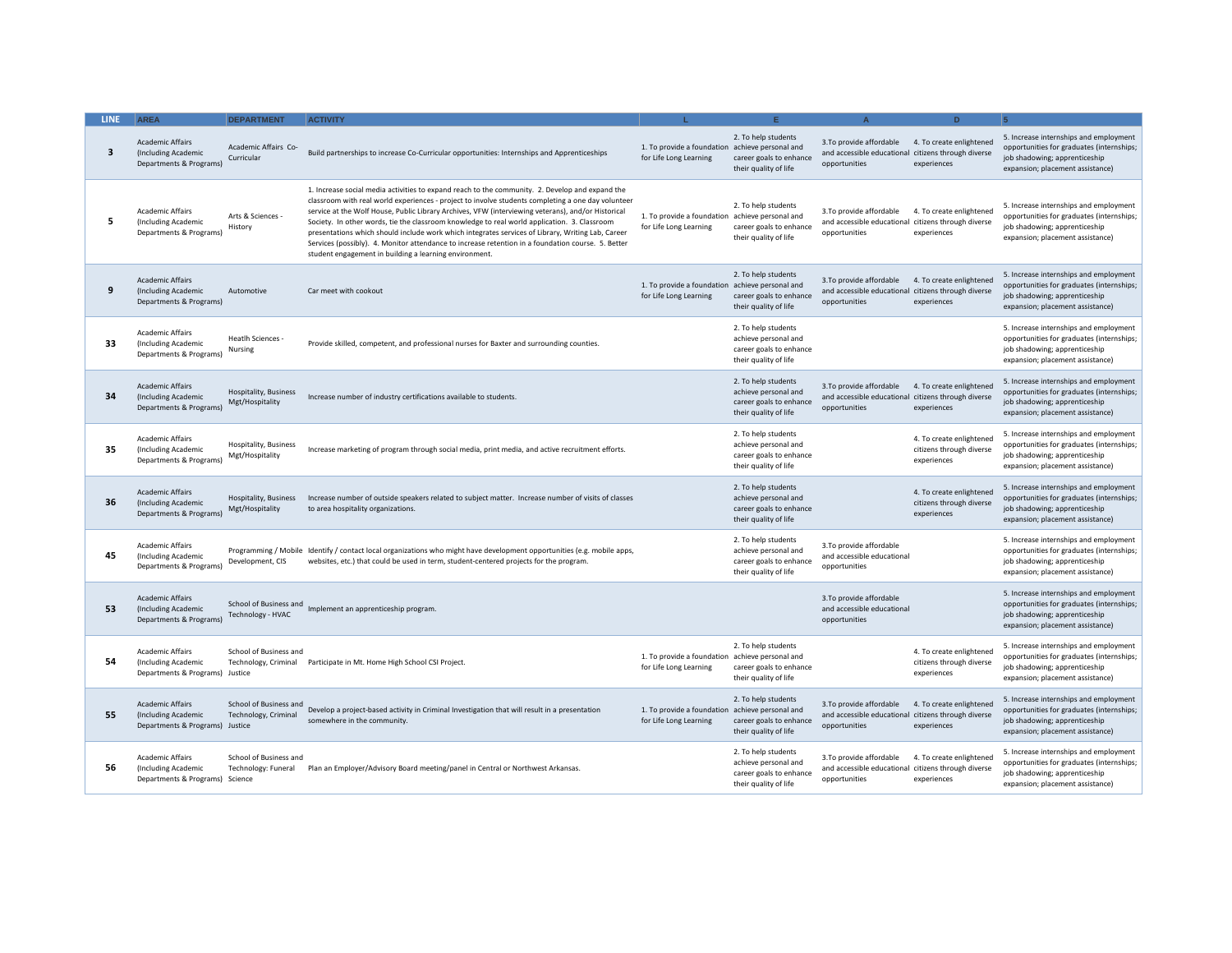| 57  | <b>Academic Affairs</b><br>(Including Academic<br>Departments & Programs) Science | School of Business and<br>Technology: Funeral                      | Program New Student Orientation                                                                                                                                                                                                                                                    | 1. To provide a foundation achieve personal and<br>for Life Long Learning | 2. To help students<br>career goals to enhance<br>their quality of life                         |                                                                         | 4. To create enlightened<br>citizens through diverse<br>experiences | 5. Increase internships and employment<br>opportunities for graduates (internships;<br>job shadowing; apprenticeship<br>expansion; placement assistance) |
|-----|-----------------------------------------------------------------------------------|--------------------------------------------------------------------|------------------------------------------------------------------------------------------------------------------------------------------------------------------------------------------------------------------------------------------------------------------------------------|---------------------------------------------------------------------------|-------------------------------------------------------------------------------------------------|-------------------------------------------------------------------------|---------------------------------------------------------------------|----------------------------------------------------------------------------------------------------------------------------------------------------------|
| 67  | <b>Administrative Affairs</b>                                                     | <b>Business &amp;</b><br>Tetchnology -<br>Workforce<br>Development | Marketing plan to reach parents and students                                                                                                                                                                                                                                       | 1. To provide a foundation achieve personal and<br>for Life Long Learning | 2. To help students<br>career goals to enhance<br>their quality of life                         | 3. To provide affordable<br>and accessible educational<br>opportunities | 4. To create enlightened<br>citizens through diverse<br>experiences | 5. Increase internships and employment<br>opportunities for graduates (internships;<br>job shadowing; apprenticeship<br>expansion; placement assistance) |
| 68  | <b>Administrative Affairs</b>                                                     | Business &<br>Tetchnology -<br>Workforce<br>Development            | Host key events that promote Workforce programs                                                                                                                                                                                                                                    | 1. To provide a foundation achieve personal and<br>for Life Long Learning | 2. To help students<br>career goals to enhance<br>their quality of life                         | 3. To provide affordable<br>and accessible educational<br>opportunities | 4. To create enlightened<br>citizens through diverse<br>experiences | 5. Increase internships and employment<br>opportunities for graduates (internships;<br>job shadowing; apprenticeship<br>expansion; placement assistance) |
|     | <b>Administrative Affairs</b>                                                     | Marketing/Public<br>Relations                                      | Television style program for news delivery for the ASUMH YouTube channel.                                                                                                                                                                                                          |                                                                           | 2. To help students<br>achieve personal and<br>career goals to enhance<br>their quality of life |                                                                         | 4. To create enlightened<br>citizens through diverse<br>experiences | 5. Increase internships and employment<br>opportunities for graduates (internships;<br>job shadowing; apprenticeship<br>expansion; placement assistance) |
| 107 | <b>Student Affairs</b>                                                            | Recruiting                                                         | To enter more schools, and start reaching the students in the younger grades. Reach out to home<br>school students and creating a partnership with them as well. Pull data from different areas to<br>determine which employers are hiring and returning that info to our students | 1. To provide a foundation achieve personal and<br>for Life Long Learning | 2. To help students<br>career goals to enhance<br>their quality of life                         | 3. To provide affordable<br>and accessible educational<br>opportunities | 4. To create enlightened<br>citizens through diverse<br>experiences | 5. Increase internships and employment<br>opportunities for graduates (internships;<br>job shadowing; apprenticeship<br>expansion; placement assistance) |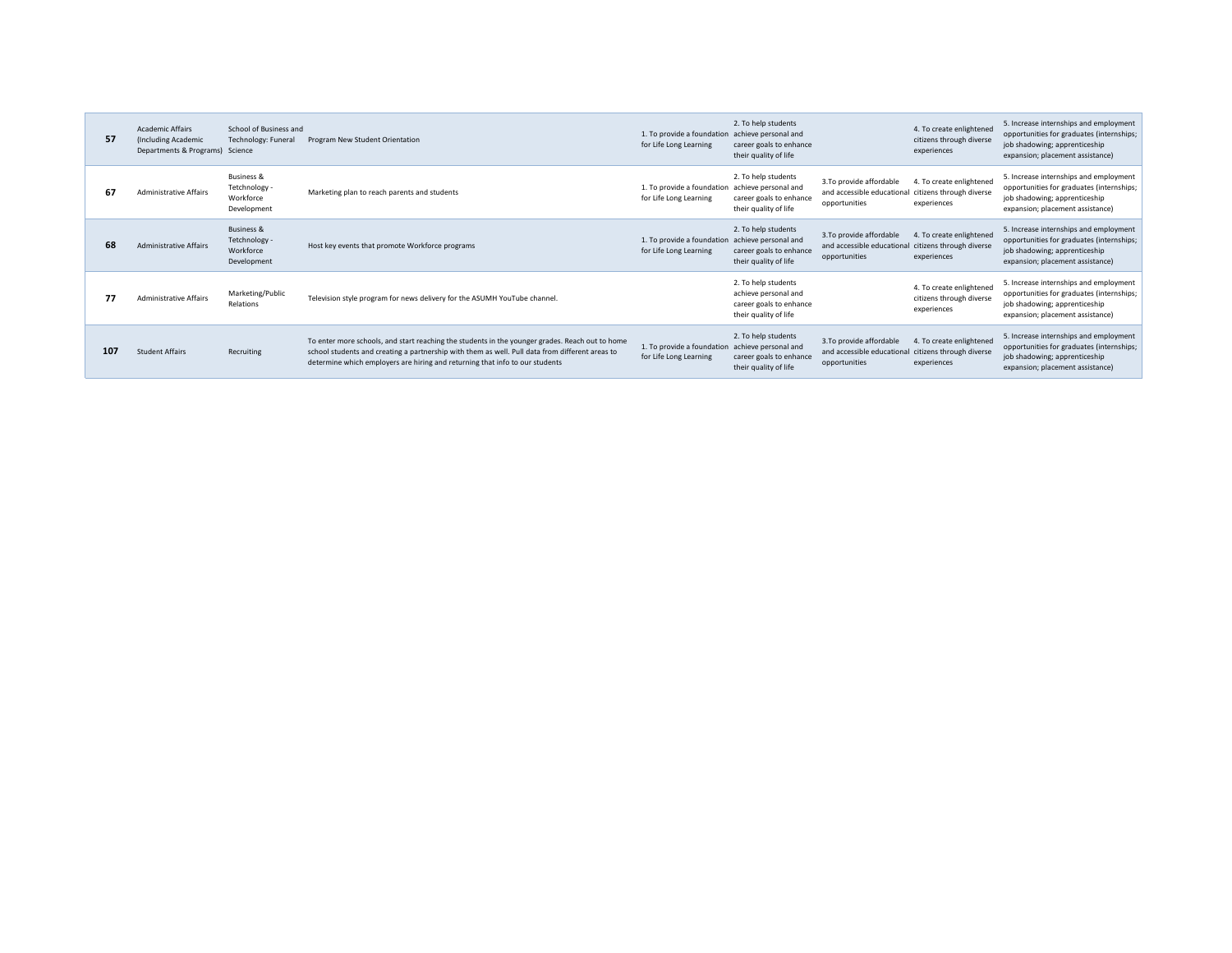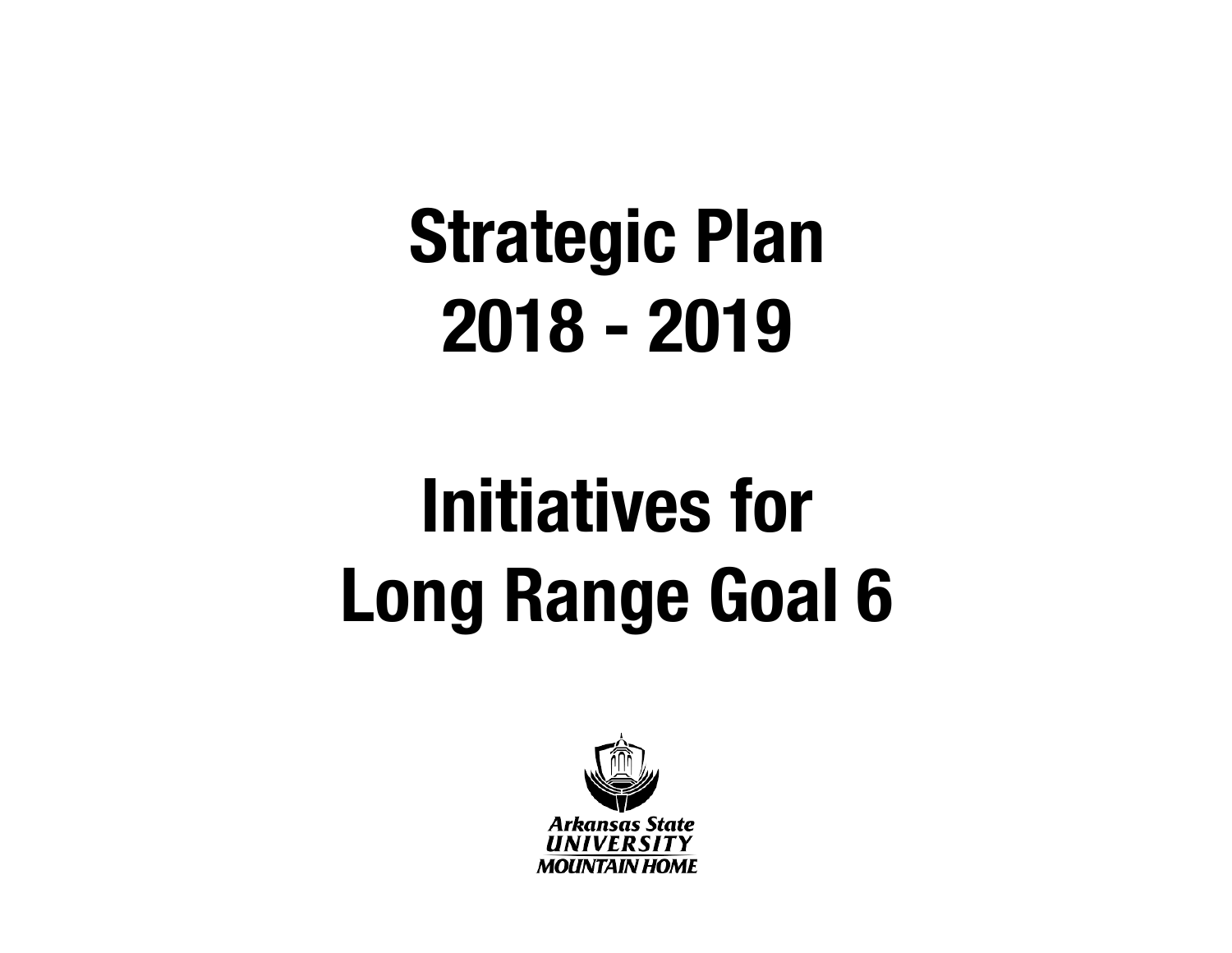| <b>LINE</b>    | <b>AREA</b>                                                                                | <b>DEPARTMENT</b>                                  | <b>ACTIVITY</b>                                                                                                                                                                                                                                                                                                                                                                                                                                                                                                                                                                                                                                                                  |                                                                           |                                                                                                 |                                                                                                  |                                                                     |                                                                                                                                                                                                                                                                  |
|----------------|--------------------------------------------------------------------------------------------|----------------------------------------------------|----------------------------------------------------------------------------------------------------------------------------------------------------------------------------------------------------------------------------------------------------------------------------------------------------------------------------------------------------------------------------------------------------------------------------------------------------------------------------------------------------------------------------------------------------------------------------------------------------------------------------------------------------------------------------------|---------------------------------------------------------------------------|-------------------------------------------------------------------------------------------------|--------------------------------------------------------------------------------------------------|---------------------------------------------------------------------|------------------------------------------------------------------------------------------------------------------------------------------------------------------------------------------------------------------------------------------------------------------|
|                | Area:                                                                                      | Name of Program,<br><b>Department or Unit</b>      | What is the planned activity for the upcoming year?                                                                                                                                                                                                                                                                                                                                                                                                                                                                                                                                                                                                                              | To which aspects of<br>our mission does this<br>apply?                    |                                                                                                 |                                                                                                  |                                                                     |                                                                                                                                                                                                                                                                  |
| 1              | <b>Academic Affairs</b><br>(Including Academic<br>Departments & Programs)                  | <b>Academic Affairs</b>                            | Increase inter-system MOUs and partnerships                                                                                                                                                                                                                                                                                                                                                                                                                                                                                                                                                                                                                                      | 1. To provide a foundation achieve personal and<br>for Life Long Learning | 2. To help students<br>career goals to enhance<br>their quality of life                         | 3.To provide affordable<br>and accessible educational citizens through diverse<br>opportunities  | 4. To create enlightened<br>experiences                             | 6. Expand educational delivery and cultural experiences throughout<br>the service area and enhance collaborations with area schools,<br>businesses, and communities. (off-campus center; secondary center;<br>internships; workplace trainings; online delivery) |
| $\overline{2}$ | <b>Academic Affairs</b><br>(Including Academic<br>Departments & Programs)                  | <b>Academic Affairs</b>                            | Develop a program advisory committee and set up a program review for Honors                                                                                                                                                                                                                                                                                                                                                                                                                                                                                                                                                                                                      | 1. To provide a foundation achieve personal and<br>for Life Long Learning | 2. To help students<br>career goals to enhance<br>their quality of life                         | 3. To provide affordable<br>and accessible educational citizens through diverse<br>opportunities | 4. To create enlightened<br>experiences                             | 6. Expand educational delivery and cultural experiences throughout<br>the service area and enhance collaborations with area schools,<br>businesses, and communities. (off-campus center; secondary center;<br>internships; workplace trainings; online delivery) |
| 3              | <b>Academic Affairs</b><br>(Including Academic<br>Departments & Programs)                  | Academic Affairs Co-<br>Curricular                 | Build partnerships to increase Co-Curricular opportunities: Internships and Apprenticeships                                                                                                                                                                                                                                                                                                                                                                                                                                                                                                                                                                                      | 1. To provide a foundation achieve personal and<br>for Life Long Learning | 2. To help students<br>career goals to enhance<br>their quality of life                         | 3. To provide affordable<br>and accessible educational citizens through diverse<br>opportunities | 4. To create enlightened<br>experiences                             | 6. Expand educational delivery and cultural experiences throughout<br>the service area and enhance collaborations with area schools,<br>businesses, and communities. (off-campus center; secondary center;<br>internships; workplace trainings; online delivery) |
| 5              | <b>Academic Affairs</b><br>(Including Academic<br>Departments & Programs)                  | Arts & Sciences -<br>History                       | 1. Increase social media activities to expand reach to the community. 2. Develop and expand the<br>classroom with real world experiences - project to involve students completing a one day volunteer<br>service at the Wolf House, Public Library Archives, VFW (interviewing veterans), and/or Historical<br>Society. In other words, tie the classroom knowledge to real world application. 3. Classroom<br>presentations which should include work which integrates services of Library, Writing Lab, Career<br>Services (possibly). 4. Monitor attendance to increase retention in a foundation course. 5. Better<br>student engagement in building a learning environment. | 1. To provide a foundation achieve personal and<br>for Life Long Learning | 2. To help students<br>career goals to enhance<br>their quality of life                         | 3. To provide affordable<br>and accessible educational citizens through diverse<br>opportunities | 4. To create enlightened<br>experiences                             | 6. Expand educational delivery and cultural experiences throughout<br>the service area and enhance collaborations with area schools,<br>businesses, and communities. (off-campus center; secondary center;<br>internships; workplace trainings; online delivery) |
| 9              | <b>Academic Affairs</b><br>(Including Academic<br>Departments & Programs)                  | Automotive                                         | Car meet with cookout                                                                                                                                                                                                                                                                                                                                                                                                                                                                                                                                                                                                                                                            | 1. To provide a foundation achieve personal and<br>for Life Long Learning | 2. To help students<br>career goals to enhance<br>their quality of life                         | 3.To provide affordable<br>and accessible educational citizens through diverse<br>opportunities  | 4. To create enlightened<br>experiences                             | 6. Expand educational delivery and cultural experiences throughout<br>the service area and enhance collaborations with area schools,<br>businesses, and communities. (off-campus center; secondary center;<br>internships; workplace trainings; online delivery) |
| 11             | <b>Academic Affairs</b><br>(Including Academic<br>Departments & Programs)                  | <b>Business</b>                                    | Increase collaborations that connect AAS programs with Gen Ed core by developing co-teaching or 1. To provide a foundation achieve personal and<br>collaborative projects.                                                                                                                                                                                                                                                                                                                                                                                                                                                                                                       | for Life Long Learning                                                    | 2. To help students<br>career goals to enhance<br>their quality of life                         |                                                                                                  | 4. To create enlightened<br>citizens through diverse<br>experiences | 6. Expand educational delivery and cultural experiences throughout<br>the service area and enhance collaborations with area schools,<br>businesses, and communities. (off-campus center; secondary center;<br>internships; workplace trainings; online delivery) |
| 19             | <b>Academic Affairs</b><br>(Including Academic<br>Departments & Programs)                  | <b>Health Sciences</b>                             | Explore the possibility of renting use of the Simulation Center to outside users, i.e, hospitals,<br>nursing homes, clinics.                                                                                                                                                                                                                                                                                                                                                                                                                                                                                                                                                     | 1. To provide a foundation<br>for Life Long Learning                      |                                                                                                 | 3. To provide affordable<br>and accessible educational citizens through diverse<br>opportunities | 4. To create enlightened<br>experiences                             | 6. Expand educational delivery and cultural experiences throughout<br>the service area and enhance collaborations with area schools,<br>businesses, and communities. (off-campus center; secondary center;<br>internships; workplace trainings; online delivery) |
| 29             | <b>Academic Affairs</b><br>(Including Academic<br>Departments & Programs)                  | <b>Health Sciences</b><br><b>Practical Nursing</b> | Facilitate a North Arkansas Practical Nursing Skills Day                                                                                                                                                                                                                                                                                                                                                                                                                                                                                                                                                                                                                         |                                                                           | 2. To help students<br>achieve personal and<br>career goals to enhance<br>their quality of life |                                                                                                  |                                                                     | 6. Expand educational delivery and cultural experiences throughout<br>the service area and enhance collaborations with area schools,<br>businesses, and communities. (off-campus center; secondary center;<br>internships; workplace trainings; online delivery) |
| 38             | <b>Academic Affairs</b><br>(Including Academic<br>Departments & Programs)                  | Library                                            | Find new hosting platform/options for ASUMH Digital Archives                                                                                                                                                                                                                                                                                                                                                                                                                                                                                                                                                                                                                     |                                                                           |                                                                                                 |                                                                                                  | 4. To create enlightened<br>citizens through diverse<br>experiences | 6. Expand educational delivery and cultural experiences throughout<br>the service area and enhance collaborations with area schools,<br>businesses, and communities. (off-campus center; secondary center;<br>internships; workplace trainings; online delivery) |
| 43             | <b>Academic Affairs</b><br>(Including Academic<br>Departments & Programs)                  | Physical Education,<br>Arts and Sciences           | Develop and implement a Fitness Equipment Rotation plan designed to remove outdated fitness<br>machines and replace them with new machines according to a predetermined schedule.                                                                                                                                                                                                                                                                                                                                                                                                                                                                                                | 1. To provide a foundation achieve personal and<br>for Life Long Learning | 2. To help students<br>career goals to enhance<br>their quality of life                         | 3. To provide affordable<br>and accessible educational citizens through diverse<br>opportunities | 4. To create enlightened<br>experiences                             | 6. Expand educational delivery and cultural experiences throughout<br>the service area and enhance collaborations with area schools,<br>businesses, and communities, (off-campus center; secondary center;<br>internships; workplace trainings; online delivery) |
| 47             | <b>Academic Affairs</b><br>(Including Academic<br>Departments & Programs) Secondary Center | School of Business &<br>Technology -               | Engaging the Community by continued outreach to public school districts in the service area.                                                                                                                                                                                                                                                                                                                                                                                                                                                                                                                                                                                     |                                                                           | 2. To help students<br>achieve personal and<br>career goals to enhance<br>their quality of life | 3.To provide affordable<br>and accessible educational<br>opportunities                           |                                                                     | 6. Expand educational delivery and cultural experiences throughout<br>the service area and enhance collaborations with area schools,<br>businesses, and communities. (off-campus center; secondary center;<br>internships; workplace trainings; online delivery) |
| 48             | <b>Academic Affairs</b><br>(Including Academic<br>Departments & Programs) Secondary Center | School of Business &<br>Technology -               | Engaging the Community - through an event geared towards parents, to help change the overall<br>perception of Skilled Trades and the manufacturing industry.                                                                                                                                                                                                                                                                                                                                                                                                                                                                                                                     |                                                                           | 2. To help students<br>achieve personal and<br>career goals to enhance<br>their quality of life |                                                                                                  |                                                                     | 6. Expand educational delivery and cultural experiences throughout<br>the service area and enhance collaborations with area schools.<br>businesses, and communities. (off-campus center; secondary center;<br>internships; workplace trainings; online delivery) |
| 50             | <b>Academic Affairs</b><br>(Including Academic<br>Departments & Programs) Office           | School of Business and<br>Technology - Dean's      | Engage the community by assisting program faculty with public relations events and/or community<br>service activities.                                                                                                                                                                                                                                                                                                                                                                                                                                                                                                                                                           |                                                                           | 2. To help students<br>achieve personal and<br>career goals to enhance<br>their quality of life |                                                                                                  |                                                                     | 6. Expand educational delivery and cultural experiences throughout<br>the service area and enhance collaborations with area schools,<br>businesses, and communities. (off-campus center; secondary center;<br>internships; workplace trainings; online delivery) |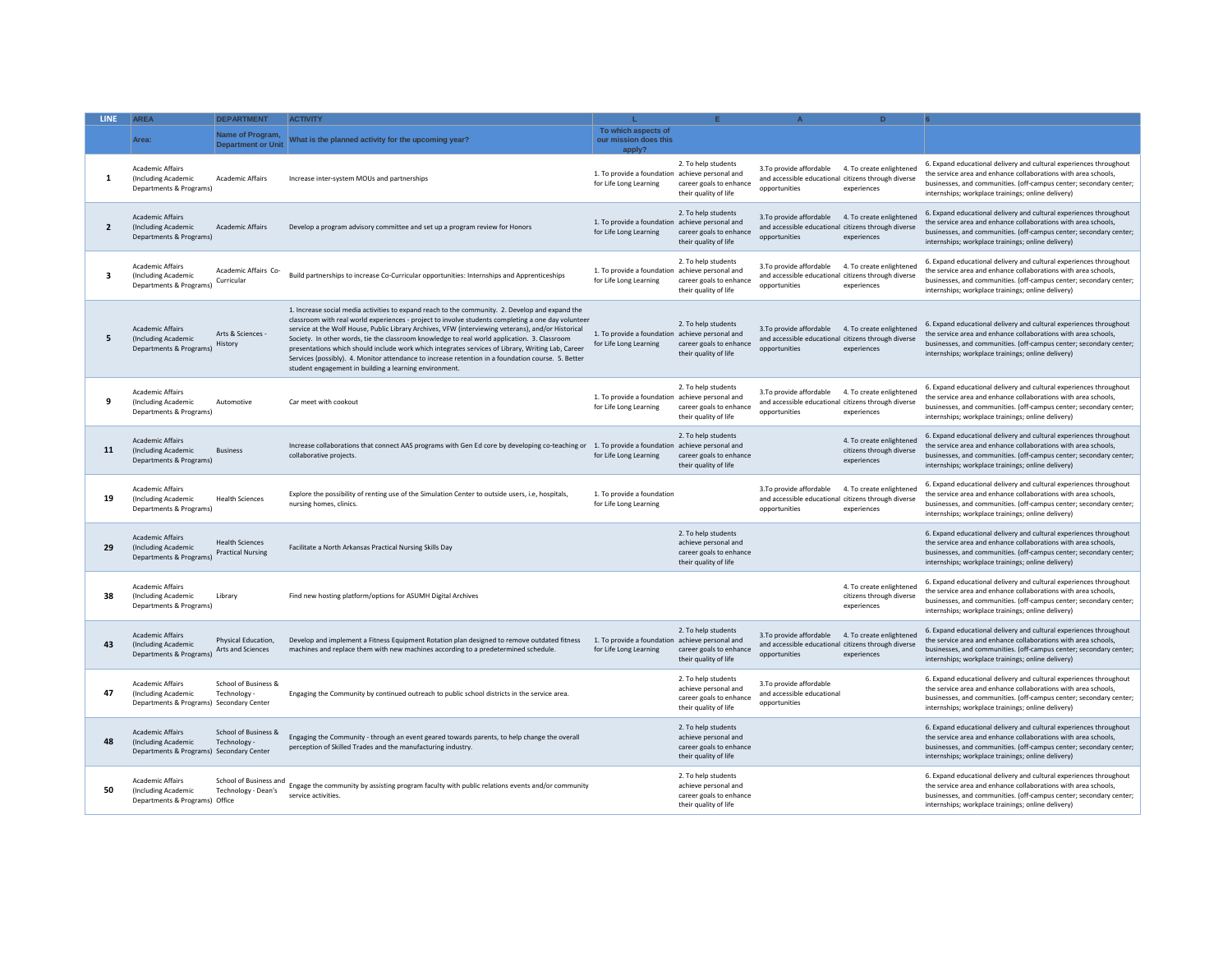| 53  | <b>Academic Affairs</b><br>(Including Academic<br>Departments & Programs)         | School of Business and<br>Technology - HVAC                        | Implement an apprenticeship program.                                                                                                                                                                                                                                               |                                                                           |                                                                                                 | 3. To provide affordable<br>and accessible educational<br>opportunities                                                                     | 6. Expand educational delivery and cultural experiences throughout<br>the service area and enhance collaborations with area schools,<br>businesses, and communities. (off-campus center; secondary center;<br>internships; workplace trainings; online delivery) |
|-----|-----------------------------------------------------------------------------------|--------------------------------------------------------------------|------------------------------------------------------------------------------------------------------------------------------------------------------------------------------------------------------------------------------------------------------------------------------------|---------------------------------------------------------------------------|-------------------------------------------------------------------------------------------------|---------------------------------------------------------------------------------------------------------------------------------------------|------------------------------------------------------------------------------------------------------------------------------------------------------------------------------------------------------------------------------------------------------------------|
| 54  | <b>Academic Affairs</b><br>(Including Academic<br>Departments & Programs) Justice | School of Business and                                             | Technology, Criminal Participate in Mt. Home High School CSI Project.                                                                                                                                                                                                              | 1. To provide a foundation achieve personal and<br>for Life Long Learning | 2. To help students<br>career goals to enhance<br>their quality of life                         | 4. To create enlightened<br>citizens through diverse<br>experiences                                                                         | 6. Expand educational delivery and cultural experiences throughout<br>the service area and enhance collaborations with area schools,<br>businesses, and communities. (off-campus center; secondary center;<br>internships; workplace trainings; online delivery) |
| 55  | <b>Academic Affairs</b><br>(Including Academic<br>Departments & Programs) Justice | School of Business and<br>Technology, Criminal                     | Develop a project-based activity in Criminal Investigation that will result in a presentation<br>somewhere in the community.                                                                                                                                                       | 1. To provide a foundation achieve personal and<br>for Life Long Learning | 2. To help students<br>career goals to enhance<br>their quality of life                         | 3. To provide affordable<br>4. To create enlightened<br>and accessible educational citizens through diverse<br>opportunities<br>experiences | 6. Expand educational delivery and cultural experiences throughout<br>the service area and enhance collaborations with area schools,<br>businesses, and communities. (off-campus center; secondary center;<br>internships; workplace trainings; online delivery) |
| 56  | Academic Affairs<br>(Including Academic<br>Departments & Programs) Science        | School of Business and<br>Technology: Funeral                      | Plan an Employer/Advisory Board meeting/panel in Central or Northwest Arkansas.                                                                                                                                                                                                    |                                                                           | 2. To help students<br>achieve personal and<br>career goals to enhance<br>their quality of life | 3. To provide affordable<br>4. To create enlightened<br>and accessible educational citizens through diverse<br>experiences<br>opportunities | 6. Expand educational delivery and cultural experiences throughout<br>the service area and enhance collaborations with area schools,<br>businesses, and communities. (off-campus center; secondary center;<br>internships; workplace trainings; online delivery) |
| 57  | Academic Affairs<br>(Including Academic<br>Departments & Programs) Science        | School of Business and<br>Technology: Funeral                      | Program New Student Orientation                                                                                                                                                                                                                                                    | 1. To provide a foundation achieve personal and<br>for Life Long Learning | 2. To help students<br>career goals to enhance<br>their quality of life                         | 4. To create enlightened<br>citizens through diverse<br>experiences                                                                         | 6. Expand educational delivery and cultural experiences throughout<br>the service area and enhance collaborations with area schools,<br>businesses, and communities. (off-campus center; secondary center;<br>internships; workplace trainings; online delivery) |
| 64  | <b>Academic Affairs</b><br>(Including Academic<br>Departments & Programs)         | <b>Welding Department</b>                                          | My upcoming goals would be to be able to provide a richer learning environment. In order to<br>provide this, I would need to be able to buy more consumables to mimic fast passed production in<br>the industry.                                                                   | 1. To provide a foundation achieve personal and<br>for Life Long Learning | 2. To help students<br>career goals to enhance<br>their quality of life                         | 4. To create enlightened<br>citizens through diverse<br>experiences                                                                         | 6. Expand educational delivery and cultural experiences throughout<br>the service area and enhance collaborations with area schools,<br>businesses, and communities. (off-campus center; secondary center;<br>internships; workplace trainings; online delivery) |
| 67  | <b>Administrative Affairs</b>                                                     | <b>Business &amp;</b><br>Tetchnology -<br>Workforce<br>Development | Marketing plan to reach parents and students                                                                                                                                                                                                                                       | 1. To provide a foundation achieve personal and<br>for Life Long Learning | 2. To help students<br>career goals to enhance<br>their quality of life                         | 3. To provide affordable<br>4. To create enlightened<br>and accessible educational citizens through diverse<br>opportunities<br>experiences | 6. Expand educational delivery and cultural experiences throughout<br>the service area and enhance collaborations with area schools.<br>businesses, and communities. (off-campus center; secondary center;<br>internships; workplace trainings; online delivery) |
| 68  | Administrative Affairs                                                            | <b>Business &amp;</b><br>Tetchnology<br>Workforce<br>Development   | Host key events that promote Workforce programs                                                                                                                                                                                                                                    | 1. To provide a foundation achieve personal and<br>for Life Long Learning | 2. To help students<br>career goals to enhance<br>their quality of life                         | 3.To provide affordable<br>4. To create enlightened<br>and accessible educational citizens through diverse<br>opportunities<br>experiences  | 6. Expand educational delivery and cultural experiences throughout<br>the service area and enhance collaborations with area schools,<br>businesses, and communities. (off-campus center; secondary center;<br>internships; workplace trainings; online delivery) |
| 72  | <b>Administrative Affairs</b>                                                     | Community Ed                                                       | Develop programs that will increase the number of courses offered and the number of students in<br>the community ed courses.                                                                                                                                                       | 1. To provide a foundation achieve personal and<br>for Life Long Learning | 2. To help students<br>career goals to enhance<br>their quality of life                         | 3. To provide affordable<br>4. To create enlightened<br>and accessible educational citizens through diverse<br>opportunities<br>experiences | 6. Expand educational delivery and cultural experiences throughout<br>the service area and enhance collaborations with area schools,<br>businesses, and communities. (off-campus center; secondary center;<br>internships; workplace trainings; online delivery) |
| 73  | <b>Administrative Affairs</b>                                                     | <b>Computer Services</b>                                           | Replacement of outdated network infrastructure in Dryer and Roller Halls.                                                                                                                                                                                                          | 1. To provide a foundation<br>for Life Long Learning                      |                                                                                                 | 3.To provide affordable<br>and accessible educational<br>opportunities                                                                      | 6. Expand educational delivery and cultural experiences throughout<br>the service area and enhance collaborations with area schools,<br>businesses, and communities. (off-campus center; secondary center;<br>internships; workplace trainings; online delivery) |
| 98  | <b>Student Affairs</b>                                                            | Office of Scholarships<br>and Financial Aid                        | Web page reevaluation and implementation.                                                                                                                                                                                                                                          | 1. To provide a foundation<br>for Life Long Learning                      |                                                                                                 | 3. To provide affordable<br>and accessible educational<br>opportunities                                                                     | 6. Expand educational delivery and cultural experiences throughout<br>the service area and enhance collaborations with area schools,<br>businesses, and communities. (off-campus center; secondary center;<br>internships; workplace trainings; online delivery) |
| 107 | <b>Student Affairs</b>                                                            | Recruiting                                                         | To enter more schools, and start reaching the students in the younger grades. Reach out to home<br>school students and creating a partnership with them as well. Pull data from different areas to<br>determine which employers are hiring and returning that info to our students | 1. To provide a foundation achieve personal and<br>for Life Long Learning | 2. To help students<br>career goals to enhance<br>their quality of life                         | 4. To create enlightened<br>3. To provide affordable<br>and accessible educational citizens through diverse<br>opportunities<br>experiences | 6. Expand educational delivery and cultural experiences throughout<br>the service area and enhance collaborations with area schools,<br>businesses, and communities. (off-campus center; secondary center;<br>internships; workplace trainings; online delivery) |
| 108 | <b>Student Affairs</b>                                                            | Registrar                                                          | Degree Audit module fully functioning                                                                                                                                                                                                                                              | 1. To provide a foundation achieve personal and<br>for Life Long Learning | 2. To help students<br>career goals to enhance<br>their quality of life                         |                                                                                                                                             | 6. Expand educational delivery and cultural experiences throughout<br>the service area and enhance collaborations with area schools,<br>businesses, and communities. (off-campus center; secondary center;<br>internships; workplace trainings; online delivery) |
| 115 | <b>Student Affairs</b>                                                            |                                                                    | REGISTRAR'S OFFICE TRAININGIN POISE 4.0                                                                                                                                                                                                                                            | 1. To provide a foundation<br>for Life Long Learning                      |                                                                                                 | 3.To provide affordable<br>and accessible educational<br>opportunities                                                                      | 6. Expand educational delivery and cultural experiences throughout<br>the service area and enhance collaborations with area schools,<br>businesses, and communities. (off-campus center; secondary center;<br>internships; workplace trainings; online delivery) |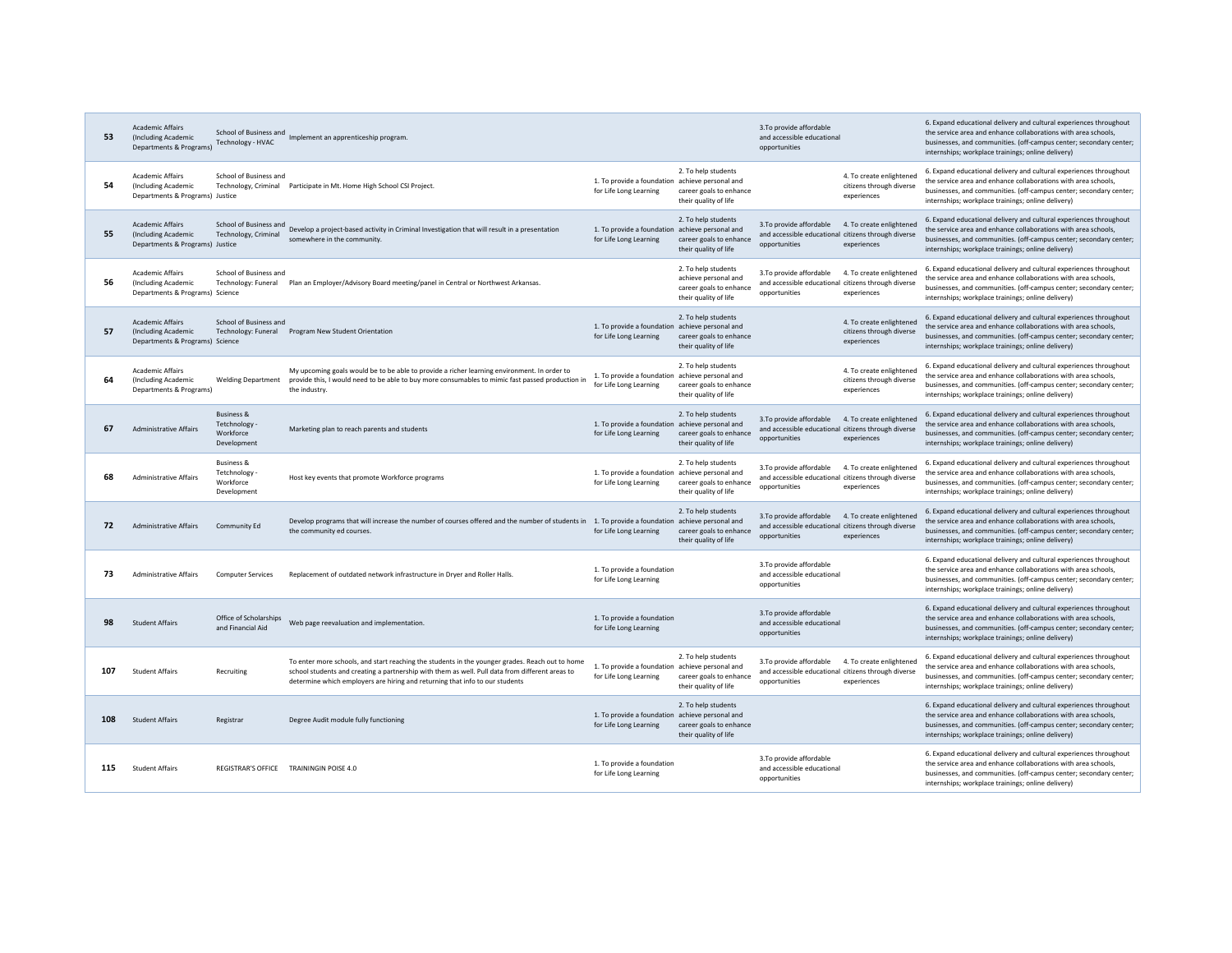| 119 | <b>Student Affairs</b> | student services - co-<br>curricular: activities       | Increase the number of events that will allow students to have a college student life.                                                            | 1. To provide a foundation achieve personal and<br>for Life Long Learning | 2. To help students<br>career goals to enhance<br>their quality of life | 4. To create enlightened<br>citizens through diverse<br>experiences | 6. Expand educational delivery and cultural experiences throughout<br>the service area and enhance collaborations with area schools,<br>businesses, and communities. (off-campus center; secondary center;<br>internships; workplace trainings; online delivery) |
|-----|------------------------|--------------------------------------------------------|---------------------------------------------------------------------------------------------------------------------------------------------------|---------------------------------------------------------------------------|-------------------------------------------------------------------------|---------------------------------------------------------------------|------------------------------------------------------------------------------------------------------------------------------------------------------------------------------------------------------------------------------------------------------------------|
| 120 | Student Affairs        | student services - co-<br>curricular:<br>organizations | Revamp student organization, have them participate in more on campus activities, plan events<br>which will bring in more members of the community | 1. To provide a foundation achieve personal and<br>for Life Long Learning | 2. To help students<br>career goals to enhance<br>their quality of life | 4. To create enlightened<br>citizens through diverse<br>experiences | 6. Expand educational delivery and cultural experiences throughout<br>the service area and enhance collaborations with area schools,<br>businesses, and communities. (off-campus center; secondary center;<br>internships; workplace trainings; online delivery) |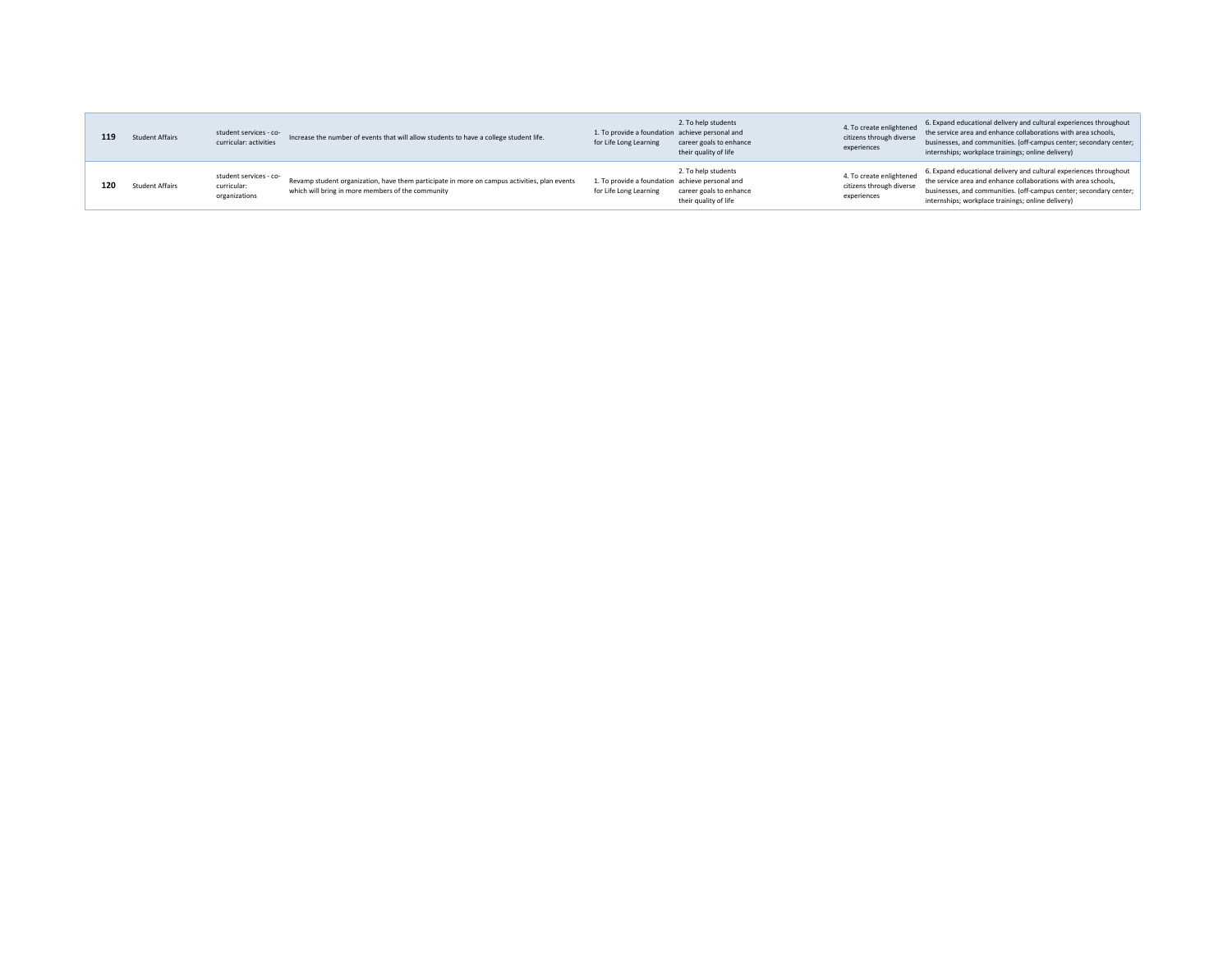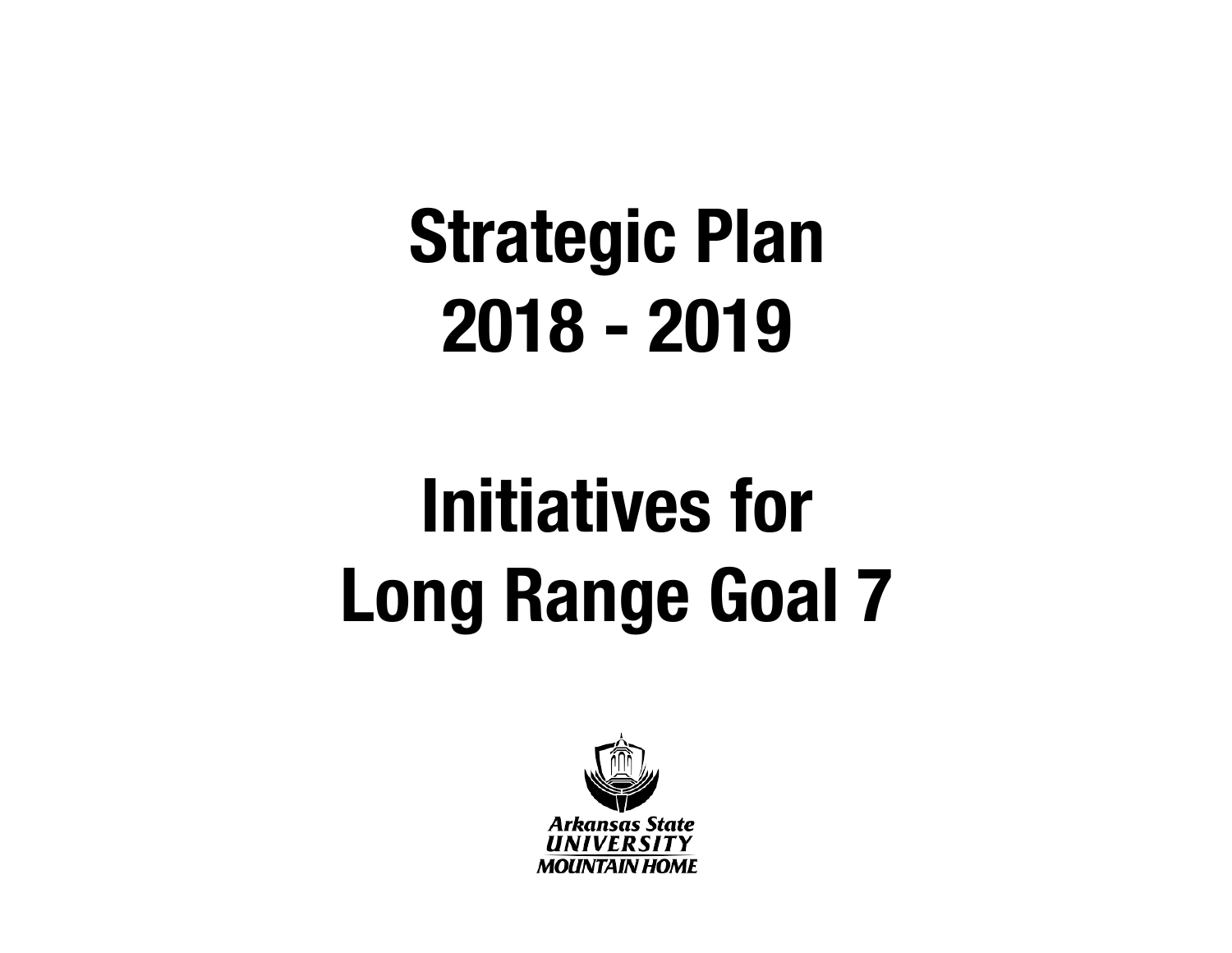| LINE           | <b>AREA</b>                                                                | <b>DEPARTMENT</b>                                | <b>ACTIVITY</b>                                                                                                                                                                                                                                                                                                                                                                                                                                                                                                                                                                                                                                                                                             |                                                                           |                                                                                                 |                                                                                                  | D.                                                                  |                                                                                                                                                                                                                                                                       |
|----------------|----------------------------------------------------------------------------|--------------------------------------------------|-------------------------------------------------------------------------------------------------------------------------------------------------------------------------------------------------------------------------------------------------------------------------------------------------------------------------------------------------------------------------------------------------------------------------------------------------------------------------------------------------------------------------------------------------------------------------------------------------------------------------------------------------------------------------------------------------------------|---------------------------------------------------------------------------|-------------------------------------------------------------------------------------------------|--------------------------------------------------------------------------------------------------|---------------------------------------------------------------------|-----------------------------------------------------------------------------------------------------------------------------------------------------------------------------------------------------------------------------------------------------------------------|
|                | Area:                                                                      | Name of Program,<br><b>Department or Unit</b>    | What is the planned activity for the upcoming year?                                                                                                                                                                                                                                                                                                                                                                                                                                                                                                                                                                                                                                                         | To which aspects of<br>our mission does this<br>apply?                    |                                                                                                 |                                                                                                  |                                                                     |                                                                                                                                                                                                                                                                       |
| $\overline{2}$ | Academic Affairs<br>(Including Academic<br>Departments & Programs)         | <b>Academic Affairs</b>                          | Develop a program advisory committee and set up a program review for Honors                                                                                                                                                                                                                                                                                                                                                                                                                                                                                                                                                                                                                                 | 1. To provide a foundation achieve personal and<br>for Life Long Learning | 2. To help students<br>career goals to enhance<br>their quality of life                         | 3. To provide affordable<br>and accessible educational citizens through diverse<br>opportunities | 4. To create enlightened<br>experiences                             | 7. Expand opportunities on campus that will provide more options<br>for student life and staff activities (pavilion; movie night; walking<br>trail; homework park; basketball court; Wi-Fi expansion; Frisbee<br>park; health clinic; food options; clubs; childcare) |
| 18             | Academic Affairs<br>(Including Academic<br>Departments & Programs)         | English                                          | 1. Replace desktop computers in D100 and D101 with laptops tethered to tables to provide better<br>overall working space-Time for computers to be changed on rotation anyway 2. Standing Work<br>stations (Varidesk) for English faculty 3. Vinyl for "decorating" halls, classrooms, and stairwells as in for Life Long Learning<br>Integrity                                                                                                                                                                                                                                                                                                                                                              | 1. To provide a foundation achieve personal and                           | 2. To help students<br>career goals to enhance<br>their quality of life                         | 3. To provide affordable<br>and accessible educational<br>opportunities                          |                                                                     | 7. Expand opportunities on campus that will provide more options<br>for student life and staff activities (pavilion; movie night; walking<br>trail; homework park; basketball court; Wi-Fi expansion; Frisbee<br>park; health clinic; food options; clubs; childcare) |
| 37             | Academic Affairs<br>(Including Academic<br>Departments & Programs)         | Library                                          | Reconfigure library space to allow for addition of several private student study rooms and<br>combination of service desks. Long range, we would like to relocate the circulation desk to combine<br>it with the reference desk and move 1 office to better utilize space. Realistically this will be quite<br>expensive and require extensive planning. In the short term, we would like to add 2-3 individual<br>study rooms (depending on space) along the back wall in the area that currently is occupied by the<br>periodicals collection. We can shift some shelving to make this possible in the space. This will help<br>ensure student success by offering them more usable space in the library. | 1. To provide a foundation achieve personal and<br>for Life Long Learning | 2. To help students<br>career goals to enhance<br>their quality of life                         |                                                                                                  |                                                                     | 7. Expand opportunities on campus that will provide more options<br>for student life and staff activities (pavilion; movie night; walking<br>trail; homework park; basketball court; Wi-Fi expansion; Frisbee<br>park; health clinic; food options; clubs; childcare) |
| 39             | <b>Academic Affairs</b><br>(Including Academic<br>Departments & Programs)  | Library                                          | Establish ASUMH Book Club to encourage student and employee engagement                                                                                                                                                                                                                                                                                                                                                                                                                                                                                                                                                                                                                                      | 1. To provide a foundation<br>for Life Long Learning                      |                                                                                                 |                                                                                                  | 4. To create enlightened<br>citizens through diverse<br>experiences | 7. Expand opportunities on campus that will provide more options<br>for student life and staff activities (pavilion; movie night; walking<br>trail; homework park; basketball court; Wi-Fi expansion; Frisbee<br>park; health clinic; food options; clubs; childcare) |
| 57             | Academic Affairs<br>(Including Academic<br>Departments & Programs) Science | School of Business and<br>Technology: Funeral    | Program New Student Orientation                                                                                                                                                                                                                                                                                                                                                                                                                                                                                                                                                                                                                                                                             | 1. To provide a foundation achieve personal and<br>for Life Long Learning | 2. To help students<br>career goals to enhance<br>their quality of life                         |                                                                                                  | 4. To create enlightened<br>citizens through diverse<br>experiences | 7. Expand opportunities on campus that will provide more options<br>for student life and staff activities (pavilion; movie night; walking<br>trail; homework park; basketball court; Wi-Fi expansion; Frisbee<br>park; health clinic; food options; clubs; childcare) |
| 60             | Academic Affairs<br>(Including Academic<br>Departments & Programs)         | <b>Teacher Education</b>                         | To provide on campus child care for students, faculty and staff.                                                                                                                                                                                                                                                                                                                                                                                                                                                                                                                                                                                                                                            |                                                                           | 2. To help students<br>achieve personal and<br>career goals to enhance<br>their quality of life |                                                                                                  |                                                                     | 7. Expand opportunities on campus that will provide more options<br>for student life and staff activities (pavilion; movie night; walking<br>trail; homework park; basketball court; Wi-Fi expansion; Frisbee<br>park; health clinic; food options; clubs; childcare) |
| 70             | <b>Administrative Affairs</b>                                              | Chancellor's Office                              | Implement intramural sports                                                                                                                                                                                                                                                                                                                                                                                                                                                                                                                                                                                                                                                                                 |                                                                           |                                                                                                 |                                                                                                  | 4. To create enlightened<br>citizens through diverse<br>experiences | 7. Expand opportunities on campus that will provide more options<br>for student life and staff activities (pavilion; movie night; walking<br>trail; homework park; basketball court; Wi-Fi expansion; Frisbee<br>park; health clinic; food options; clubs; childcare) |
| 71             | <b>Administrative Affairs</b>                                              | Chancellor's Office                              | Implement intramural sports                                                                                                                                                                                                                                                                                                                                                                                                                                                                                                                                                                                                                                                                                 |                                                                           |                                                                                                 |                                                                                                  | 4. To create enlightened<br>citizens through diverse<br>experiences | 7. Expand opportunities on campus that will provide more options<br>for student life and staff activities (pavilion; movie night; walking<br>trail; homework park; basketball court; Wi-Fi expansion; Frisbee<br>park; health clinic; food options; clubs; childcare) |
| 73             | <b>Administrative Affairs</b>                                              | <b>Computer Services</b>                         | Replacement of outdated network infrastructure in Dryer and Roller Halls.                                                                                                                                                                                                                                                                                                                                                                                                                                                                                                                                                                                                                                   | 1. To provide a foundation<br>for Life Long Learning                      |                                                                                                 | 3. To provide affordable<br>and accessible educational<br>opportunities                          |                                                                     | 7. Expand opportunities on campus that will provide more options<br>for student life and staff activities (pavilion; movie night; walking<br>trail; homework park; basketball court; Wi-Fi expansion; Frisbee<br>park; health clinic; food options; clubs; childcare) |
| 78             | <b>Administrative Affairs</b>                                              | Pavroll                                          | Implement automation of payroll. Status form will not be passed around in paper form for<br>signatures, with digital signatures replacing hand written ones. A spread sheet with each<br>department's budgeted salary amounts will be uploaded into Poise, which should streamline the<br>prior process of manually entering new contract amounts and reduce human error.                                                                                                                                                                                                                                                                                                                                   |                                                                           | 2. To help students<br>achieve personal and<br>career goals to enhance<br>their quality of life |                                                                                                  |                                                                     | 7. Expand opportunities on campus that will provide more options<br>for student life and staff activities (pavilion; movie night; walking<br>trail; homework park; basketball court; Wi-Fi expansion; Frisbee<br>park; health clinic; food options; clubs; childcare) |
| 81             | <b>Administrative Affairs</b>                                              | <b>Physical Plant</b>                            | Update Equipment - Maintenance & Custodial<br>Zero turn Mower, Cushman/Tiger Truck, Fork<br>Lift, Custodial Equipment E PERE                                                                                                                                                                                                                                                                                                                                                                                                                                                                                                                                                                                |                                                                           |                                                                                                 | 3. To provide affordable<br>and accessible educational<br>opportunities                          |                                                                     | 7. Expand opportunities on campus that will provide more options<br>for student life and staff activities (pavilion; movie night; walking<br>trail; homework park; basketball court; Wi-Fi expansion; Frisbee<br>park; health clinic; food options; clubs; childcare) |
| 86             | <b>Administrative Affairs</b>                                              | The Sheid                                        | Increase rental events for The Sheid.                                                                                                                                                                                                                                                                                                                                                                                                                                                                                                                                                                                                                                                                       | 1. To provide a foundation achieve personal and<br>for Life Long Learning | 2. To help students<br>career goals to enhance<br>their quality of life                         | 3. To provide affordable<br>and accessible educational citizens through diverse<br>opportunities | 4. To create enlightened<br>experiences                             | 7. Expand opportunities on campus that will provide more options<br>for student life and staff activities (pavilion; movie night; walking<br>trail; homework park; basketball court; Wi-Fi expansion; Frisbee<br>park; health clinic; food options; clubs; childcare) |
| 119            | <b>Student Affairs</b>                                                     | student services - co-<br>curricular: activities | Increase the number of events that will allow students to have a college student life.                                                                                                                                                                                                                                                                                                                                                                                                                                                                                                                                                                                                                      | 1. To provide a foundation achieve personal and<br>for Life Long Learning | 2. To help students<br>career goals to enhance<br>their quality of life                         |                                                                                                  | 4. To create enlightened<br>citizens through diverse<br>experiences | 7. Expand opportunities on campus that will provide more options<br>for student life and staff activities (pavilion; movie night; walking<br>trail; homework park; basketball court; Wi-Fi expansion; Frisbee<br>park; health clinic; food options; clubs; childcare) |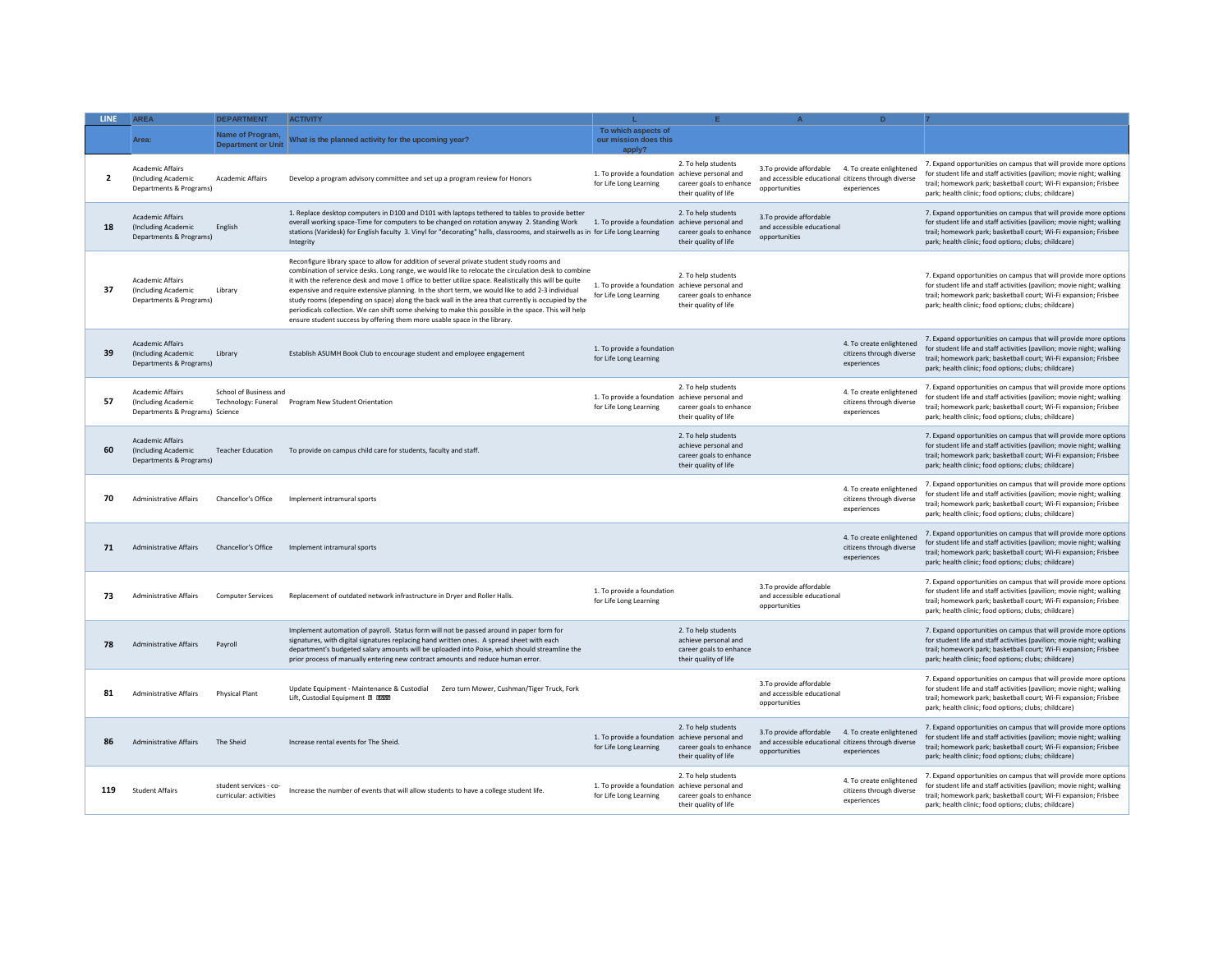| 120 | <b>Student Affairs</b> | student services - co-<br>curricular:<br>organizations | Revamp student organization, have them participate in more on campus activities, plan events<br>which will bring in more members of the community | 1. To provide a foundation achieve personal and<br>for Life Long Learning | 2. To help students<br>career goals to enhance<br>their quality of life | 4. To create enlightened<br>citizens through diverse<br>experiences | 7. Expand opportunities on campus that will provide more options<br>for student life and staff activities (pavilion; movie night; walking<br>trail; homework park; basketball court; Wi-Fi expansion; Frisbee<br>park; health clinic; food options; clubs; childcare) |
|-----|------------------------|--------------------------------------------------------|---------------------------------------------------------------------------------------------------------------------------------------------------|---------------------------------------------------------------------------|-------------------------------------------------------------------------|---------------------------------------------------------------------|-----------------------------------------------------------------------------------------------------------------------------------------------------------------------------------------------------------------------------------------------------------------------|
|     |                        |                                                        |                                                                                                                                                   |                                                                           |                                                                         |                                                                     |                                                                                                                                                                                                                                                                       |

**Contract**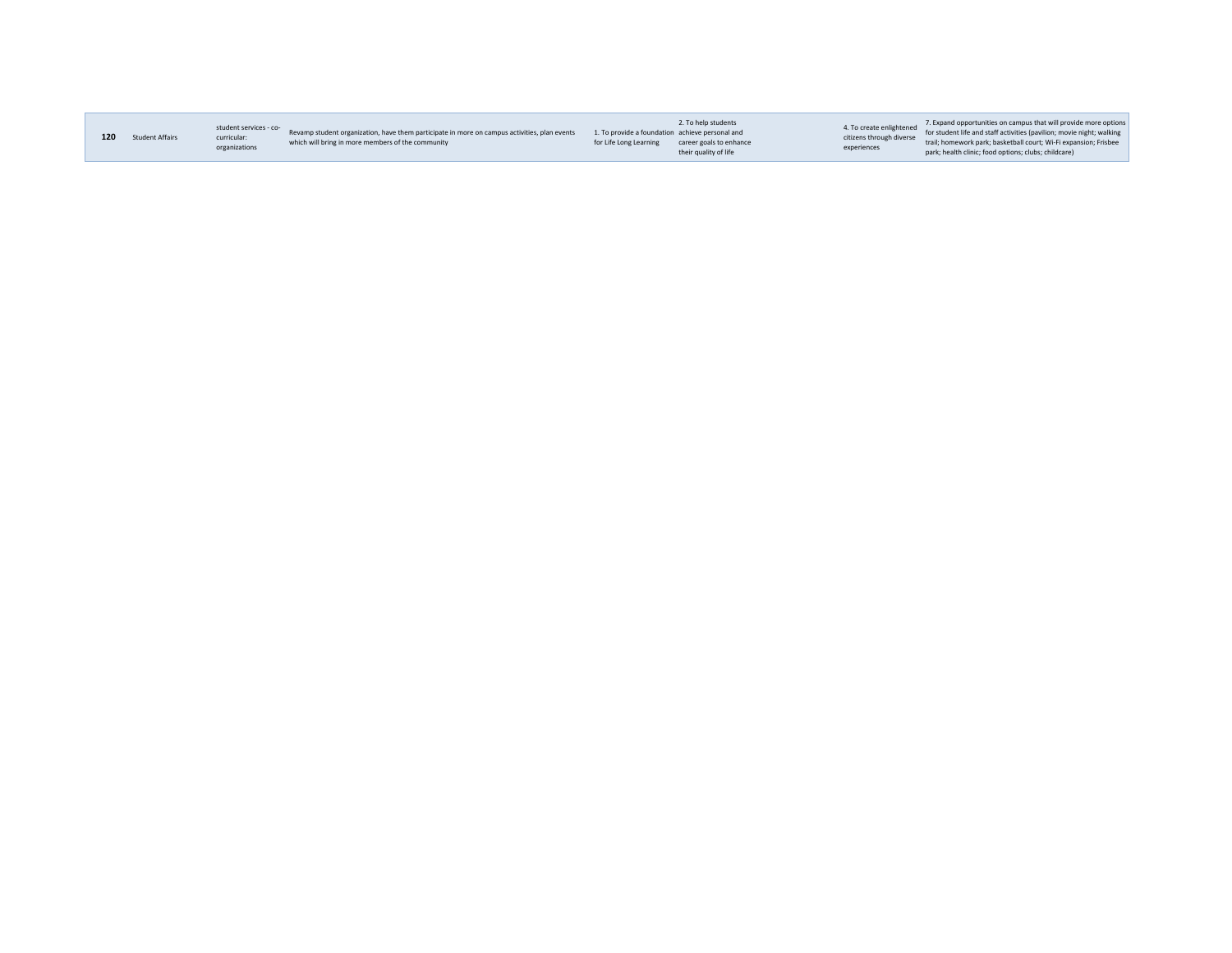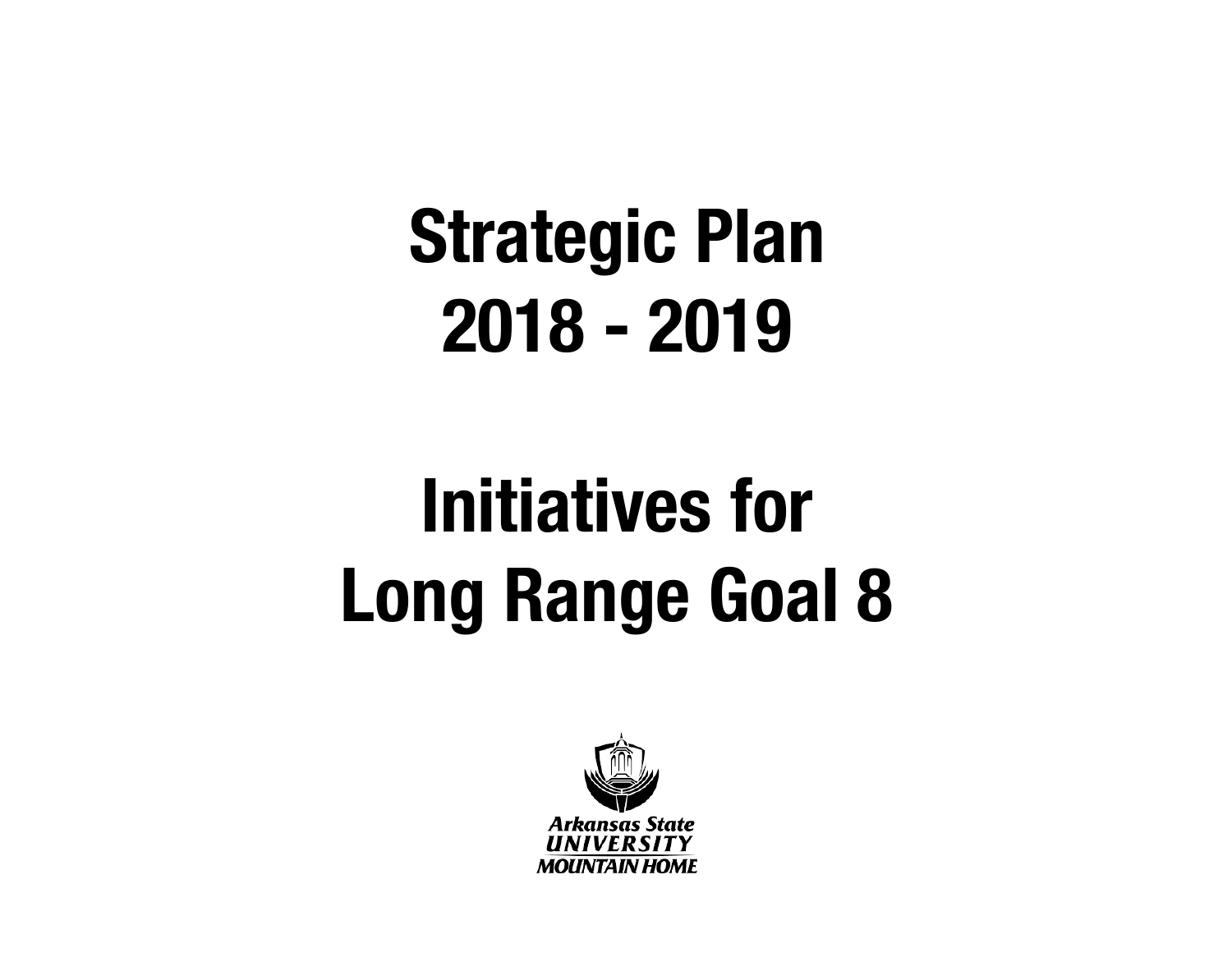| <b>LINE</b> | <b>AREA</b>                                                                      | <b>DEPARTMENT</b>                                                | <b>ACTIVITY</b>                                                                                                                                                                                                                                           |                                                                           | F                                                                                               | $\Delta$                                                                                         | D.                                      |                                                                                                                                                                            |
|-------------|----------------------------------------------------------------------------------|------------------------------------------------------------------|-----------------------------------------------------------------------------------------------------------------------------------------------------------------------------------------------------------------------------------------------------------|---------------------------------------------------------------------------|-------------------------------------------------------------------------------------------------|--------------------------------------------------------------------------------------------------|-----------------------------------------|----------------------------------------------------------------------------------------------------------------------------------------------------------------------------|
|             | Area:                                                                            | Name of Program,<br><b>Department or Unit</b>                    | What is the planned activity for the upcoming year?                                                                                                                                                                                                       | To which aspects of<br>our mission does this<br>apply?                    |                                                                                                 |                                                                                                  |                                         |                                                                                                                                                                            |
| 1           | <b>Academic Affairs</b><br>(Including Academic<br>Departments & Programs)        | <b>Academic Affairs</b>                                          | Increase inter-system MOUs and partnerships                                                                                                                                                                                                               | 1. To provide a foundation achieve personal and<br>for Life Long Learning | 2. To help students<br>career goals to enhance<br>their quality of life                         | 3.To provide affordable<br>and accessible educational citizens through diverse<br>opportunities  | 4. To create enlightened<br>experiences | 8. Provide a broad array of student<br>services, and support.(streamline<br>enrollment services and student center;<br>online communities; advising; tutoring;<br>testing) |
| 4           | <b>Academic Affairs</b><br>(Including Academic<br>Departments & Programs)        | <b>Academic Affairs</b>                                          | Send a team to the HLC Academy and Workshops on Strategic Assessment                                                                                                                                                                                      | 1. To provide a foundation<br>for Life Long Learning                      | 2. To help students<br>achieve personal and<br>career goals to enhance<br>their quality of life | 3. To provide affordable<br>and accessible educational citizens through diverse<br>opportunities | 4. To create enlightened<br>experiences | 8. Provide a broad array of student<br>services, and support.(streamline<br>enrollment services and student center;<br>online communities; advising; tutoring;<br>testing) |
| 14          | <b>Academic Affairs</b><br>(Including Academic<br>Departments & Programs)        | College of Arts and<br>Sciences - Sociology<br>Department        | One on one required mentoring with faculty to increase overall test scores and retention.                                                                                                                                                                 | 1. To provide a foundation<br>for Life Long Learning                      | 2. To help students<br>achieve personal and<br>career goals to enhance<br>their quality of life |                                                                                                  |                                         | 8. Provide a broad array of student<br>services, and support.(streamline<br>enrollment services and student center;<br>online communities; advising; tutoring;<br>testing) |
| 43          | <b>Academic Affairs</b><br>(Including Academic<br>Departments & Programs)        | Physical Education,<br>Arts and Sciences                         | Develop and implement a Fitness Equipment Rotation plan designed to remove outdated fitness<br>machines and replace them with new machines according to a predetermined schedule.                                                                         | 1. To provide a foundation<br>for Life Long Learning                      | 2. To help students<br>achieve personal and<br>career goals to enhance<br>their quality of life | 3. To provide affordable<br>and accessible educational citizens through diverse<br>opportunities | 4. To create enlightened<br>experiences | 8. Provide a broad array of student<br>services, and support.(streamline<br>enrollment services and student center;<br>online communities; advising; tutoring;<br>testing  |
| 46          | Academic Affairs<br>(Including Academic<br>Departments & Programs)               | Registrar                                                        | Utilize POISE to provide timely graduation and/or anticipated program completion information<br>through training and development.                                                                                                                         |                                                                           | 2. To help students<br>achieve personal and<br>career goals to enhance<br>their quality of life |                                                                                                  |                                         | 8. Provide a broad array of student<br>services, and support.(streamline<br>enrollment services and student center;<br>online communities; advising; tutoring;<br>testing) |
| 51          | <b>Academic Affairs</b><br>(Including Academic<br>Departments & Programs) Office | Technology - Dean's                                              | School of Business and Ensure student success through the continuation and expansion of an early alert program that<br>identifies and assists at risk students, improved accessibility to advisement, and assistance with post-<br>graduation employment. |                                                                           | 2. To help students<br>achieve personal and<br>career goals to enhance<br>their quality of life |                                                                                                  |                                         | 8. Provide a broad array of student<br>services, and support.(streamline<br>enrollment services and student center;<br>online communities; advising; tutoring;<br>testing) |
| 67          | <b>Administrative Affairs</b>                                                    | <b>Business &amp;</b><br>Tetchnology<br>Workforce<br>Development | Marketing plan to reach parents and students                                                                                                                                                                                                              | 1. To provide a foundation<br>for Life Long Learning                      | 2. To help students<br>achieve personal and<br>career goals to enhance<br>their quality of life | 3.To provide affordable<br>and accessible educational citizens through diverse<br>opportunities  | 4. To create enlightened<br>experiences | 8. Provide a broad array of student<br>services, and support.(streamline<br>enrollment services and student center;<br>online communities; advising; tutoring;<br>testing) |
| 73          | <b>Administrative Affairs</b>                                                    | <b>Computer Services</b>                                         | Replacement of outdated network infrastructure in Dryer and Roller Halls.                                                                                                                                                                                 | 1. To provide a foundation<br>for Life Long Learning                      |                                                                                                 | 3. To provide affordable<br>and accessible educational<br>opportunities                          |                                         | 8. Provide a broad array of student<br>services, and support.(streamline<br>enrollment services and student center;<br>online communities; advising; tutoring;<br>testing) |
| 87          | <b>Student Affairs</b>                                                           | Admissions                                                       | Update the NSO process                                                                                                                                                                                                                                    | 1. To provide a foundation<br>for Life Long Learning                      |                                                                                                 |                                                                                                  |                                         | 8. Provide a broad array of student<br>services, and support.(streamline<br>enrollment services and student center;<br>online communities; advising; tutoring;<br>testing) |
| 88          | <b>Student Affairs</b>                                                           | Admissions                                                       | Update the NSO process                                                                                                                                                                                                                                    | 1. To provide a foundation<br>for Life Long Learning                      |                                                                                                 |                                                                                                  |                                         | 8. Provide a broad array of student<br>services, and support.(streamline<br>enrollment services and student center;<br>online communities; advising; tutoring;<br>testing) |
| 89          | <b>Student Affairs</b>                                                           | Admissions                                                       | Streamline the admission application                                                                                                                                                                                                                      |                                                                           | 2. To help students<br>achieve personal and<br>career goals to enhance<br>their quality of life |                                                                                                  |                                         | 8. Provide a broad array of student<br>services, and support.(streamline<br>enrollment services and student center;<br>online communities; advising; tutoring;<br>testing) |
| 91          | <b>Student Affairs</b>                                                           | Admissions/Student<br>Services                                   | Update the NSO process                                                                                                                                                                                                                                    | 1. To provide a foundation<br>for Life Long Learning                      |                                                                                                 |                                                                                                  |                                         | 8. Provide a broad array of student<br>services, and support.(streamline<br>enrollment services and student center;<br>online communities; advising; tutoring;<br>testing) |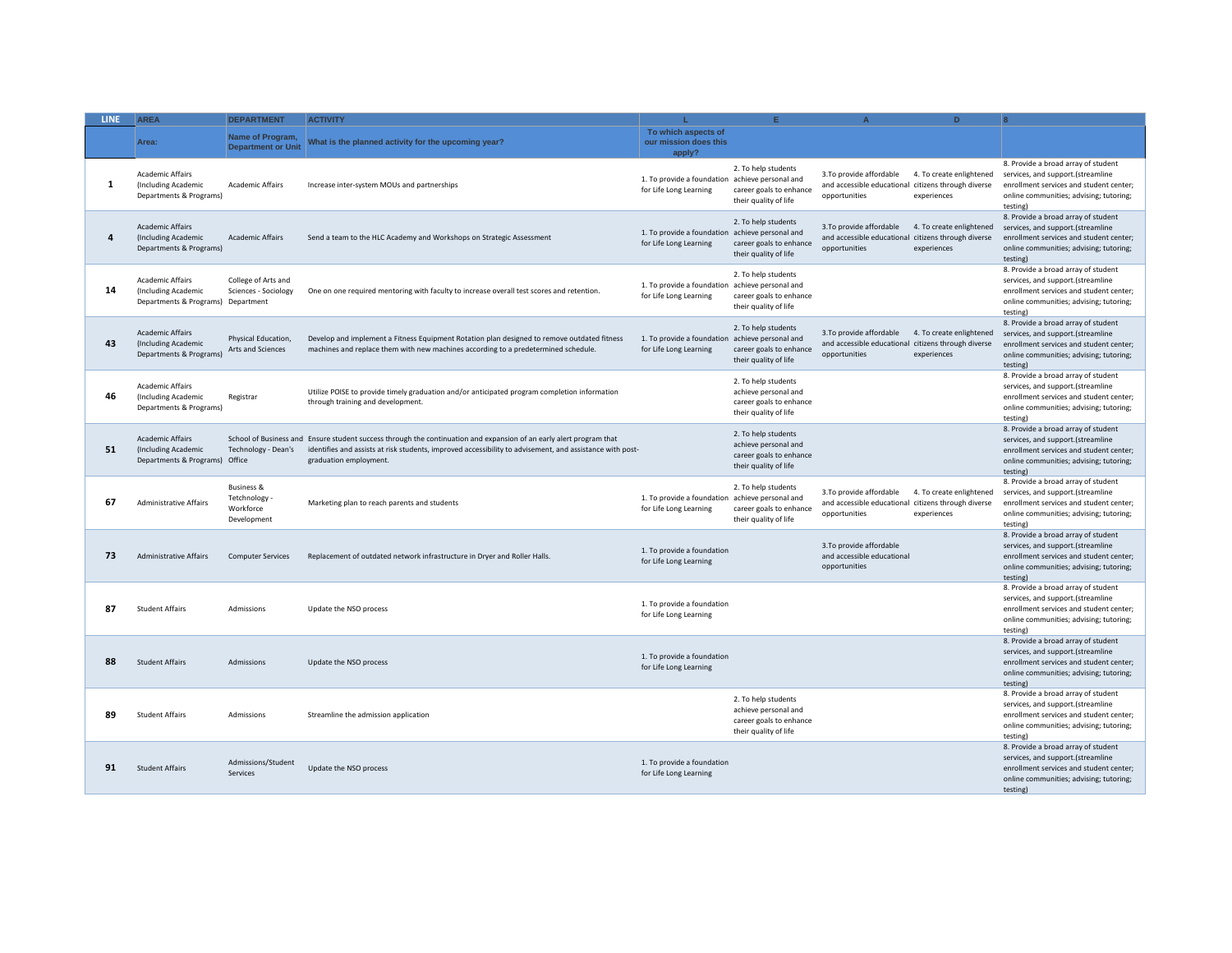| 92  | <b>Student Affairs</b> | Degree Audit                                     | This is a continuation of Degree Audit with enhancements to better accommodate ASUMH students,<br>advisors, & administrators.                                                                                                                                                                                                                    |                                                                           | 2. To help students<br>achieve personal and<br>career goals to enhance<br>their quality of life | 3. To provide affordable<br>and accessible educational<br>opportunities                                                                     | 8. Provide a broad array of student<br>services, and support.(streamline<br>enrollment services and student center;<br>online communities; advising; tutoring;<br>testing) |
|-----|------------------------|--------------------------------------------------|--------------------------------------------------------------------------------------------------------------------------------------------------------------------------------------------------------------------------------------------------------------------------------------------------------------------------------------------------|---------------------------------------------------------------------------|-------------------------------------------------------------------------------------------------|---------------------------------------------------------------------------------------------------------------------------------------------|----------------------------------------------------------------------------------------------------------------------------------------------------------------------------|
| 97  | <b>Student Affairs</b> | Office of Scholarships<br>and Financial Aid      | Investigate implementation of scanning systems.                                                                                                                                                                                                                                                                                                  |                                                                           |                                                                                                 | 3. To provide affordable<br>and accessible educational<br>opportunities                                                                     | 8. Provide a broad array of student<br>services, and support.(streamline<br>enrollment services and student center;<br>online communities; advising; tutoring;<br>testing) |
| 98  | <b>Student Affairs</b> | Office of Scholarships<br>and Financial Aid      | Web page reevaluation and implementation.                                                                                                                                                                                                                                                                                                        | 1. To provide a foundation<br>for Life Long Learning                      |                                                                                                 | 3. To provide affordable<br>and accessible educational<br>opportunities                                                                     | 8. Provide a broad array of student<br>services, and support.(streamline<br>enrollment services and student center;<br>online communities; advising; tutoring;<br>testing) |
| 108 | <b>Student Affairs</b> | Registrar                                        | Degree Audit module fully functioning                                                                                                                                                                                                                                                                                                            | 1. To provide a foundation achieve personal and<br>for Life Long Learning | 2. To help students<br>career goals to enhance<br>their quality of life                         |                                                                                                                                             | 8. Provide a broad array of student<br>services, and support.(streamline<br>enrollment services and student center;<br>online communities; advising; tutoring;<br>testing) |
| 109 | <b>Student Affairs</b> | Registrar                                        | Retention of students at academic risk                                                                                                                                                                                                                                                                                                           | 1. To provide a foundation achieve personal and<br>for Life Long Learning | 2. To help students<br>career goals to enhance<br>their quality of life                         | 3. To provide affordable<br>4. To create enlightened<br>and accessible educational citizens through diverse<br>opportunities<br>experiences | 8. Provide a broad array of student<br>services, and support.(streamline<br>enrollment services and student center:<br>online communities; advising; tutoring;<br>testing) |
| 110 | <b>Student Affairs</b> | Registrar                                        | Degree Audit module fully functional                                                                                                                                                                                                                                                                                                             |                                                                           | 2. To help students<br>achieve personal and<br>career goals to enhance<br>their quality of life | 3. To provide affordable<br>and accessible educational<br>opportunities                                                                     | 8. Provide a broad array of student<br>services, and support.(streamline<br>enrollment services and student center;<br>online communities; advising; tutoring;<br>testing) |
| 111 | <b>Student Affairs</b> | Registrar                                        | Update all course pre- and co-requisites                                                                                                                                                                                                                                                                                                         | 1. To provide a foundation achieve personal and<br>for Life Long Learning | 2. To help students<br>career goals to enhance<br>their quality of life                         |                                                                                                                                             | 8. Provide a broad array of student<br>services, and support.(streamline<br>enrollment services and student center;<br>online communities; advising; tutoring;<br>testing) |
| 112 | <b>Student Affairs</b> | Registrar                                        | Develop a reporting process identifying the graduates by program for funding formula review.                                                                                                                                                                                                                                                     |                                                                           | 2. To help students<br>achieve personal and<br>career goals to enhance<br>their quality of life |                                                                                                                                             | 8. Provide a broad array of student<br>services, and support.(streamline<br>enrollment services and student center;<br>online communities; advising; tutoring;<br>testing) |
| 113 | <b>Student Affairs</b> | Registrar                                        | Develop a reporting process identifying the graduates by program for funding formula review.                                                                                                                                                                                                                                                     |                                                                           | 2. To help students<br>achieve personal and<br>career goals to enhance<br>their quality of life |                                                                                                                                             | 8. Provide a broad array of student<br>services, and support.(streamline<br>enrollment services and student center;<br>online communities; advising; tutoring;<br>testing) |
| 114 | <b>Student Affairs</b> | Registrar                                        | Design an Online Intent to Graduate application process to streamline tracking and award<br>completion.                                                                                                                                                                                                                                          |                                                                           | 2. To help students<br>achieve personal and<br>career goals to enhance<br>their quality of life |                                                                                                                                             | 8. Provide a broad array of student<br>services, and support.(streamline<br>enrollment services and student center;<br>online communities; advising; tutoring;<br>testing) |
| 115 | <b>Student Affairs</b> |                                                  | REGISTRAR'S OFFICE TRAININGIN POISE 4.0                                                                                                                                                                                                                                                                                                          | 1. To provide a foundation<br>for Life Long Learning                      |                                                                                                 | 3. To provide affordable<br>and accessible educational<br>opportunities                                                                     | 8. Provide a broad array of student<br>services, and support.(streamline<br>enrollment services and student center;<br>online communities; advising; tutoring;<br>testing) |
| 118 | <b>Student Affairs</b> | <b>Student Affairs-</b><br>Registrar's Office    | Automation of relational field data entry (example: Degree Audit would auto check all submitted<br>"Intent to Grad" forms and if student is on-target, the POISE Graduate file would auto-fill, when final<br>grades in History would then auto run a batch report and complete populating the grad file for<br>ADHE and Clearinghouse reports). |                                                                           | 2. To help students<br>achieve personal and<br>career goals to enhance<br>their quality of life | 3. To provide affordable<br>and accessible educational<br>opportunities                                                                     | 8. Provide a broad array of student<br>services, and support.(streamline<br>enrollment services and student center;<br>online communities; advising; tutoring;<br>testing) |
| 119 | <b>Student Affairs</b> | student services - co-<br>curricular: activities | Increase the number of events that will allow students to have a college student life.                                                                                                                                                                                                                                                           | 1. To provide a foundation achieve personal and<br>for Life Long Learning | 2. To help students<br>career goals to enhance<br>their quality of life                         | 4. To create enlightened<br>citizens through diverse<br>experiences                                                                         | 8. Provide a broad array of student<br>services, and support.(streamline<br>enrollment services and student center;<br>online communities; advising; tutoring;<br>testing) |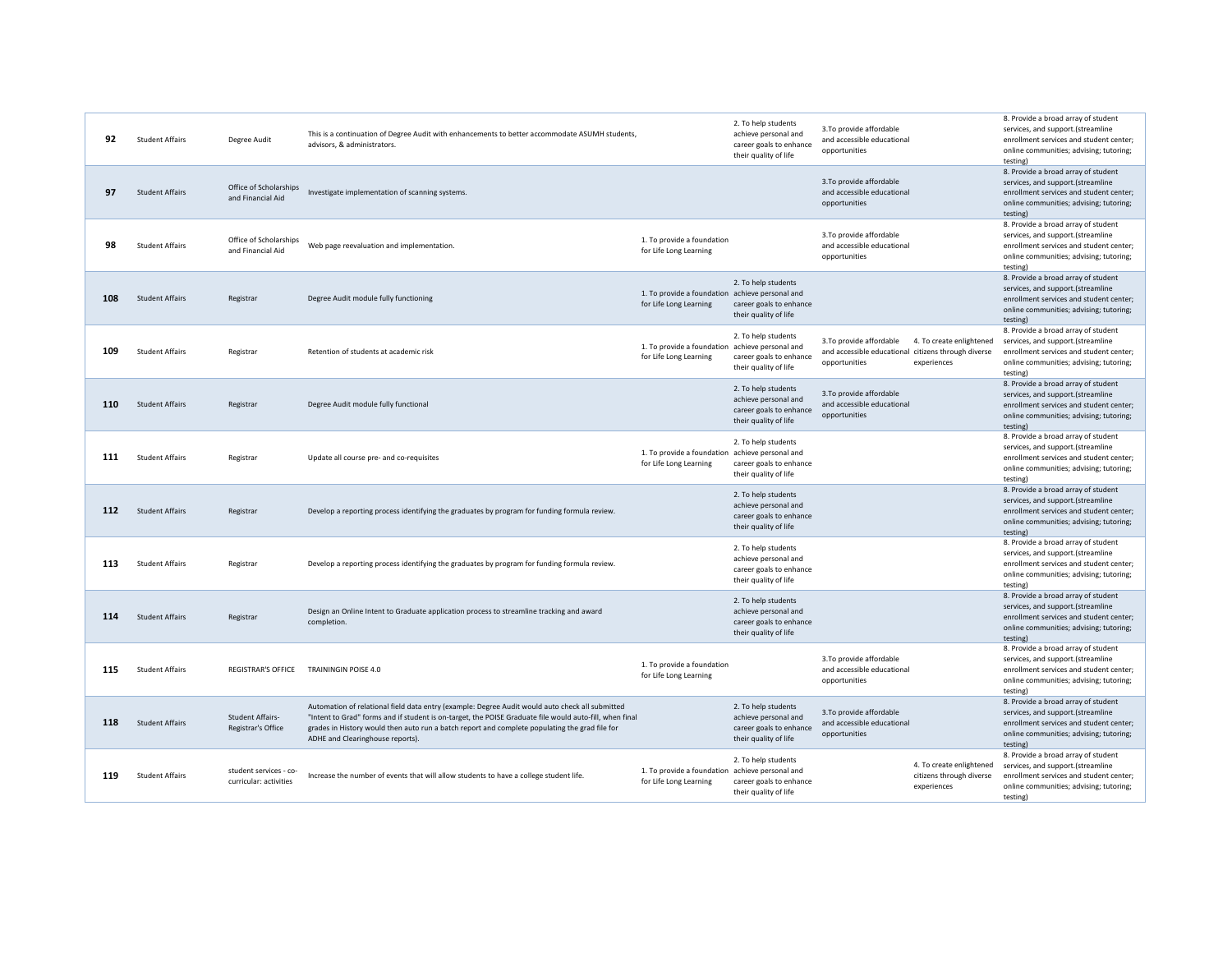|     |                        |                                       |                                                                                              |                                                 | 2. To help students     |             | 8. Provide a broad array of student                              |
|-----|------------------------|---------------------------------------|----------------------------------------------------------------------------------------------|-------------------------------------------------|-------------------------|-------------|------------------------------------------------------------------|
|     |                        | student services - co-<br>curricular: | Revamp student organization, have them participate in more on campus activities, plan events | 1. To provide a foundation achieve personal and |                         |             | 4. To create enlightened services, and support. (streamline      |
| 120 | <b>Student Affairs</b> |                                       |                                                                                              |                                                 |                         |             | citizens through diverse enrollment services and student center; |
|     |                        | organizations                         | which will bring in more members of the community                                            | for Life Long Learning                          | career goals to enhance | experiences | online communities; advising; tutoring;                          |
|     |                        |                                       |                                                                                              |                                                 | their quality of life   |             | testing)                                                         |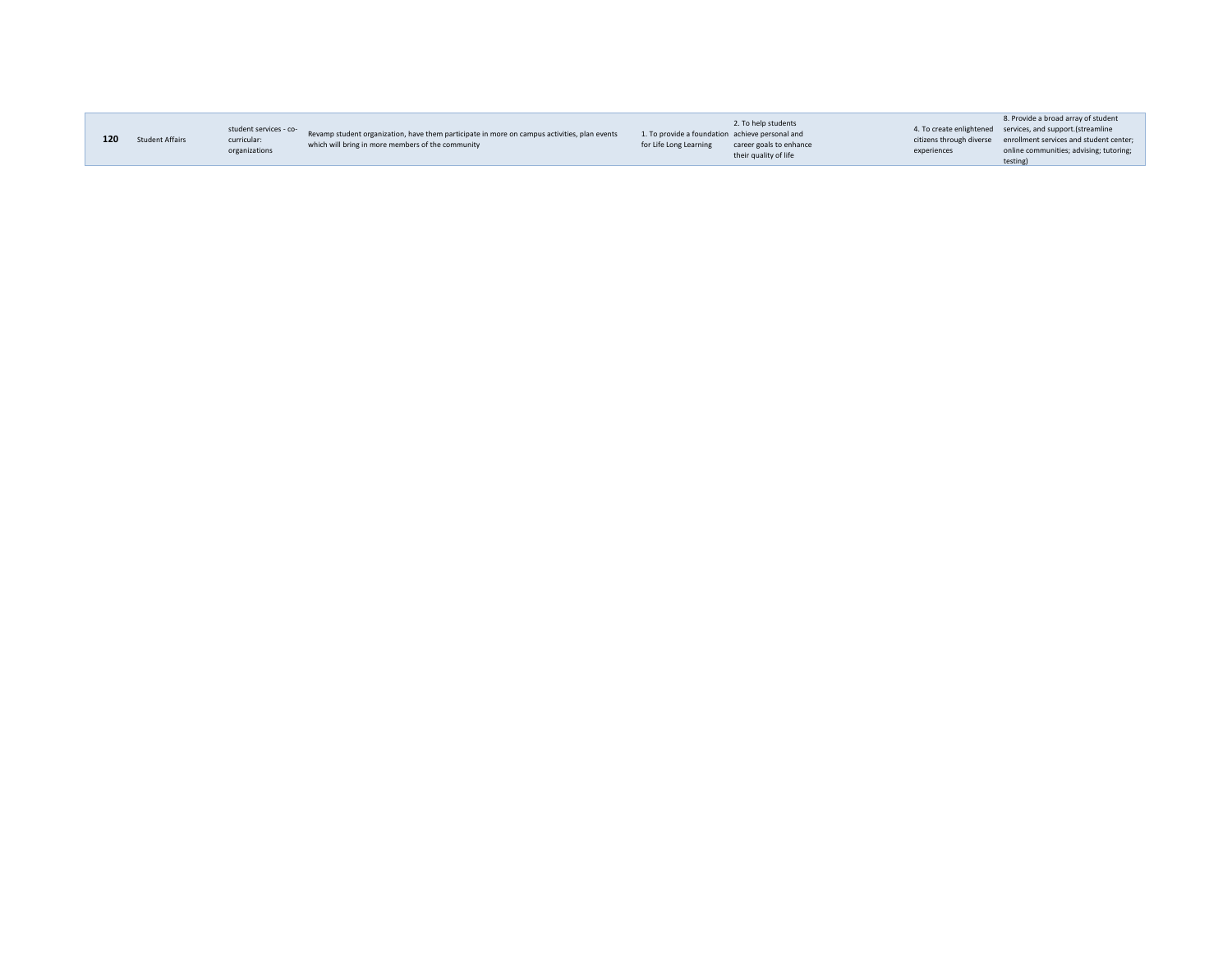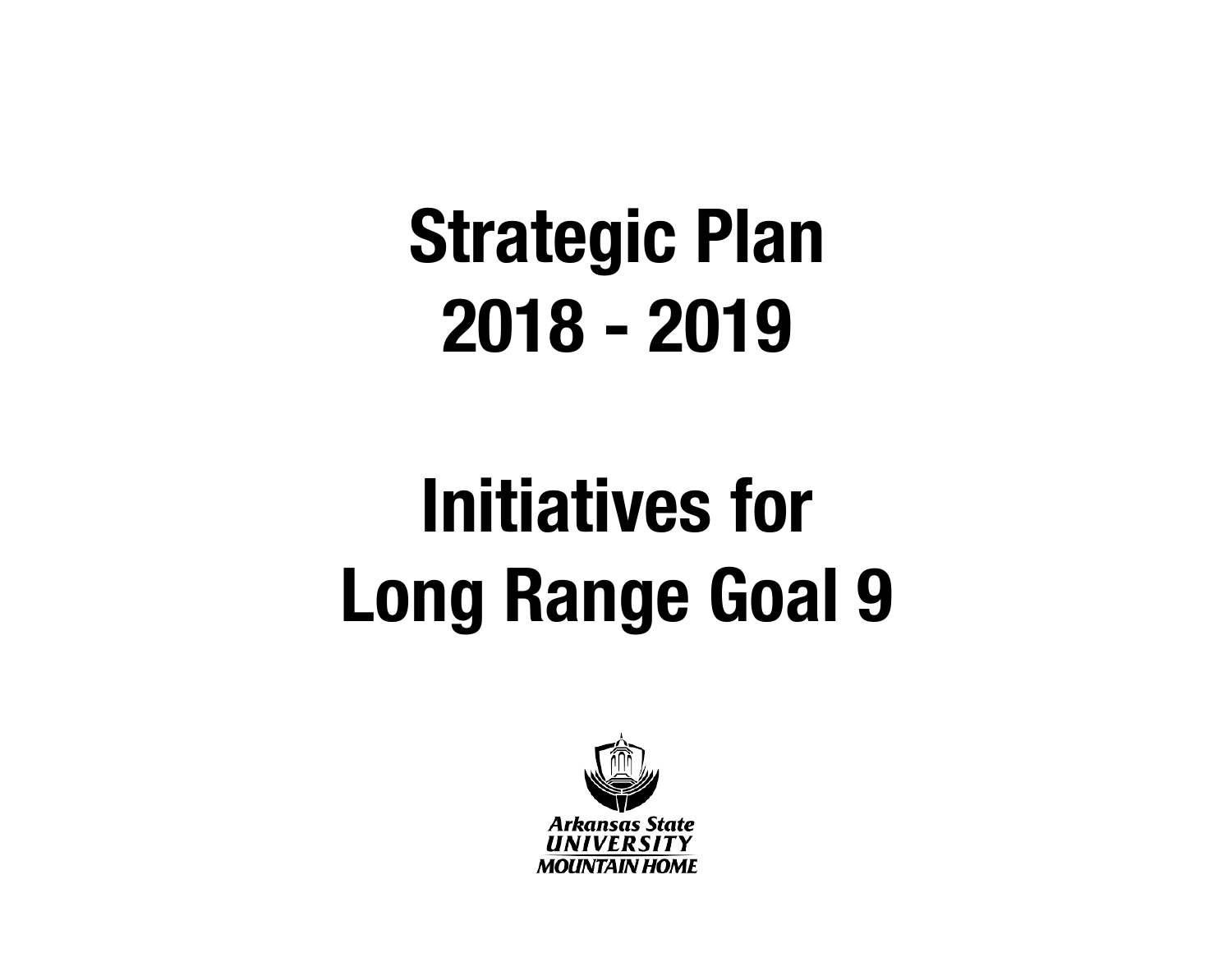| <b>LINE</b>    | <b>AREA</b>                                                                                  | <b>DEPARTMENT</b>                                                | <b>ACTIVITY</b>                                                                                                                                                                                                                                                                                                                                                                                                                                                                                                                                                                                                                                                                                             |                                                                           |                                                                                                 |                                                                        | D.                                                                  |                                                                                                                                                                                                                                                                                                                   |
|----------------|----------------------------------------------------------------------------------------------|------------------------------------------------------------------|-------------------------------------------------------------------------------------------------------------------------------------------------------------------------------------------------------------------------------------------------------------------------------------------------------------------------------------------------------------------------------------------------------------------------------------------------------------------------------------------------------------------------------------------------------------------------------------------------------------------------------------------------------------------------------------------------------------|---------------------------------------------------------------------------|-------------------------------------------------------------------------------------------------|------------------------------------------------------------------------|---------------------------------------------------------------------|-------------------------------------------------------------------------------------------------------------------------------------------------------------------------------------------------------------------------------------------------------------------------------------------------------------------|
|                | Area:                                                                                        | Name of Program,<br><b>Department or Unit</b>                    | What is the planned activity for the upcoming year?                                                                                                                                                                                                                                                                                                                                                                                                                                                                                                                                                                                                                                                         | To which aspects of<br>our mission does this<br>apply?                    |                                                                                                 |                                                                        |                                                                     |                                                                                                                                                                                                                                                                                                                   |
| 1              | <b>Academic Affairs (Including</b><br>Academic Departments & Academic Affairs<br>Programs)   |                                                                  | Increase inter-system MOUs and partnerships                                                                                                                                                                                                                                                                                                                                                                                                                                                                                                                                                                                                                                                                 | 1. To provide a foundation<br>for Life Long Learning                      | 2. To help students<br>achieve personal and<br>career goals to enhance<br>their quality of life | 3.To provide affordable<br>and accessible educational<br>opportunities | 4. To create enlightened<br>citizens through diverse<br>experiences | 9. Provide for stewardship and expansion of facilities and<br>resources to support university programs and activities.<br>(technical center; care and maintenance of facilities; oversight of<br>funds and equipment; acquisition of equipment; facility<br>utilization; hiring practices; sidewalks and parking) |
| $\overline{2}$ | <b>Academic Affairs (Including</b><br>Academic Departments & Academic Affairs<br>Programs)   |                                                                  | Develop a program advisory committee and set up a program review for Honors                                                                                                                                                                                                                                                                                                                                                                                                                                                                                                                                                                                                                                 | 1. To provide a foundation achieve personal and<br>for Life Long Learning | 2. To help students<br>career goals to enhance<br>their quality of life                         | 3.To provide affordable<br>and accessible educational<br>opportunities | 4. To create enlightened<br>citizens through diverse<br>experiences | 9. Provide for stewardship and expansion of facilities and<br>resources to support university programs and activities.<br>(technical center; care and maintenance of facilities; oversight of<br>funds and equipment; acquisition of equipment; facility<br>utilization; hiring practices; sidewalks and parking) |
| 4              | <b>Academic Affairs (Including</b><br>Academic Departments & Academic Affairs<br>Programs)   |                                                                  | Send a team to the HLC Academy and Workshops on Strategic Assessment                                                                                                                                                                                                                                                                                                                                                                                                                                                                                                                                                                                                                                        | 1. To provide a foundation<br>for Life Long Learning                      | 2. To help students<br>achieve personal and<br>career goals to enhance<br>their quality of life | 3.To provide affordable<br>and accessible educational<br>opportunities | 4. To create enlightened<br>citizens through diverse<br>experiences | 9. Provide for stewardship and expansion of facilities and<br>resources to support university programs and activities.<br>(technical center; care and maintenance of facilities; oversight of<br>funds and equipment: acquisition of equipment: facility<br>utilization; hiring practices; sidewalks and parking) |
| 18             | <b>Academic Affairs (Including</b><br>Academic Departments & English<br>Programs)            |                                                                  | 1. Replace desktop computers in D100 and D101 with laptops tethered to tables to provide better<br>overall working space-Time for computers to be changed on rotation anyway 2. Standing Work<br>stations (Varidesk) for English faculty 3. Vinyl for "decorating" halls, classrooms, and stairwells as in<br>Integrity                                                                                                                                                                                                                                                                                                                                                                                     | 1. To provide a foundation<br>for Life Long Learning                      | 2. To help students<br>achieve personal and<br>career goals to enhance<br>their quality of life | 3.To provide affordable<br>and accessible educational<br>opportunities |                                                                     | 9. Provide for stewardship and expansion of facilities and<br>resources to support university programs and activities.<br>(technical center; care and maintenance of facilities; oversight of<br>funds and equipment; acquisition of equipment; facility<br>utilization; hiring practices; sidewalks and parking) |
| 37             | Academic Affairs (Including<br>Academic Departments & Library<br>Programs)                   |                                                                  | Reconfigure library space to allow for addition of several private student study rooms and<br>combination of service desks. Long range, we would like to relocate the circulation desk to combine it<br>with the reference desk and move 1 office to better utilize space. Realistically this will be quite<br>expensive and require extensive planning. In the short term, we would like to add 2-3 individual study<br>rooms (depending on space) along the back wall in the area that currently is occupied by the<br>periodicals collection. We can shift some shelving to make this possible in the space. This will help<br>ensure student success by offering them more usable space in the library. | 1. To provide a foundation achieve personal and<br>for Life Long Learning | 2. To help students<br>career goals to enhance<br>their quality of life                         |                                                                        |                                                                     | 9. Provide for stewardship and expansion of facilities and<br>resources to support university programs and activities.<br>(technical center; care and maintenance of facilities; oversight of<br>funds and equipment; acquisition of equipment; facility<br>utilization; hiring practices; sidewalks and parking) |
| 40             | <b>Academic Affairs (Including</b><br>Academic Departments & Library<br>Programs)            |                                                                  | Replace outdated technology in library based on 4 year rotation schedule for computer systems and<br>as needed for other equipment (6 student use laptops, 6 staff use desktops, 1 color printer). Providing 1. To provide a foundation<br>new technology for student use in the library will assist in ensuring academic excellence and<br>innovation by allowing students access to tools to further their education.                                                                                                                                                                                                                                                                                     | for Life Long Learning                                                    | 2. To help students<br>achieve personal and<br>career goals to enhance<br>their quality of life | 3.To provide affordable<br>and accessible educational<br>opportunities |                                                                     | 9. Provide for stewardship and expansion of facilities and<br>resources to support university programs and activities.<br>(technical center; care and maintenance of facilities; oversight of<br>funds and equipment; acquisition of equipment; facility<br>utilization; hiring practices; sidewalks and parking) |
| 43             | Academic Affairs (Including<br>Physical Education,<br>Academic Departments &<br>Programs)    | Arts and Sciences                                                | Develop and implement a Fitness Equipment Rotation plan designed to remove outdated fitness<br>machines and replace them with new machines according to a predetermined schedule.                                                                                                                                                                                                                                                                                                                                                                                                                                                                                                                           | 1. To provide a foundation<br>for Life Long Learning                      | 2. To help students<br>achieve personal and<br>career goals to enhance<br>their quality of life | 3.To provide affordable<br>and accessible educational<br>opportunities | 4. To create enlightened<br>citizens through diverse<br>experiences | 9. Provide for stewardship and expansion of facilities and<br>resources to support university programs and activities.<br>(technical center; care and maintenance of facilities; oversight of<br>funds and equipment; acquisition of equipment; facility<br>utilization; hiring practices; sidewalks and parking) |
| 64             | <b>Academic Affairs (Including</b><br>Academic Departments & Welding Department<br>Programs) |                                                                  | My upcoming goals would be to be able to provide a richer learning environment. In order to provide<br>this, I would need to be able to buy more consumables to mimic fast passed production in the<br>industry.                                                                                                                                                                                                                                                                                                                                                                                                                                                                                            | 1. To provide a foundation achieve personal and<br>for Life Long Learning | 2. To help students<br>career goals to enhance<br>their quality of life                         |                                                                        | 4. To create enlightened<br>citizens through diverse<br>experiences | 9. Provide for stewardship and expansion of facilities and<br>resources to support university programs and activities.<br>(technical center; care and maintenance of facilities; oversight of<br>funds and equipment; acquisition of equipment; facility<br>utilization; hiring practices; sidewalks and parking) |
| 67             | <b>Administrative Affairs</b>                                                                | <b>Business &amp;</b><br>Tetchnology<br>Workforce<br>Development | Marketing plan to reach parents and students                                                                                                                                                                                                                                                                                                                                                                                                                                                                                                                                                                                                                                                                | 1. To provide a foundation achieve personal and<br>for Life Long Learning | 2. To help students<br>career goals to enhance<br>their quality of life                         | 3.To provide affordable<br>and accessible educational<br>opportunities | 4. To create enlightened<br>citizens through diverse<br>experiences | 9. Provide for stewardship and expansion of facilities and<br>resources to support university programs and activities.<br>(technical center; care and maintenance of facilities; oversight of<br>funds and equipment; acquisition of equipment; facility<br>utilization; hiring practices; sidewalks and parking) |
| 68             | <b>Administrative Affairs</b>                                                                | <b>Business &amp;</b><br>Tetchnology<br>Workforce<br>Development | Host key events that promote Workforce programs                                                                                                                                                                                                                                                                                                                                                                                                                                                                                                                                                                                                                                                             | 1. To provide a foundation achieve personal and<br>for Life Long Learning | 2. To help students<br>career goals to enhance<br>their quality of life                         | 3.To provide affordable<br>and accessible educational<br>opportunities | 4. To create enlightened<br>citizens through diverse<br>experiences | 9. Provide for stewardship and expansion of facilities and<br>resources to support university programs and activities.<br>(technical center; care and maintenance of facilities; oversight of<br>funds and equipment; acquisition of equipment; facility<br>utilization; hiring practices; sidewalks and parking) |
| 69             | Administrative Affairs                                                                       | Chancellor's Office                                              | Resurface campus streets                                                                                                                                                                                                                                                                                                                                                                                                                                                                                                                                                                                                                                                                                    |                                                                           |                                                                                                 | 3.To provide affordable<br>and accessible educational<br>onnortunities |                                                                     | 9. Provide for stewardship and expansion of facilities and<br>resources to support university programs and activities.<br>(technical center; care and maintenance of facilities; oversight of<br>funds and equipment; acquisition of equipment; facility<br>utilization; hiring practices; sidewalks and parking) |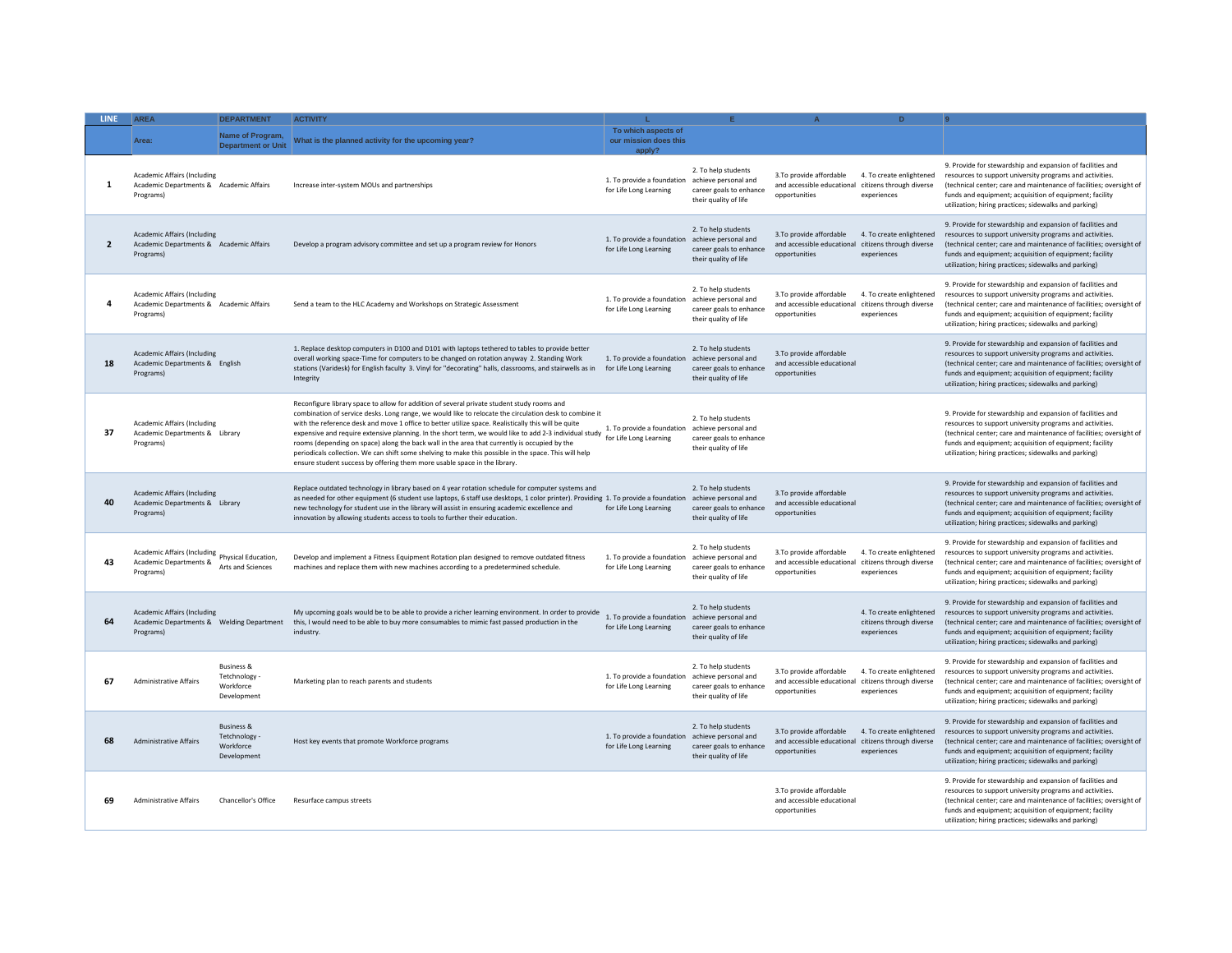| 79  | <b>Administrative Affairs</b> | <b>Physical Plant</b>                                  | Upgrade the 50% of the cleaning equipment each year (vacuums and buffers)                                                                                                                                                                                                                                                           |                                                      |                                                                                                 | 3.To provide affordable<br>and accessible educational<br>opportunities |                                                                     | 9. Provide for stewardship and expansion of facilities and<br>resources to support university programs and activities.<br>(technical center: care and maintenance of facilities: oversight of<br>funds and equipment; acquisition of equipment; facility<br>utilization; hiring practices; sidewalks and parking) |
|-----|-------------------------------|--------------------------------------------------------|-------------------------------------------------------------------------------------------------------------------------------------------------------------------------------------------------------------------------------------------------------------------------------------------------------------------------------------|------------------------------------------------------|-------------------------------------------------------------------------------------------------|------------------------------------------------------------------------|---------------------------------------------------------------------|-------------------------------------------------------------------------------------------------------------------------------------------------------------------------------------------------------------------------------------------------------------------------------------------------------------------|
| 80  | <b>Administrative Affairs</b> | <b>Physical Plant</b>                                  | Upgrade the HVAC system in various building, Gotaas needs a back up boiler. Central Plant needs the<br>boilers replaced with a more efficient boiler. we need a backup pump in inventory in case of pump<br>failure on the cooling loop in the CDC and another one on the cooling loop in Gotaas. To be<br>implemented before 2021. |                                                      |                                                                                                 | 3.To provide affordable<br>and accessible educational<br>opportunities |                                                                     | 9. Provide for stewardship and expansion of facilities and<br>resources to support university programs and activities.<br>(technical center; care and maintenance of facilities; oversight of<br>funds and equipment; acquisition of equipment; facility<br>utilization; hiring practices; sidewalks and parking) |
| 81  | <b>Administrative Affairs</b> | <b>Physical Plant</b>                                  | Update Equipment - Maintenance & Custodial<br>Zero turn Mower, Cushman/Tiger Truck, Fork Lift.<br>Custodial Equipment D DONN                                                                                                                                                                                                        |                                                      |                                                                                                 | 3.To provide affordable<br>and accessible educational<br>opportunities |                                                                     | 9. Provide for stewardship and expansion of facilities and<br>resources to support university programs and activities.<br>(technical center; care and maintenance of facilities; oversight of<br>funds and equipment; acquisition of equipment; facility<br>utilization; hiring practices; sidewalks and parking) |
| 109 | <b>Student Affairs</b>        | Registrar                                              | Retention of students at academic risk                                                                                                                                                                                                                                                                                              | 1. To provide a foundation<br>for Life Long Learning | 2. To help students<br>achieve personal and<br>career goals to enhance<br>their quality of life | 3.To provide affordable<br>and accessible educational<br>opportunities | 4. To create enlightened<br>citizens through diverse<br>experiences | 9. Provide for stewardship and expansion of facilities and<br>resources to support university programs and activities.<br>(technical center; care and maintenance of facilities; oversight of<br>funds and equipment; acquisition of equipment; facility<br>utilization; hiring practices; sidewalks and parking) |
| 115 | <b>Student Affairs</b>        | <b>REGISTRAR'S OFFICE</b>                              | <b>TRAININGIN POISE 4.0</b>                                                                                                                                                                                                                                                                                                         | 1. To provide a foundation<br>for Life Long Learning |                                                                                                 | 3.To provide affordable<br>and accessible educational<br>opportunities |                                                                     | 9. Provide for stewardship and expansion of facilities and<br>resources to support university programs and activities.<br>(technical center; care and maintenance of facilities; oversight of<br>funds and equipment; acquisition of equipment; facility<br>utilization; hiring practices; sidewalks and parking) |
| 119 | <b>Student Affairs</b>        | student services - co-<br>curricular: activities       | Increase the number of events that will allow students to have a college student life.                                                                                                                                                                                                                                              | 1. To provide a foundation<br>for Life Long Learning | 2. To help students<br>achieve personal and<br>career goals to enhance<br>their quality of life |                                                                        | 4. To create enlightened<br>citizens through diverse<br>experiences | 9. Provide for stewardship and expansion of facilities and<br>resources to support university programs and activities.<br>(technical center; care and maintenance of facilities; oversight of<br>funds and equipment; acquisition of equipment; facility<br>utilization; hiring practices; sidewalks and parking) |
| 120 | <b>Student Affairs</b>        | student services - co-<br>curricular:<br>organizations | Revamp student organization, have them participate in more on campus activities, plan events which<br>will bring in more members of the community                                                                                                                                                                                   | 1. To provide a foundation<br>for Life Long Learning | 2. To help students<br>achieve personal and<br>career goals to enhance<br>their quality of life |                                                                        | 4. To create enlightened<br>citizens through diverse<br>experiences | 9. Provide for stewardship and expansion of facilities and<br>resources to support university programs and activities.<br>(technical center; care and maintenance of facilities; oversight of<br>funds and equipment; acquisition of equipment; facility<br>utilization; hiring practices; sidewalks and parking) |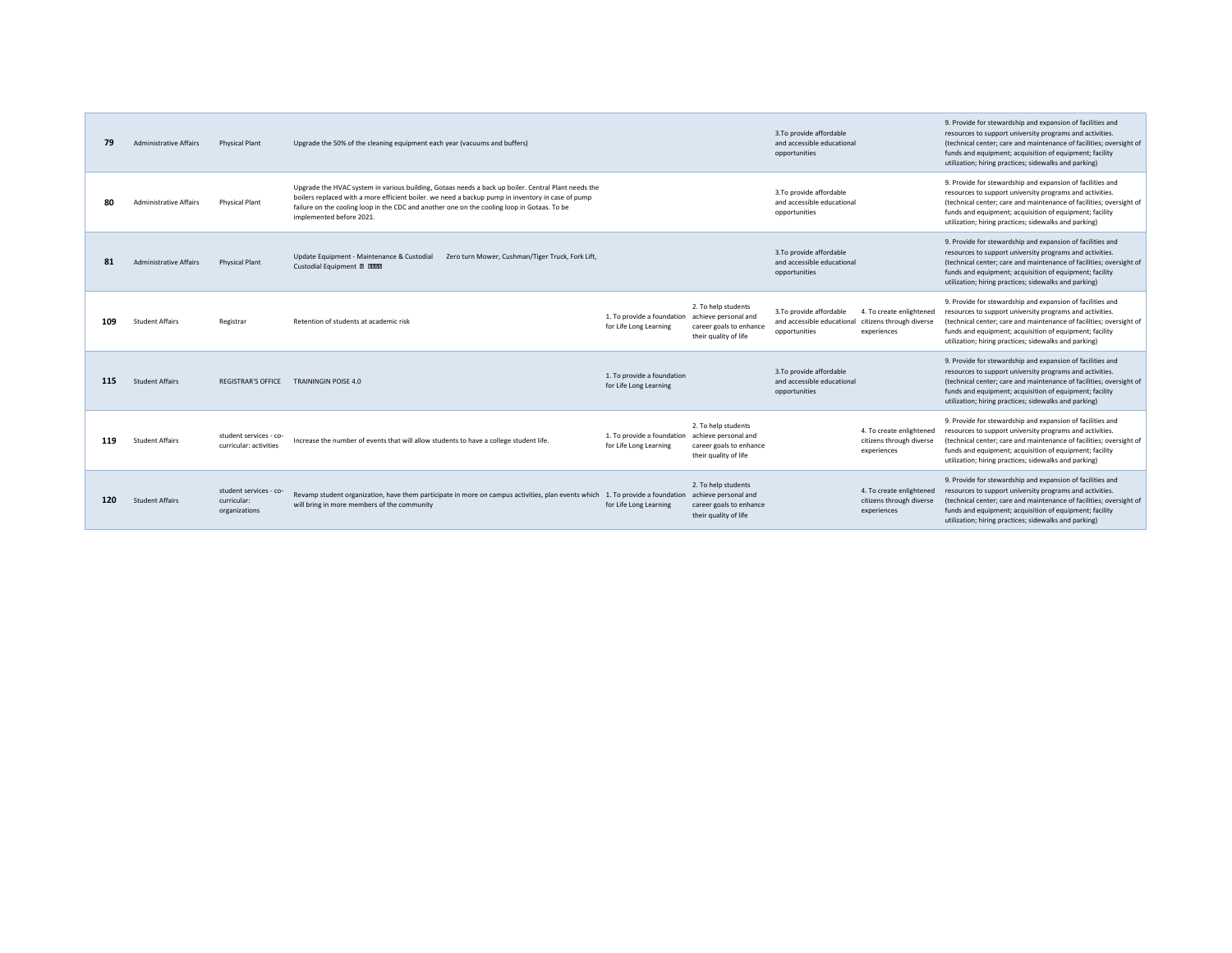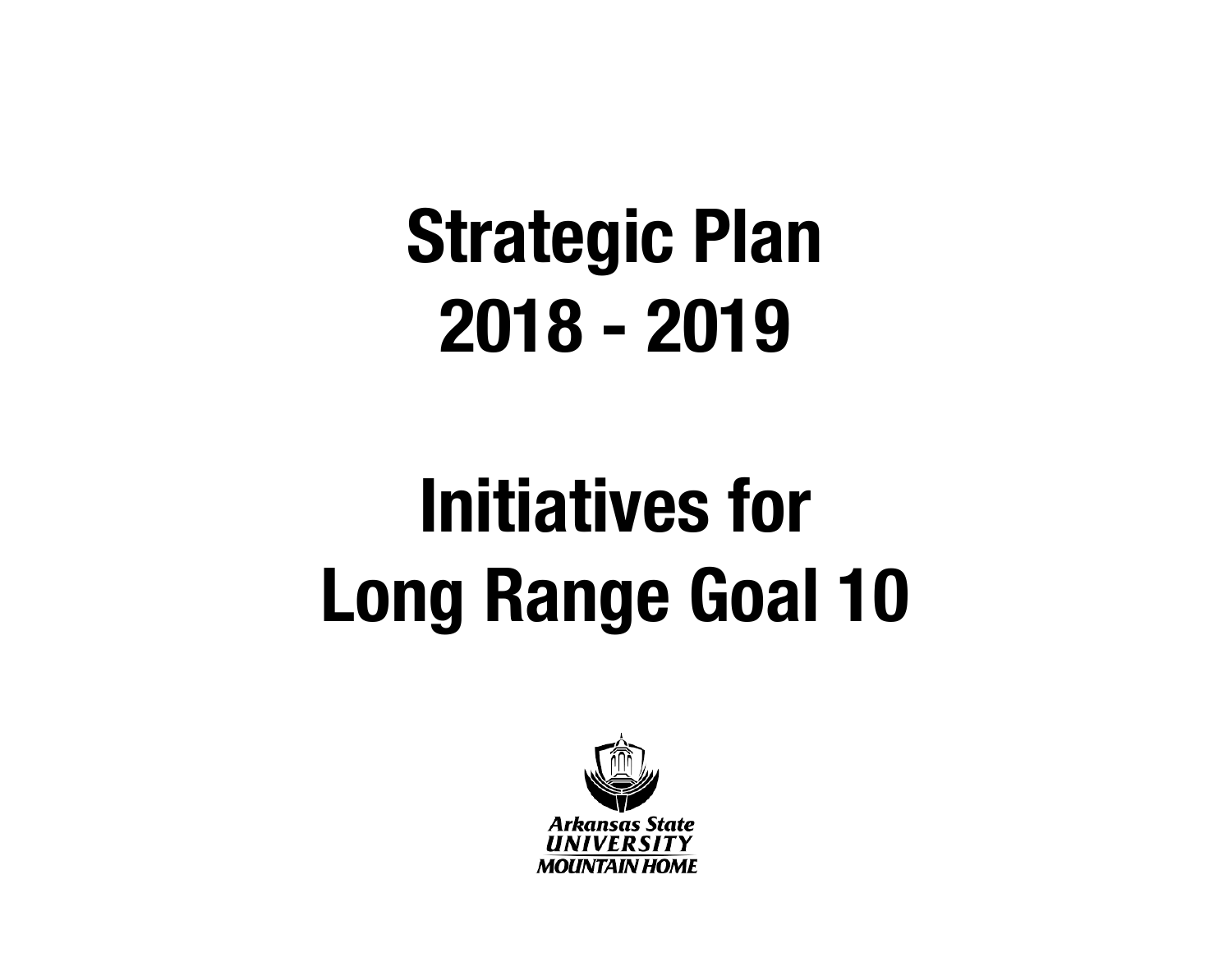| LINE: | <b>AREA</b>                                                               | <b>DEPARTMENT</b>                                                | <b>ACTIVITY</b>                                                                                                                                                                                                         | т.                                                     |                                                                                                 | $\Delta$                                                                | D                                                                   | 10 <sup>10</sup>                                                                                                                                               |
|-------|---------------------------------------------------------------------------|------------------------------------------------------------------|-------------------------------------------------------------------------------------------------------------------------------------------------------------------------------------------------------------------------|--------------------------------------------------------|-------------------------------------------------------------------------------------------------|-------------------------------------------------------------------------|---------------------------------------------------------------------|----------------------------------------------------------------------------------------------------------------------------------------------------------------|
|       | Area:                                                                     | Name of Program,<br><b>Department or Unit</b>                    | What is the planned activity for the upcoming year?                                                                                                                                                                     | To which aspects of<br>our mission does this<br>apply? |                                                                                                 |                                                                         |                                                                     |                                                                                                                                                                |
| 9     | <b>Academic Affairs</b><br>(Including Academic<br>Departments & Programs) | Automotive                                                       | Car meet with cookout                                                                                                                                                                                                   | 1. To provide a foundation<br>for Life Long Learning   | 2. To help students<br>achieve personal and<br>career goals to enhance<br>their quality of life | 3.To provide affordable<br>and accessible educational<br>opportunities  | 4. To create enlightened<br>citizens through diverse<br>experiences | 10. Procure additional funding through<br>contributions, grants development, and<br>other sources (development office; grant<br>writing; alternative revenue). |
| 19    | <b>Academic Affairs</b><br>(Including Academic<br>Departments & Programs) | <b>Health Sciences</b>                                           | Explore the possibility of renting use of the Simulation Center to outside users, i.e, hospitals, nursing 1. To provide a foundation<br>homes, clinics.                                                                 | for Life Long Learning                                 |                                                                                                 | 3.To provide affordable<br>and accessible educational<br>opportunities  | 4. To create enlightened<br>citizens through diverse<br>experiences | 10. Procure additional funding through<br>contributions, grants development, and<br>other sources (development office; grant<br>writing; alternative revenue). |
| 32    | <b>Academic Affairs</b><br>(Including Academic<br>Departments & Programs) | <b>Health Sciences</b><br><b>Simulation Center</b>               | 1. Increase the use of simulation in lieu of clinical to 25%. 2. Continue to assess simulation center<br>needs i.e, SimMan, replacement of mannikins as necessary, preventative maintenance on<br>mannikins/simulators. |                                                        | 2. To help students<br>achieve personal and<br>career goals to enhance<br>their quality of life |                                                                         | 4. To create enlightened<br>citizens through diverse<br>experiences | 10. Procure additional funding through<br>contributions, grants development, and<br>other sources (development office; grant<br>writing; alternative revenue). |
| 43    | <b>Academic Affairs</b><br>(Including Academic<br>Departments & Programs) | Physical Education,<br>Arts and Sciences                         | Develop and implement a Fitness Equipment Rotation plan designed to remove outdated fitness<br>machines and replace them with new machines according to a predetermined schedule.                                       | 1. To provide a foundation<br>for Life Long Learning   | 2. To help students<br>achieve personal and<br>career goals to enhance<br>their quality of life | 3.To provide affordable<br>and accessible educational<br>opportunities  | 4. To create enlightened<br>citizens through diverse<br>experiences | 10. Procure additional funding through<br>contributions, grants development, and<br>other sources (development office; grant<br>writing; alternative revenue). |
| 67    | <b>Administrative Affairs</b>                                             | <b>Business &amp;</b><br>Tetchnology<br>Workforce<br>Development | Marketing plan to reach parents and students                                                                                                                                                                            | 1. To provide a foundation<br>for Life Long Learning   | 2. To help students<br>achieve personal and<br>career goals to enhance<br>their quality of life | 3.To provide affordable<br>and accessible educationa<br>opportunities   | 4. To create enlightened<br>citizens through diverse<br>experiences | 10. Procure additional funding through<br>contributions, grants development, and<br>other sources (development office; grant<br>writing; alternative revenue). |
| 68    | <b>Administrative Affairs</b>                                             | <b>Business &amp;</b><br>Tetchnology<br>Workforce<br>Development | Host key events that promote Workforce programs                                                                                                                                                                         | 1. To provide a foundation<br>for Life Long Learning   | 2. To help students<br>achieve personal and<br>career goals to enhance<br>their quality of life | 3. To provide affordable<br>and accessible educational<br>opportunities | 4. To create enlightened<br>citizens through diverse<br>experiences | 10. Procure additional funding through<br>contributions, grants development, and<br>other sources (development office; grant<br>writing; alternative revenue). |
| 72    | <b>Administrative Affairs</b>                                             | Community Ed                                                     | Develop programs that will increase the number of courses offered and the number of students in<br>the community ed courses.                                                                                            | 1. To provide a foundation<br>for Life Long Learning   | 2. To help students<br>achieve personal and<br>career goals to enhance<br>their quality of life | 3.To provide affordable<br>and accessible educational<br>opportunities  | 4. To create enlightened<br>citizens through diverse<br>experiences | 10. Procure additional funding through<br>contributions, grants development, and<br>other sources (development office; grant<br>writing; alternative revenue). |
| 75    | <b>Administrative Affairs</b>                                             | Development                                                      | To increase the number of prizes and tickets sold for the Truck Party. Goal is to increase revenue at<br>the event through silent auction or other means.                                                               |                                                        | 2. To help students<br>achieve personal and<br>career goals to enhance<br>their quality of life | 3.To provide affordable<br>and accessible educational<br>opportunities  | 4. To create enlightened<br>citizens through diverse<br>experiences | 10. Procure additional funding through<br>contributions, grants development, and<br>other sources (development office; grant<br>writing; alternative revenue). |
| 86    | <b>Administrative Affairs</b>                                             | The Sheid                                                        | Increase rental events for The Sheid                                                                                                                                                                                    | 1. To provide a foundation<br>for Life Long Learning   | 2. To help students<br>achieve personal and<br>career goals to enhance<br>their quality of life | 3.To provide affordable<br>and accessible educationa<br>opportunities   | 4. To create enlightened<br>citizens through diverse<br>experiences | 10. Procure additional funding through<br>contributions, grants development, and<br>other sources (development office; grant<br>writing; alternative revenue). |
| 98    | <b>Student Affairs</b>                                                    | Office of Scholarships<br>and Financial Aid                      | Web page reevaluation and implementation.                                                                                                                                                                               | 1. To provide a foundation<br>for Life Long Learning   |                                                                                                 | 3.To provide affordable<br>and accessible educational<br>opportunities  |                                                                     | 10. Procure additional funding through<br>contributions, grants development, and<br>other sources (development office; grant<br>writing; alternative revenue). |
| 100   | <b>Student Affairs</b>                                                    | Office of Scholarships<br>and Financial Aid                      | Training and reassigning duties related to communicating with CPS about ISIRs and COD about<br>delivery of aid.                                                                                                         | 1. To provide a foundation<br>for Life Long Learning   |                                                                                                 |                                                                         | 4. To create enlightened<br>citizens through diverse<br>experiences | 10. Procure additional funding through<br>contributions, grants development, and<br>other sources (development office; grant<br>writing; alternative revenue). |
| 101   | <b>Student Affairs</b>                                                    | Office of Scholarships<br>and Financial Aid                      | Reapply for Approval to Participate and add new programs.                                                                                                                                                               | 1. To provide a foundation<br>for Life Long Learning   | 2. To help students<br>achieve personal and<br>career goals to enhance<br>their quality of life | 3.To provide affordable<br>and accessible educational<br>opportunities  |                                                                     | 10. Procure additional funding through<br>contributions, grants development, and<br>other sources (development office; grant<br>writing; alternative revenue). |
| 105   | <b>Student Affairs</b>                                                    | Office of Scholarships<br>and Financial Aid                      | Finish Policy and Procedure Manual and estabilish Policies and Procedures to administer a Work<br>Study program                                                                                                         |                                                        |                                                                                                 | 3.To provide affordable<br>and accessible educational<br>opportunities  |                                                                     | 10. Procure additional funding through<br>contributions, grants development, and<br>other sources (development office; grant<br>writing; alternative revenue). |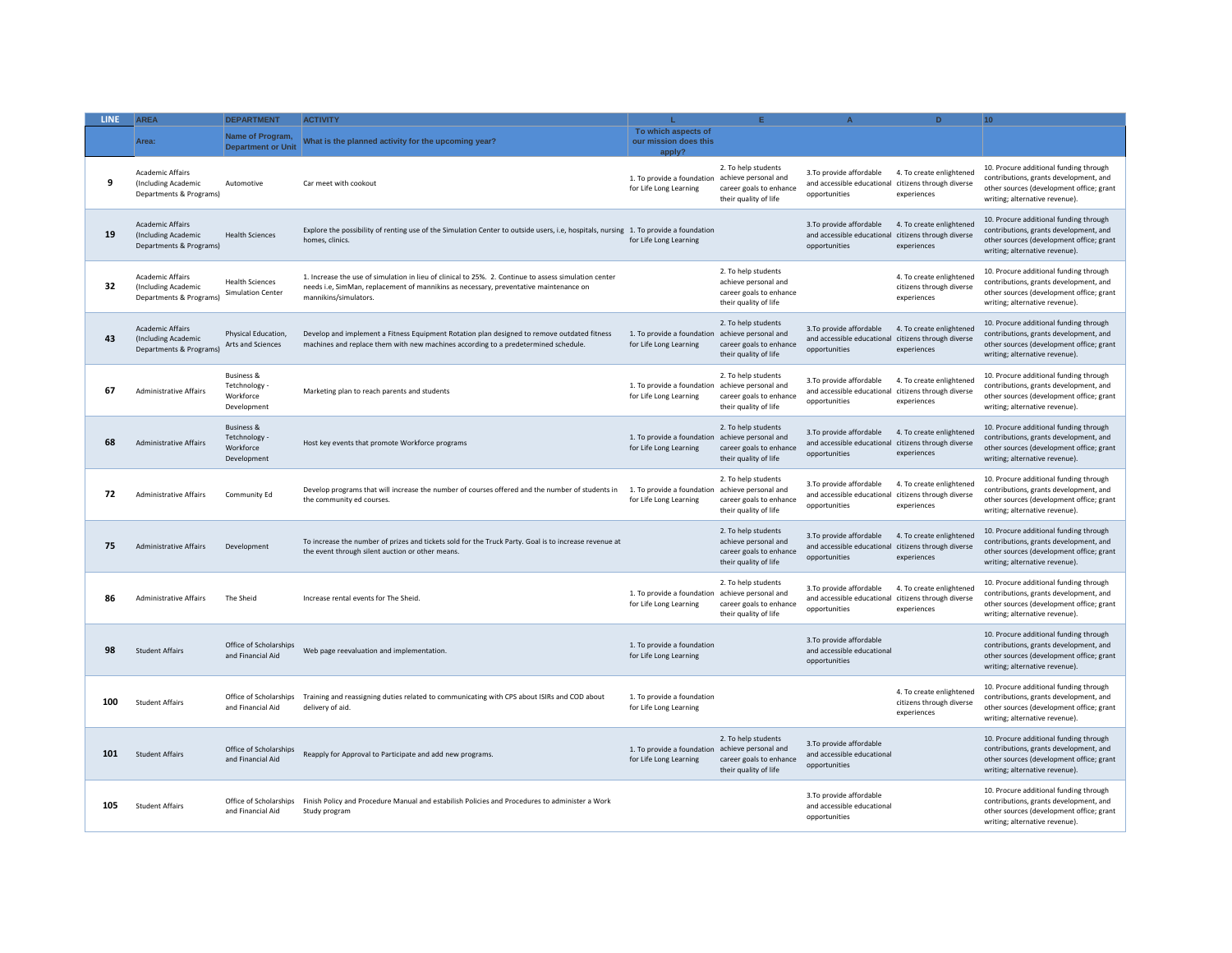| 106<br><b>Student Affairs</b> |  |
|-------------------------------|--|
|-------------------------------|--|

**106** Student Affairs **Subset Colonarships Based Aid (Work Study and SEOG)**<br>and Financial Aid Request budget funding for Campus Based Aid (Work Study and SEOG)

3.To provide affordable and accessible educational opportunities

10. Procure additional funding through contributions, grants development, and other sources (development office; grant writing; alternative revenue).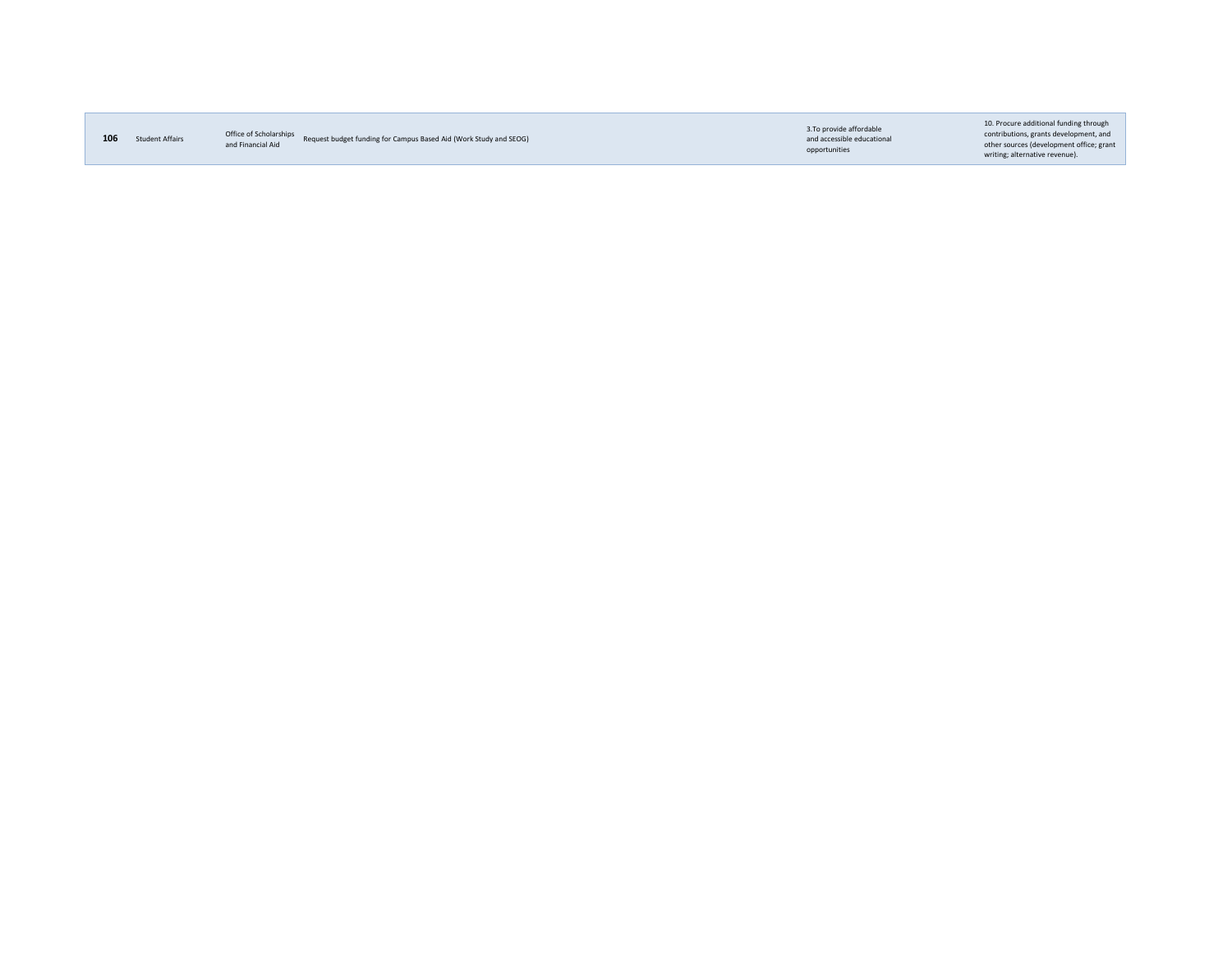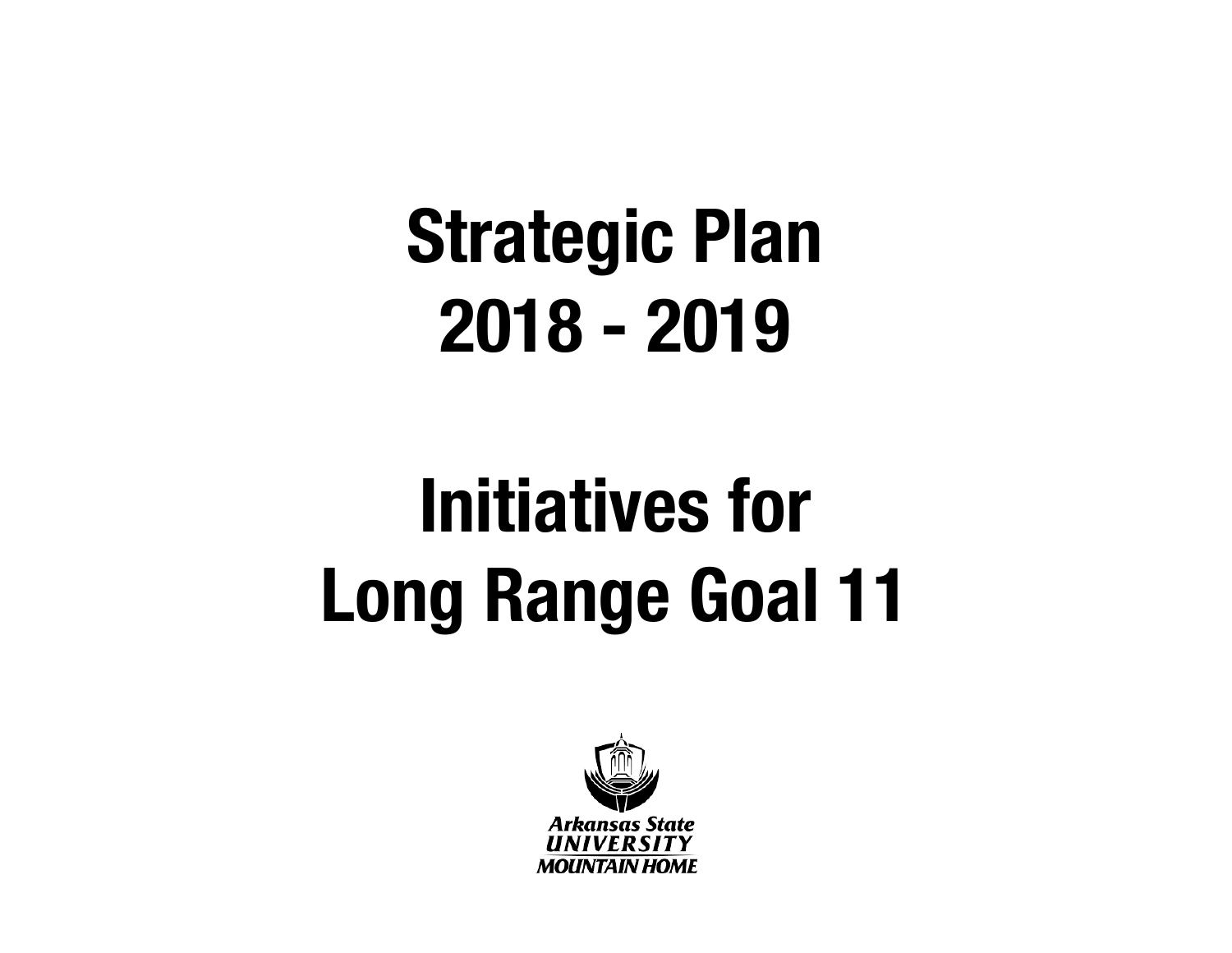| <b>LINE</b>    | <b>AREA</b>                                                                                                   | <b>DEPARTMENT</b>                                  | <b>ACTIVITY</b>                                                                                                                                                                                                                                                                                                                                                                                                                                                                                                                                                                                                                                                                  |                                                                           |                                                                                                 |                                                                                                 | D.                                                                  | 11                                                                                                                                                                                                                                                       |
|----------------|---------------------------------------------------------------------------------------------------------------|----------------------------------------------------|----------------------------------------------------------------------------------------------------------------------------------------------------------------------------------------------------------------------------------------------------------------------------------------------------------------------------------------------------------------------------------------------------------------------------------------------------------------------------------------------------------------------------------------------------------------------------------------------------------------------------------------------------------------------------------|---------------------------------------------------------------------------|-------------------------------------------------------------------------------------------------|-------------------------------------------------------------------------------------------------|---------------------------------------------------------------------|----------------------------------------------------------------------------------------------------------------------------------------------------------------------------------------------------------------------------------------------------------|
|                | Area:                                                                                                         | Name of Program,<br><b>Department or Unit</b>      | What is the planned activity for the upcoming year?                                                                                                                                                                                                                                                                                                                                                                                                                                                                                                                                                                                                                              | To which aspects of<br>our mission does this<br>apply?                    |                                                                                                 |                                                                                                 |                                                                     |                                                                                                                                                                                                                                                          |
| $\overline{2}$ | <b>Academic Affairs (Including</b><br>Academic Departments & Academic Affairs<br>Programs)                    |                                                    | Develop a program advisory committee and set up a program review for Honors                                                                                                                                                                                                                                                                                                                                                                                                                                                                                                                                                                                                      | 1. To provide a foundation achieve personal and<br>for Life Long Learning | 2. To help students<br>career goals to enhance<br>their quality of life                         | 3.To provide affordable<br>and accessible educational citizens through diverse<br>opportunities | 4. To create enlightened<br>experiences                             | 11. Promote ASUMH programs and expand the awareness of<br>the value of higher education. (alumni association; marketing<br>[direct and image]; internal and external communication;<br>conveying successes; more digital promotion and<br>communication) |
| 5              | Academic Affairs (Including Arts & Sciences -<br>Academic Departments & History<br>Programs)                  |                                                    | 1. Increase social media activities to expand reach to the community. 2. Develop and expand the<br>classroom with real world experiences - project to involve students completing a one day volunteer<br>service at the Wolf House, Public Library Archives, VFW (interviewing veterans), and/or Historical<br>Society. In other words, tie the classroom knowledge to real world application. 3. Classroom<br>presentations which should include work which integrates services of Library, Writing Lab, Career<br>Services (possibly). 4. Monitor attendance to increase retention in a foundation course. 5. Better<br>student engagement in building a learning environment. | 1. To provide a foundation achieve personal and<br>for Life Long Learning | 2. To help students<br>career goals to enhance<br>their quality of life                         | 3.To provide affordable<br>and accessible educational citizens through diverse<br>opportunities | 4. To create enlightened<br>experiences                             | 11. Promote ASUMH programs and expand the awareness of<br>the value of higher education. (alumni association; marketing<br>[direct and image]; internal and external communication;<br>conveying successes; more digital promotion and<br>communication) |
| 9              | <b>Academic Affairs (Including</b><br>Academic Departments & Automotive<br>Programs)                          |                                                    | Car meet with cookout                                                                                                                                                                                                                                                                                                                                                                                                                                                                                                                                                                                                                                                            | 1. To provide a foundation achieve personal and<br>for Life Long Learning | 2. To help students<br>career goals to enhance<br>their quality of life                         | 3.To provide affordable<br>and accessible educational citizens through diverse<br>opportunities | 4. To create enlightened<br>experiences                             | 11. Promote ASUMH programs and expand the awareness of<br>the value of higher education. (alumni association; marketing<br>Idirect and image]: internal and external communication:<br>conveying successes; more digital promotion and<br>communication) |
| 10             | <b>Academic Affairs (Including</b><br>Academic Departments & Business<br>Programs)                            |                                                    | Work with leadership students to create a recognition of their favorite instructor event.                                                                                                                                                                                                                                                                                                                                                                                                                                                                                                                                                                                        | 1. To provide a foundation<br>for Life Long Learning                      |                                                                                                 |                                                                                                 | 4. To create enlightened<br>citizens through diverse<br>experiences | 11. Promote ASUMH programs and expand the awareness of<br>the value of higher education. (alumni association; marketing<br>[direct and image]; internal and external communication;<br>conveying successes; more digital promotion and<br>communication) |
| 15             | Academic Affairs (Including Computer Information<br>Academic Departments & Systems<br>Programs)               |                                                    | Development of an advanced, non-credit video and photography course.                                                                                                                                                                                                                                                                                                                                                                                                                                                                                                                                                                                                             | 1. To provide a foundation achieve personal and<br>for Life Long Learning | 2. To help students<br>career goals to enhance<br>their quality of life                         | 3.To provide affordable<br>and accessible educational<br>opportunities                          |                                                                     | 11. Promote ASUMH programs and expand the awareness of<br>the value of higher education. (alumni association; marketing<br>[direct and image]; internal and external communication;<br>conveying successes; more digital promotion and<br>communication) |
| 16             | Academic Departments & Systems<br>Programs)                                                                   |                                                    | Academic Affairs (Including<br>computer Information Identify new potential recruitment events/opportunities within the community (e.g. Lego League,<br>Bomb Squad, FBLA conference, etc.).                                                                                                                                                                                                                                                                                                                                                                                                                                                                                       |                                                                           | 2. To help students<br>achieve personal and<br>career goals to enhance<br>their quality of life | 3.To provide affordable<br>and accessible educational<br>opportunities                          |                                                                     | 11. Promote ASUMH programs and expand the awareness of<br>the value of higher education. (alumni association; marketing<br>[direct and image]; internal and external communication;<br>conveying successes; more digital promotion and<br>communication) |
| 17             | Academic Departments & Compact<br>Programs)                                                                   |                                                    | Academic Affairs (Including<br>Computer Information Greater participation in student-centric activities and events to showcase and promote CIS programs<br>(e.g. career fairs, campus events, FBLA conference, Lego League, etc.).                                                                                                                                                                                                                                                                                                                                                                                                                                               |                                                                           | 2. To help students<br>achieve personal and<br>career goals to enhance<br>their quality of life | 3.To provide affordable<br>and accessible educational<br>opportunities                          |                                                                     | 11. Promote ASUMH programs and expand the awareness of<br>the value of higher education. (alumni association; marketing<br>[direct and image]; internal and external communication;<br>conveying successes; more digital promotion and<br>communication  |
| 21             | Academic Affairs (Including<br>Academic Departments & Health Sciences<br>Programs)                            |                                                    | Market Health Sciences Programs through: 1. High Schools 2. Health care employers: Long Term<br>Care Facilities, Clinics, EMS providers 3. EMS conferences 4. Information Sessions for potential<br>students                                                                                                                                                                                                                                                                                                                                                                                                                                                                     |                                                                           | 2. To help students<br>achieve personal and<br>career goals to enhance<br>their quality of life |                                                                                                 |                                                                     | 11. Promote ASUMH programs and expand the awareness of<br>the value of higher education. (alumni association; marketing<br>[direct and image]; internal and external communication;<br>conveying successes; more digital promotion and<br>communication) |
| 29             | <b>Academic Affairs (Including</b><br>Academic Departments &<br>Programs)                                     | <b>Health Sciences</b><br><b>Practical Nursing</b> | Facilitate a North Arkansas Practical Nursing Skills Day                                                                                                                                                                                                                                                                                                                                                                                                                                                                                                                                                                                                                         |                                                                           | 2. To help students<br>achieve personal and<br>career goals to enhance<br>their quality of life |                                                                                                 |                                                                     | 11. Promote ASUMH programs and expand the awareness of<br>the value of higher education. (alumni association; marketing<br>[direct and image]; internal and external communication;<br>conveying successes; more digital promotion and<br>communication) |
| 35             | Academic Affairs (Including Hospitality, Business<br>Academic Departments &<br>Programs)                      | Mgt/Hospitality                                    | Increase marketing of program through social media, print media, and active recruitment efforts.                                                                                                                                                                                                                                                                                                                                                                                                                                                                                                                                                                                 |                                                                           | 2. To help students<br>achieve personal and<br>career goals to enhance<br>their quality of life |                                                                                                 | 4. To create enlightened<br>citizens through diverse<br>experiences | 11. Promote ASUMH programs and expand the awareness of<br>the value of higher education. (alumni association; marketing<br>[direct and image]; internal and external communication;<br>conveying successes; more digital promotion and<br>communication) |
| 41             | <b>Academic Affairs (Including</b><br>Academic Departments & life science/agri<br>Programs)                   |                                                    | revise the agriculture degree from 2 tracks to 1 to transfer to AState                                                                                                                                                                                                                                                                                                                                                                                                                                                                                                                                                                                                           |                                                                           | 2. To help students<br>achieve personal and<br>career goals to enhance<br>their quality of life | 3.To provide affordable<br>and accessible educational<br>opportunities                          |                                                                     | 11. Promote ASUMH programs and expand the awareness of<br>the value of higher education. (alumni association; marketing<br>[direct and image]; internal and external communication;<br>conveying successes; more digital promotion and<br>communication) |
| 45             | Academic Departments &<br>Programs)                                                                           | Development, CIS                                   | Academic Affairs (Including<br>Programming / Mobile Identify / contact local organizations who might have development opportunities (e.g. mobile apps,<br>websites, etc.) that could be used in term, student-centered projects for the program.                                                                                                                                                                                                                                                                                                                                                                                                                                 |                                                                           | 2. To help students<br>achieve personal and<br>career goals to enhance<br>their quality of life | 3.To provide affordable<br>and accessible educational<br>opportunities                          |                                                                     | 11. Promote ASUMH programs and expand the awareness of<br>the value of higher education. (alumni association; marketing<br>[direct and image]; internal and external communication;<br>conveying successes; more digital promotion and<br>communication) |
| 50             | Academic Affairs (Including School of Business and<br>Academic Departments & Technology - Dean's<br>Programs) | Office                                             | Engage the community by assisting program faculty with public relations events and/or community<br>service activities.                                                                                                                                                                                                                                                                                                                                                                                                                                                                                                                                                           |                                                                           | 2. To help students<br>achieve personal and<br>career goals to enhance<br>their quality of life |                                                                                                 |                                                                     | 11. Promote ASUMH programs and expand the awareness of<br>the value of higher education. (alumni association; marketing<br>[direct and image]; internal and external communication;<br>conveying successes; more digital promotion and<br>communication) |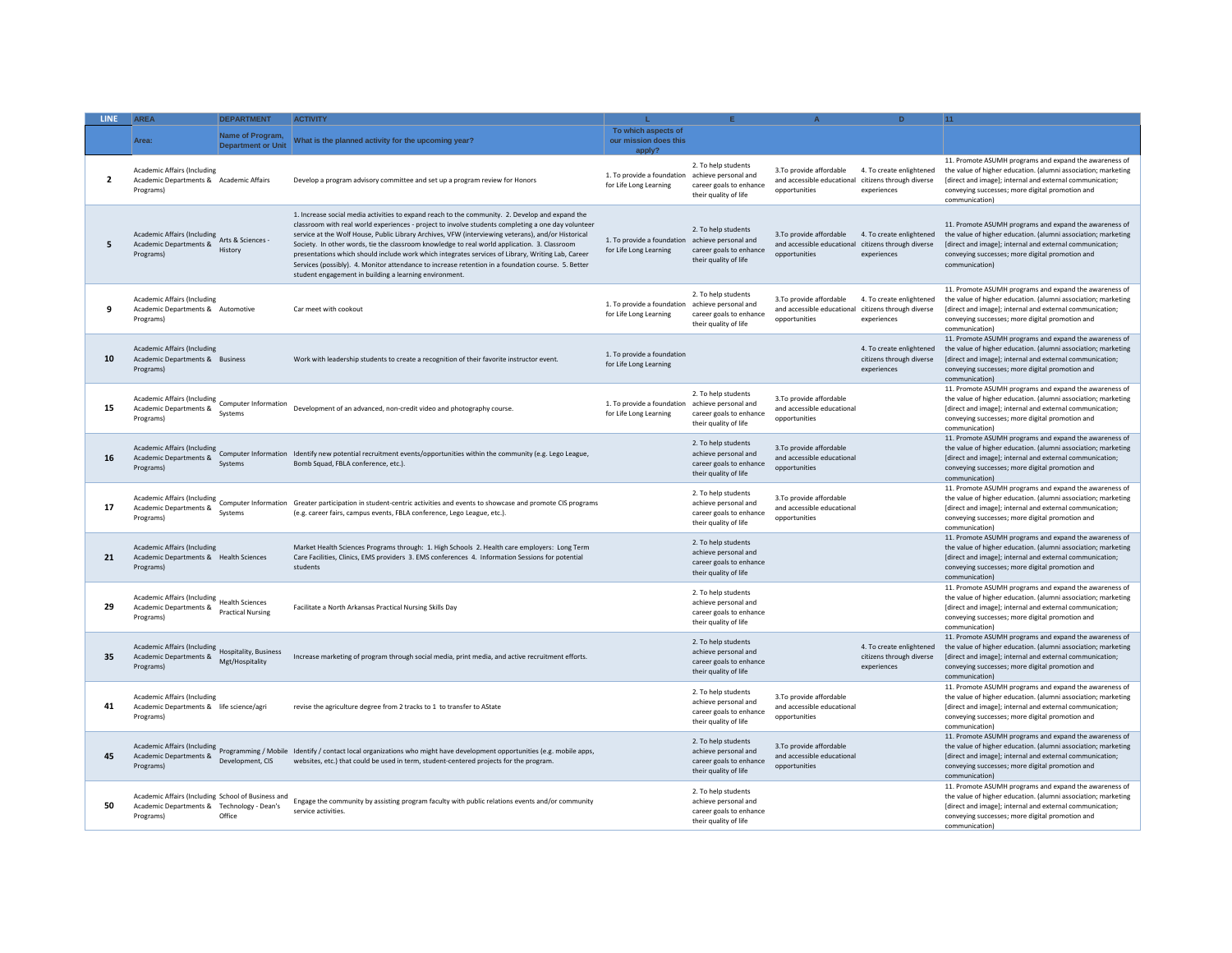| 54  | Academic Affairs (Including School of Business and<br>Programs)                                                | Justice                                                          | Academic Departments & Technology, Criminal Participate in Mt. Home High School CSI Project.                                                                                                                                                                                       | 1. To provide a foundation achieve personal and<br>for Life Long Learning | 2. To help students<br>career goals to enhance<br>their quality of life                         |                                                                                                 | 4. To create enlightened<br>citizens through diverse<br>experiences | 11. Promote ASUMH programs and expand the awareness of<br>the value of higher education. (alumni association; marketing<br>[direct and image]; internal and external communication;<br>conveying successes; more digital promotion and<br>communication) |
|-----|----------------------------------------------------------------------------------------------------------------|------------------------------------------------------------------|------------------------------------------------------------------------------------------------------------------------------------------------------------------------------------------------------------------------------------------------------------------------------------|---------------------------------------------------------------------------|-------------------------------------------------------------------------------------------------|-------------------------------------------------------------------------------------------------|---------------------------------------------------------------------|----------------------------------------------------------------------------------------------------------------------------------------------------------------------------------------------------------------------------------------------------------|
| 55  | Academic Affairs (Including School of Business and<br>Academic Departments & Technology, Criminal<br>Programs) | lustice                                                          | Develop a project-based activity in Criminal Investigation that will result in a presentation somewhere 1. To provide a foundation achieve personal and<br>in the community.                                                                                                       | for Life Long Learning                                                    | 2. To help students<br>career goals to enhance<br>their quality of life                         | 3.To provide affordable<br>and accessible educational citizens through diverse<br>opportunities | 4. To create enlightened<br>experiences                             | 11. Promote ASUMH programs and expand the awareness of<br>the value of higher education. (alumni association; marketing<br>[direct and image]; internal and external communication;<br>conveying successes; more digital promotion and<br>communication) |
| 56  | Academic Affairs (Including School of Business and<br>Academic Departments & Technology: Funeral<br>Programs)  | Science                                                          | Plan an Employer/Advisory Board meeting/panel in Central or Northwest Arkansas.                                                                                                                                                                                                    |                                                                           | 2. To help students<br>achieve personal and<br>career goals to enhance<br>their quality of life | 3.To provide affordable<br>and accessible educational<br>opportunities                          | 4. To create enlightened<br>citizens through diverse<br>experiences | 11. Promote ASUMH programs and expand the awareness of<br>the value of higher education. (alumni association; marketing<br>[direct and image]; internal and external communication;<br>conveying successes; more digital promotion and<br>communication) |
| 67  | <b>Administrative Affairs</b>                                                                                  | <b>Business &amp;</b><br>Tetchnology<br>Workforce<br>Development | Marketing plan to reach parents and students                                                                                                                                                                                                                                       | 1. To provide a foundation achieve personal and<br>for Life Long Learning | 2. To help students<br>career goals to enhance<br>their quality of life                         | 3.To provide affordable<br>and accessible educational<br>opportunities                          | 4. To create enlightened<br>citizens through diverse<br>experiences | 11. Promote ASUMH programs and expand the awareness of<br>the value of higher education. (alumni association; marketing<br>[direct and image]; internal and external communication;<br>conveying successes; more digital promotion and<br>communication) |
| 72  | <b>Administrative Affairs</b>                                                                                  | Community Ed                                                     | Develop programs that will increase the number of courses offered and the number of students in the 1. To provide a foundation achieve personal and<br>community ed courses.                                                                                                       | for Life Long Learning                                                    | 2. To help students<br>career goals to enhance<br>their quality of life                         | 3.To provide affordable<br>and accessible educational citizens through diverse<br>opportunities | 4. To create enlightened<br>experiences                             | 11. Promote ASUMH programs and expand the awareness of<br>the value of higher education. (alumni association; marketing<br>[direct and image]; internal and external communication;<br>conveying successes; more digital promotion and<br>communication) |
| 75  | <b>Administrative Affairs</b>                                                                                  | Development                                                      | To increase the number of prizes and tickets sold for the Truck Party. Goal is to increase revenue at<br>the event through silent auction or other means.                                                                                                                          |                                                                           | 2. To help students<br>achieve personal and<br>career goals to enhance<br>their quality of life | 3.To provide affordable<br>and accessible educational<br>opportunities                          | 4. To create enlightened<br>citizens through diverse<br>experiences | 11. Promote ASUMH programs and expand the awareness of<br>the value of higher education. (alumni association; marketing<br>[direct and image]; internal and external communication;<br>conveying successes; more digital promotion and<br>communication) |
| 77  | <b>Administrative Affairs</b>                                                                                  | Marketing/Public<br><b>Relations</b>                             | Television style program for news delivery for the ASUMH YouTube channel.                                                                                                                                                                                                          |                                                                           | 2. To help students<br>achieve personal and<br>career goals to enhance<br>their quality of life |                                                                                                 | 4. To create enlightened<br>citizens through diverse<br>experiences | 11. Promote ASUMH programs and expand the awareness of<br>the value of higher education. (alumni association; marketing<br>[direct and image]; internal and external communication;<br>conveying successes; more digital promotion and<br>communication) |
| 83  | <b>Administrative Affairs</b>                                                                                  | Purchasing & Physical<br>Plant                                   | To update the process of vehicle use for faculty & staff and make Inventory an easier process to<br>follow up.                                                                                                                                                                     |                                                                           |                                                                                                 |                                                                                                 | 4. To create enlightened<br>citizens through diverse<br>experiences | 11. Promote ASUMH programs and expand the awareness of<br>the value of higher education. (alumni association; marketing<br>[direct and image]; internal and external communication;<br>conveying successes; more digital promotion and<br>communication) |
| 86  | <b>Administrative Affairs</b>                                                                                  | The Sheid                                                        | Increase rental events for The Sheid                                                                                                                                                                                                                                               | 1. To provide a foundation achieve personal and<br>for Life Long Learning | 2. To help students<br>career goals to enhance<br>their quality of life                         | 3.To provide affordable<br>and accessible educational citizens through diverse<br>opportunities | 4. To create enlightened<br>experiences                             | 11. Promote ASUMH programs and expand the awareness of<br>the value of higher education. (alumni association; marketing<br>[direct and image]; internal and external communication;<br>conveying successes; more digital promotion and<br>communication) |
| 102 | <b>Student Affairs</b>                                                                                         | Office of Scholarships<br>and Financial Aid                      | Request funding for 3rd Party Default Prevention Assistance through ASLA.                                                                                                                                                                                                          |                                                                           | 2. To help students<br>achieve personal and<br>career goals to enhance<br>their quality of life |                                                                                                 |                                                                     | 11. Promote ASUMH programs and expand the awareness of<br>the value of higher education. (alumni association; marketing<br>[direct and image]; internal and external communication;<br>conveying successes; more digital promotion and<br>communication) |
| 107 | <b>Student Affairs</b>                                                                                         | Recruiting                                                       | To enter more schools, and start reaching the students in the younger grades. Reach out to home<br>school students and creating a partnership with them as well. Pull data from different areas to<br>determine which employers are hiring and returning that info to our students | 1. To provide a foundation achieve personal and<br>for Life Long Learning | 2. To help students<br>career goals to enhance<br>their quality of life                         | 3.To provide affordable<br>and accessible educational citizens through diverse<br>opportunities | 4. To create enlightened<br>experiences                             | 11. Promote ASUMH programs and expand the awareness of<br>the value of higher education. (alumni association; marketing<br>[direct and image]; internal and external communication;<br>conveying successes; more digital promotion and<br>communication) |
| 109 | <b>Student Affairs</b>                                                                                         | Registrar                                                        | Retention of students at academic risk                                                                                                                                                                                                                                             | 1. To provide a foundation achieve personal and<br>for Life Long Learning | 2. To help students<br>career goals to enhance<br>their quality of life                         | 3.To provide affordable<br>and accessible educational citizens through diverse<br>opportunities | 4. To create enlightened<br>experiences                             | 11. Promote ASUMH programs and expand the awareness of<br>the value of higher education. (alumni association; marketing<br>[direct and image]; internal and external communication;<br>conveying successes; more digital promotion and<br>communication) |
| 119 | <b>Student Affairs</b>                                                                                         | student services - co-<br>curricular: activities                 | Increase the number of events that will allow students to have a college student life.                                                                                                                                                                                             | 1. To provide a foundation achieve personal and<br>for Life Long Learning | 2. To help students<br>career goals to enhance<br>their quality of life                         |                                                                                                 | 4. To create enlightened<br>citizens through diverse<br>experiences | 11. Promote ASUMH programs and expand the awareness of<br>the value of higher education. (alumni association; marketing<br>[direct and image]; internal and external communication;<br>conveying successes; more digital promotion and<br>communication) |
| 120 | <b>Student Affairs</b>                                                                                         | student services - co-<br>curricular:<br>organizations           | Revamp student organization, have them participate in more on campus activities, plan events which 1. To provide a foundation achieve personal and<br>will bring in more members of the community                                                                                  | for Life Long Learning                                                    | 2. To help students<br>career goals to enhance<br>their quality of life                         |                                                                                                 | 4. To create enlightened<br>citizens through diverse<br>experiences | 11. Promote ASUMH programs and expand the awareness of<br>the value of higher education. (alumni association; marketing<br>[direct and image]; internal and external communication;<br>conveying successes; more digital promotion and<br>communication) |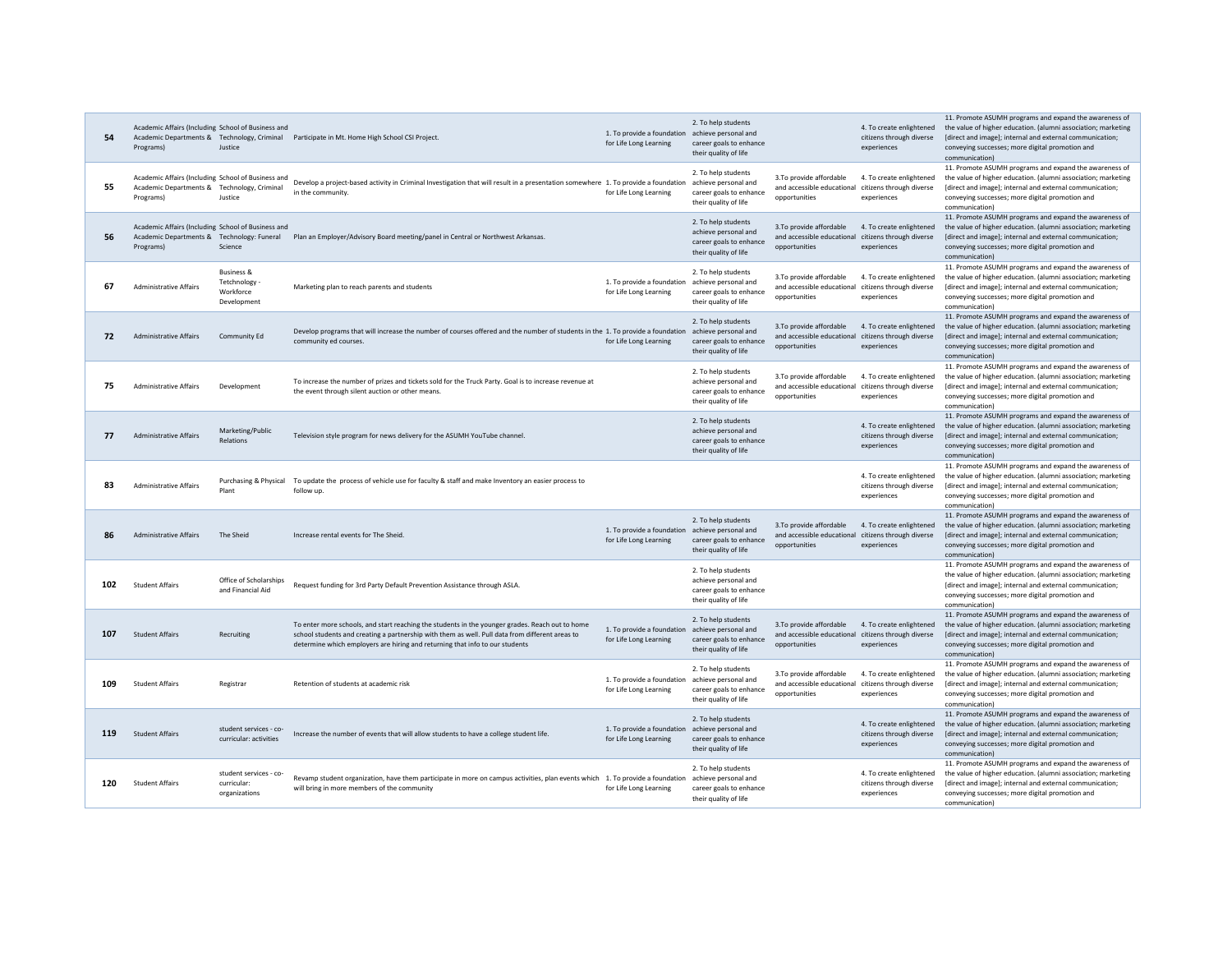### **Initiatives with Potential Budget Impact**

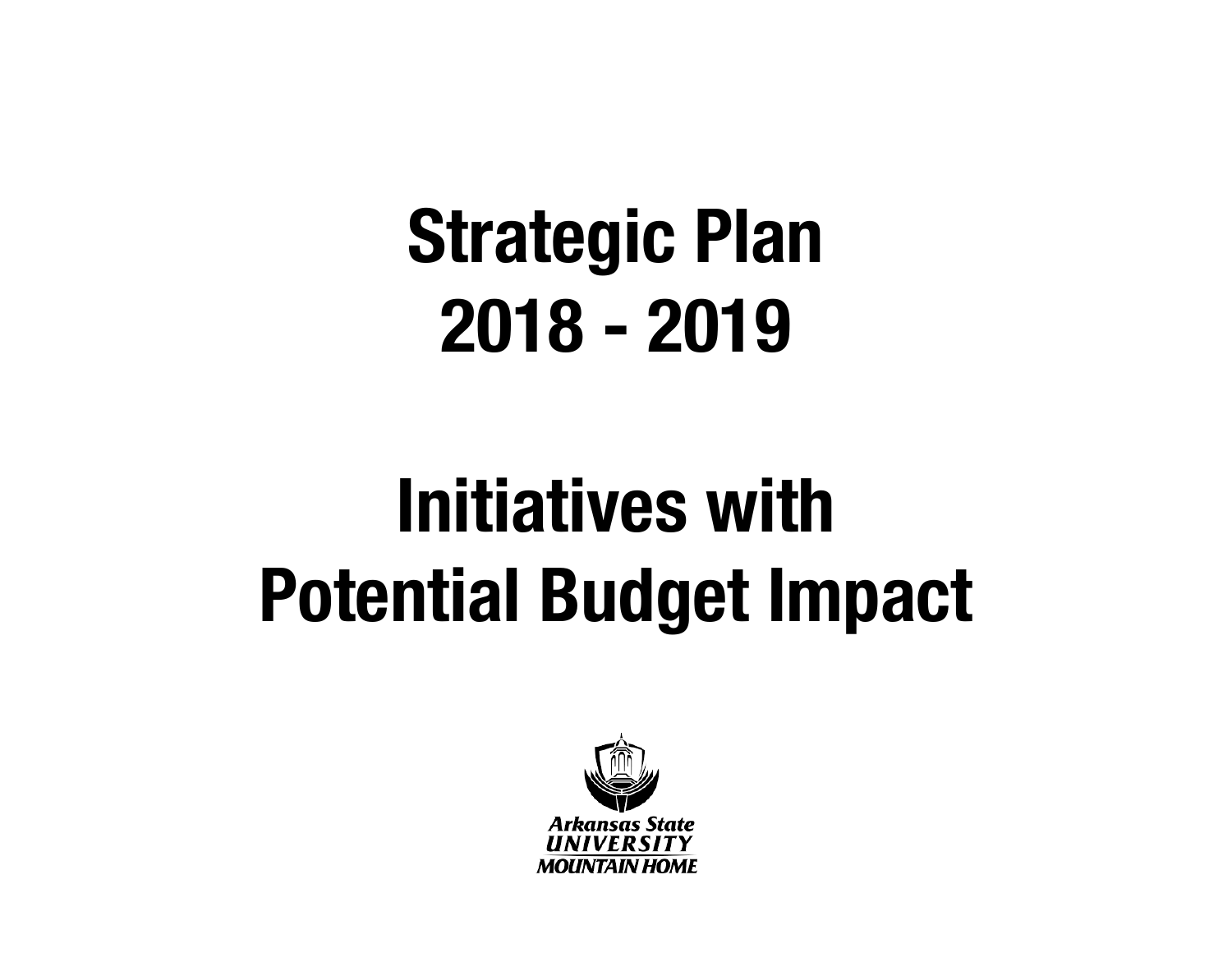| <b>LINE</b>    | <b>AREA</b>                                                                                  | <b>DEPARTMENT</b>                             | <b>ACTIVITY</b>                                                                                                                                                                                                                                                                                                                                                                                                                                                                                                                                                                                                                                                                  | <b>COST</b>                                                                                                                                         | <b>COMPLETION</b>                    | <b>COMPLETION2</b> |
|----------------|----------------------------------------------------------------------------------------------|-----------------------------------------------|----------------------------------------------------------------------------------------------------------------------------------------------------------------------------------------------------------------------------------------------------------------------------------------------------------------------------------------------------------------------------------------------------------------------------------------------------------------------------------------------------------------------------------------------------------------------------------------------------------------------------------------------------------------------------------|-----------------------------------------------------------------------------------------------------------------------------------------------------|--------------------------------------|--------------------|
|                | Area:                                                                                        | Name of Program,<br><b>Department or Unit</b> | What is the planned activity for the upcoming year?                                                                                                                                                                                                                                                                                                                                                                                                                                                                                                                                                                                                                              | How much do you estimate this<br>will cost?                                                                                                         | When should<br>this be<br>completed? |                    |
| $\overline{2}$ | <b>Academic Affairs (Including</b><br>Academic Departments & Academic Affairs<br>Programs)   |                                               | Develop a program advisory committee and set up a program review for Honors                                                                                                                                                                                                                                                                                                                                                                                                                                                                                                                                                                                                      | 1500                                                                                                                                                | Spring 2019                          |                    |
| 4              | <b>Academic Affairs (Including</b><br>Academic Departments & Academic Affairs<br>Programs)   |                                               | Send a team to the HLC Academy and Workshops on Strategic Assessment                                                                                                                                                                                                                                                                                                                                                                                                                                                                                                                                                                                                             | \$7000                                                                                                                                              | Ongoing                              |                    |
| 5              | Academic Affairs (Including<br>Arts & Sciences -<br>Academic Departments &<br>Programs)      | History                                       | 1. Increase social media activities to expand reach to the community. 2. Develop and expand the<br>classroom with real world experiences - project to involve students completing a one day volunteer<br>service at the Wolf House, Public Library Archives, VFW (interviewing veterans), and/or Historical<br>Society. In other words, tie the classroom knowledge to real world application. 3. Classroom<br>presentations which should include work which integrates services of Library, Writing Lab, Career<br>Services (possibly). 4. Monitor attendance to increase retention in a foundation course. 5. Better<br>student engagement in building a learning environment. | n/a                                                                                                                                                 | Ongoing                              |                    |
| 6              | <b>Academic Affairs (Including</b><br>Academic Departments & Arts and Sciences<br>Programs)  |                                               | hire 1/2 time Arts and Sciences Recruiter and Advisor                                                                                                                                                                                                                                                                                                                                                                                                                                                                                                                                                                                                                            | \$20,000                                                                                                                                            | Fiscal Year 2019                     |                    |
| $\overline{7}$ | Academic Affairs (Including<br>Academic Departments & Arts and Sciences<br>Programs)         |                                               | update the tutoring center                                                                                                                                                                                                                                                                                                                                                                                                                                                                                                                                                                                                                                                       | \$10,000                                                                                                                                            | Fiscal Year 2019                     |                    |
| 9              | <b>Academic Affairs (Including</b><br>Academic Departments & Automotive<br>Programs)         |                                               | Car meet with cookout                                                                                                                                                                                                                                                                                                                                                                                                                                                                                                                                                                                                                                                            | Food and advertising cost would<br>apply, so perhaps \$2000 with a +/-<br>\$500 error. Local businesses have<br>also helped with the cost and food. | Ongoing                              |                    |
| 10             | <b>Academic Affairs (Including</b><br>Academic Departments & Business<br>Programs)           |                                               | Work with leadership students to create a recognition of their favorite instructor event.                                                                                                                                                                                                                                                                                                                                                                                                                                                                                                                                                                                        | \$1,000                                                                                                                                             | Fiscal Year 2019                     |                    |
| 11             | <b>Academic Affairs (Including</b><br>Academic Departments & Business<br>Programs)           |                                               | Increase collaborations that connect AAS programs with Gen Ed core by developing co-teaching or<br>collaborative projects.                                                                                                                                                                                                                                                                                                                                                                                                                                                                                                                                                       | \$2,000                                                                                                                                             | Fiscal Year 2019                     |                    |
| 12             | Academic Affairs (Including<br>Academic Departments & Business<br>Programs)                  |                                               | Engaging the Community - Financial Retreats                                                                                                                                                                                                                                                                                                                                                                                                                                                                                                                                                                                                                                      | \$1,300                                                                                                                                             | Spring 2019                          |                    |
| 13             | Academic Affairs (Including Business and<br>Academic Departments & Technology -<br>Programs) | Mechatronics                                  | Adopt more project-based learning into existing courses.                                                                                                                                                                                                                                                                                                                                                                                                                                                                                                                                                                                                                         | ?                                                                                                                                                   | Ongoing                              |                    |
| 15             | Academic Affairs (Including Computer Information<br>Academic Departments &<br>Programs)      | Systems                                       | Development of an advanced, non-credit video and photography course.                                                                                                                                                                                                                                                                                                                                                                                                                                                                                                                                                                                                             | \$10,000                                                                                                                                            | Spring 2019                          |                    |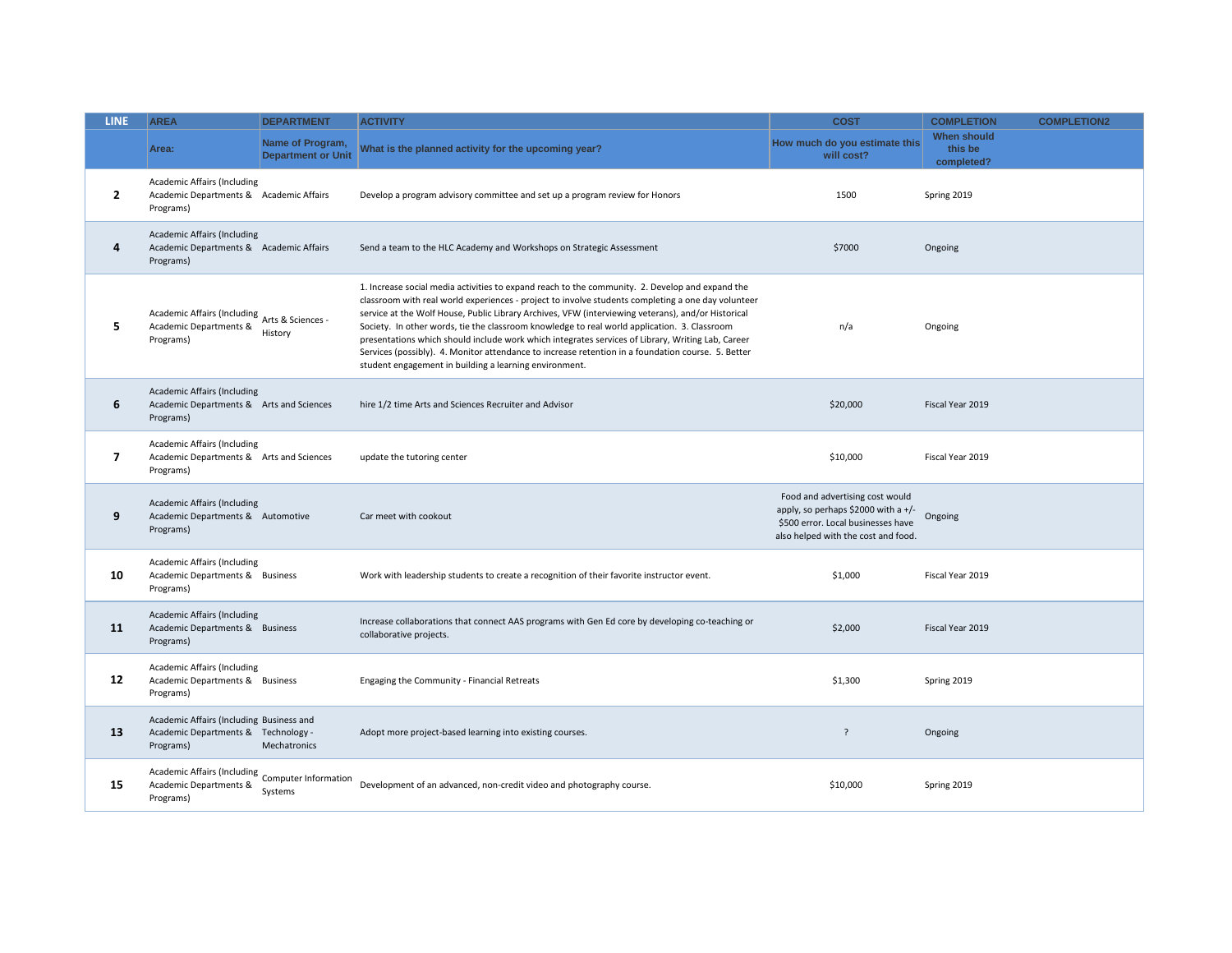| 16 | Systems<br>Programs)                                                                                           | Academic Affairs (Including<br>Computer Information Identify new potential recruitment events/opportunities within the community (e.g. Lego League,<br>Bomb Squad, FBLA conference, etc.).                                                                                                                                                                      | \$5,000                                                                             | Spring 2019      |
|----|----------------------------------------------------------------------------------------------------------------|-----------------------------------------------------------------------------------------------------------------------------------------------------------------------------------------------------------------------------------------------------------------------------------------------------------------------------------------------------------------|-------------------------------------------------------------------------------------|------------------|
| 17 | Academic Departments &<br>Systems<br>Programs)                                                                 | Academic Affairs (Including<br>Computer Information Greater participation in student-centric activities and events to showcase and promote CIS programs<br>(e.g. career fairs, campus events, FBLA conference, Lego League, etc.).                                                                                                                              | \$5,000                                                                             | Spring 2019      |
| 18 | <b>Academic Affairs (Including</b><br>Academic Departments & English<br>Programs)                              | 1. Replace desktop computers in D100 and D101 with laptops tethered to tables to provide better<br>overall working space-Time for computers to be changed on rotation anyway 2. Standing Work<br>stations (Varidesk) for English faculty 3. Vinyl for "decorating" halls, classrooms, and stairwells as in<br>Integrity                                         | 1. \$73,835 2.4 X\$395=\$1580 3. \$40<br>per sheet/up to 5 sheets or<br>rolls=\$200 | <b>Fall 2018</b> |
| 20 | Academic Affairs (Including<br>Academic Departments & Health Sciences<br>Programs)                             | Conduct a feasibility study on development of the following programs: 1. Health Information<br>Technology 2. Medical Office Management 3. Medical Assistant 4. Biomedical Engineering<br>Technology 5. Surgical Technician                                                                                                                                      | \$1000                                                                              | Fiscal Year 2019 |
| 21 | <b>Academic Affairs (Including</b><br>Academic Departments & Health Sciences<br>Programs)                      | Market Health Sciences Programs through: 1. High Schools 2. Health care employers: Long Term<br>Care Facilities, Clinics, EMS providers 3. EMS conferences 4. Information Sessions for potential<br>students                                                                                                                                                    | \$2000                                                                              | Ongoing          |
| 27 | Academic Affairs (Including Health Sciences -<br>Academic Departments &<br>Paramedic. EMT. EMR<br>Programs)    | Open a second section of EMT students in Fall and Spring                                                                                                                                                                                                                                                                                                        | Hiring of an adjunct instructor to<br>teach this section.                           | Fall 2018        |
| 28 | Academic Affairs (Including Health Sciences<br>Academic Departments &<br>Nursing<br>Programs)                  | Begin the process of national accreditation for both the RN and PN Nursing Programs. Seek Pre-<br>Accreditation Candidacy from CNEA (Commission for Nursing Educaiton Accreditation)                                                                                                                                                                            | \$7000                                                                              | Fiscal Year 2019 |
| 29 | Academic Affairs (Including Health Sciences<br>Academic Departments &<br><b>Practical Nursing</b><br>Programs) | Facilitate a North Arkansas Practical Nursing Skills Day                                                                                                                                                                                                                                                                                                        | \$750                                                                               | Spring 2019      |
| 30 | Academic Affairs (Including Health Sciences<br>Academic Departments &<br><b>Simulation Center</b><br>Programs) | The development of two interdisciplinary simulations each year. One that will be a trauma/disaster<br>and includes Funeral Science. The second simulation will be a 12 hour ongoing simulation that will<br>simulate multiple shifts in a healthcare facility with incoming and outgoing patients. This will include<br>all levels of nursing and EMS students. | \$500                                                                               | Fiscal Year 2019 |
| 31 | Academic Affairs (Including Health Sciences<br>Academic Departments &<br><b>Simulation Center</b><br>Programs) | Obtain national accreditation of the Simulation Center in Gotaas Health Sciences Building                                                                                                                                                                                                                                                                       | \$3500                                                                              | Fiscal Year 2019 |
| 32 | Academic Affairs (Including Health Sciences<br>Academic Departments &<br><b>Simulation Center</b><br>Programs) | 1. Increase the use of simulation in lieu of clinical to 25%. 2. Continue to assess simulation center<br>needs i.e, SimMan, replacement of mannikins as necessary, preventative maintenance on<br>mannikins/simulators.                                                                                                                                         | Simulators - \$150,000 Preventative<br>Maintenance - \$20,000                       | Fiscal Year 2019 |
| 34 | Academic Affairs (Including Hospitality, Business<br>Academic Departments &<br>Mgt/Hospitality<br>Programs)    | Increase number of industry certifications available to students.                                                                                                                                                                                                                                                                                               | \$1,000                                                                             | Spring 2019      |
| 35 | Academic Affairs (Including Hospitality, Business<br>Academic Departments &<br>Mgt/Hospitality<br>Programs)    | Increase marketing of program through social media, print media, and active recruitment efforts.                                                                                                                                                                                                                                                                | \$5,000                                                                             | Spring 2019      |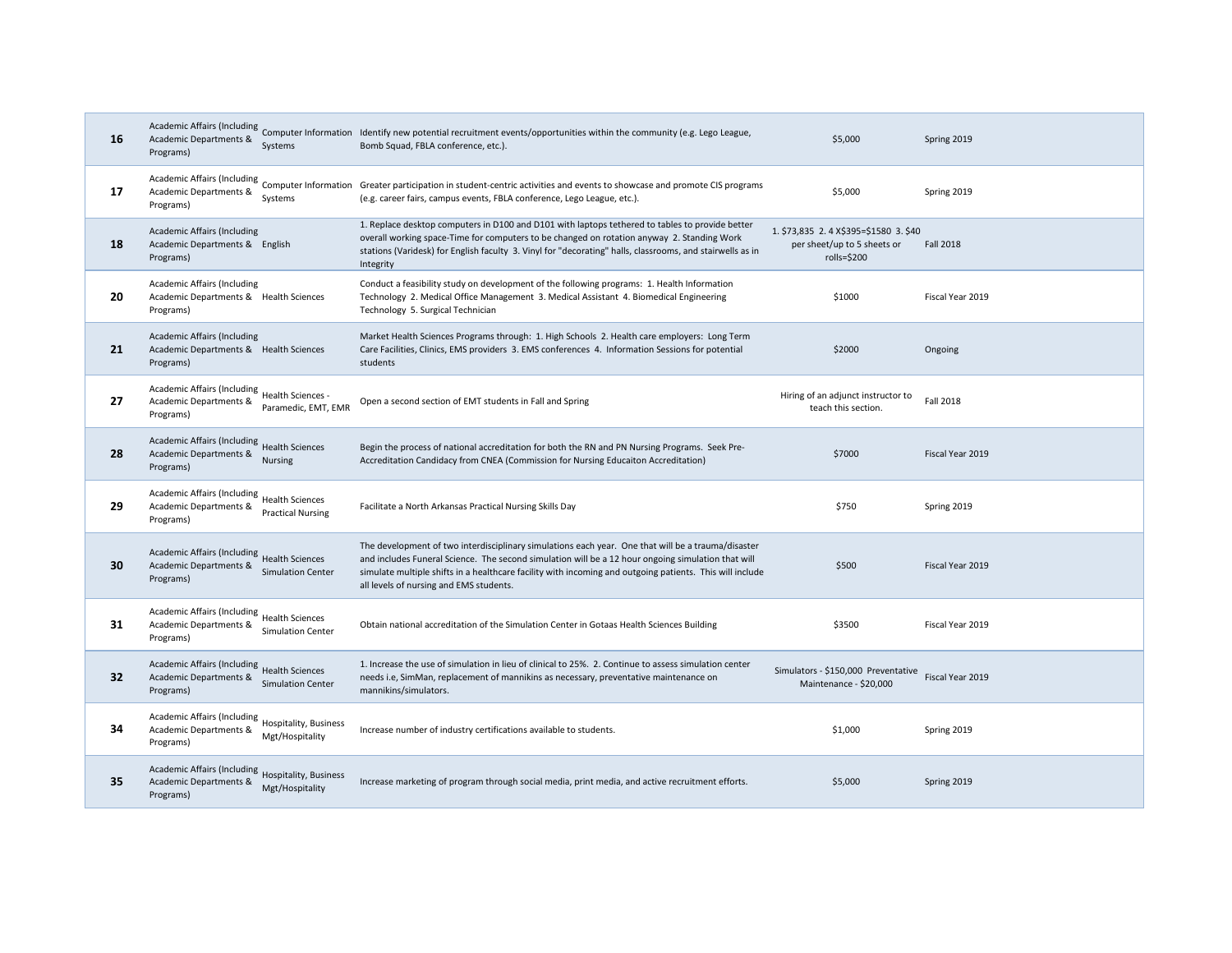| 36 | Academic Affairs (Including Hospitality, Business<br>Academic Departments &<br>Programs)                      | Mgt/Hospitality   | Increase number of outside speakers related to subject matter. Increase number of visits of classes<br>to area hospitality organizations.                                                                                                                                                                                                                                                                                                                                                                                                                                                                                                                                                                   | \$2,000.00                                                                                                                                     | Ongoing                   |                                                                |
|----|---------------------------------------------------------------------------------------------------------------|-------------------|-------------------------------------------------------------------------------------------------------------------------------------------------------------------------------------------------------------------------------------------------------------------------------------------------------------------------------------------------------------------------------------------------------------------------------------------------------------------------------------------------------------------------------------------------------------------------------------------------------------------------------------------------------------------------------------------------------------|------------------------------------------------------------------------------------------------------------------------------------------------|---------------------------|----------------------------------------------------------------|
| 37 | Academic Affairs (Including<br>Academic Departments & Library<br>Programs)                                    |                   | Reconfigure library space to allow for addition of several private student study rooms and<br>combination of service desks. Long range, we would like to relocate the circulation desk to combine it<br>with the reference desk and move 1 office to better utilize space. Realistically this will be quite<br>expensive and require extensive planning. In the short term, we would like to add 2-3 individual<br>study rooms (depending on space) along the back wall in the area that currently is occupied by the<br>periodicals collection. We can shift some shelving to make this possible in the space. This will help<br>ensure student success by offering them more usable space in the library. | Unknown                                                                                                                                        | Ongoing                   |                                                                |
| 38 | Academic Affairs (Including<br>Academic Departments & Library<br>Programs)                                    |                   | Find new hosting platform/options for ASUMH Digital Archives                                                                                                                                                                                                                                                                                                                                                                                                                                                                                                                                                                                                                                                | Unknown                                                                                                                                        | Fiscal Year 2019          |                                                                |
| 40 | Academic Affairs (Including<br>Academic Departments & Library<br>Programs)                                    |                   | Replace outdated technology in library based on 4 year rotation schedule for computer systems and<br>as needed for other equipment (6 student use laptops, 6 staff use desktops, 1 color printer).<br>Providing new technology for student use in the library will assist in ensuring academic excellence<br>and innovation by allowing students access to tools to further their education.                                                                                                                                                                                                                                                                                                                | \$15,000                                                                                                                                       | Fiscal Year 2019          |                                                                |
| 41 | Academic Affairs (Including<br>Academic Departments & life science/agri<br>Programs)                          |                   | revise the agriculture degree from 2 tracks to 1 to transfer to AState                                                                                                                                                                                                                                                                                                                                                                                                                                                                                                                                                                                                                                      | to develop the plan should have no Other (please<br>cost                                                                                       | specify)                  | <b>Fall 2020</b>                                               |
| 43 | Academic Affairs (Including Physical Education,<br>Academic Departments &<br>Programs)                        | Arts and Sciences | Develop and implement a Fitness Equipment Rotation plan designed to remove outdated fitness<br>machines and replace them with new machines according to a predetermined schedule.                                                                                                                                                                                                                                                                                                                                                                                                                                                                                                                           | Approximately \$4500 per semester<br>(Fall/Spring) for the next three years.                                                                   | Ongoing                   |                                                                |
| 44 | Academic Affairs (Including Pipeline to Advanced<br>Academic Departments &<br>Programs)                       | Manufacturing     | Increase the number of Ready 2 Get Ahead classes offered in the community.                                                                                                                                                                                                                                                                                                                                                                                                                                                                                                                                                                                                                                  | The cost of the class will depend on<br>the number of participants who<br>complete the class but will be<br>approximately \$200 per completer. | Ongoing                   |                                                                |
| 45 | Academic Departments &<br>Programs)                                                                           | Development, CIS  | Academic Affairs (Including<br>Programming / Mobile Identify / contact local organizations who might have development opportunities (e.g. mobile apps,<br>websites, etc.) that could be used in term, student-centered projects for the program.                                                                                                                                                                                                                                                                                                                                                                                                                                                            | \$5,000                                                                                                                                        | Ongoing                   |                                                                |
| 46 | <b>Academic Affairs (Including</b><br>Academic Departments & Registrar<br>Programs)                           |                   | Utilize POISE to provide timely graduation and/or anticipated program completion information<br>through training and development.                                                                                                                                                                                                                                                                                                                                                                                                                                                                                                                                                                           | Free                                                                                                                                           | Other (please<br>specify) | 2018-2019 planning & testing;<br>2019-2020 full implementation |
| 47 | Academic Affairs (Including School of Business &<br>Academic Departments & Technology -<br>Programs)          | Secondary Center  | Engaging the Community by continued outreach to public school districts in the service area.                                                                                                                                                                                                                                                                                                                                                                                                                                                                                                                                                                                                                | \$7,000                                                                                                                                        | Ongoing                   |                                                                |
| 48 | Academic Affairs (Including School of Business &<br>Academic Departments & Technology -<br>Programs)          | Secondary Center  | Engaging the Community - through an event geared towards parents, to help change the overall<br>perception of Skilled Trades and the manufacturing industry.                                                                                                                                                                                                                                                                                                                                                                                                                                                                                                                                                | Between \$2,500 - \$5,000                                                                                                                      | Spring 2019               |                                                                |
| 49 | Academic Affairs (Including School of Business and<br>Academic Departments & Technology - Dean's<br>Programs) | Office            | Ensure academic excellence and innovation through exploring 2+2 agreements with 4-year<br>universities in Applied Science, Information Systems Technology, and Digital Design.                                                                                                                                                                                                                                                                                                                                                                                                                                                                                                                              | \$1000                                                                                                                                         | Spring 2019               |                                                                |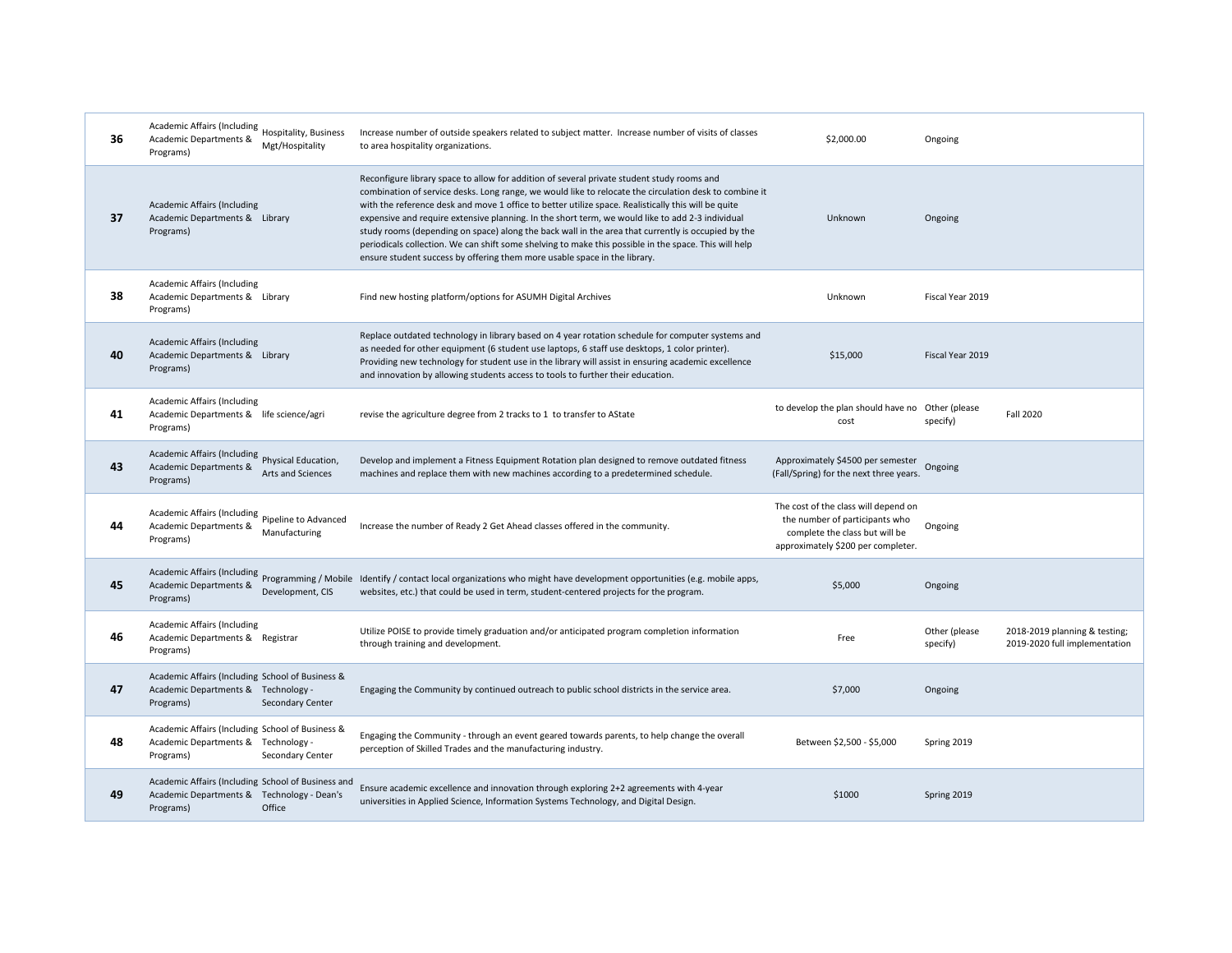| 50 | Academic Affairs (Including School of Business and<br>Academic Departments & Technology - Dean's<br>Programs) | Office                                                             | Engage the community by assisting program faculty with public relations events and/or community<br>service activities.                                                                                                             | \$8000      | Spring 2019               |             |
|----|---------------------------------------------------------------------------------------------------------------|--------------------------------------------------------------------|------------------------------------------------------------------------------------------------------------------------------------------------------------------------------------------------------------------------------------|-------------|---------------------------|-------------|
| 51 | Academic Affairs (Including School of Business and<br>Academic Departments & Technology - Dean's<br>Programs) | Office                                                             | Ensure student success through the continuation and expansion of an early alert program that<br>identifies and assists at risk students, improved accessibility to advisement, and assistance with post-<br>graduation employment. | \$8000      | Ongoing                   |             |
| 52 | Academic Departments &<br>Programs)                                                                           | Technology - HVAC                                                  | Academic Affairs (Including<br>School of Business and Create a program where local contractors donate old equipment to be used for hands on experience<br>for students.                                                            | \$3000      | <b>Fall 2018</b>          |             |
| 56 | Academic Affairs (Including School of Business and<br>Academic Departments & Technology: Funeral<br>Programs) | Science                                                            | Plan an Employer/Advisory Board meeting/panel in Central or Northwest Arkansas.                                                                                                                                                    | \$2,400     | <b>Fall 2018</b>          |             |
| 57 | Academic Affairs (Including School of Business and<br>Academic Departments & Technology: Funeral<br>Programs) | Science                                                            | Program New Student Orientation                                                                                                                                                                                                    | \$600       | <b>Fall 2018</b>          |             |
| 59 | <b>Academic Affairs (Including</b><br>Academic Departments & Teacher Education<br>Programs)                   |                                                                    | To improve student training in current technology being used in the K-12 school setting to provide<br>them with the skills to compete and be successful in the teaching profession.                                                | 10,000      | <b>Fall 2018</b>          |             |
| 60 | Academic Affairs (Including<br>Academic Departments & Teacher Education<br>Programs)                          |                                                                    | To provide on campus child care for students, faculty and staff.                                                                                                                                                                   | 500,000     | Ongoing                   |             |
| 61 | <b>Academic Affairs (Including</b><br>Academic Departments & Teacher Education<br>Programs)                   |                                                                    | Increase recruiting activities to area schools                                                                                                                                                                                     | 300         | Ongoing                   |             |
| 62 | Academic Affairs (Including<br>Academic Departments & Teacher Education<br>Programs)                          |                                                                    | Continue to improve the pass rate on the Praxis I in the core subjects of Math and English through<br>the Praxis Bootcamp                                                                                                          | 1,000       | Ongoing                   |             |
| 64 | <b>Academic Affairs (Including</b><br>Academic Departments & Welding Department<br>Programs)                  |                                                                    | My upcoming goals would be to be able to provide a richer learning environment. In order to provide<br>this, I would need to be able to buy more consumables to mimic fast passed production in the<br>industry.                   | \$10,000    | Ongoing                   |             |
| 67 | <b>Administrative Affairs</b>                                                                                 | <b>Business &amp;</b><br>Tetchnology -<br>Workforce<br>Development | Marketing plan to reach parents and students                                                                                                                                                                                       | \$5000.00   | Fiscal Year 2019          |             |
| 68 | <b>Administrative Affairs</b>                                                                                 | <b>Business &amp;</b><br>Tetchnology -<br>Workforce<br>Development | Host key events that promote Workforce programs                                                                                                                                                                                    | \$15,000.00 | Fiscal Year 2019          |             |
| 69 | <b>Administrative Affairs</b>                                                                                 | Chancellor's Office                                                | Resurface campus streets                                                                                                                                                                                                           | \$150,000   | Other (please<br>specify) | Summer 2018 |
| 70 | Administrative Affairs                                                                                        | Chancellor's Office                                                | Implement intramural sports                                                                                                                                                                                                        | \$10,000    | <b>Fall 2018</b>          |             |
| 71 | <b>Administrative Affairs</b>                                                                                 | Chancellor's Office                                                | Implement intramural sports                                                                                                                                                                                                        | \$10,000    | <b>Fall 2018</b>          |             |
| 72 | <b>Administrative Affairs</b>                                                                                 | Community Ed                                                       | Develop programs that will increase the number of courses offered and the number of students in<br>the community ed courses.                                                                                                       | \$5,000     | Fiscal Year 2019          |             |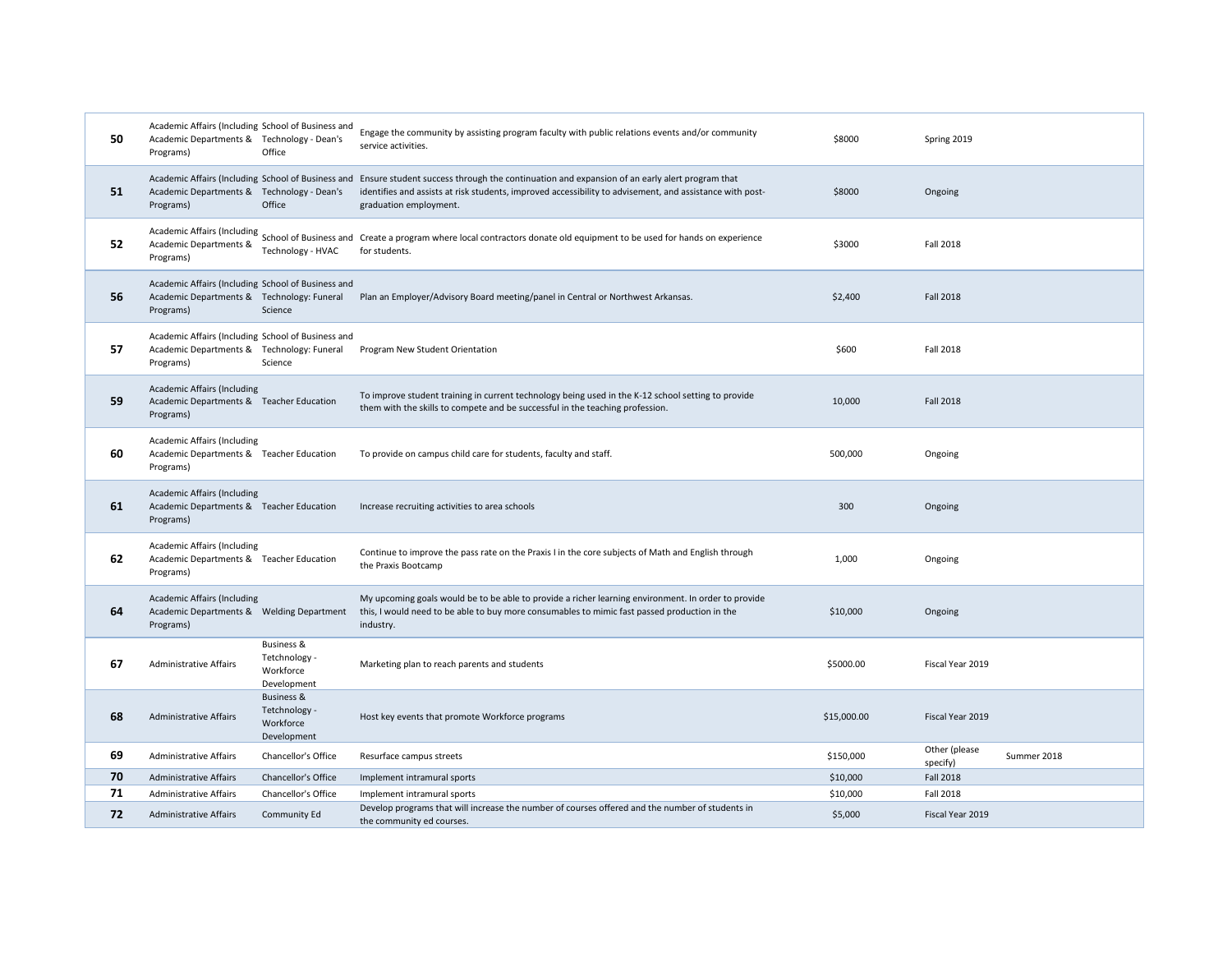| 73 | <b>Administrative Affairs</b> | <b>Computer Services</b>                    | Replacement of outdated network infrastructure in Dryer and Roller Halls.                                                                                                                                                                                                                                                           | approximate cost of upgrade is<br>\$35,000.00.                                                                                                                                                                                                   | Spring 2019               |                                                                                                                                                                                              |
|----|-------------------------------|---------------------------------------------|-------------------------------------------------------------------------------------------------------------------------------------------------------------------------------------------------------------------------------------------------------------------------------------------------------------------------------------|--------------------------------------------------------------------------------------------------------------------------------------------------------------------------------------------------------------------------------------------------|---------------------------|----------------------------------------------------------------------------------------------------------------------------------------------------------------------------------------------|
| 76 | <b>Administrative Affairs</b> | Human Resources                             | Improve operational efficiency through software implementation and increased use of technology.                                                                                                                                                                                                                                     | \$11,000                                                                                                                                                                                                                                         | Fiscal Year 2019          |                                                                                                                                                                                              |
| 77 | <b>Administrative Affairs</b> | Marketing/Public<br>Relations               | Television style program for news delivery for the ASUMH YouTube channel.                                                                                                                                                                                                                                                           | \$5,000 - \$10,000 for equipment and<br>studio space.                                                                                                                                                                                            | Fiscal Year 2019          |                                                                                                                                                                                              |
| 79 | <b>Administrative Affairs</b> | <b>Physical Plant</b>                       | Upgrade the 50% of the cleaning equipment each year (vacuums and buffers)                                                                                                                                                                                                                                                           | \$15,000                                                                                                                                                                                                                                         | Ongoing                   |                                                                                                                                                                                              |
| 80 | <b>Administrative Affairs</b> | <b>Physical Plant</b>                       | Upgrade the HVAC system in various building, Gotaas needs a back up boiler. Central Plant needs the<br>boilers replaced with a more efficient boiler. we need a backup pump in inventory in case of pump<br>failure on the cooling loop in the CDC and another one on the cooling loop in Gotaas. To be<br>implemented before 2021. | To add a secondary boiler to Gotaas<br>\$70,000. The 2 boilers in central plant<br>to replace and install \$98,636 and<br>\$5000 a piece to have the back up<br>pumps.                                                                           | Other (please<br>specify) | Would like to have this<br>completed by 2021 or as budget<br>allows                                                                                                                          |
| 81 | <b>Administrative Affairs</b> | <b>Physical Plant</b>                       | Update Equipment - Maintenance & Custodial<br>Zero turn Mower, Cushman/Tiger Truck, Fork Lift,<br>Custodial Equipment 2 2                                                                                                                                                                                                           | \$50.000                                                                                                                                                                                                                                         | Fiscal Year 2019          |                                                                                                                                                                                              |
| 83 | <b>Administrative Affairs</b> | Purchasing & Physical<br>Plant              | To update the process of vehicle use for faculty & staff and make Inventory an easier process to<br>follow up.                                                                                                                                                                                                                      | Initially the new tagging for<br>Inventory will be around \$1500, but<br>that will last forever! then just the Fall 2018<br>time invested getting the Travel set<br>up with IT department                                                        |                           |                                                                                                                                                                                              |
| 86 | <b>Administrative Affairs</b> | The Sheid                                   | Increase rental events for The Sheid.                                                                                                                                                                                                                                                                                               | \$250,000                                                                                                                                                                                                                                        | Ongoing                   |                                                                                                                                                                                              |
| 87 | <b>Student Affairs</b>        | Admissions                                  | Update the NSO process                                                                                                                                                                                                                                                                                                              | Comparing the percentage of<br>students attending and their<br>retention rate from previous years                                                                                                                                                | Other (please<br>specify) | Ongoing                                                                                                                                                                                      |
| 88 | <b>Student Affairs</b>        | Admissions                                  | Update the NSO process                                                                                                                                                                                                                                                                                                              | Hopefully \$0                                                                                                                                                                                                                                    | Ongoing                   |                                                                                                                                                                                              |
| 90 | <b>Student Affairs</b>        | Admissions                                  | Streamlining admissions process, specifically as it relates to POISE (multiple screens).                                                                                                                                                                                                                                            | Unless this is considered an extra<br>request, this activity should fall<br>under the current contract in place specify)<br>with POISE Tech Support.                                                                                             | Other (please             | Spring of 2018, as has been<br>previously discussed.                                                                                                                                         |
| 91 | <b>Student Affairs</b>        | Admissions/Student<br>Services              | Update the NSO process                                                                                                                                                                                                                                                                                                              | Hopefully \$0                                                                                                                                                                                                                                    | Ongoing                   |                                                                                                                                                                                              |
| 92 | <b>Student Affairs</b>        | Degree Audit                                | This is a continuation of Degree Audit with enhancements to better accommodate ASUMH students,<br>advisors, & administrators.                                                                                                                                                                                                       | The cost will be in time to implement<br>updates and train personnel. Overall,<br>the cost of the following students Other (please<br>through their academic programs to specify)<br>completion should greatly reduce<br>man-hours and overtime. |                           | While maintaining and improving<br>Degree Audit will be an on-going<br>process, the most needed<br>updates and training should be<br>completed by the end of the<br>2019-2020 academic year. |
|    |                               |                                             |                                                                                                                                                                                                                                                                                                                                     |                                                                                                                                                                                                                                                  |                           |                                                                                                                                                                                              |
| 95 | <b>Student Affairs</b>        | Office of Scholarships<br>and Financial Aid | Scholarship training.                                                                                                                                                                                                                                                                                                               | Unknown                                                                                                                                                                                                                                          | Fiscal Year 2019          |                                                                                                                                                                                              |
| 96 | <b>Student Affairs</b>        | Office of Scholarships<br>and Financial Aid | Department of Education return visit to evaluate the implementation of policies and procedures.                                                                                                                                                                                                                                     | Minimal                                                                                                                                                                                                                                          | Other (please<br>specify) | Spring 2018                                                                                                                                                                                  |
| 97 | <b>Student Affairs</b>        | Office of Scholarships<br>and Financial Aid | Investigate implementation of scanning systems.                                                                                                                                                                                                                                                                                     | Minimal                                                                                                                                                                                                                                          | Fiscal Year 2019          |                                                                                                                                                                                              |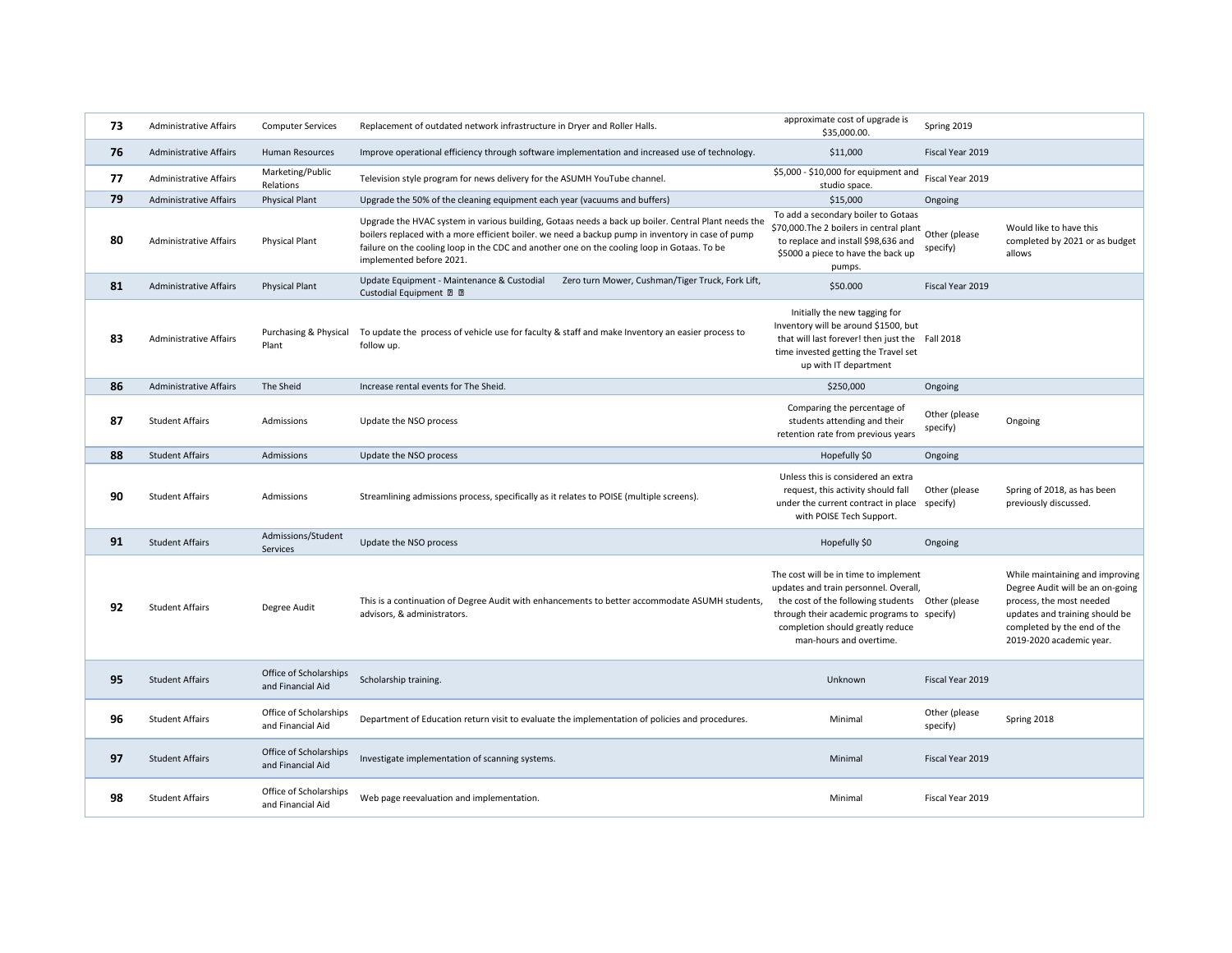| 99  | Office of Scholarships<br><b>Student Affairs</b><br>and Financial Aid |                                             | Cost of Attendance reevaluation.                                                                                                                                                                                                                                                   | Minimal                                                                                        | Other (please<br>specify) | Spring 2018                                                             |
|-----|-----------------------------------------------------------------------|---------------------------------------------|------------------------------------------------------------------------------------------------------------------------------------------------------------------------------------------------------------------------------------------------------------------------------------|------------------------------------------------------------------------------------------------|---------------------------|-------------------------------------------------------------------------|
| 100 | <b>Student Affairs</b>                                                | Office of Scholarships<br>and Financial Aid | Training and reassigning duties related to communicating with CPS about ISIRs and COD about<br>delivery of aid.                                                                                                                                                                    | Minimal                                                                                        | <b>Fall 2018</b>          |                                                                         |
| 101 | <b>Student Affairs</b>                                                | Office of Scholarships<br>and Financial Aid | Reapply for Approval to Participate and add new programs.                                                                                                                                                                                                                          | Minimal                                                                                        | <b>Fall 2018</b>          |                                                                         |
| 102 | <b>Student Affairs</b>                                                | Office of Scholarships<br>and Financial Aid | Request funding for 3rd Party Default Prevention Assistance through ASLA.                                                                                                                                                                                                          | Approximately \$13,000 annually<br>based upon loan volume.                                     | <b>Fall 2018</b>          |                                                                         |
| 103 | <b>Student Affairs</b>                                                | Office of Scholarships<br>and Financial Aid | POISE AID module staff training, scope screen review and improvement, and integration of Book<br>Voucher process.                                                                                                                                                                  | Depending on location of training, it<br>could be minimal or up to \$3000.00.                  | Fiscal Year 2019          |                                                                         |
| 104 | <b>Student Affairs</b>                                                | Office of Scholarships<br>and Financial Aid | Department of Education Training for Rebecca Farmer and new Director of Student Affairs or Vice<br>Chancellor of Operations.                                                                                                                                                       | 3000                                                                                           | Other (please<br>specify) | Spring/Summer 2018                                                      |
| 105 | <b>Student Affairs</b>                                                | Office of Scholarships<br>and Financial Aid | Finish Policy and Procedure Manual and estabilish Policies and Procedures to administer a Work<br>Study program                                                                                                                                                                    | \$4000 to send a work study<br>coordinator and payroll person to Fiscal Year 2019<br>training. |                           |                                                                         |
| 106 | <b>Student Affairs</b>                                                | Office of Scholarships<br>and Financial Aid | Request budget funding for Campus Based Aid (Work Study and SEOG)                                                                                                                                                                                                                  | \$40000                                                                                        | Ongoing                   |                                                                         |
| 107 | <b>Student Affairs</b>                                                | Recruiting                                  | To enter more schools, and start reaching the students in the younger grades. Reach out to home<br>school students and creating a partnership with them as well. Pull data from different areas to<br>determine which employers are hiring and returning that info to our students | 8,000                                                                                          | Ongoing                   |                                                                         |
| 108 | <b>Student Affairs</b>                                                | Registrar                                   | Degree Audit module fully functioning                                                                                                                                                                                                                                              | Time to work with Degree Audit to<br>update                                                    | Other (please<br>specify) | 2019-2020                                                               |
| 109 | <b>Student Affairs</b>                                                | Registrar                                   | Retention of students at academic risk                                                                                                                                                                                                                                             | Salary for full-time academic<br>counselor                                                     | Other (please<br>specify) | 2018-2019 initiate                                                      |
| 110 | <b>Student Affairs</b>                                                | Registrar                                   | Degree Audit module fully functional                                                                                                                                                                                                                                               | Time to work with Degree Audit<br>uninterrupted.                                               | Fiscal Year 2019          |                                                                         |
| 111 | <b>Student Affairs</b>                                                | Registrar                                   | Update all course pre- and co-requisites                                                                                                                                                                                                                                           | Cost will be in time spent updating<br>course pre- and co-requisites.                          | Spring 2019               |                                                                         |
| 112 | <b>Student Affairs</b>                                                | Registrar                                   | Develop a reporting process identifying the graduates by program for funding formula review.                                                                                                                                                                                       | Free                                                                                           | Other (please<br>specify) | 2018-2019 planning and tesing;<br>2019-2020 with full<br>implementation |
| 113 | <b>Student Affairs</b>                                                | Registrar                                   | Develop a reporting process identifying the graduates by program for funding formula review.                                                                                                                                                                                       | Free                                                                                           | Other (please<br>specify) | 2018-2019 planning & testing;<br>2019-2020 full implementation          |
| 114 | <b>Student Affairs</b>                                                | Registrar                                   | Design an Online Intent to Graduate application process to streamline tracking and award<br>completion.                                                                                                                                                                            | Free                                                                                           | Other (please<br>specify) | 2018-2019 planning & testing;<br>2019-2020 full implementation          |
| 115 | <b>Student Affairs</b>                                                | <b>REGISTRAR'S OFFICE</b>                   | <b>TRAININGIN POISE 4.0</b>                                                                                                                                                                                                                                                        | REQUEST QUOTE FROM ESP IN<br><b>TULSA OK</b>                                                   | Ongoing                   |                                                                         |
| 116 | <b>Student Affairs</b>                                                | Second Chances -<br><b>Student Services</b> | Begin changing our current Admissions process for evaluating and determining admissions approval<br>for candidates with a felony background.                                                                                                                                       | Negligible                                                                                     | Fiscal Year 2019          |                                                                         |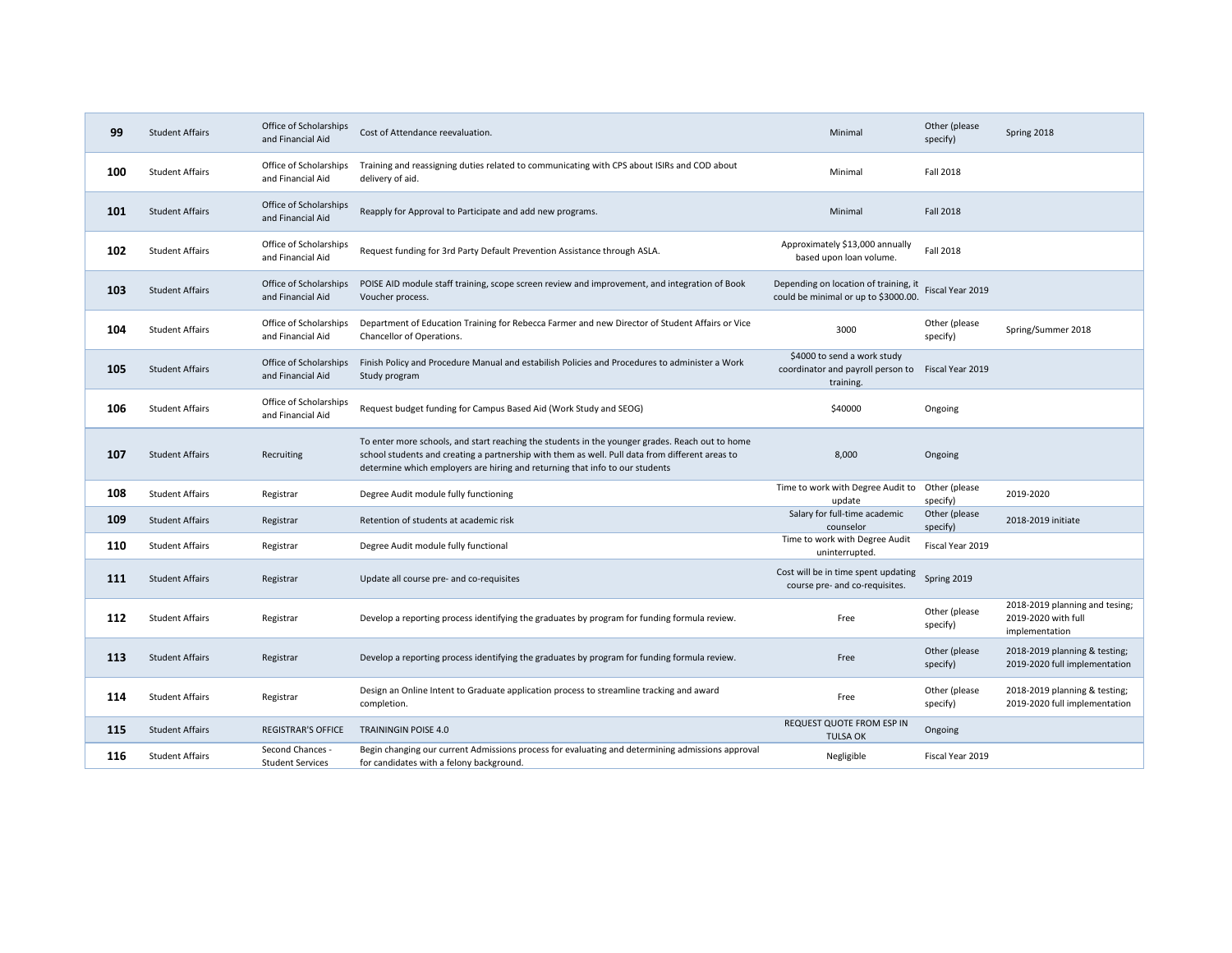| 118 | <b>Student Affairs</b> | <b>Student Affairs-</b><br>Registrar's Office          | Automation of relational field data entry (example: Degree Audit would auto check all submitted<br>"Intent to Grad" forms and if student is on-target, the POISE Graduate file would auto-fill, when final<br>grades in History would then auto run a batch report and complete populating the grad file for ADHE<br>and Clearinghouse reports). | The cost is in the time to implement<br>updates and train personnel. Overall<br>there should be cost savings as less<br>time will be spent assessing potential<br>graduate forms. | Other (please<br>specify) | Process will be implemented<br>during the 2018-2019 academic<br>year. |
|-----|------------------------|--------------------------------------------------------|--------------------------------------------------------------------------------------------------------------------------------------------------------------------------------------------------------------------------------------------------------------------------------------------------------------------------------------------------|-----------------------------------------------------------------------------------------------------------------------------------------------------------------------------------|---------------------------|-----------------------------------------------------------------------|
| 119 | <b>Student Affairs</b> | student services - co-<br>curricular: activities       | Increase the number of events that will allow students to have a college student life.                                                                                                                                                                                                                                                           | 15,000                                                                                                                                                                            | Ongoing                   |                                                                       |
| 120 | <b>Student Affairs</b> | student services - co-<br>curricular:<br>organizations | Revamp student organization, have them participate in more on campus activities, plan events which<br>will bring in more members of the community                                                                                                                                                                                                | 15,000                                                                                                                                                                            | Ongoing                   |                                                                       |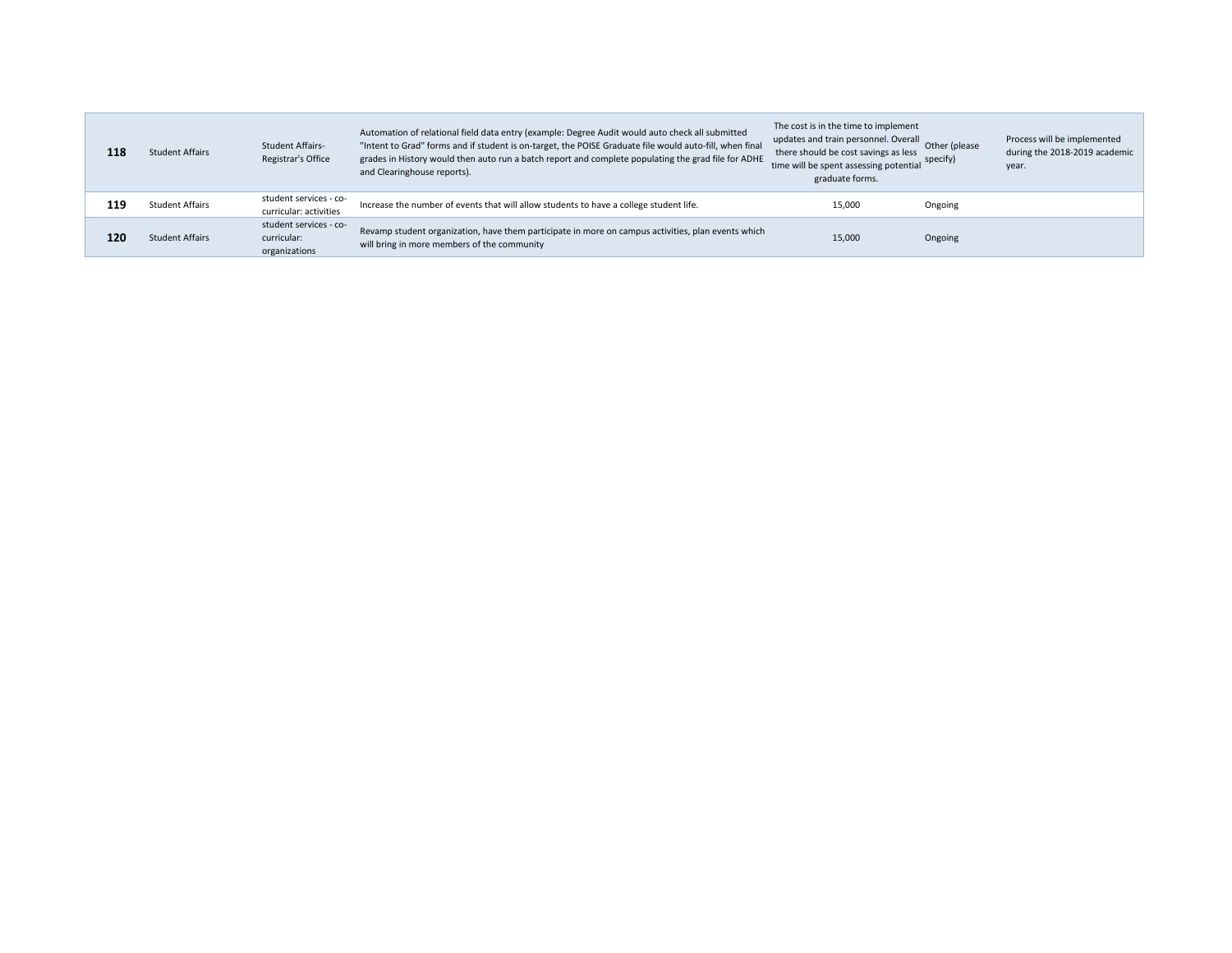### **Continuing Initiatives**

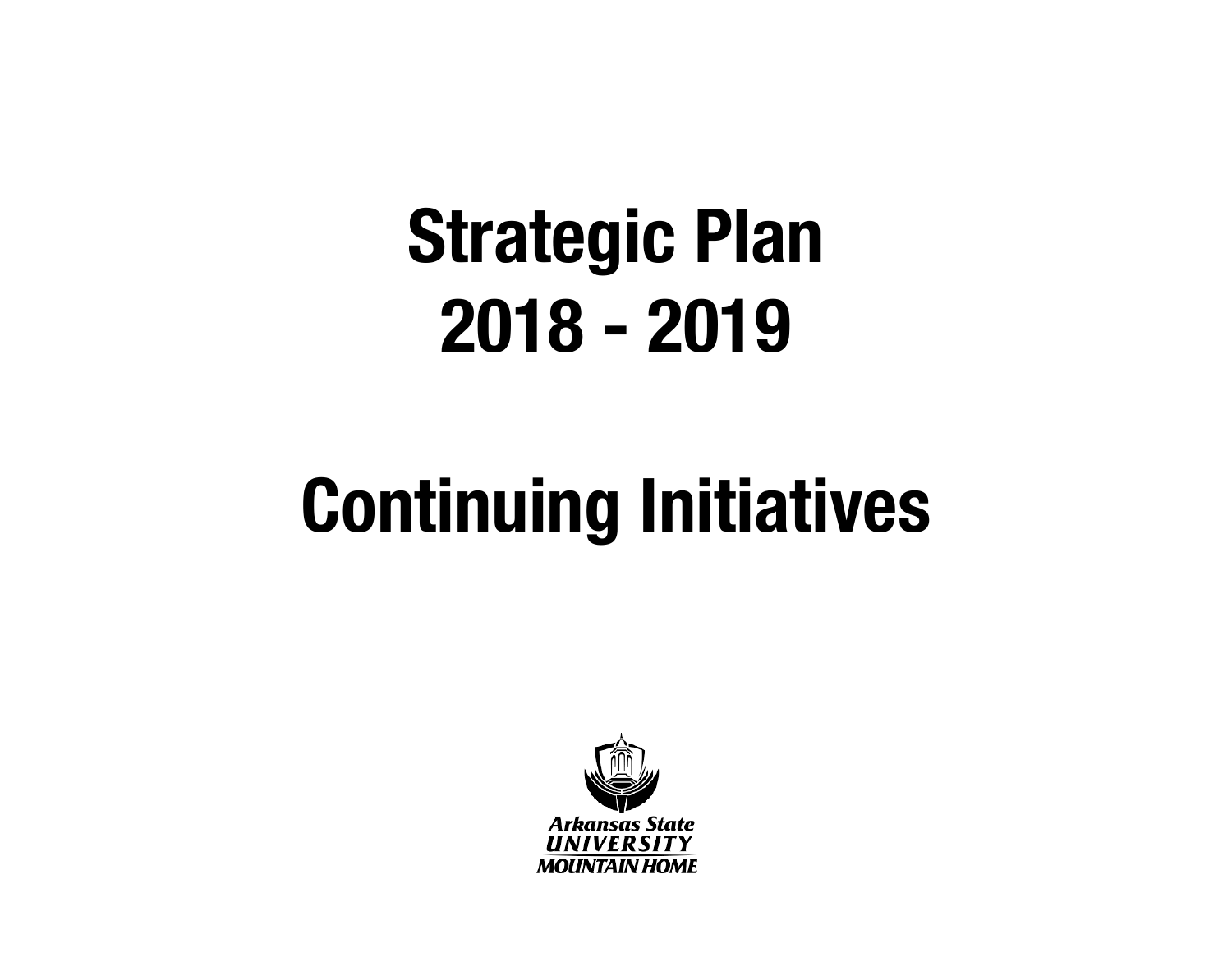| <b>LINE</b> | <b>AREA</b>                                                               | <b>DEPARTMENT</b>                                  | <b>ACTIVITY</b>                                                                                                                                                                                                         | <b>ORIGIN</b>                                         | <b>ORIGIN2</b> |
|-------------|---------------------------------------------------------------------------|----------------------------------------------------|-------------------------------------------------------------------------------------------------------------------------------------------------------------------------------------------------------------------------|-------------------------------------------------------|----------------|
|             | Area:                                                                     | Name of Program,<br><b>Department or Unit</b>      | What is the planned activity for the upcoming year?                                                                                                                                                                     | Where did the<br>idea for this<br>activity originate? |                |
| 3           | <b>Academic Affairs</b><br>(Including Academic<br>Departments & Programs) | Academic Affairs Co-<br>Curricular                 | Build partnerships to increase Co-Curricular opportunities: Internships and Apprenticeships                                                                                                                             | It is a continuation<br>from our previous<br>plan     |                |
| 4           | <b>Academic Affairs</b><br>(Including Academic<br>Departments & Programs) | <b>Academic Affairs</b>                            | Send a team to the HLC Academy and Workshops on Strategic Assessment                                                                                                                                                    | It is a continuation<br>from our previous<br>plan     |                |
| 9           | <b>Academic Affairs</b><br>(Including Academic<br>Departments & Programs) | Automotive                                         | Car meet with cookout                                                                                                                                                                                                   | It is a continuation<br>from our previous<br>plan     |                |
| 21          | <b>Academic Affairs</b><br>(Including Academic<br>Departments & Programs) | <b>Health Sciences</b>                             | Market Health Sciences Programs through: 1. High Schools 2. Health care employers: Long Term<br>Care Facilities, Clinics, EMS providers 3. EMS conferences 4. Information Sessions for potential<br>students            | It is a continuation<br>from our previous<br>plan     |                |
| 24          | <b>Academic Affairs</b><br>(Including Academic<br>Departments & Programs) | Health Sciences -<br>Paramedic, EMT, EMR           | 80% pass rate on the Paramedic and EMT NREMT written exams                                                                                                                                                              | It is a continuation<br>from our previous<br>plan     |                |
| 26          | <b>Academic Affairs</b><br>(Including Academic<br>Departments & Programs) | <b>Health Sciences -</b><br>Paramedic, EMT, EMR    | Maintain current CAAHEP, CoAEMSP accreditation status.                                                                                                                                                                  | It is a continuation<br>from our previous<br>plan     |                |
| 28          | <b>Academic Affairs</b><br>(Including Academic<br>Departments & Programs) | <b>Health Sciences</b><br><b>Nursing</b>           | Begin the process of national accreditation for both the RN and PN Nursing Programs. Seek Pre-<br>Accreditation Candidacy from CNEA (Commission for Nursing Educaiton Accreditation)                                    | It is a continuation<br>from our previous<br>plan     |                |
| 32          | <b>Academic Affairs</b><br>(Including Academic<br>Departments & Programs) | <b>Health Sciences</b><br><b>Simulation Center</b> | 1. Increase the use of simulation in lieu of clinical to 25%. 2. Continue to assess simulation center<br>needs i.e, SimMan, replacement of mannikins as necessary, preventative maintenance on<br>mannikins/simulators. | It is a continuation<br>from our previous<br>plan     |                |
| 33          | <b>Academic Affairs</b><br>(Including Academic<br>Departments & Programs) | <b>Heatlh Sciences -</b><br><b>Nursing</b>         | Provide skilled, competent, and professional nurses for Baxter and surrounding counties.                                                                                                                                | It is a continuation<br>from our previous<br>plan     |                |
|             |                                                                           |                                                    |                                                                                                                                                                                                                         |                                                       |                |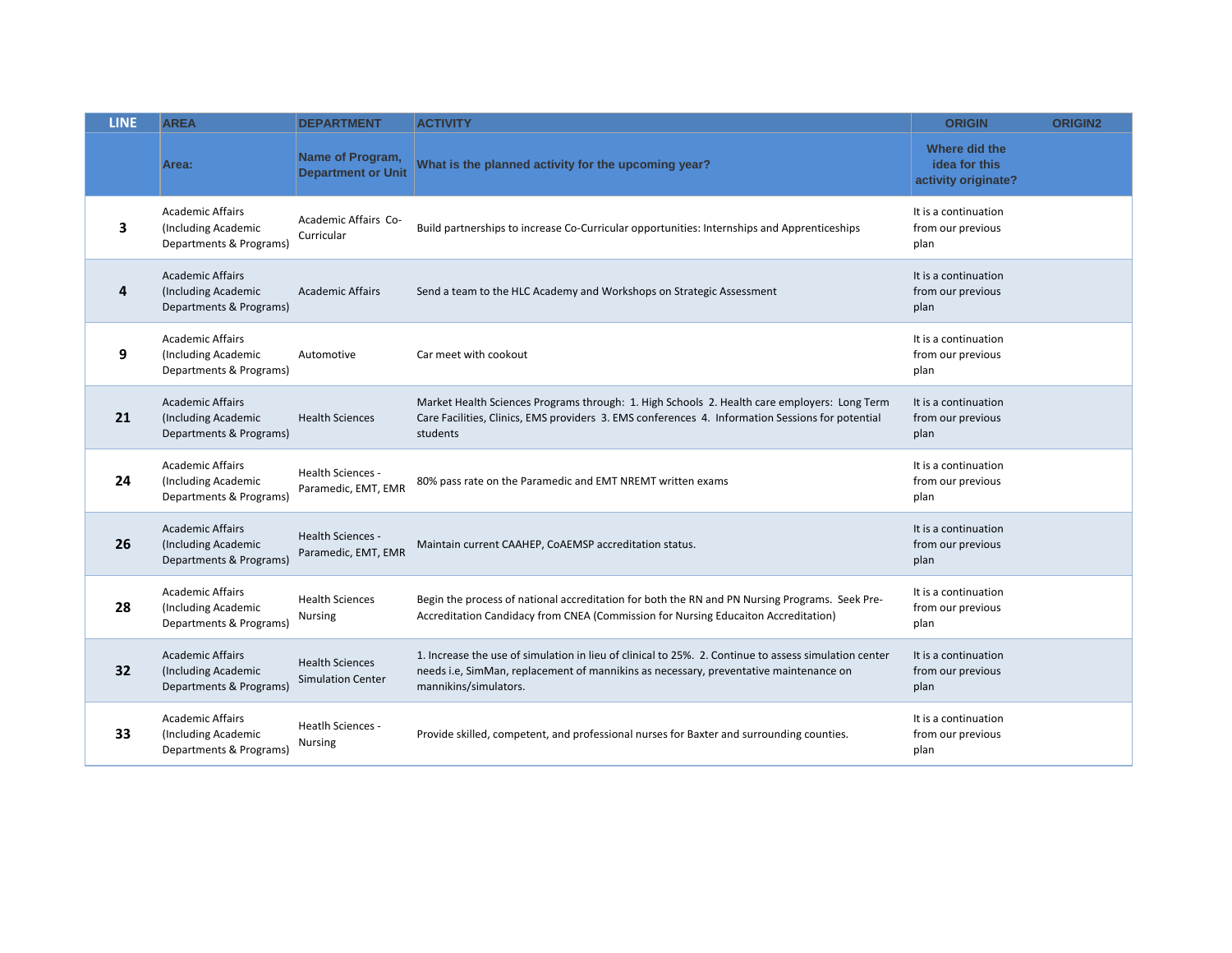| 37 | <b>Academic Affairs</b><br>(Including Academic<br>Departments & Programs)                  | Library                                                            | Reconfigure library space to allow for addition of several private student study rooms and<br>combination of service desks. Long range, we would like to relocate the circulation desk to combine<br>it with the reference desk and move 1 office to better utilize space. Realistically this will be quite<br>expensive and require extensive planning. In the short term, we would like to add 2-3 individual<br>study rooms (depending on space) along the back wall in the area that currently is occupied by the<br>periodicals collection. We can shift some shelving to make this possible in the space. This will help<br>ensure student success by offering them more usable space in the library. | It is a continuation<br>from our previous<br>plan |
|----|--------------------------------------------------------------------------------------------|--------------------------------------------------------------------|-------------------------------------------------------------------------------------------------------------------------------------------------------------------------------------------------------------------------------------------------------------------------------------------------------------------------------------------------------------------------------------------------------------------------------------------------------------------------------------------------------------------------------------------------------------------------------------------------------------------------------------------------------------------------------------------------------------|---------------------------------------------------|
| 40 | <b>Academic Affairs</b><br>(Including Academic<br>Departments & Programs)                  | Library                                                            | Replace outdated technology in library based on 4 year rotation schedule for computer systems and<br>as needed for other equipment (6 student use laptops, 6 staff use desktops, 1 color printer).<br>Providing new technology for student use in the library will assist in ensuring academic excellence<br>and innovation by allowing students access to tools to further their education.                                                                                                                                                                                                                                                                                                                | It is a continuation<br>from our previous<br>plan |
| 43 | <b>Academic Affairs</b><br>(Including Academic<br>Departments & Programs)                  | Physical Education,<br>Arts and Sciences                           | Develop and implement a Fitness Equipment Rotation plan designed to remove outdated fitness<br>machines and replace them with new machines according to a predetermined schedule.                                                                                                                                                                                                                                                                                                                                                                                                                                                                                                                           | It is a continuation<br>from our previous<br>plan |
| 47 | <b>Academic Affairs</b><br>(Including Academic<br>Departments & Programs) Secondary Center | School of Business &<br>Technology -                               | Engaging the Community by continued outreach to public school districts in the service area.                                                                                                                                                                                                                                                                                                                                                                                                                                                                                                                                                                                                                | It is a continuation<br>from our previous<br>plan |
| 54 | <b>Academic Affairs</b><br>(Including Academic<br>Departments & Programs) Justice          | School of Business and<br>Technology, Criminal                     | Participate in Mt. Home High School CSI Project.                                                                                                                                                                                                                                                                                                                                                                                                                                                                                                                                                                                                                                                            | It is a continuation<br>from our previous<br>plan |
| 57 | <b>Academic Affairs</b><br>(Including Academic<br>Departments & Programs) Science          | School of Business and<br>Technology: Funeral                      | Program New Student Orientation                                                                                                                                                                                                                                                                                                                                                                                                                                                                                                                                                                                                                                                                             | It is a continuation<br>from our previous<br>plan |
| 60 | <b>Academic Affairs</b><br>(Including Academic<br>Departments & Programs)                  | <b>Teacher Education</b>                                           | To provide on campus child care for students, faculty and staff.                                                                                                                                                                                                                                                                                                                                                                                                                                                                                                                                                                                                                                            | It is a continuation<br>from our previous<br>plan |
| 62 | <b>Academic Affairs</b><br>(Including Academic<br>Departments & Programs)                  | <b>Teacher Education</b>                                           | Continue to improve the pass rate on the Praxis I in the core subjects of Math and English through<br>the Praxis Bootcamp                                                                                                                                                                                                                                                                                                                                                                                                                                                                                                                                                                                   | It is a continuation<br>from our previous<br>plan |
| 67 | <b>Administrative Affairs</b>                                                              | Business &<br>Tetchnology -<br>Workforce<br>Development            | Marketing plan to reach parents and students                                                                                                                                                                                                                                                                                                                                                                                                                                                                                                                                                                                                                                                                | It is a continuation<br>from our previous<br>plan |
| 68 | <b>Administrative Affairs</b>                                                              | <b>Business &amp;</b><br>Tetchnology -<br>Workforce<br>Development | Host key events that promote Workforce programs                                                                                                                                                                                                                                                                                                                                                                                                                                                                                                                                                                                                                                                             | It is a continuation<br>from our previous<br>plan |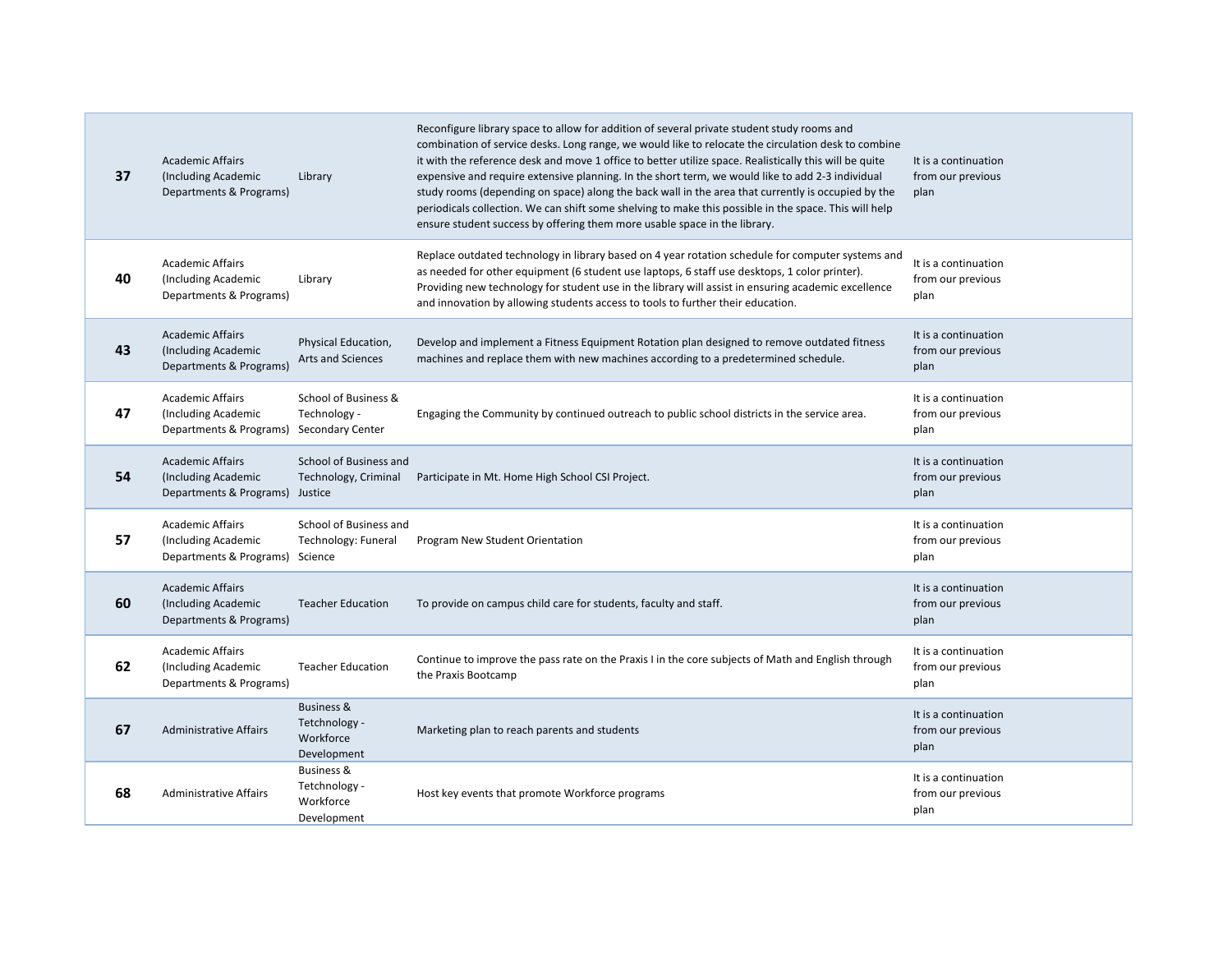|     |                               |                           | Zero turn Mower, Cushman/Tiger Truck, Fork Lift,<br>Update Equipment - Maintenance & Custodial     | It is a continuation |
|-----|-------------------------------|---------------------------|----------------------------------------------------------------------------------------------------|----------------------|
| 81  | <b>Administrative Affairs</b> | <b>Physical Plant</b>     | Custodial Equipment 2 2222                                                                         | from our previous    |
|     |                               |                           |                                                                                                    | plan                 |
|     |                               |                           |                                                                                                    | It is a continuation |
| 108 | <b>Student Affairs</b>        | Registrar                 | Degree Audit module fully functioning                                                              | from our previous    |
|     |                               |                           |                                                                                                    | plan                 |
|     |                               |                           |                                                                                                    | It is a continuation |
| 110 | <b>Student Affairs</b>        | Registrar                 | Degree Audit module fully functional                                                               | from our previous    |
|     |                               |                           |                                                                                                    | plan                 |
|     | <b>Student Affairs</b>        | <b>REGISTRAR'S OFFICE</b> |                                                                                                    | It is a continuation |
| 115 |                               |                           | <b>TRAININGIN POISE 4.0</b>                                                                        | from our previous    |
|     |                               |                           |                                                                                                    | plan                 |
|     |                               | student services - co-    |                                                                                                    | It is a continuation |
| 119 | <b>Student Affairs</b>        | curricular: activities    | Increase the number of events that will allow students to have a college student life.             | from our previous    |
|     |                               |                           |                                                                                                    | plan                 |
|     |                               | student services - co-    | Revamp student organization, have them participate in more on campus activities, plan events which | It is a continuation |
| 120 | <b>Student Affairs</b>        | curricular:               | will bring in more members of the community                                                        | from our previous    |
|     |                               | organizations             |                                                                                                    | plan                 |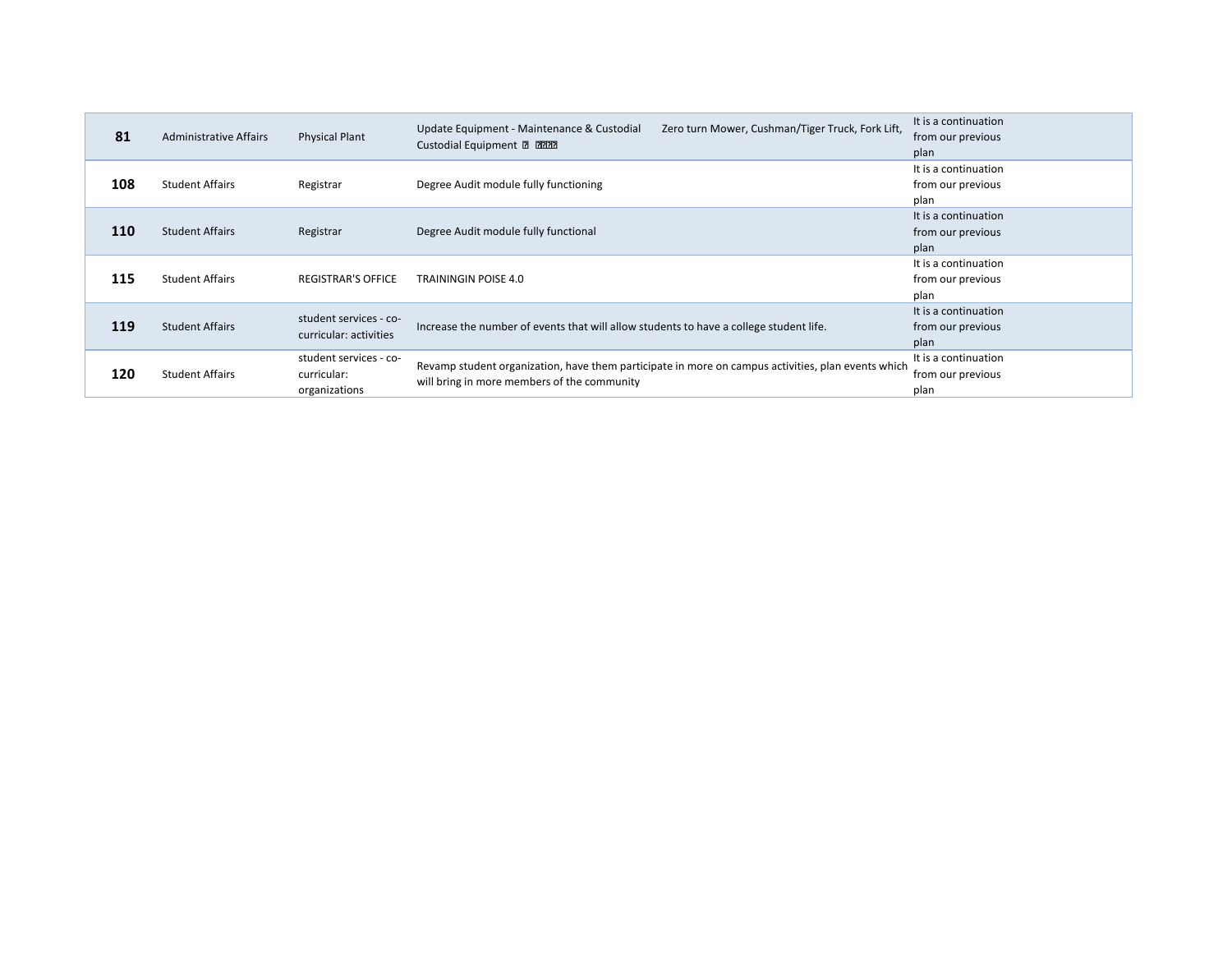# **Initiatives from Community Input**

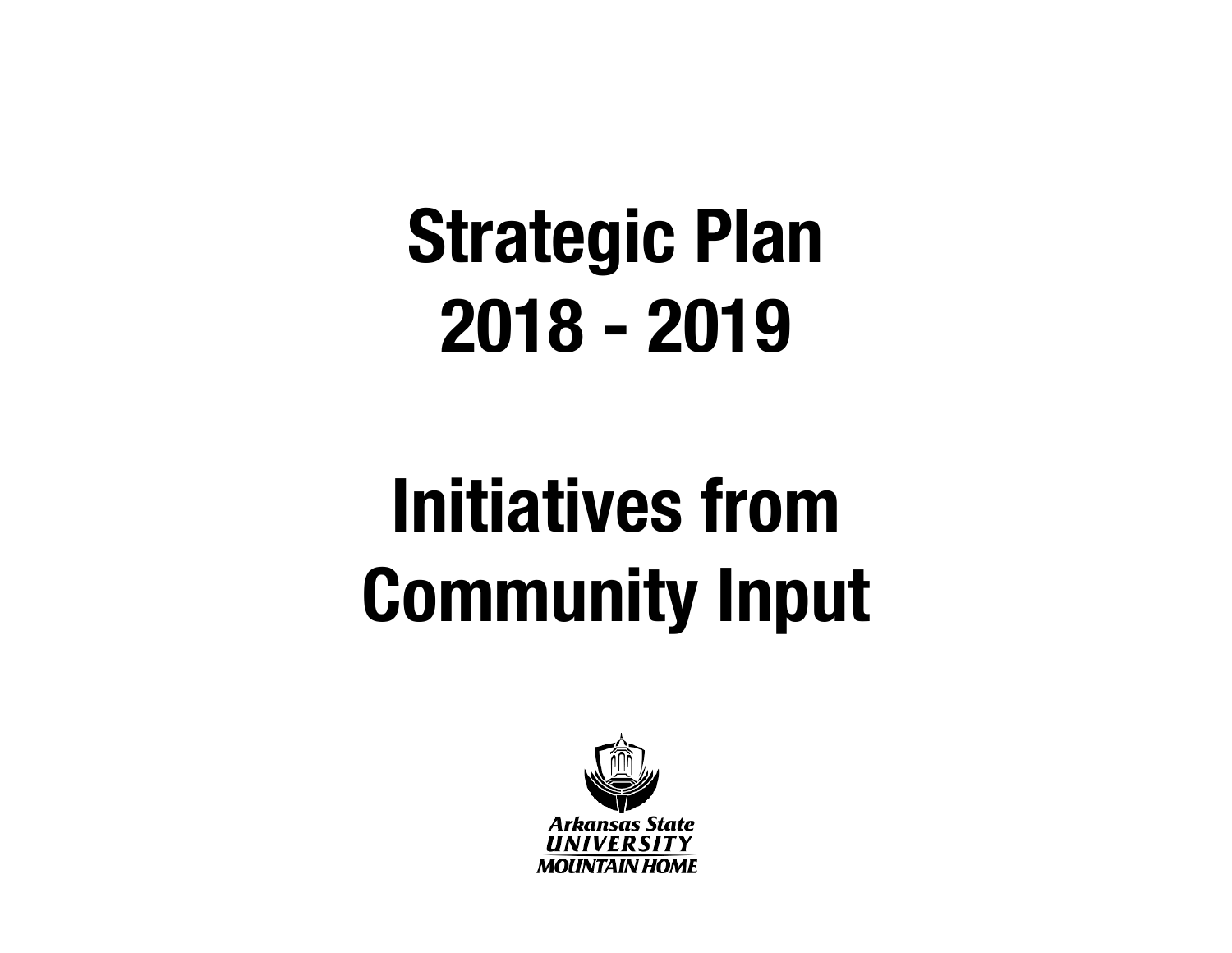| <b>LINE</b> | <b>AREA</b>                                                               | <b>DEPARTMENT</b>                                       | <b>ACTIVITY</b>                                                                                                                                                                                                            | <b>ORIGIN</b>                                         | <b>ORIGIN2</b> |
|-------------|---------------------------------------------------------------------------|---------------------------------------------------------|----------------------------------------------------------------------------------------------------------------------------------------------------------------------------------------------------------------------------|-------------------------------------------------------|----------------|
|             | Area:                                                                     | Name of Program,<br><b>Department or Unit</b>           | What is the planned activity for the upcoming year?                                                                                                                                                                        | Where did the<br>idea for this<br>activity originate? |                |
| 15          | <b>Academic Affairs</b><br>(Including Academic<br>Departments & Programs) | <b>Computer Information</b><br>Systems                  | Development of an advanced, non-credit video and photography course.                                                                                                                                                       | It is from community<br>input                         |                |
| 19          | <b>Academic Affairs</b><br>(Including Academic<br>Departments & Programs) | <b>Health Sciences</b>                                  | Explore the possibility of renting use of the Simulation Center to outside users, i.e, hospitals, nursing It is from community<br>homes, clinics.                                                                          | input                                                 |                |
| 20          | <b>Academic Affairs</b><br>(Including Academic<br>Departments & Programs) | <b>Health Sciences</b>                                  | Conduct a feasibility study on development of the following programs: 1. Health Information<br>Technology 2. Medical Office Management 3. Medical Assistant 4. Biomedical Engineering<br>Technology 5. Surgical Technician | It is from community<br>input                         |                |
| 22          | <b>Academic Affairs</b><br>(Including Academic<br>Departments & Programs) | Health Sciences -<br>Paramedic, EMT, EMR EMT and EMR.   | Explore and develop an additional courses such as RN to EMT, Critical Care Paramedic, and Advanced It is from community                                                                                                    | input                                                 |                |
| 45          | <b>Academic Affairs</b><br>(Including Academic<br>Departments & Programs) | Development, CIS                                        | Programming / Mobile Identify / contact local organizations who might have development opportunities (e.g. mobile apps,<br>websites, etc.) that could be used in term, student-centered projects for the program.          | It is from community<br>input                         |                |
| 49          | <b>Academic Affairs</b><br>(Including Academic<br>Departments & Programs) | School of Business and<br>Technology - Dean's<br>Office | Ensure academic excellence and innovation through exploring 2+2 agreements with 4-year<br>universities in Applied Science, Information Systems Technology, and Digital Design.                                             | It is from community<br>input                         |                |
| 53          | <b>Academic Affairs</b><br>(Including Academic<br>Departments & Programs) | School of Business and<br>Technology - HVAC             | Implement an apprenticeship program.                                                                                                                                                                                       | It is from community<br>input                         |                |
| 72          | <b>Administrative Affairs</b>                                             | Community Ed                                            | Develop programs that will increase the number of courses offered and the number of students in<br>the community ed courses.                                                                                               | It is from community<br>input                         |                |
| 75          | <b>Administrative Affairs</b>                                             | Development                                             | To increase the number of prizes and tickets sold for the Truck Party. Goal is to increase revenue at<br>the event through silent auction or other means.                                                                  | It is from community<br>input                         |                |
| 86          | <b>Administrative Affairs</b>                                             | The Sheid                                               | Increase rental events for The Sheid.                                                                                                                                                                                      | It is from community<br>input                         |                |
| 104         | <b>Student Affairs</b>                                                    | Office of Scholarships<br>and Financial Aid             | Department of Education Training for Rebecca Farmer and new Director of Student Affairs or Vice<br>Chancellor of Operations.                                                                                               | It is from community<br>input                         |                |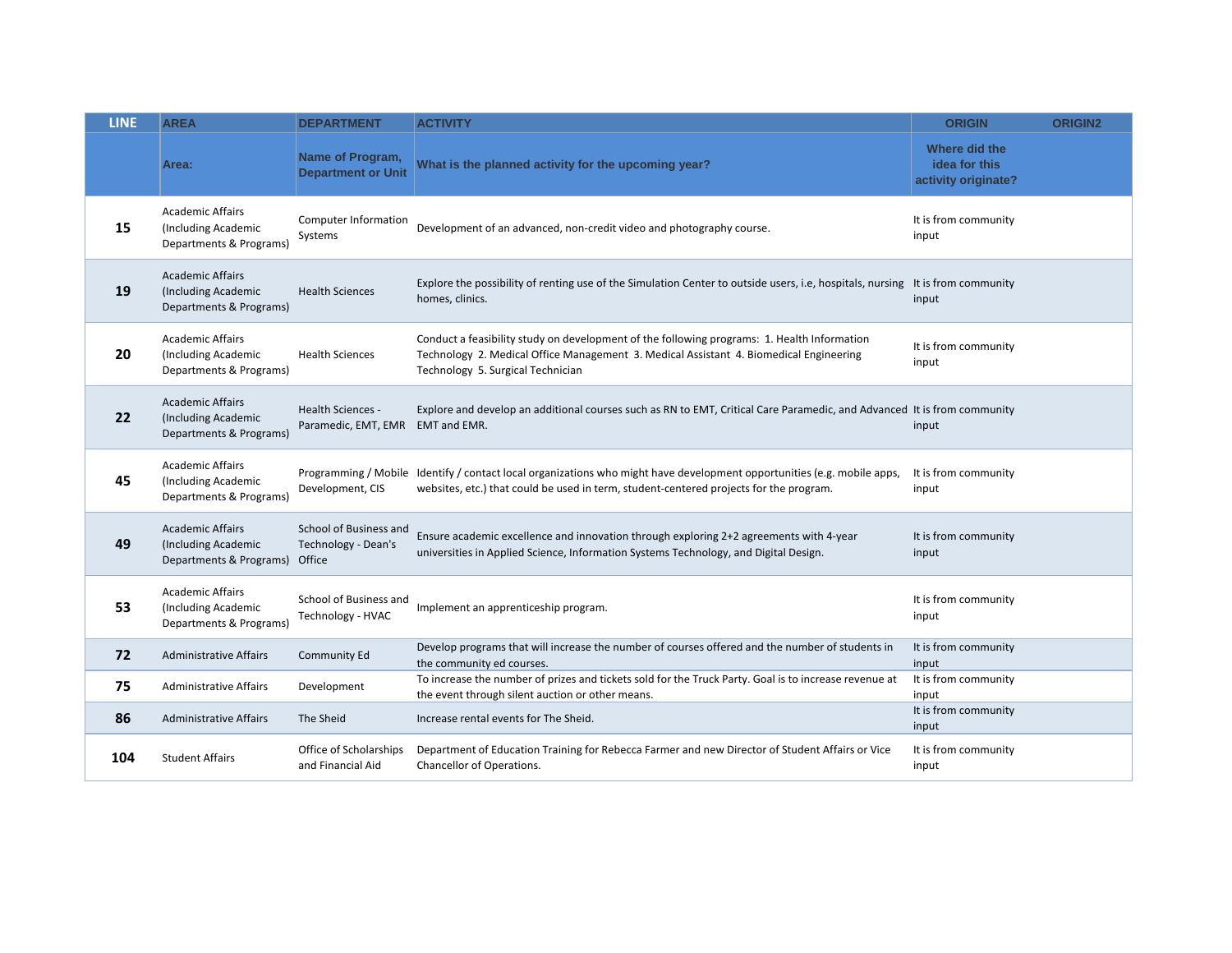# **Initiatives from Internal Input**

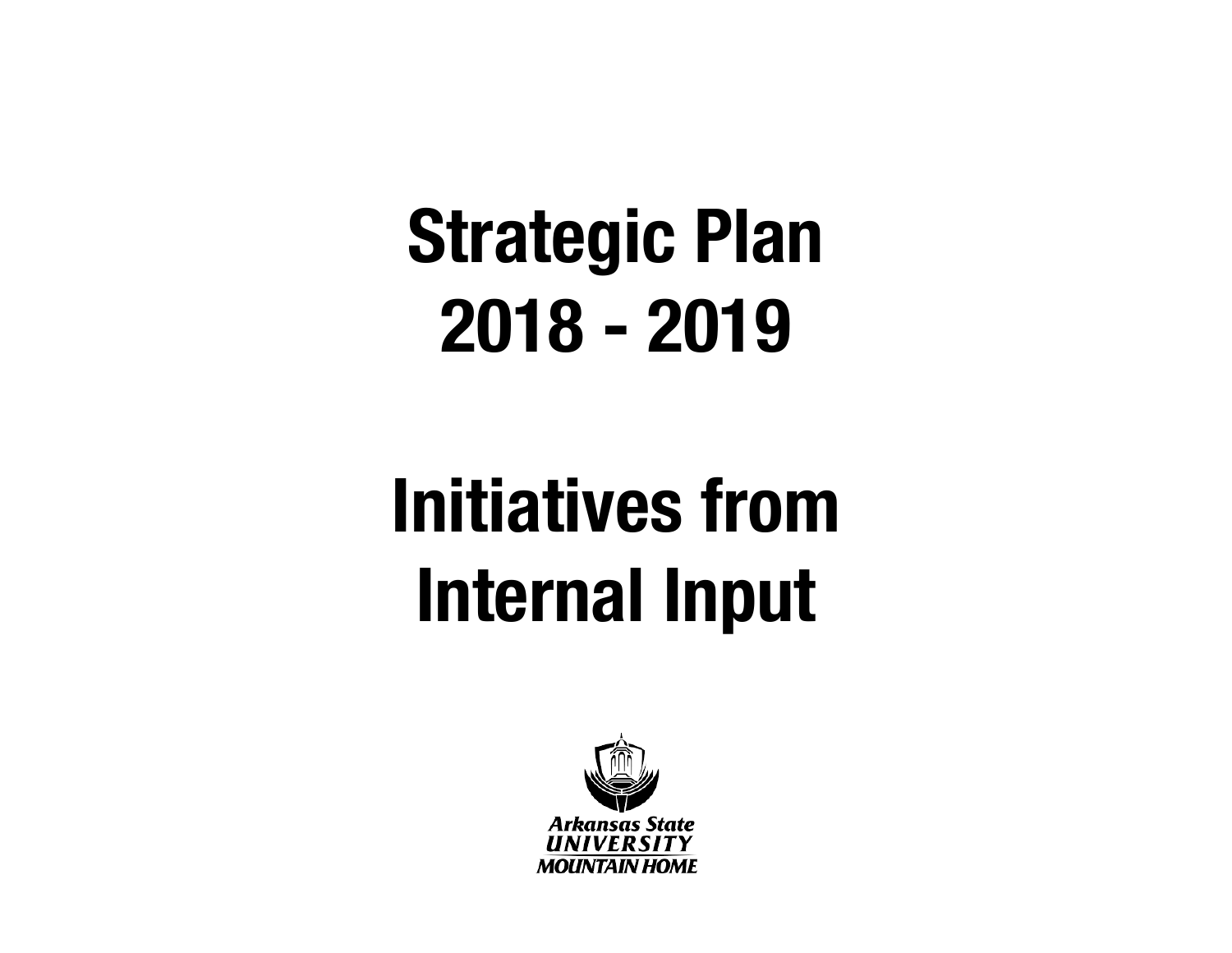| <b>LINE</b>    | <b>AREA</b>                                                                            | <b>DEPARTMENT</b>                             | <b>ACTIVITY</b>                                                                                                            | <b>ORIGIN</b>                                                              | <b>ORIGIN2</b> |
|----------------|----------------------------------------------------------------------------------------|-----------------------------------------------|----------------------------------------------------------------------------------------------------------------------------|----------------------------------------------------------------------------|----------------|
|                | Area:                                                                                  | Name of Program,<br><b>Department or Unit</b> | What is the planned activity for the upcoming year?                                                                        | Where did the<br>idea for this<br>activity originate?                      |                |
| $\overline{2}$ | <b>Academic Affairs</b><br>(Including Academic<br>Departments & Programs)              | <b>Academic Affairs</b>                       | Develop a program advisory committee and set up a program review for Honors                                                | It is from internal<br>input (team member,<br>committee, student,<br>etc.) |                |
| $\overline{7}$ | <b>Academic Affairs</b><br>(Including Academic<br>Departments & Programs)              | Arts and Sciences                             | update the tutoring center                                                                                                 | It is from internal<br>input (team member,<br>committee, student,<br>etc.) |                |
| 8              | <b>Academic Affairs</b><br>(Including Academic<br>Departments & Programs)              | Arts and Sciences                             | more 4 day a week, 7 week classes to help students move through their programs on a timely basis                           | It is from internal<br>input (team member,<br>committee, student,<br>etc.) |                |
| 10             | <b>Academic Affairs</b><br>(Including Academic<br>Departments & Programs)              | <b>Business</b>                               | Work with leadership students to create a recognition of their favorite instructor event.                                  | It is from internal<br>input (team member,<br>committee, student,<br>etc.) |                |
| 11             | <b>Academic Affairs</b><br>(Including Academic<br>Departments & Programs)              | <b>Business</b>                               | Increase collaborations that connect AAS programs with Gen Ed core by developing co-teaching or<br>collaborative projects. | It is from internal<br>input (team member,<br>committee, student,<br>etc.) |                |
| 12             | <b>Academic Affairs</b><br>(Including Academic<br>Departments & Programs)              | <b>Business</b>                               | Engaging the Community - Financial Retreats                                                                                | It is from internal<br>input (team member,<br>committee, student,<br>etc.) |                |
| 13             | <b>Academic Affairs</b><br>(Including Academic<br>Departments & Programs) Mechatronics | <b>Business and</b><br>Technology -           | Adopt more project-based learning into existing courses.                                                                   | It is from internal<br>input (team member,<br>committee, student,<br>etc.) |                |
| 14             | <b>Academic Affairs</b><br>(Including Academic<br>Departments & Programs) Department   | College of Arts and<br>Sciences - Sociology   | One on one required mentoring with faculty to increase overall test scores and retention.                                  | It is from internal<br>input (team member,<br>committee, student,<br>etc.) |                |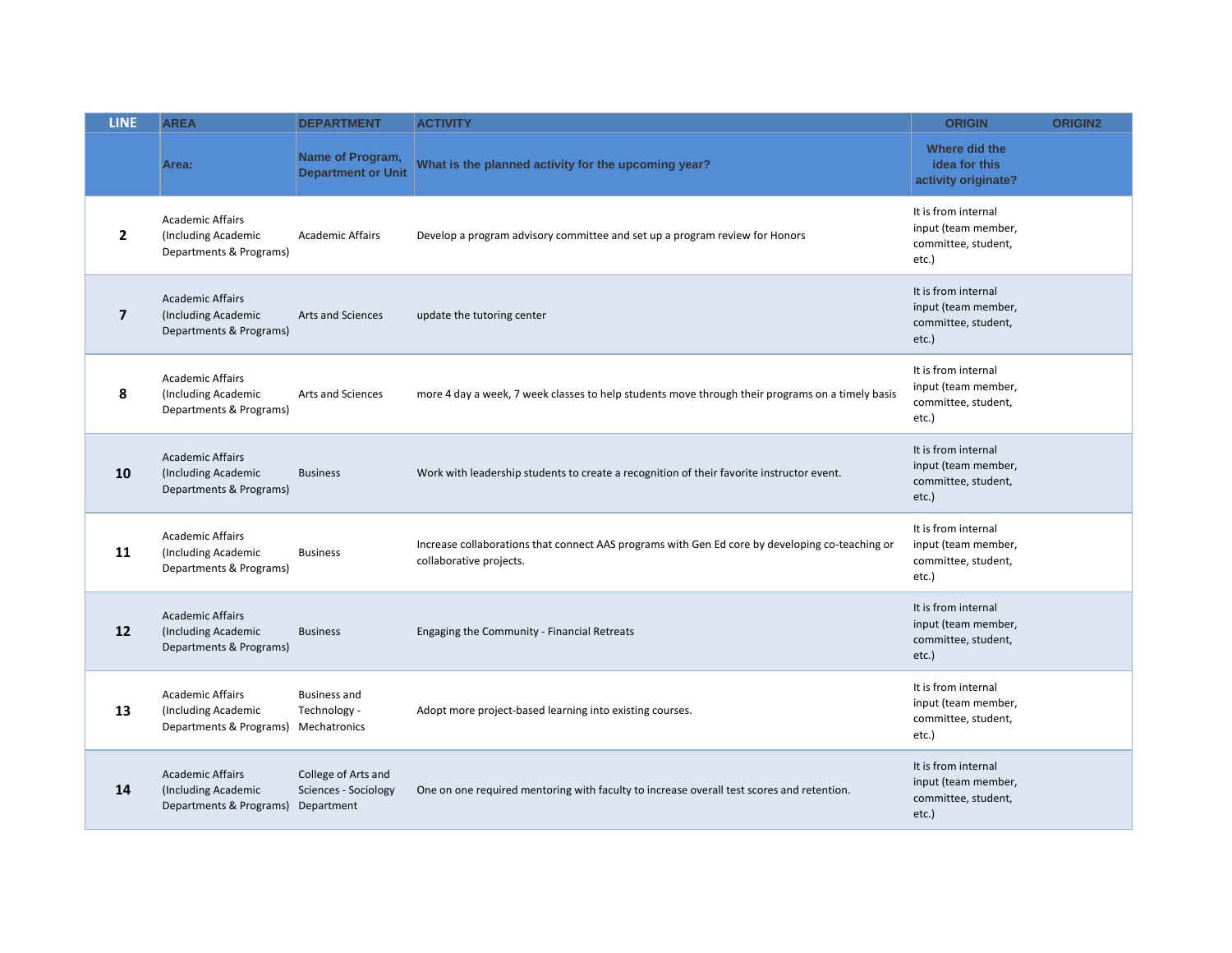| 16 | <b>Academic Affairs</b><br>(Including Academic<br>Departments & Programs) | Systems                                            | Computer Information Identify new potential recruitment events/opportunities within the community (e.g. Lego League,<br>Bomb Squad, FBLA conference, etc.).                                                                                                                                                                                                                         | It is from internal<br>input (team member,<br>committee, student,<br>etc.) |
|----|---------------------------------------------------------------------------|----------------------------------------------------|-------------------------------------------------------------------------------------------------------------------------------------------------------------------------------------------------------------------------------------------------------------------------------------------------------------------------------------------------------------------------------------|----------------------------------------------------------------------------|
| 17 | <b>Academic Affairs</b><br>(Including Academic<br>Departments & Programs) | Systems                                            | Computer Information Greater participation in student-centric activities and events to showcase and promote CIS programs input (team member,<br>(e.g. career fairs, campus events, FBLA conference, Lego League, etc.).                                                                                                                                                             | It is from internal<br>committee, student,<br>etc.)                        |
| 29 | <b>Academic Affairs</b><br>(Including Academic<br>Departments & Programs) | <b>Health Sciences</b><br><b>Practical Nursing</b> | Facilitate a North Arkansas Practical Nursing Skills Day                                                                                                                                                                                                                                                                                                                            | It is from internal<br>input (team member,<br>committee, student,<br>etc.) |
| 30 | <b>Academic Affairs</b><br>(Including Academic<br>Departments & Programs) | <b>Health Sciences</b><br><b>Simulation Center</b> | The development of two interdisciplinary simulations each year. One that will be a trauma/disaster<br>and includes Funeral Science. The second simulation will be a 12 hour ongoing simulation that will<br>simulate multiple shifts in a healthcare facility with incoming and outgoing patients. This will include committee, student,<br>all levels of nursing and EMS students. | It is from internal<br>input (team member,<br>etc.)                        |
| 31 | <b>Academic Affairs</b><br>(Including Academic<br>Departments & Programs) | <b>Health Sciences</b><br><b>Simulation Center</b> | Obtain national accreditation of the Simulation Center in Gotaas Health Sciences Building                                                                                                                                                                                                                                                                                           | It is from internal<br>input (team member,<br>committee, student,<br>etc.) |
| 34 | <b>Academic Affairs</b><br>(Including Academic<br>Departments & Programs) | Hospitality, Business<br>Mgt/Hospitality           | Increase number of industry certifications available to students.                                                                                                                                                                                                                                                                                                                   | It is from internal<br>input (team member,<br>committee, student,<br>etc.) |
| 35 | <b>Academic Affairs</b><br>(Including Academic<br>Departments & Programs) | Hospitality, Business<br>Mgt/Hospitality           | Increase marketing of program through social media, print media, and active recruitment efforts.                                                                                                                                                                                                                                                                                    | It is from internal<br>input (team member,<br>committee, student,<br>etc.) |
| 39 | <b>Academic Affairs</b><br>(Including Academic<br>Departments & Programs) | Library                                            | Establish ASUMH Book Club to encourage student and employee engagement                                                                                                                                                                                                                                                                                                              | It is from internal<br>input (team member,<br>committee, student,<br>etc.) |
| 42 | <b>Academic Affairs</b><br>(Including Academic<br>Departments & Programs) | Math Department                                    | Piloting 7 week classes                                                                                                                                                                                                                                                                                                                                                             | It is from internal<br>input (team member,<br>committee, student,<br>etc.) |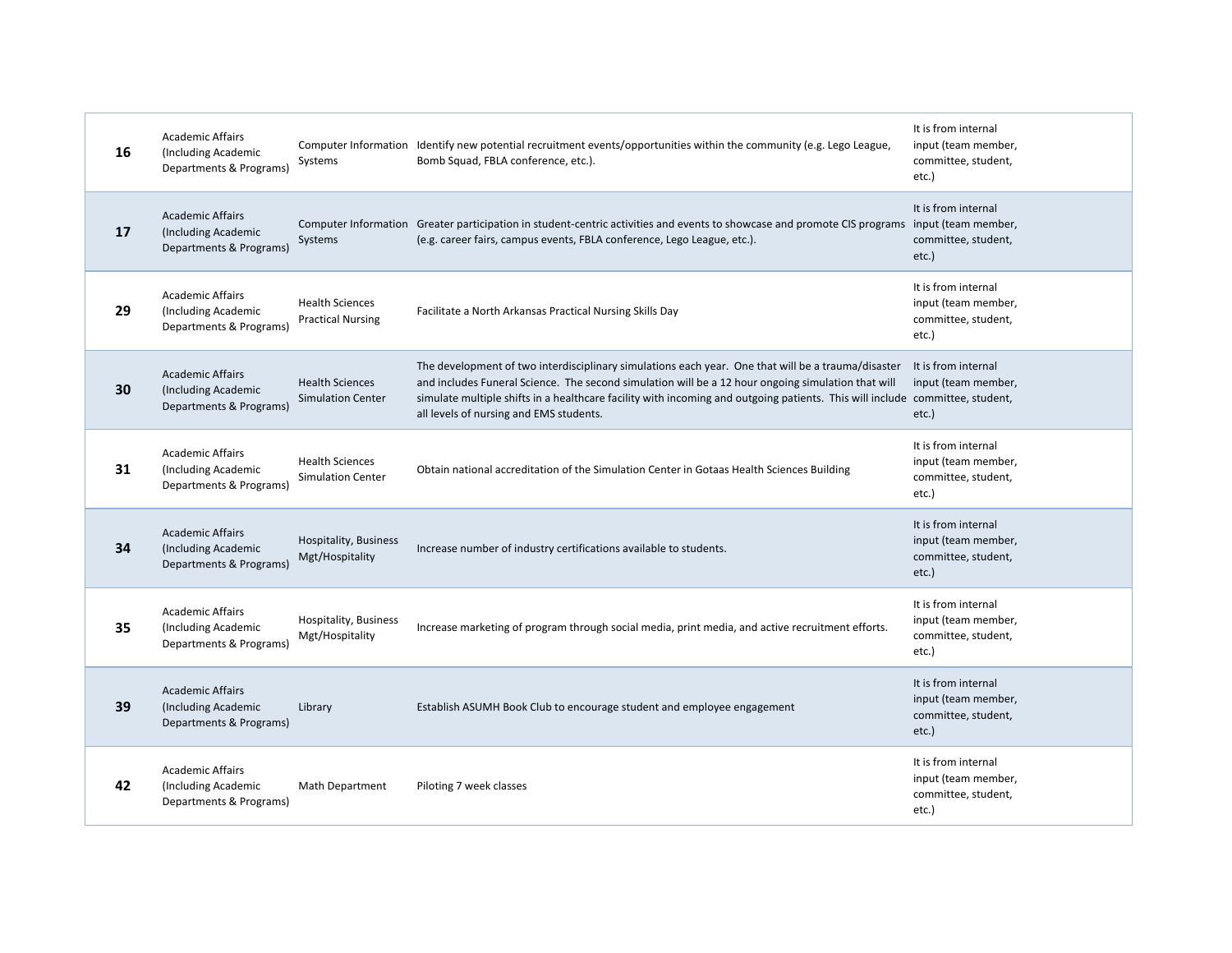| 48 | <b>Academic Affairs</b><br>(Including Academic<br>Departments & Programs)         | School of Business &<br>Technology -<br><b>Secondary Center</b> | Engaging the Community - through an event geared towards parents, to help change the overall<br>perception of Skilled Trades and the manufacturing industry.                                                                                              | It is from internal<br>input (team member,<br>committee, student,<br>etc.) |
|----|-----------------------------------------------------------------------------------|-----------------------------------------------------------------|-----------------------------------------------------------------------------------------------------------------------------------------------------------------------------------------------------------------------------------------------------------|----------------------------------------------------------------------------|
| 50 | <b>Academic Affairs</b><br>(Including Academic<br>Departments & Programs)         | School of Business and<br><b>Technology - Dean's</b><br>Office  | Engage the community by assisting program faculty with public relations events and/or community<br>service activities.                                                                                                                                    | It is from internal<br>input (team member,<br>committee, student,<br>etc.) |
| 51 | <b>Academic Affairs</b><br>(Including Academic<br>Departments & Programs)         | Technology - Dean's<br>Office                                   | School of Business and Ensure student success through the continuation and expansion of an early alert program that<br>identifies and assists at risk students, improved accessibility to advisement, and assistance with post-<br>graduation employment. | It is from internal<br>input (team member,<br>committee, student,<br>etc.) |
| 52 | <b>Academic Affairs</b><br>(Including Academic<br>Departments & Programs)         | Technology - HVAC                                               | School of Business and Create a program where local contractors donate old equipment to be used for hands on experience input (team member,<br>for students.                                                                                              | It is from internal<br>committee, student,<br>etc.)                        |
| 55 | <b>Academic Affairs</b><br>(Including Academic<br>Departments & Programs) Justice | School of Business and<br>Technology, Criminal                  | Develop a project-based activity in Criminal Investigation that will result in a presentation<br>somewhere in the community.                                                                                                                              | It is from internal<br>input (team member,<br>committee, student,<br>etc.) |
| 56 | <b>Academic Affairs</b><br>(Including Academic<br>Departments & Programs)         | School of Business and<br>Technology: Funeral<br>Science        | Plan an Employer/Advisory Board meeting/panel in Central or Northwest Arkansas.                                                                                                                                                                           | It is from internal<br>input (team member,<br>committee, student,<br>etc.) |
| 59 | <b>Academic Affairs</b><br>(Including Academic<br>Departments & Programs)         | <b>Teacher Education</b>                                        | To improve student training in current technology being used in the K-12 school setting to provide<br>them with the skills to compete and be successful in the teaching profession.                                                                       | It is from internal<br>input (team member,<br>committee, student,<br>etc.) |
| 61 | <b>Academic Affairs</b><br>(Including Academic<br>Departments & Programs)         | <b>Teacher Education</b>                                        | Increase recruiting activities to area schools                                                                                                                                                                                                            | It is from internal<br>input (team member,<br>committee, student,<br>etc.) |
| 70 | <b>Administrative Affairs</b>                                                     | <b>Chancellor's Office</b>                                      | Implement intramural sports                                                                                                                                                                                                                               | It is from internal<br>input (team member,<br>committee, student,<br>etc.) |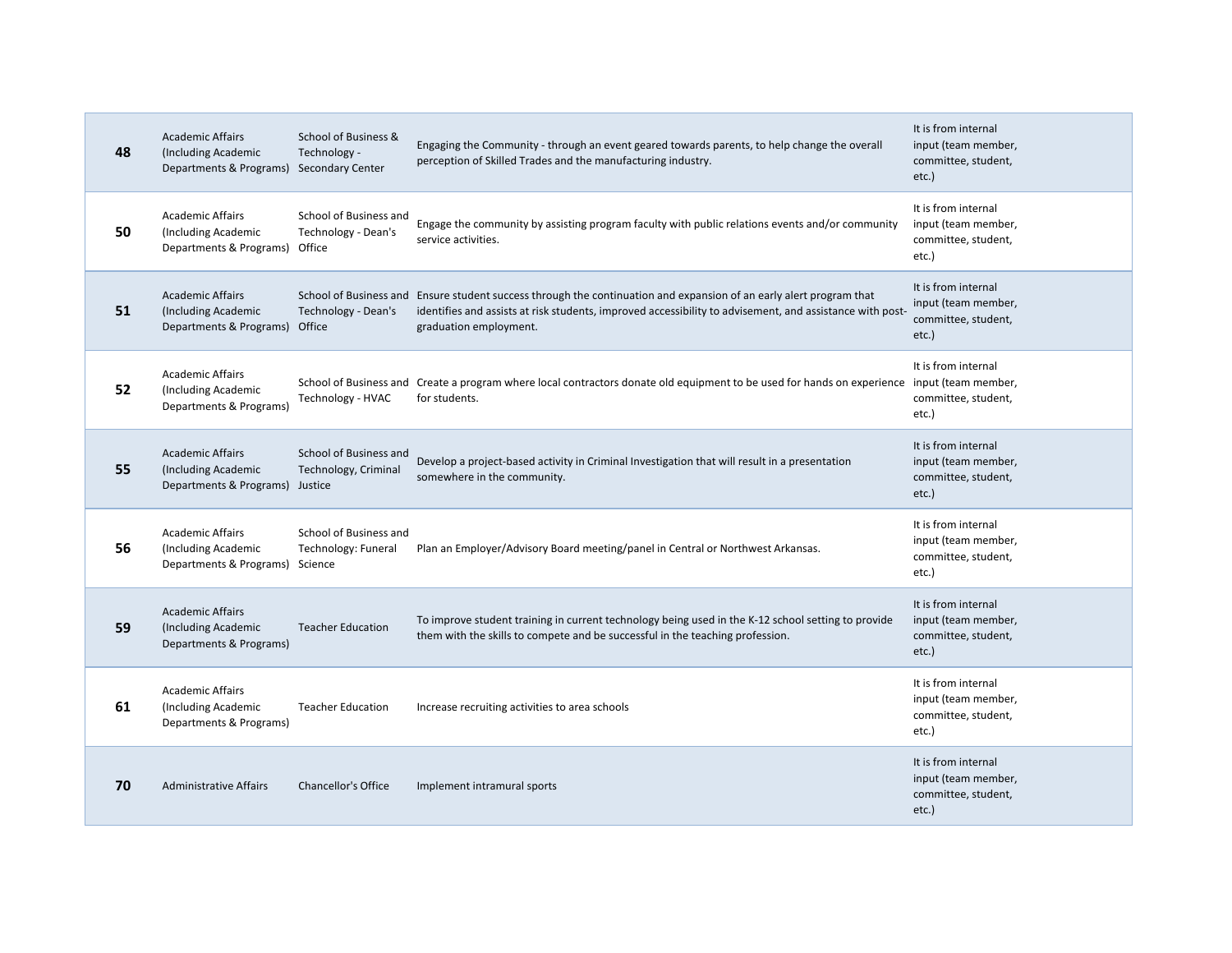| 71 | <b>Administrative Affairs</b> | <b>Chancellor's Office</b>     | Implement intramural sports                                                                                                                                                                                                                                                                                                                                               | It is from internal<br>input (team member,<br>committee, student,<br>etc.) |
|----|-------------------------------|--------------------------------|---------------------------------------------------------------------------------------------------------------------------------------------------------------------------------------------------------------------------------------------------------------------------------------------------------------------------------------------------------------------------|----------------------------------------------------------------------------|
| 74 | <b>Administrative Affairs</b> | Controller's Office            | Develop and implement a monthly Title IV federal financial assistance reconciliation process                                                                                                                                                                                                                                                                              | It is from internal<br>input (team member,<br>committee, student,<br>etc.) |
| 76 | <b>Administrative Affairs</b> | Human Resources                | Improve operational efficiency through software implementation and increased use of technology.                                                                                                                                                                                                                                                                           | It is from internal<br>input (team member,<br>committee, student,<br>etc.) |
| 77 | <b>Administrative Affairs</b> | Marketing/Public<br>Relations  | Television style program for news delivery for the ASUMH YouTube channel.                                                                                                                                                                                                                                                                                                 | It is from internal<br>input (team member,<br>committee, student,<br>etc.) |
| 78 | <b>Administrative Affairs</b> | Payroll                        | Implement automation of payroll. Status form will not be passed around in paper form for<br>signatures, with digital signatures replacing hand written ones. A spread sheet with each<br>department's budgeted salary amounts will be uploaded into Poise, which should streamline the<br>prior process of manually entering new contract amounts and reduce human error. | It is from internal<br>input (team member,<br>committee, student,<br>etc.) |
| 79 | <b>Administrative Affairs</b> | <b>Physical Plant</b>          | Upgrade the 50% of the cleaning equipment each year (vacuums and buffers)                                                                                                                                                                                                                                                                                                 | It is from internal<br>input (team member,<br>committee, student,<br>etc.) |
| 80 | <b>Administrative Affairs</b> | <b>Physical Plant</b>          | Upgrade the HVAC system in various building, Gotaas needs a back up boiler. Central Plant needs the It is from internal<br>boilers replaced with a more efficient boiler. we need a backup pump in inventory in case of pump<br>failure on the cooling loop in the CDC and another one on the cooling loop in Gotaas. To be<br>implemented before 2021.                   | input (team member,<br>committee, student,<br>etc.)                        |
| 82 | <b>Administrative Affairs</b> | Purchasing                     | Plans are ongoing to make aspects of Purchasing more automated: Make web link accessible for<br>online orders. Auto approval email to include the purchase order number. Auto reminder to be sent input (team member,<br>to author of requisition after 14-21 days to notify Purchasing Department that PO is complete and<br>ready for payment.                          | It is from internal<br>committee, student,<br>etc.)                        |
| 83 | <b>Administrative Affairs</b> | Purchasing & Physical<br>Plant | To update the process of vehicle use for faculty & staff and make Inventory an easier process to<br>follow up.                                                                                                                                                                                                                                                            | It is from internal<br>input (team member,<br>committee, student,<br>etc.) |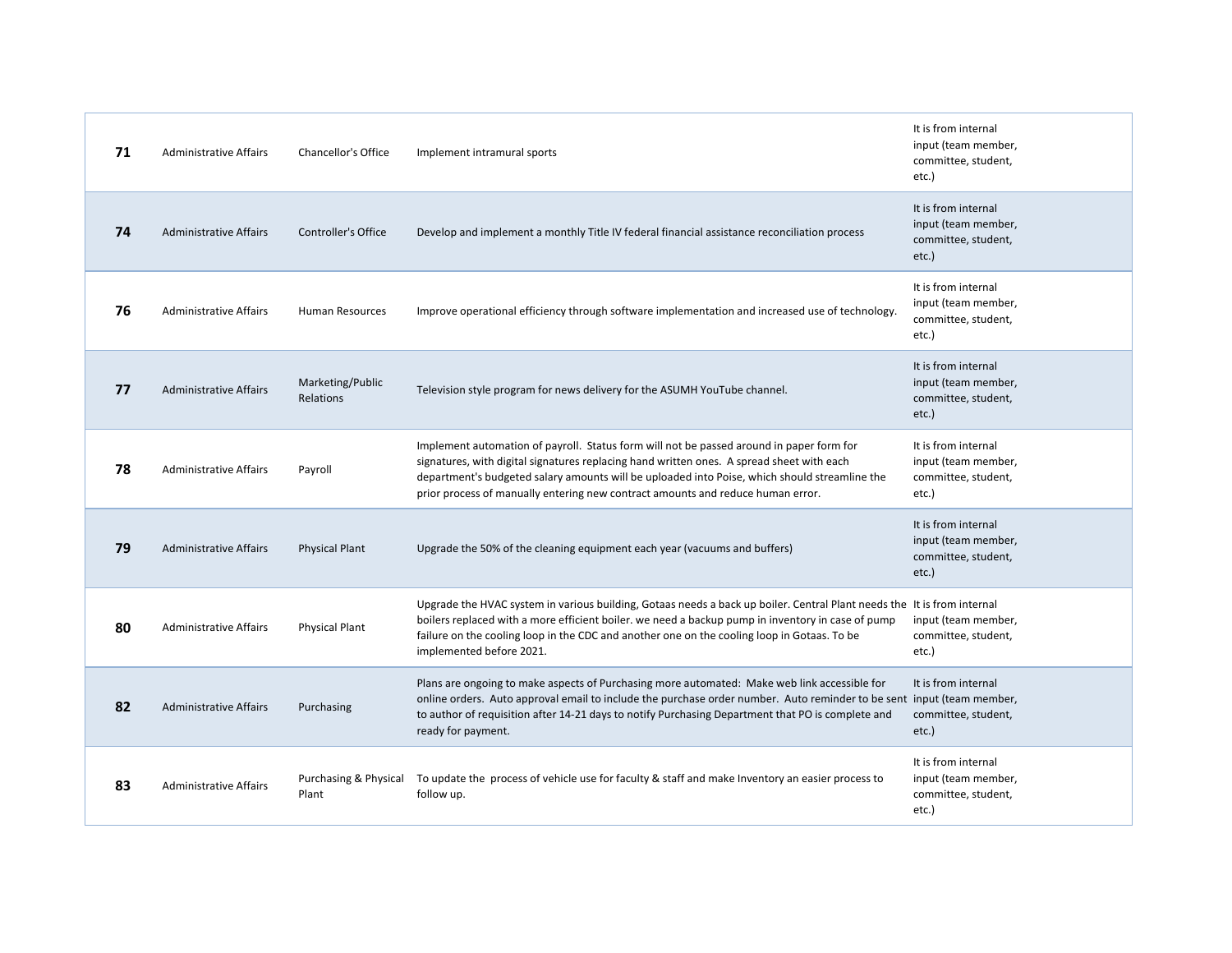| 84  | <b>Administrative Affairs</b> | <b>Student Accounts</b>                     | Automate the 3rd party billing function of the Cashiers Office                                                                                                                                                                                                                     | It is from internal<br>input (team member,<br>committee, student,<br>etc.) |
|-----|-------------------------------|---------------------------------------------|------------------------------------------------------------------------------------------------------------------------------------------------------------------------------------------------------------------------------------------------------------------------------------|----------------------------------------------------------------------------|
| 85  | <b>Administrative Affairs</b> | <b>Student Accounts</b>                     | Develop and implement an inner-departmental timeline for payment arrangements to include<br>external communication of the plan with students.                                                                                                                                      | It is from internal<br>input (team member,<br>committee, student,<br>etc.) |
| 90  | <b>Student Affairs</b>        | Admissions                                  | Streamlining admissions process, specifically as it relates to POISE (multiple screens).                                                                                                                                                                                           | It is from internal<br>input (team member,<br>committee, student,<br>etc.) |
| 94  | <b>Student Affairs</b>        | Office of Scholarships<br>and Financial Aid | Move and Add Poise Financial Aid Print Queues                                                                                                                                                                                                                                      | It is from internal<br>input (team member,<br>committee, student,<br>etc.) |
| 95  | <b>Student Affairs</b>        | Office of Scholarships<br>and Financial Aid | Scholarship training.                                                                                                                                                                                                                                                              | It is from internal<br>input (team member,<br>committee, student,<br>etc.) |
| 97  | <b>Student Affairs</b>        | Office of Scholarships<br>and Financial Aid | Investigate implementation of scanning systems.                                                                                                                                                                                                                                    | It is from internal<br>input (team member,<br>committee, student,<br>etc.) |
| 98  | <b>Student Affairs</b>        | Office of Scholarships<br>and Financial Aid | Web page reevaluation and implementation.                                                                                                                                                                                                                                          | It is from internal<br>input (team member,<br>committee, student,<br>etc.) |
| 107 | <b>Student Affairs</b>        | Recruiting                                  | To enter more schools, and start reaching the students in the younger grades. Reach out to home<br>school students and creating a partnership with them as well. Pull data from different areas to<br>determine which employers are hiring and returning that info to our students | It is from internal<br>input (team member,<br>committee, student,<br>etc.) |
| 116 | <b>Student Affairs</b>        | Second Chances -<br><b>Student Services</b> | Begin changing our current Admissions process for evaluating and determining admissions approval<br>for candidates with a felony background.                                                                                                                                       | It is from internal<br>input (team member,<br>committee, student,<br>etc.) |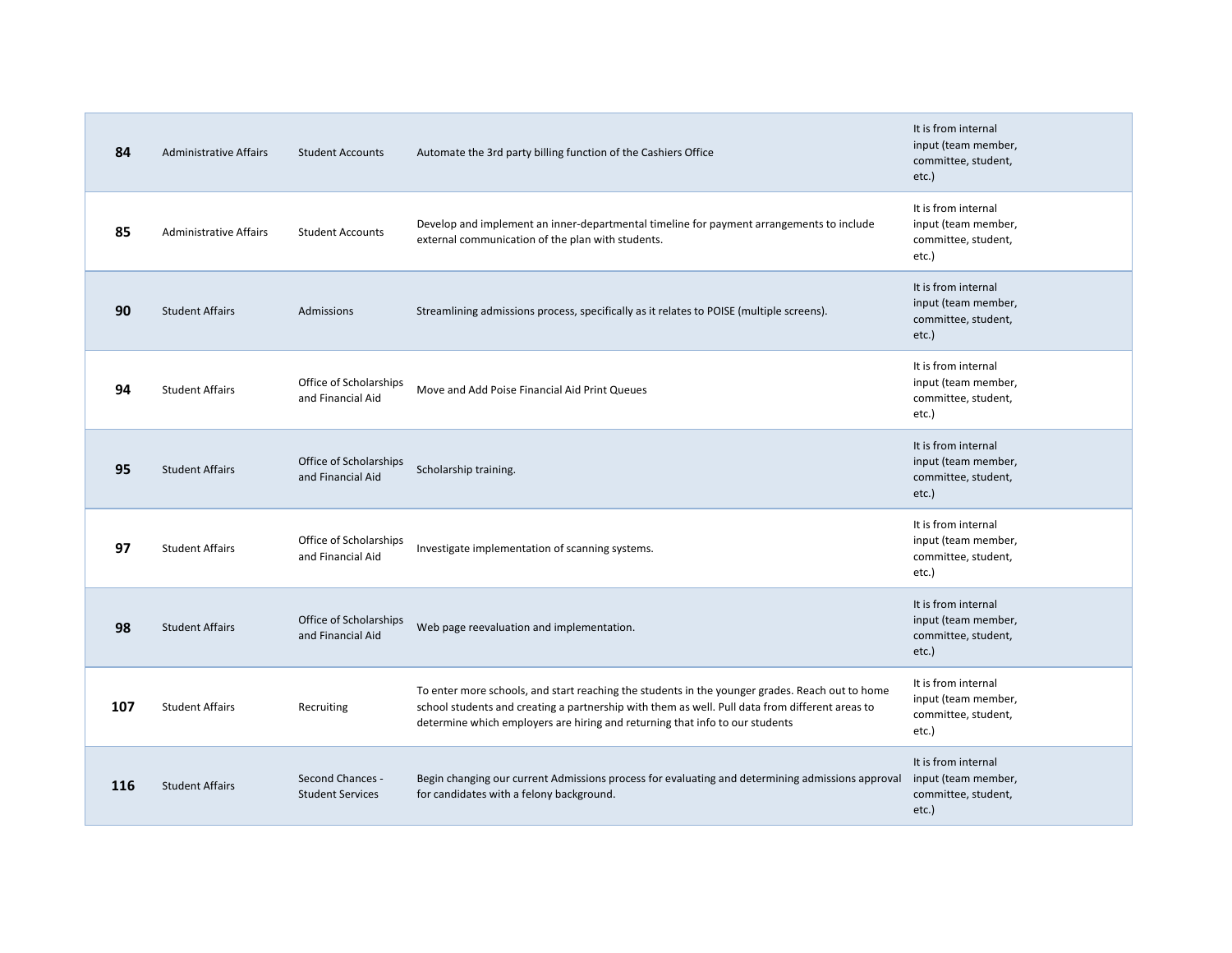| 117 | <b>Student Affairs</b> | Student Affairs -<br>recruitment              | Phone calls to help with enrollment                                                                                                                                                                                                                                                                                                                                                      | It is from internal<br>input (team member,<br>committee, student,<br>etc. |
|-----|------------------------|-----------------------------------------------|------------------------------------------------------------------------------------------------------------------------------------------------------------------------------------------------------------------------------------------------------------------------------------------------------------------------------------------------------------------------------------------|---------------------------------------------------------------------------|
| 118 | <b>Student Affairs</b> | <b>Student Affairs-</b><br>Registrar's Office | Automation of relational field data entry (example: Degree Audit would auto check all submitted<br>"Intent to Grad" forms and if student is on-target, the POISE Graduate file would auto-fill, when final input (team member,<br>grades in History would then auto run a batch report and complete populating the grad file for ADHE committee, student,<br>and Clearinghouse reports). | It is from internal<br>etc.)                                              |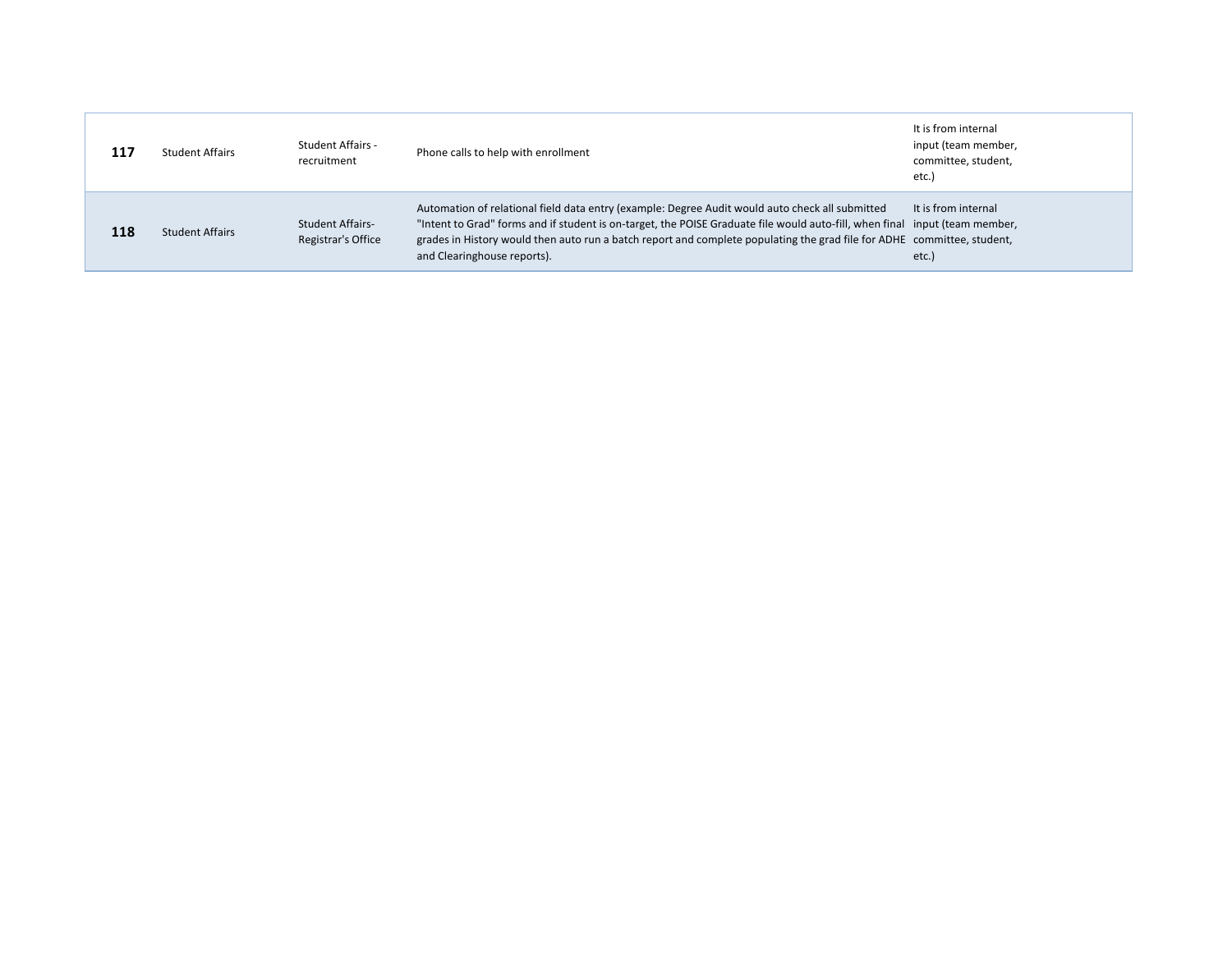## **Strategic Plan 2018 - 2019**

## **Initiatives from Assessment or Other Input**

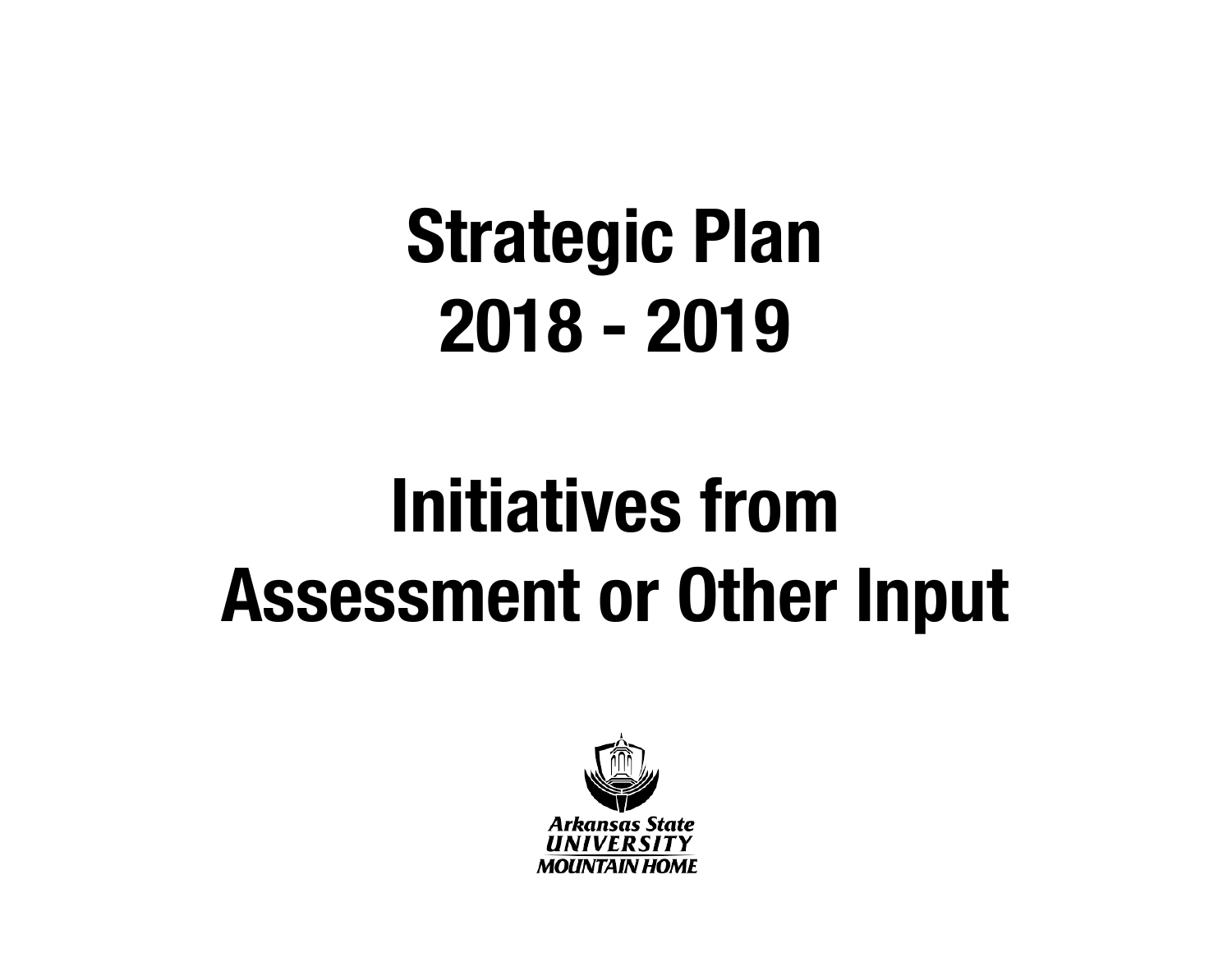| <b>LINE</b> | <b>AREA</b>                                                               | <b>DEPARTMENT</b>                               | <b>ACTIVITY</b>                                                                                                                                                                                                                                                                                                         | <b>ORIGIN</b>                                         | <b>ORIGIN2</b> |
|-------------|---------------------------------------------------------------------------|-------------------------------------------------|-------------------------------------------------------------------------------------------------------------------------------------------------------------------------------------------------------------------------------------------------------------------------------------------------------------------------|-------------------------------------------------------|----------------|
|             | Area:                                                                     | Name of Program,<br><b>Department or Unit</b>   | What is the planned activity for the upcoming year?                                                                                                                                                                                                                                                                     | Where did the<br>idea for this<br>activity originate? |                |
| 18          | <b>Academic Affairs</b><br>(Including Academic<br>Departments & Programs) | English                                         | 1. Replace desktop computers in D100 and D101 with laptops tethered to tables to provide better<br>overall working space-Time for computers to be changed on rotation anyway 2. Standing Work<br>stations (Varidesk) for English faculty 3. Vinyl for "decorating" halls, classrooms, and stairwells as in<br>Integrity | It is from our<br>assessment findings                 |                |
| 23          | <b>Academic Affairs</b><br>(Including Academic<br>Departments & Programs) | <b>Health Sciences -</b><br>Paramedic, EMT, EMR | Expand the simulation experiences for students by working more closely with the simulation lab<br>coordinator, working with interdisciplinary programs, and more simulation training including the use<br>of sim-mom.                                                                                                   | It is from our<br>assessment findings                 |                |
| 25          | <b>Academic Affairs</b><br>(Including Academic<br>Departments & Programs) | Health Sciences -<br>Paramedic, EMT, EMR        | 100% enrollment and 80% retention (12 students) in the Paramedic Section                                                                                                                                                                                                                                                | It is from our<br>assessment findings                 |                |
| 36          | <b>Academic Affairs</b><br>(Including Academic<br>Departments & Programs) | Hospitality, Business<br>Mgt/Hospitality        | Increase number of outside speakers related to subject matter. Increase number of visits of classes<br>to area hospitality organizations.                                                                                                                                                                               | It is from our<br>assessment findings                 |                |
| 44          | <b>Academic Affairs</b><br>(Including Academic<br>Departments & Programs) | Pipeline to Advanced<br>Manufacturing           | Increase the number of Ready 2 Get Ahead classes offered in the community.                                                                                                                                                                                                                                              | It is from our<br>assessment findings                 |                |
| 63          | <b>Academic Affairs</b><br>(Including Academic<br>Departments & Programs) | <b>Teacher Education</b>                        | To improve the ASE program scorecard data. Ex. Sociology and CIS 1053 are included in the data and It is from our<br>those are not courses in the program degree.                                                                                                                                                       | assessment findings                                   |                |
| 73          | <b>Administrative Affairs</b>                                             | <b>Computer Services</b>                        | Replacement of outdated network infrastructure in Dryer and Roller Halls.                                                                                                                                                                                                                                               | It is from our<br>assessment findings                 |                |
| 92          | <b>Student Affairs</b>                                                    | Degree Audit                                    | This is a continuation of Degree Audit with enhancements to better accommodate ASUMH students, It is from our<br>advisors, & administrators.                                                                                                                                                                            | assessment findings                                   |                |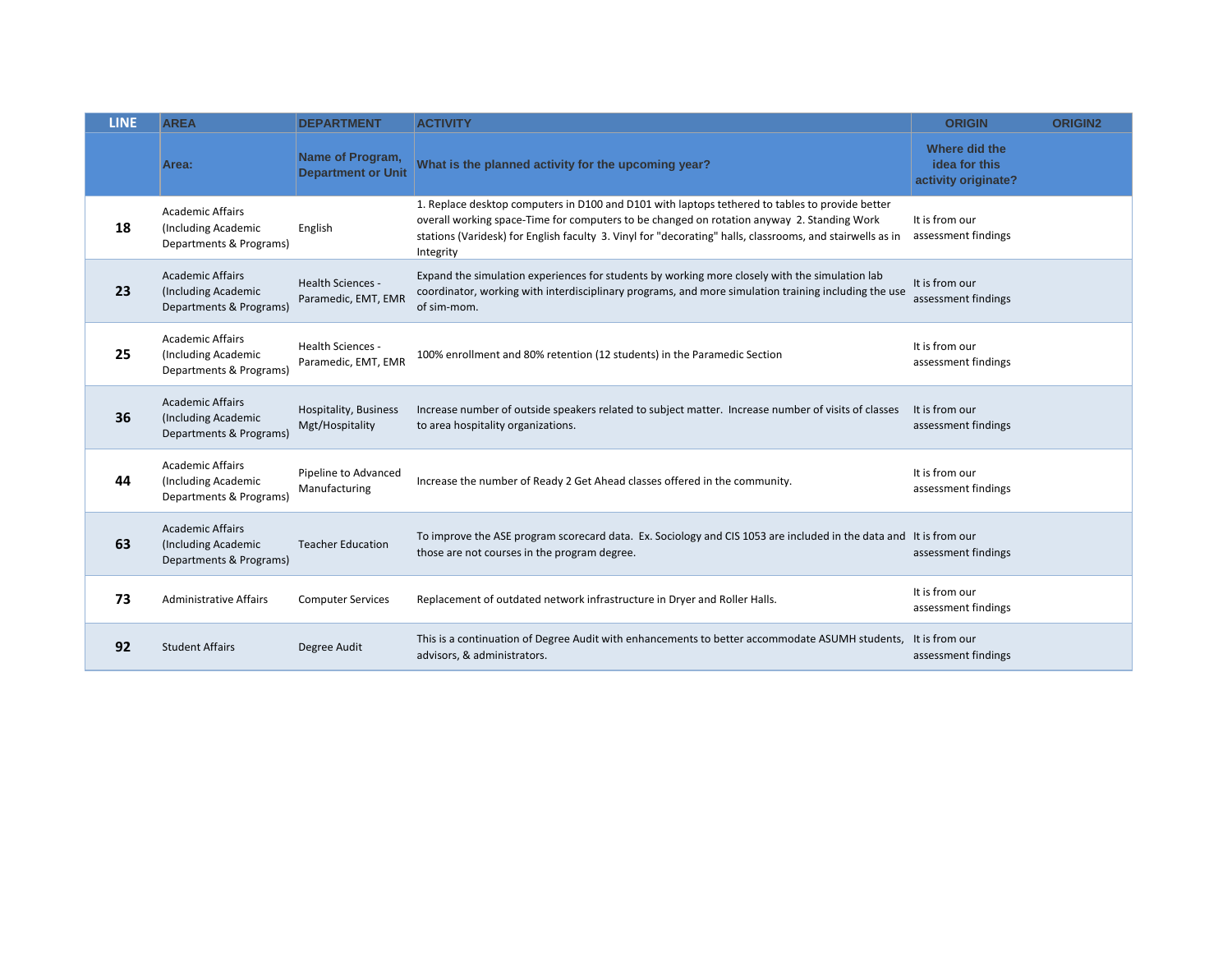| <b>LINE</b> | <b>AREA</b>                                                               | <b>DEPARTMENT</b>                             | <b>ACTIVITY</b>                                                                                                                                                                                                                                                                                                                                                                                                                                                                                                                                                                                                                                                                  | <b>ORIGIN</b>                                         | <b>ORIGIN2</b>                                                                                                                         |
|-------------|---------------------------------------------------------------------------|-----------------------------------------------|----------------------------------------------------------------------------------------------------------------------------------------------------------------------------------------------------------------------------------------------------------------------------------------------------------------------------------------------------------------------------------------------------------------------------------------------------------------------------------------------------------------------------------------------------------------------------------------------------------------------------------------------------------------------------------|-------------------------------------------------------|----------------------------------------------------------------------------------------------------------------------------------------|
|             | Area:                                                                     | Name of Program,<br><b>Department or Unit</b> | What is the planned activity for the upcoming year?                                                                                                                                                                                                                                                                                                                                                                                                                                                                                                                                                                                                                              | Where did the<br>idea for this<br>activity originate? |                                                                                                                                        |
| 1           | <b>Academic Affairs</b><br>(Including Academic<br>Departments & Programs) | <b>Academic Affairs</b>                       | Increase inter-system MOUs and partnerships                                                                                                                                                                                                                                                                                                                                                                                                                                                                                                                                                                                                                                      | Other (please specify) HURON                          |                                                                                                                                        |
| 5           | <b>Academic Affairs</b><br>(Including Academic<br>Departments & Programs) | Arts & Sciences -<br>History                  | 1. Increase social media activities to expand reach to the community. 2. Develop and expand the<br>classroom with real world experiences - project to involve students completing a one day volunteer<br>service at the Wolf House, Public Library Archives, VFW (interviewing veterans), and/or Historical<br>Society. In other words, tie the classroom knowledge to real world application. 3. Classroom<br>presentations which should include work which integrates services of Library, Writing Lab, Career<br>Services (possibly). 4. Monitor attendance to increase retention in a foundation course. 5. Better<br>student engagement in building a learning environment. | Other (please specify) researching areas to           | This is a continuation<br>from a previous plan<br>in addition to<br>enhance retention<br>and overall student<br>satisfaction.          |
| 38          | <b>Academic Affairs</b><br>(Including Academic<br>Departments & Programs) | Library                                       | Find new hosting platform/options for ASUMH Digital Archives                                                                                                                                                                                                                                                                                                                                                                                                                                                                                                                                                                                                                     | Other (please specify)                                | The existing platform<br>(ContentDM) is going<br>from a free to a paid<br>service in July 2018<br>and the cost is<br>beyond our budget |
| 41          | <b>Academic Affairs</b><br>(Including Academic<br>Departments & Programs) | life science/agri                             | revise the agriculture degree from 2 tracks to 1 to transfer to AState                                                                                                                                                                                                                                                                                                                                                                                                                                                                                                                                                                                                           | Other (please specify) recommended                    | issues with current<br>degree and dean<br>investigating<br>developing 1 track                                                          |
| 46          | <b>Academic Affairs</b><br>(Including Academic<br>Departments & Programs) | Registrar                                     | Utilize POISE to provide timely graduation and/or anticipated program completion information<br>through training and development.                                                                                                                                                                                                                                                                                                                                                                                                                                                                                                                                                | Other (please specify                                 | Retention,<br>Graduation,<br>Recruiting & Funding<br>Formula Focus                                                                     |
| 58          | <b>Academic Affairs</b><br>(Including Academic<br>Departments & Programs) | Sociology - Arts and<br>Sciences              | Students will be required after the first quiz to come to my office to go over their quiz/notes/study<br>habits. I hope this will aid in better grades in the courses as well as with retention of students.                                                                                                                                                                                                                                                                                                                                                                                                                                                                     | Other (please specify                                 | This idea come from<br>my own observations<br>of helping students<br>on individual basis.                                              |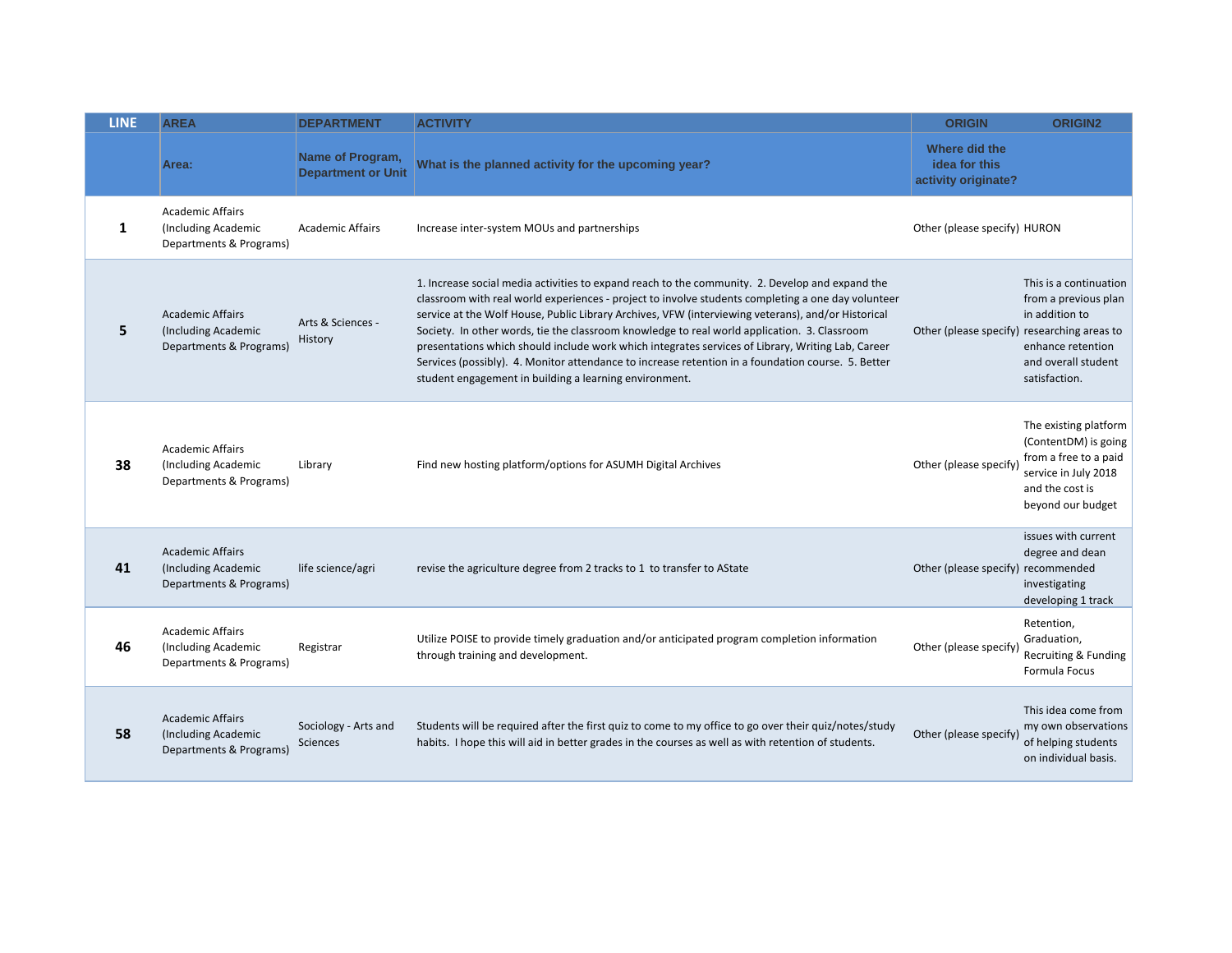| 64  | <b>Academic Affairs</b><br>(Including Academic<br>Departments & Programs) | <b>Welding Department</b>                   | My upcoming goals would be to be able to provide a richer learning environment. In order to provide<br>this, I would need to be able to buy more consumables to mimic fast passed production in the<br>industry. | Other (please specify)                         | From the Advisor<br>dinners. (industry)                                                                    |
|-----|---------------------------------------------------------------------------|---------------------------------------------|------------------------------------------------------------------------------------------------------------------------------------------------------------------------------------------------------------------|------------------------------------------------|------------------------------------------------------------------------------------------------------------|
| 65  | <b>Administrative Affairs</b>                                             |                                             | Administrative Affairs To establish a formal internal controls procedure and review process for ASUMH.                                                                                                           | Other (please specify) ASU System Policy.      |                                                                                                            |
| 66  | <b>Administrative Affairs</b>                                             |                                             | Administrative Affairs To fully automate the budgeting process utilizing the functionality of the POISE ERP System.                                                                                              | Other (please specify) continued               | The need for<br>efficiencies                                                                               |
| 69  | <b>Administrative Affairs</b>                                             | <b>Chancellor's Office</b>                  | Resurface campus streets                                                                                                                                                                                         | Other (please specify) of condition of         | observation by staff<br>streets                                                                            |
| 87  | <b>Student Affairs</b>                                                    | Admissions                                  | Update the NSO process                                                                                                                                                                                           | Other (please specify)                         | Departamental<br>Meetings                                                                                  |
| 88  | <b>Student Affairs</b>                                                    | Admissions                                  | Update the NSO process                                                                                                                                                                                           | Other (please specify)                         | Departamental<br>Meetings                                                                                  |
| 89  | <b>Student Affairs</b>                                                    | Admissions                                  | Streamline the admission application                                                                                                                                                                             | Other (please specify)                         | Departamental<br>Meetings                                                                                  |
| 91  | <b>Student Affairs</b>                                                    | Admissions/Student<br>Services              | Update the NSO process                                                                                                                                                                                           | Other (please specify)                         | Departamental<br>Meetings                                                                                  |
| 93  | <b>Student Affairs</b>                                                    | Office of Scholarships<br>and Financial Aid | Finish Automation of Satisfactory Academic Progress                                                                                                                                                              | Other (please specify)                         | During<br>implementation of<br>Poise Financial Aid<br>Module.                                              |
| 96  | <b>Student Affairs</b>                                                    | Office of Scholarships<br>and Financial Aid | Department of Education return visit to evaluate the implementation of policies and procedures.                                                                                                                  | Other (please specify) Participate in Title IV | Application to<br>programs (PPA).                                                                          |
| 99  | <b>Student Affairs</b>                                                    | Office of Scholarships<br>and Financial Aid | Cost of Attendance reevaluation.                                                                                                                                                                                 |                                                | Application to<br>Other (please specify) Participate in Title IV<br>programs (PPA).                        |
| 101 | <b>Student Affairs</b>                                                    | Office of Scholarships<br>and Financial Aid | Reapply for Approval to Participate and add new programs.                                                                                                                                                        |                                                | Application to<br>Other (please specify) Participate in Title IV<br>programs (PPA).                        |
| 102 | <b>Student Affairs</b>                                                    | Office of Scholarships<br>and Financial Aid | Request funding for 3rd Party Default Prevention Assistance through ASLA.                                                                                                                                        |                                                | Application to<br>Other (please specify) Participate in Title IV<br>programs (PPA).                        |
| 103 | <b>Student Affairs</b>                                                    | Office of Scholarships<br>and Financial Aid | POISE AID module staff training, scope screen review and improvement, and integration of Book<br>Voucher process.                                                                                                | Other (please specify) Module and a need       | During<br>implementation of<br>Poise Financial Aid<br>for the staff to better<br>understand it's<br>usage. |